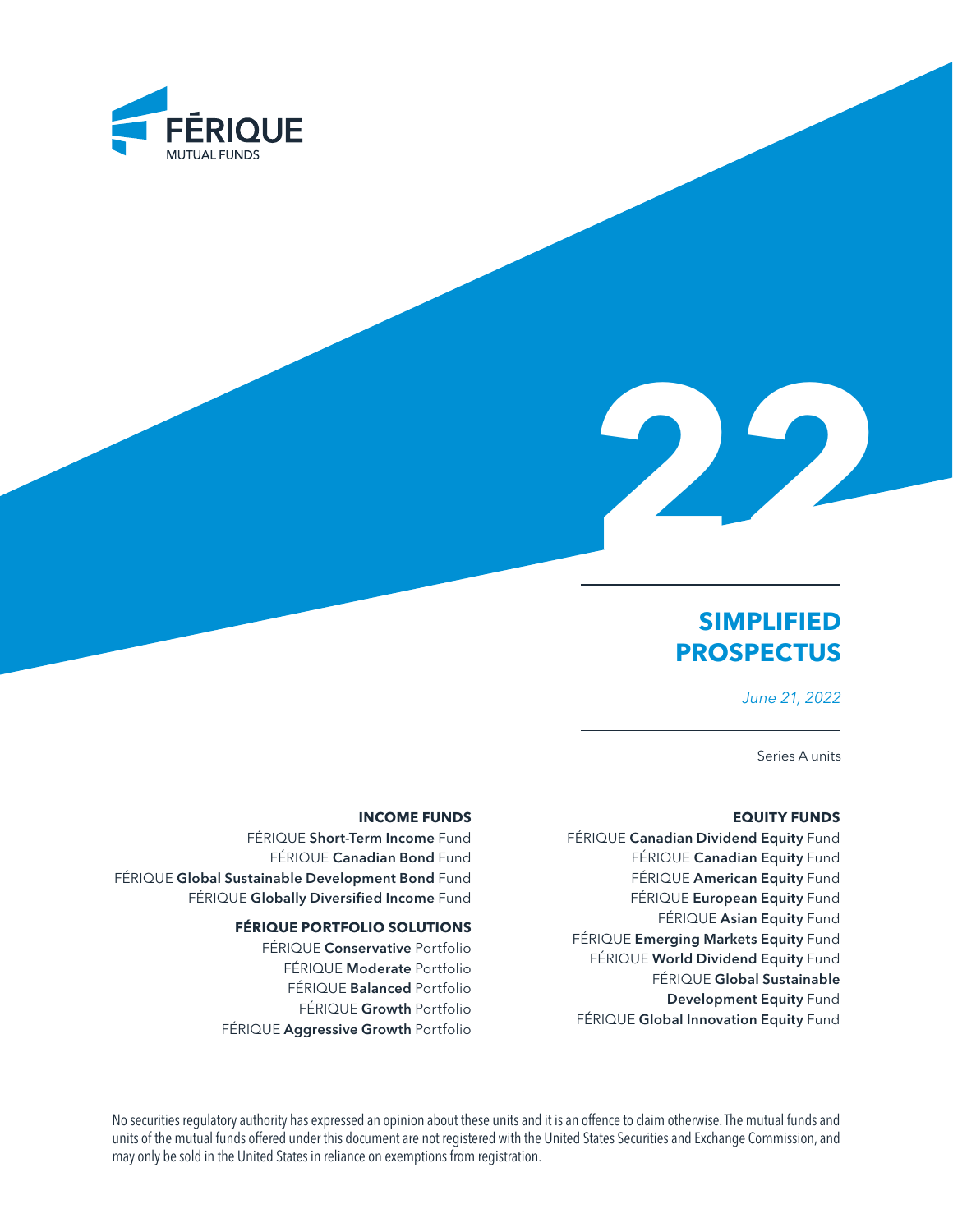# TABLE OF CONTENTS

# [A](#page-2-0)

[General Information concerning FÉRIQUE Funds](#page-2-0)

| What is a Mutual Fund and What are the Risks        |
|-----------------------------------------------------|
| Organization and Management of the FÉRIQUE Funds 6  |
| Purchases, Redemptions, Switches and Conversions  7 |
|                                                     |
|                                                     |
|                                                     |
|                                                     |
|                                                     |

# [B](#page-18-0)

# [Specific Information About Each](#page-18-0)  [of the FÉRIQUE Funds](#page-18-0)

| FÉRIQUE Global Sustainable Development Bond Fund 21   |  |
|-------------------------------------------------------|--|
| FÉRIQUE Globally Diversified Income Fund  23          |  |
|                                                       |  |
|                                                       |  |
|                                                       |  |
|                                                       |  |
| FÉRIQUE Aggressive Growth Portfolio  33               |  |
| FÉRIQUE Canadian Dividend Equity Fund  35             |  |
|                                                       |  |
|                                                       |  |
|                                                       |  |
|                                                       |  |
| FÉRIQUE Emerging Markets Equity Fund 45               |  |
| FÉRIQUE World Dividend Equity Fund.  47               |  |
| FÉRIQUE Global Sustainable Development Equity Fund 49 |  |
| FÉRIQUE Global Innovation Equity Fund 51              |  |
|                                                       |  |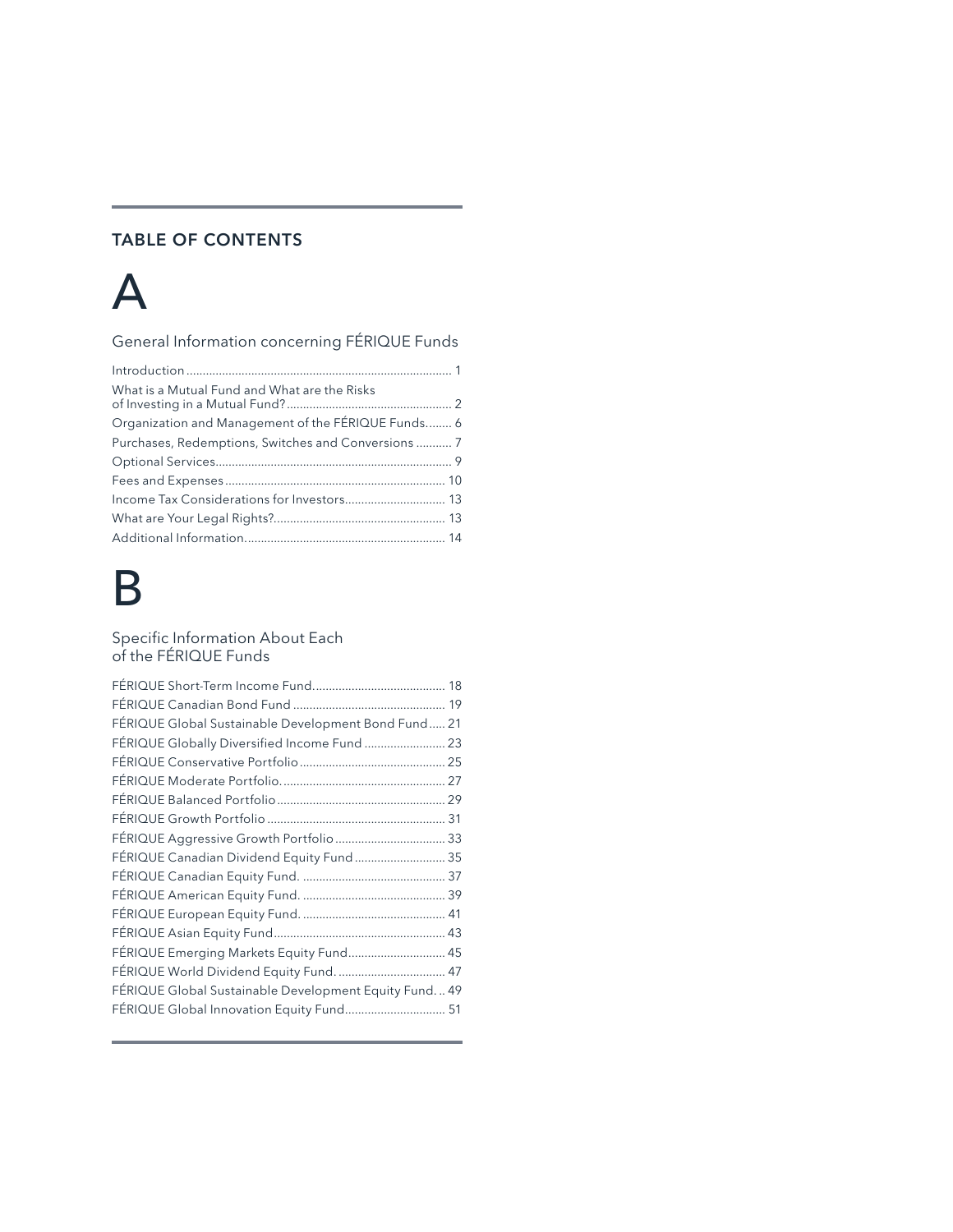# <span id="page-2-0"></span>A

# GENERAL INFORMATION CONCERNING FÉRIQUE FUNDS

# Introduction

The securities described in this simplified prospectus are available only in Québec and in Ontario. They may be offered only by persons duly registered with the *Autorité des marchés financiers* or with the *Ontario Securities Commission*, as the case may be.

This document contains selected important information to help you make an informed investment decision and understand your rights as an investor. Please note that the terms Fund or Funds refer to any or all of the FÉRIQUE mutual funds described in this document and that the term FÉRIQUE Funds refers to all Funds.

This document is divided into two parts. The first part, from pages 2 to 16 contains general information applicable to all FÉRIQUE Funds and on the risks of investing in the Funds, as well as the names of the firms responsible for the management of the FÉRIQUE Funds. The second part, from pages 17 to 52, contains specific information about each of the FÉRIQUE Funds described in this document.

Additional information about the FÉRIQUE Funds is available in the following documents:

- the Annual Information Form;
- the most recently filed Fund Facts;
- the most recently filed annual financial statements;
- any interim financial statements filed after those annual financial statements;
- the most recently filed annual management report of fund performance;
- any interim management report of Fund performance filed after that annual management report of Fund performance.

These documents are incorporated by reference into this simplified prospectus, which means that they legally form part of this document, just as if they were printed as part of this document. You can get a copy of these documents, upon your request, and at no cost, by calling Gestion FÉRIQUE, Manager of the FÉRIQUE Funds at Place du Canada, 1010 de La Gauchetière Street West, Suite 1400, Montréal (Québec) H3B 2N2, 514-840-9206 (Montréal area), 1-888-259-7969 (outside Montréal), or by contacting the Principal Distributor, Services d'investissement FÉRIQUE, at 514-788-6485 (Montréal area), toll-free at 1-800-291-0337 (outside Montréal) or on Gestion FÉRIQUE's website at *[ferique.com](http://ferique.com)*.

These documents and other information about the FÉRIQUE Funds are available on the SEDAR (System for Electronic Document Analysis and Retrieval) website at *[sedar.com](http://sedar.com)*.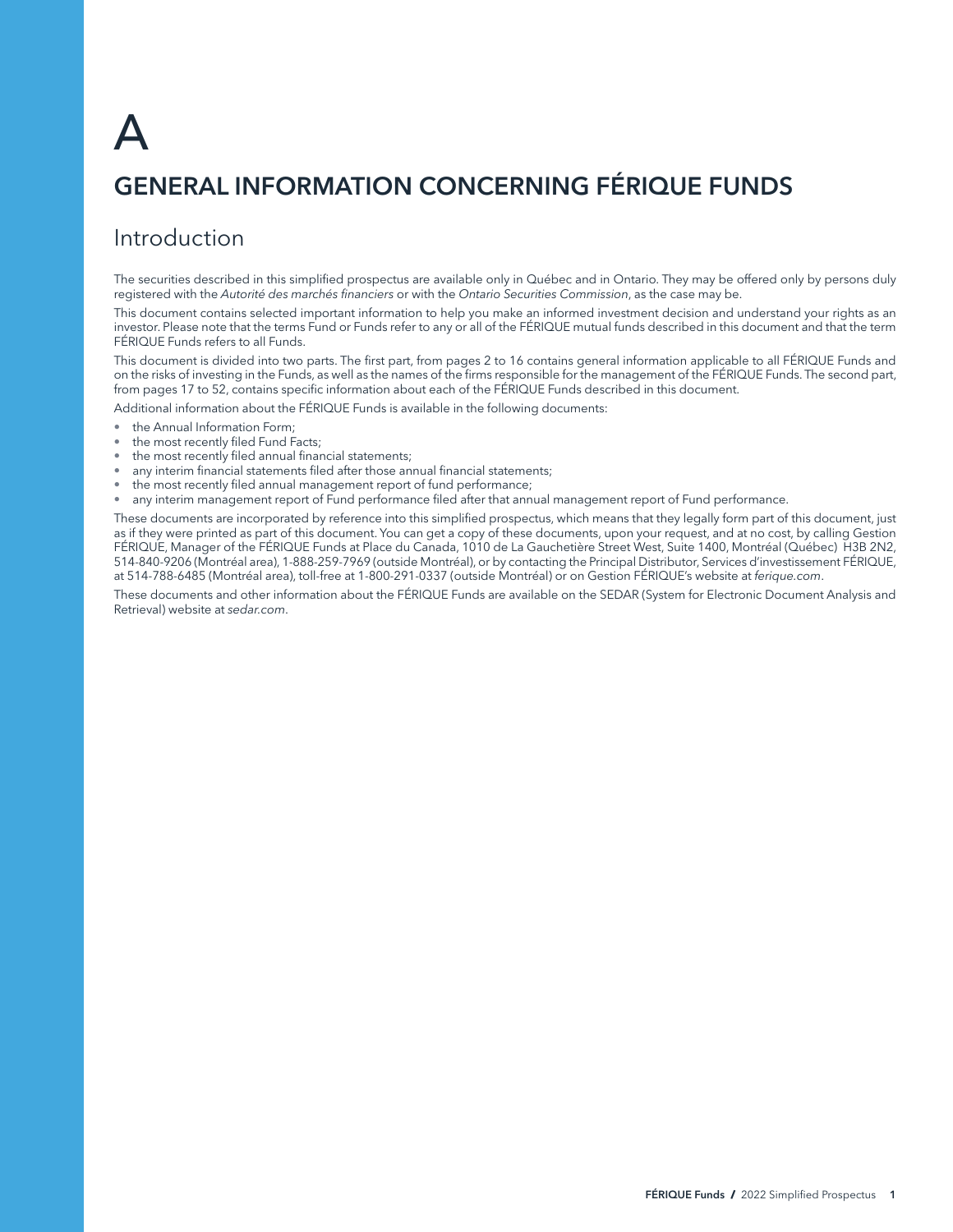# <span id="page-3-0"></span>What is a mutual fund and what is a fund of funds?

A mutual fund is created to pool the funds of investors with similar investment objectives.

A fund of funds (like the FÉRIQUE Portfolios and the FÉRIQUE Emerging Markets Equity Fund) is a mutual fund that is designed to offer investors asset allocation and diversification by investing their assets in other mutual funds, which are referred to as underlying funds.

When you invest in a fund, you buy units of that fund. You therefore share the fund's income, expenses, gains and losses in proportion to your investment. The value of your investment in a mutual fund is realized when you redeem the securities held. Some mutual funds may issue units in more than one series. Each series is intended for different kinds of investors and has different fees. Investing in mutual funds can be a simple, accessible and less costly way of achieving diversification without establishing a securities portfolio. The portfolio managers or portfolio sub-managers manage the securities in which the fund invests, and, with respect to the funds of funds the underlying funds in which such Funds invest. The portfolio managers or the portfolio sub-managers make all the decisions about which securities to buy and when to buy and sell them.

- Investments of a mutual fund may include equity securities, bonds, treasury bills, debentures, derivatives, index participation units, investment trusts, securities of other mutual funds, cash or cash equivalents. Investments made by an equity mutual fund may be in equity securities of small-, mid- or large-capitalization Canadian or foreign corporations. The specific nature of the investments of a particular mutual fund depends upon its stated investment objective.
- Mutual funds seek to achieve long-term capital growth and, in some instances, to generate current income.
- Specific details on the investment objectives of the Funds available through this Simplified Prospectus are set out in the second part of this document, which also sets out the types of investments that they will pursue in order to achieve those objectives.

The benefits of investing in mutual funds include some of the following:

- *Convenience*  Various types of portfolios with different investment objectives, requiring only a minimum amount of capital investment, are available to satisfy the needs of investors.
- *Professional Management* Mutual funds allow investors to take advantage of the knowledge and expertise of seasoned portfolio managers and sub-managers. They have access to the research and information required to make informed investment decisions.
- *Diversification*  Mutual funds invest in a wide variety of securities and industries, and sometimes in different countries. This diversification can lead to reduced risk exposure and helps in the effort to achieve capital appreciation.
- *Liquidity*  Investors are generally able to redeem their investments at any time.
- *Administration*  Recordkeeping, custody of assets, reporting to investors, income tax information and the reinvestment of distributions are among the administrative matters that are handled, or arranged for with a third party, by the Manager.
- *Monitoring* Investors receive regular statements, financial reports and tax slips. These records allow them to keep track of their investments.

## What are the Risks of Investing in a Mutual Fund?

Mutual funds own different types of investments, depending on their investment objectives. The value of a mutual fund's holdings will vary from day to day, reflecting notably changes in interest rates, economic conditions, and market and company news. As a result, the value of a mutual fund's units may go up and down, and the value of your investment in a mutual fund may be more or less when you redeem it than when you purchased it.

Your investment in any mutual fund is not guaranteed. Unlike bank accounts or GICs, mutual fund units are not covered by the Canada Deposit Insurance Corporation or any other government deposit insurer. In certain exceptional circumstances, a mutual fund may suspend redemptions. These circumstances are described under "Purchases, Redemptions, Switches and Conversions."

Different investments present different types and levels of risk. Mutual funds also have different kinds and levels of risk, depending on the securities they own. Below is a summary of the most common types of risk that may be applicable to the Fund you decide to purchase. The mutual fund descriptions

will tell you which specific risks apply to each Fund. The portfolios and certain mutual funds which invest in one or more underlying fund(s) can also be subject to the risks of their underlying fund(s). To know the principal risks of each Fund, at the date of this Simplified Prospectus, refer to the section "What are the risks of investing in the Fund?" of the Part B "Specific Information about Each of the FÉRIQUE Funds Described in this Document" of this Prospectus. Individuals have different risk tolerances. You must take into account your risk tolerance and the level of risk appropriate to your personal situation and your investment objectives before deciding to invest in a Fund.

#### Asset Allocation Risk

Funds that use a "fund of fund" structure allocate their assets among underlying funds with the goal of ensuring that the asset class and geographic allocations for each Fund are optimal. There can be no guarantee that a Fund will allocate its assets successfully. Similarly, there can be no guarantee against losses resulting from the asset allocation.

#### Concentration Risk

The net assets of certain Funds are sometimes highly concentrated in the securities of a single issuer or securities of another mutual fund or in an investment theme (like innovation) or an industry or sector. In such event, the Funds have less diversification, which could have an adverse effect on their returns. By concentrating investments on fewer issuers or securities, there may be increased volatility in the unit price of a Fund, which may, in turn, increase the illiquidity of the portfolio.

#### Cybersecurity Risk

As the use of technology has become more prevalent in the course of business, portfolio managers, service providers and mutual funds like the Funds have become more susceptible to operational risks such as breaches in cybersecurity. A breach in cybersecurity refers to both intentional and unintentional events that may cause a portfolio manager or a Fund to lose proprietary information or other information subject to privacy laws, suffer data corruption, lose operational capacity or have information misused or misappropriated. This in turn can cause a manager of a Fund to incur regulatory penalties, reputational damage, additional compliance costs associated with corrective measures, and/or financial loss. Cybersecurity breaches may involve unauthorized access to a manager's digital information systems (e.g., through "hacking" or malicious software coding), but may also result from outside attacks such as denial-of-service attacks (i.e., efforts to make network services unavailable to intended users). In addition, cybersecurity breaches of a manager's or a Fund's third-party service providers (e.g., transfer agents, custodians and sub-advisors) or of issuers that a Fund invests in can also subject a Fund to many of the same risks associated with direct cybersecurity breaches. Like with operational risks in general, the managers and the Funds have established risk management systems designed to reduce the risks associated with cybersecurity. However, there is no guarantee that such efforts will succeed. As well, the Funds do not directly control the cybersecurity systems of issuers that a Fund invests in or of third-party service providers.

#### Depository Securities and Receipts risk

In some cases, rather than directly holding securities of non-Canadian and non-U.S. companies, a Fund may hold these securities through a depository security and receipt (an "ADR" — American Depository Receipt, a "GDR" — Global Depository Receipt, or an "EDR" — European Depository Receipt). A depository receipt is issued by a bank or trust company to evidence its ownership of securities of a non-local corporation. The currency of a depository receipt may be different than the currency of the non-local corporation to which it relates. The value of a depository receipt will not be equal to the value of the underlying non-local securities to which the depository receipt relates as a result of a number of factors. These factors include the fees and expenses associated with holding a depository receipt, the currency exchange relating to the conversion of foreign dividends and other foreign cash distributions into local currencies, and tax considerations such as withholding tax and different tax rates between jurisdictions. In addition, the rights of the Fund, as a holder of a depository receipt, may be different than the rights of holders of the underlying securities to which the depository receipt relates, and the market for a depository receipt may be less liquid than that of the underlying securities. The foreign exchange risk will also affect the value of the depository receipt and, as a consequence, the performance of the Fund holding the depository receipt.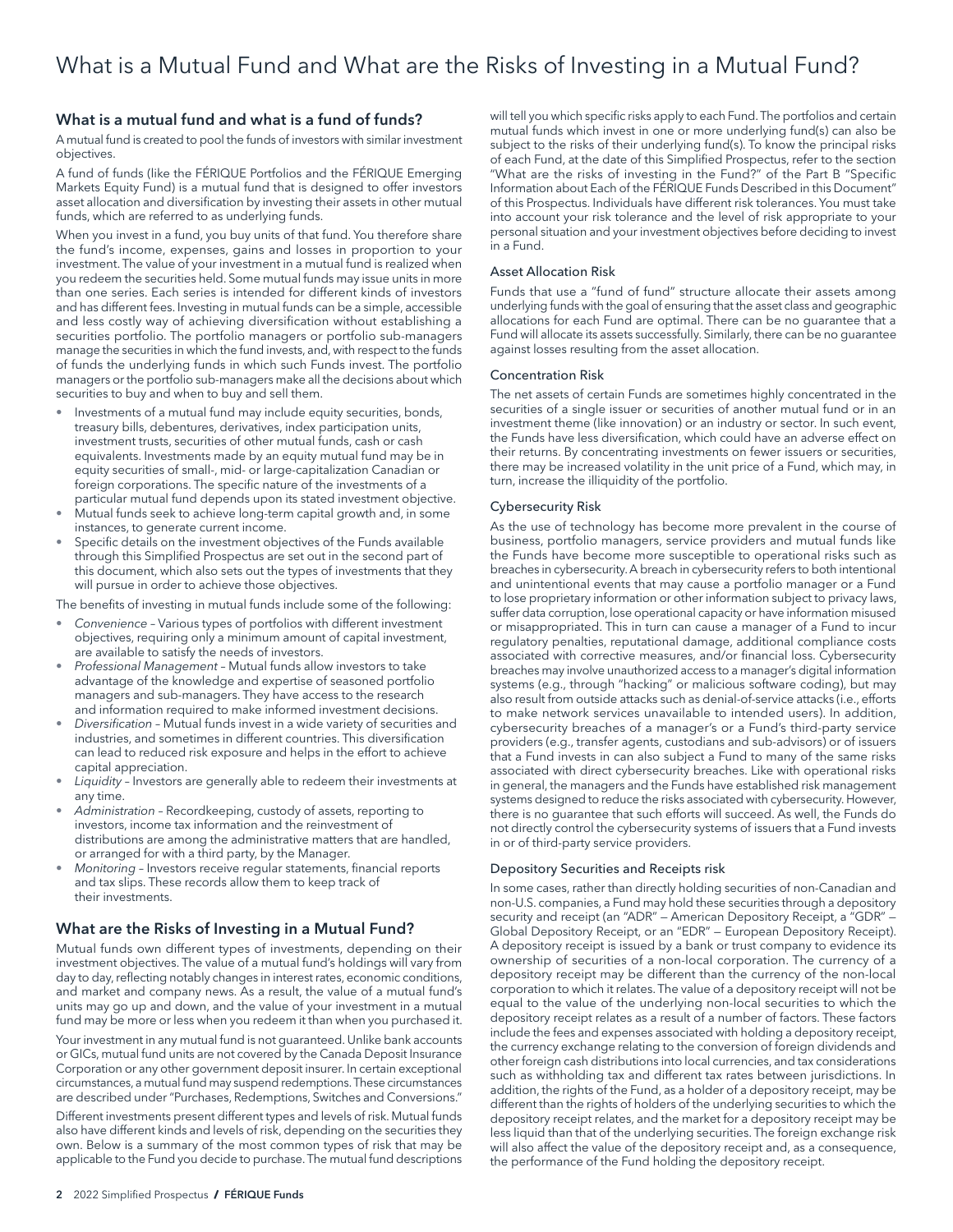#### Derivatives Risk

Some Funds may use derivatives such as options, futures contracts, forward contracts, swaps and other similar instruments for hedging purposes, to reduce potential losses, for purposes other than hedging, to increase their income, to take indirect exposure to certain categories of assets, securities, indices or underlying currencies without investing in them directly or to manage the risks to which the investments are exposed.

A derivative is a contract between two parties that derives its value from securities such as common stocks, bonds, currencies or a market index. Here are some examples of the most common derivatives:

- A forward contract is an agreement to buy or sell currencies, commodities or securities at an agreed price for future delivery. Forward contracts are often used to reduce risk. For example, if you know you will buy goods denominated in US dollars in six months, you might buy US dollars now for delivery in six months to avoid the risk of an increase in value of the US dollar. This is called a hedge.
- A futures contract is basically the same as a forward contract, except that the futures contracts are traded on a public stock exchange while forward contracts are traded over-the-counter (OTC).
- An option gives the buyer the right but not the obligation, to buy or sell currencies or securities at an agreed price before a certain date. For example, you could cover the stock price of a stock you own by buying a put option on this stock at its current price for the next six months. If the share price falls, all you lose is the price of the option. If the price goes up, you will not earn as much since you paid the price of the option.
- A swap is an exchange contract of financial flows between two parties. Two of the most common are interest rate swap and currency swap. For example, two investors could decide to exchange payments of interest at fixed rates against payments of interest at variable rates or revenues in certain foreign currencies against the revenues in another currency.

Although derivatives are often used by mutual funds to reduce risk, they carry their own risks:

- Hedging strategies may not be effective;
- There is no guarantee of the existence of a market when the fund will want to follow the terms and conditions of the derivative contract, which could prevent the fund from making profits or limit its losses;
- The other party to a derivative contract may not be able to meet its obligations;
- Securities exchanges may impose restrictions on the permitted daily trading volume in futures contracts, which may prevent a fund to liquidate a position in a contract;
- The price of stock index options may be distorted if trading of certain stocks included in the index or all of them are interrupted. If the fund could not close out its positions in these options due to interruptions or restrictions, it may suffer losses;
- The price of a derivative may not accurately reflect the value of the security or the underlying index;
- The price of a derivative may be more volatile than the underlying security.

#### Emerging Markets Risk

The risks of foreign investments are usually much greater in emerging markets, which may be considered to be speculative. An emerging market includes any country that is defined as emerging or developing by the World Bank, the International Finance Corporation, the United Nations or is included in the MSCI Emerging Markets Free Index (an index taking into account the actual buyable opportunities for global investors and local market restrictions on share ownership by foreigners, in companies representative of the emerging market countries in Europe, Latin America and the Pacific Basin). The risks of investing in an emerging market are greater because emerging markets tend to be less developed.

Many emerging markets have a history of, and continue to present the risk of, hyperinflation and currency devaluations versus the dollar (which adversely affects returns to Canadian investors). In addition, the securities markets in many of these countries have far lower trading volumes and less liquidity than developed markets. Because these emerging markets are so small, investments in them may suffer sharper and more frequent price changes or long-term price depression due to adverse publicity, investor perceptions or the actions of a few large investors. In addition, traditional measures of investment value used in Canada, such as price-to-earnings ratios, may not apply to certain smaller markets.

A number of emerging markets have a history of instability and upheaval in internal politics, which could increase the chances that their governments would take actions that are hostile or detrimental to private enterprises or foreign investments. Certain emerging markets may also face other significant internal or external risks, including the risk of war or ethnic, religious and racial conflicts. Governments in many emerging market countries participate to a significant degree in their economic and securities markets, which may impair investments and economic growth in those countries.

#### Equity Risk

The value of the Funds that invest in equity securities, also called stocks or shares, or equity participation units, will be affected by changes in the market price of those securities.

Individual stocks (or equities) rise and fall with the financial health of the companies that issue them. The price of a share is also influenced by general economic, industry and market trends. When the economy is strong, the outlook for many companies will be good, and their share prices will generally rise. So will the value of the Funds that own these shares. On the other hand, share prices usually decline with an economic or industry downturn.

#### Exchange-traded Fund Risk

A Fund may invest in a fund whose securities are listed for trading on an exchange (an exchange-traded fund or ETF). The investments of ETFs may include stocks, bonds, commodities, and other financial instruments. Some ETFs, known as index participation units (IPUs), attempt to replicate the performance of a widely-quoted market index. Not all ETFs are IPUs. ETFs and their underlying investments are subject to the same general types of investment risks as mutual funds including these that are outlined in this Simplified Prospectus. The risk applicable to each ETF depends on the structure and underlying investments of the ETF. ETF units may trade below, at, or above their respective net asset value per unit. The trading price of ETF units may fluctuate in accordance with changes in the ETF's net asset value per unit, as well as the market supply and demand on the respective stock exchanges on which they trade.

#### Fixed Income Risk

Fixed income securities, such as bonds, are subject to risks resulting from changes in interest rates and from credit risk. The coupon rate on a bond is set when it is issued. When interest rates fall, the price of existing bonds will rise because they pay higher rates than new bonds and are therefore worth more. On the other hand, when interest rates rise, the price of existing bonds will fall, and so will the value of Funds that hold them. The value of fixed income securities that pay a floating or variable rate of interest is generally less price sensitive to interest rate changes. Rising interest rates, other than related to inflation, could reduce the value of inflation-linked bonds. If, however, interest rates rise due to growing inflation, the value of inflation-linked bonds will be well protected.

Under some circumstances, the issuers of fixed-income securities can pay back the principal before the scheduled maturity date. This type of situation usually occurs when interest rates decline. In such a case, the relevant Fund at issue will be required to reinvest the amount received in securities offering potentially lower return rates.

The capital of inflation-linked bonds is adjusted based on the inflation rate, and the amount of interest paid on the adjusted capital will reflect that adjustment. In case of deflation, the capital adjusted based on the rate of inflation of the inflation-linked bonds may diminish proportionally. As a result should there be a net deflation during the bond's term, interest paid on capital would be reduced, and the value of the bond could diminish upon maturity.

Funds that invest in convertible securities also carry interest rate risk. These securities provide a fixed income stream, so their value varies inversely with interest rates, just like bond prices. Because they can be converted into common shares, however, convertible securities are generally less affected by interest rate fluctuations than are bonds.

Credit risk is the possibility that an issuer of a bond or other fixed income investment may not be able to pay interest or repay the principal at maturity. The risk of this occurring is greater with some issuers than with others. For example, the risk of default is quite low for government and high-quality corporate securities. Where this risk is considered greater, the interest rate paid by the issuer is generally higher than for an issuer, where this risk is considered to be lower. The degree of credit risk will also depend on the terms of the bonds in question. A Fund may reduce credit risk by investing in senior bonds, those that have a claim prior to junior obligations and equity securities on the issuer's assets in the event of bankruptcy. Credit risk may also be minimized by investing in bonds that have specific assets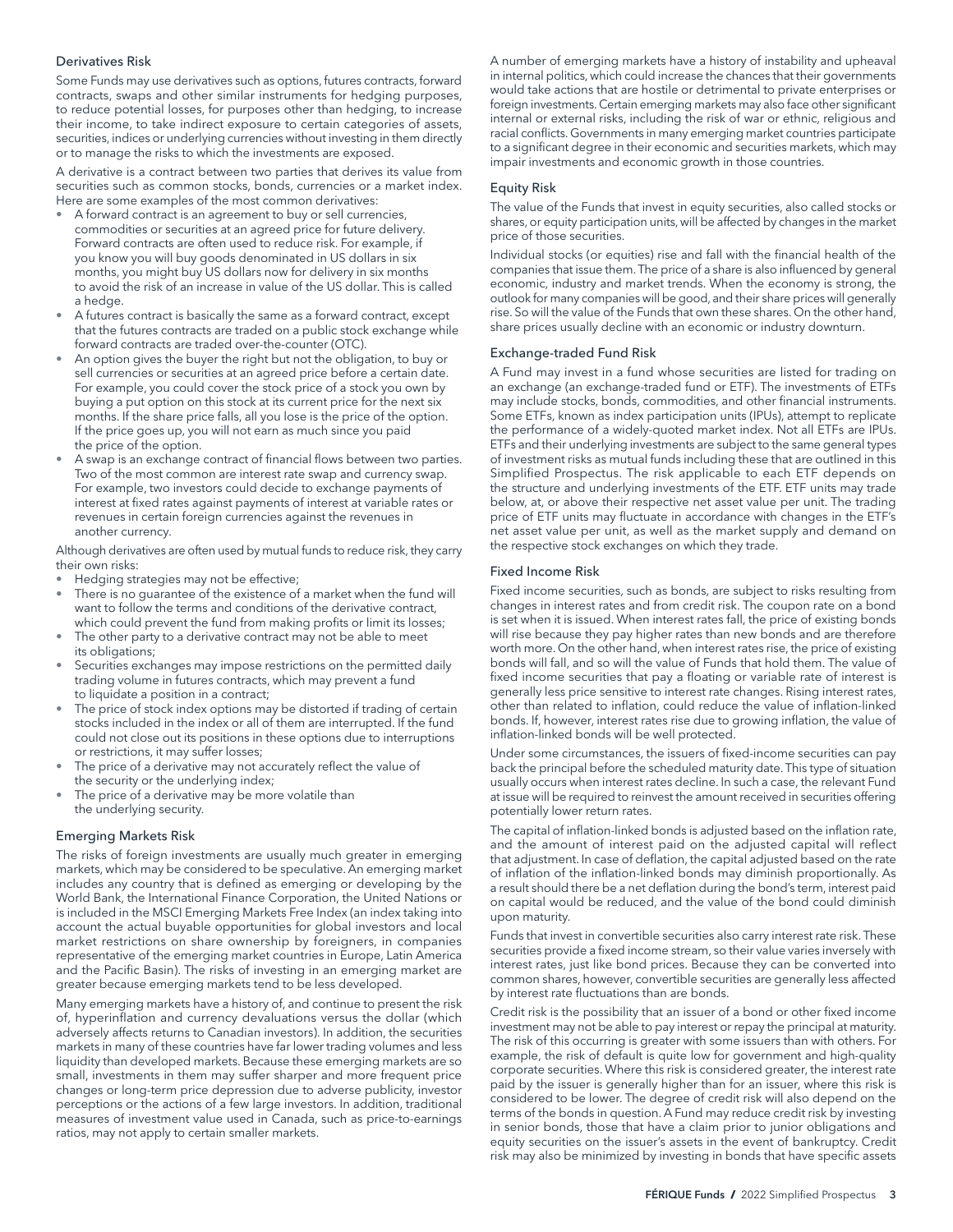pledged to the lender during the term of the debt. This risk could improve or decline during the term of the fixed income investment.

#### Foreign Currency Risk

The Funds may invest in securities denominated or traded in currencies other than the Canadian dollar. Changes in the foreign currency exchange rates will affect the value of the securities in the Funds. Generally, when the Canadian dollar rises in value against a foreign currency, your investment is worth fewer Canadian dollars. Similarly, when the Canadian dollar decreases in value against a foreign currency, your investment in a security denominated in the currency of that country gains value because the currency is worth more Canadian dollars.

#### Foreign Market Risk

The Canadian investment market represents only a small portion of global equity markets. Therefore, the Funds may take advantage of the investment opportunities available in other countries and may invest in foreign securities. This type of investment offers more diversification than one made only in Canada, since the price movement of securities traded on foreign markets tends to have low correlation with the price movement of securities traded in Canada. Foreign investments, however, involve special risks inapplicable to Canadian investments, which can increase the chances a Fund will lose money. In particular, Funds are subject to the following risks:

- The economics of certain foreign markets often do not compare favourably with that of Canada on such issues as gross national product growth, reinvestment of capital resources and the balance of payments. These economies may rely heavily on particular industries or foreign capital, and may be more vulnerable to diplomatic developments, the imposition of economic sanctions against a particular country or countries, changes in international trading patterns, commercial barriers, and other protectionist or retaliatory measures.
- Investments in foreign markets may be adversely affected by governmental actions, such as the imposition of capital controls, nationalization of companies or industries, expropriation of assets, or the imposition of punitive taxes.
- The governments of certain countries may prohibit or impose substantial restrictions on foreign investment in their capital market or certain industries. Any of these actions could severely affect security prices, impair a Fund's ability to purchase or sell foreign securities or transfer a Fund's assets or income back into Canada, or otherwise adversely affect a Fund's operations.
- Other foreign market risks include foreign exchange controls, difficulties in pricing securities, defaults on foreign government securities, difficulties in enforcing favourable legal judgments in foreign courts, different accounting standards and political and social instability. Legal remedies available to investors in certain foreign countries may be less extensive than those available to investors in Canada or other foreign countries.
- Because there are generally fewer investors and a smaller number of securities traded each day on some foreign exchanges, it may be difficult for a Fund to buy and sell securities on those exchanges. In addition, prices of foreign securities may fluctuate more than prices of securities traded in Canada.

#### General Market Risk

General market risk is the risk that markets will go down in value, including the possibility that the equity market will go down sharply and unpredictably. Several factors can influence market trends, such as general economic and market conditions, specific company developments and political changes. All investments are subject to market risk.

In addition, unexpected and unpredictable events such as a widespread health crisis or pandemic, war, terrorism and related geopolitical risks may lead to increased short-term market volatility and may have adverse longterm effects on world economies and markets generally.

#### Income Trusts Risk

Although the risk is generally considered remote, a Fund that invests in income trusts, such as real estate income trusts (REITs), royalty trust units and business trust units, may be held liable and subject to levy or execution for satisfaction of all obligations and claims of the trust.

#### Large Investor Risk

Units of the Fund may be purchased and redeemed by large investors, such as financial institutions and other mutual funds. These investors may purchase or redeem large number of units of the Fund at once. This may cause the Fund in which investors have invested to purchase or sell large portions of its portfolio securities. For example, if an investor or a group of investors redeem a large number of shares or units of the Fund, the Fund may be forced to sell securities at unfavourable prices to pay for the redemption. Such an unexpected sale may have a negative impact on the net asset value and the performance of the Fund, and may increase realized capital gains of the Fund. As well, if one or more of these investors decides to increase its investment in the Fund, the Fund may have to hold a relatively large position in cash for a period of time while suitable investments are found. This could negatively impact the Fund's return.

#### Legal, Tax and Regulatory Risk

Changes to laws, regulations or administrative practices could adversely affect the Funds and the issuers of securities in which the Funds invest.

Costs of complying with laws, regulations, and policies of regulatory agencies, as well as possible legal actions, have an impact on the value of investments held by a Fund.

#### Liquidity Risk

Illiquid assets such as securities with a limited trading market and "restricted securities" may be difficult to value accurately or to sell, and may trade at a price significantly lower than their value. Restricted securities have contractual or legal restrictions on their resale and include "private placement" securities that a Fund may buy directly from the issuer. The value of the Funds that buy these investments may rise and fall substantially. Mutual funds are restricted from purchasing additional illiquid assets if, immediately after the purchase, more than 10% of their assets based on market value at the time of purchase would consist of illiquid assets.

#### Lower-Rated Bond Risk

Some Funds invest in lower-rated bonds or unrated bonds that are comparable to lower-rated bonds. The issuers of lower-rated bonds are often less financially secure, so there is a greater chance of the bond issuer defaulting on the payment of interest or principal. Lower-rated bonds may be difficult or impossible to sell at the time and at the price that a Fund would prefer. In addition, the value of lower-rated bonds may be more sensitive than higher-rated bonds to a downturn in the economy or developments in the company issuing the bond.

#### Mortgage-backed and asset-backed securities risk

Asset-backed securities are debt obligations that are backed by pools of consumer or business loans. Some asset-backed securities are short-term debt obligations, called asset-backed commercial paper ("ABCP"). Mortgagebacked securities are debt obligations backed by pools of mortgages on commercial or residential real estate. If there are changes in the market's perception of the issuers of these types of securities, or in the creditworthiness of the parties involved, then the value of the securities may be affected. In addition, for ABCP, there is a risk that there may be a mismatch in timing between the cash flow of the underlying assets backing the security and the repayment obligation of the security upon maturity. In the use of mortgage-backed securities, there is also a risk that there may be a drop in the interest rates charged on mortgages, a mortgagor may default in its obligations under a mortgage or there may be a drop in the value of the property secured by the mortgage.

#### Portfolio Manager Risk

A mutual fund is dependent on its portfolio manager or its portfolio submanager to select its investments. Mutual funds are subject to the risk that poor security selection or asset allocation decisions will cause a mutual fund to underperform relative to other mutual funds with similar investment objectives. Where a mutual fund has more than one portfolio manager or sub-manager invest in units of more than one mutual fund, there can be an overlap of specific securities, industry sectors and/or more than one underlying fund investment themes in the mutual fund's portfolio.

Some of our portfolio sub-managers may not be registered as portfolio managers in accordance with securities legislation in effect in Canada, but are acting as portfolio sub-advisors pursuant to applicable international sub-adviser exemptions. As a result, investors in these Funds may not benefit from the protection that they would have, were these sub-managers registered as advisers under applicable securities legislation in Canada. In addition, it may be difficult to enforce legal rights against them as they reside outside Canada and all, or substantially all, of their assets are located outside Canada. As portfolio manager of the Funds, Gestion FÉRIQUE will at all times have overall responsibility of the Funds' investment portfolios, subject to the control and direction of the trustee.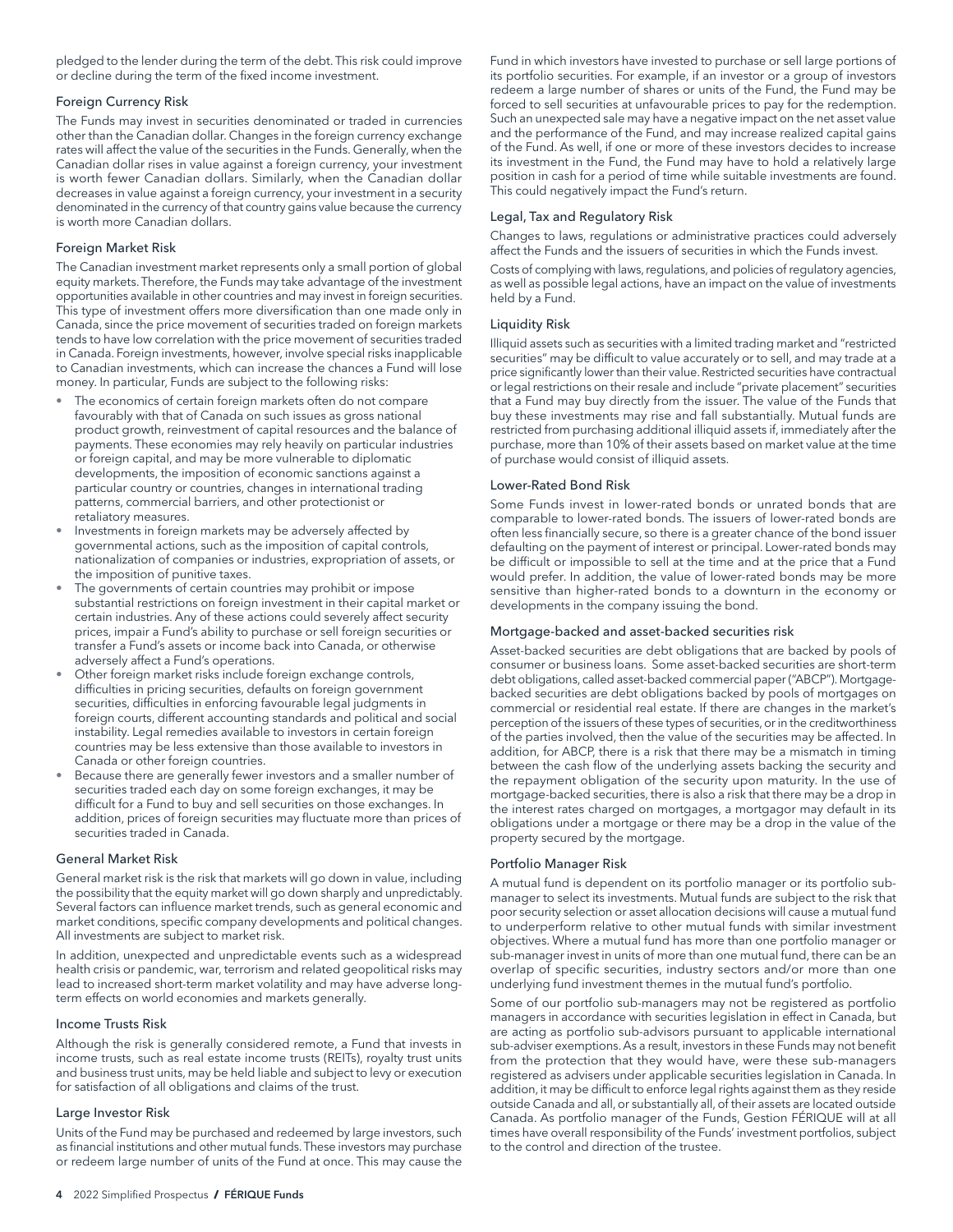#### <span id="page-6-0"></span>Risk associated with integrating ESG factors into the investment process

Like other financial investment criteria, the integration of ESG factors (environmental, social and corporate governance) into the investment process of the Funds may limit the number and type of investments in which a Fund can invest. The composition of this Fund's investment portfolio may differ from that of a benchmark or similar Fund that does not incorporate ESG factors into its investment strategy. Therefore, the performance of the Fund could be different. The ESG factors to be applied and the ESG assessment of a company or sector, as established by the portfolio manager or the sub-manager in their investment strategies, may differ from the evaluation or criteria established by another person based mainly on the level of materiality granted to this issue by each person. Accordingly, the companies selected by the portfolio managers or sub-managers of the Fund may not reflect any ESG criteria considered by any particular investor. In addition, the method of integrating ESG factors employed by the portfolio manager or the sub-manager may not eliminate the possibility that the Fund has exposure to companies in sectors that may not correspond to the values of a particular investor or to companies that are involved in serious controversies or that engage significantly in business activities that some might consider inconsistent with a restrictive ESG-focused investment approach. The methodology for determining ESG factors may also be changed from time to time, for any reason, at the discretion of the portfolio manager or sub-manager.

#### Risk associated with investing in connection with sustainable development

Sustainability investing may limit the number and type of investments in which a fund can invest. The composition of this Fund's investment portfolio may differ from that of a benchmark or similar fund that does not invest in sustainability. Therefore, the performance of the Fund could be different. Investing in connection with sustainable development seeks to invest in companies which aim, through their products, services or actions, to align with the principles of sustainable development which cover the following risks, but not limited to:

- Risks related to environmental issues may include, but are not limited to, climate risk, both physical risk and transition risk;
- Risks related to social issues may include, but are not limited to,
- labour rights and community rights; • Risks related to governance may include, but are not limited to, risks
- related to board independence, ownership and control, and audit and compliance management. taxation.

These risks can impact an issuer's operational efficiency and resilience as well as its public perception and reputation, affecting its profitability and, therefore, its capital growth. Consequently, risk factors related to sustainable development can have a significant impact on an investment, increase volatility, affect liquidity and have a negative impact on the value of the securities held. The relevance, severity, materiality and time horizon of sustainability risk factors and other risks may differ significantly from fund to fund. Even when identified, there is no guarantee that the investment manager or sub-manager will correctly assess the impact of sustainabilityrelated risks on the fund's investments. All or a combination of these factors can have an unpredictable impact on the Funds' investments. Under normal market conditions, such events could have a significant impact on the value of the shares of the Funds. The impacts of sustainability risk are likely to develop over time, and new sustainability risks may be identified as new data and information regarding sustainability factors and impacts become available.

#### Securities Lending, Repurchase and Reverse Repurchase Transactions Risk

*Securities lending* is an agreement whereby a Fund lends securities it holds in its portfolio to a borrower through an authorized agent in exchange for a fee and a form of acceptable collateral. Under a *repurchase transaction*, a Fund agrees to sell securities it holds in its portfolio for cash, while assuming an obligation to repurchase the same securities for cash (usually at a lower price) at a later date. A *reverse repurchase transaction* is a transaction pursuant to which a Fund buys securities for cash while agreeing to resell the same securities for cash (usually at a higher price) at a later date.

While such transactions are different, all three arrangements involve the temporary exchange of securities for cash with a simultaneous obligation to redeliver a similar quantity of the same securities on a future date.

The risks associated with securities lending, repurchase or reverse repurchase transactions arise when a counterparty (*i.e.* the borrower, seller or buyer, as the case may be) defaults under the agreement evidencing the transaction

and the Fund is forced to make a claim in order to recover its investment. In securities lending or a repurchase transaction, the Fund could incur a loss if the value of the securities loaned or sold has increased in value relative to the value of the collateral held by the Fund. In the case of a reverse repurchase transaction, the Fund could incur a loss if the value of the securities purchased by the Fund decreases in value relative to the value of the collateral held by the Fund.

The Fund will manage the risks associated with these types of investments by:

- holding collateral not less than 102% of the market value of the securities loaned (for securities lending transactions), sold (for repurchase transactions) or purchased (for reverse repurchase transactions);
- adjusting the amount of the collateral provided each business day to ensure the collateral's value relative to the market value of the securities loaned, sold or purchased remains within the 102% limit; and
- limiting the aggregate value of all securities loaned or sold through securities lending and repurchase transactions to no more than 50% of the total assets of the Fund (without including the collateral for loaned securities and cash for sold securities).

#### Smaller Companies Risk

The share price of smaller companies is usually more volatile than that of more established larger companies. Smaller companies may be developing new products that have not yet been tested in the marketplace or their products may quickly become obsolete. They may have limited resources, including limited access to funds or unproven management, and may trade less frequently and in smaller volumes than shares of large companies. They may have few shares outstanding, so a sale or purchase of shares will have a greater impact on their share price. The value of the Funds that buy these investments may rise and fall substantially.

#### Underlying Funds Risk

Certain Funds invest directly in, or obtain exposure to, other investment funds as part of their investment strategy. Therefore, these Funds will be subject to the risks of the underlying Funds. Some Funds may buy or sell large numbers of units in an underlying Fund. As a result, the underlying Fund may have to alter its portfolio significantly to accommodate large fluctuations in assets. This could negatively affect the security price of the underlying Fund.

In addition, if an underlying Fund suspends redemptions, the Fund that invests in the underlying Fund will be unable to value a portion of its portfolio and may not be able to redeem securities.

#### Series Risk

For a mutual fund trust that offers more than one series, each series has its own fees, which are monitored separately. However, if a series is not able to meet its financial obligations, the other series in that Fund will be required to make up any deficiency since the Fund as a whole is liable for the financial obligations of all the series. This may reduce the performance of other series.

See *Purchases, Redemptions, Switches and Conversions* and *Fees* for more information on each series and the fees associated with each one. See the *Fund details* section of each Fund in the part B of this Prospectus to find out which series are offered by each Fund.

The risks specifically related to each Fund are set out in their individual Fund profiles in the second part of this document, starting on page 18.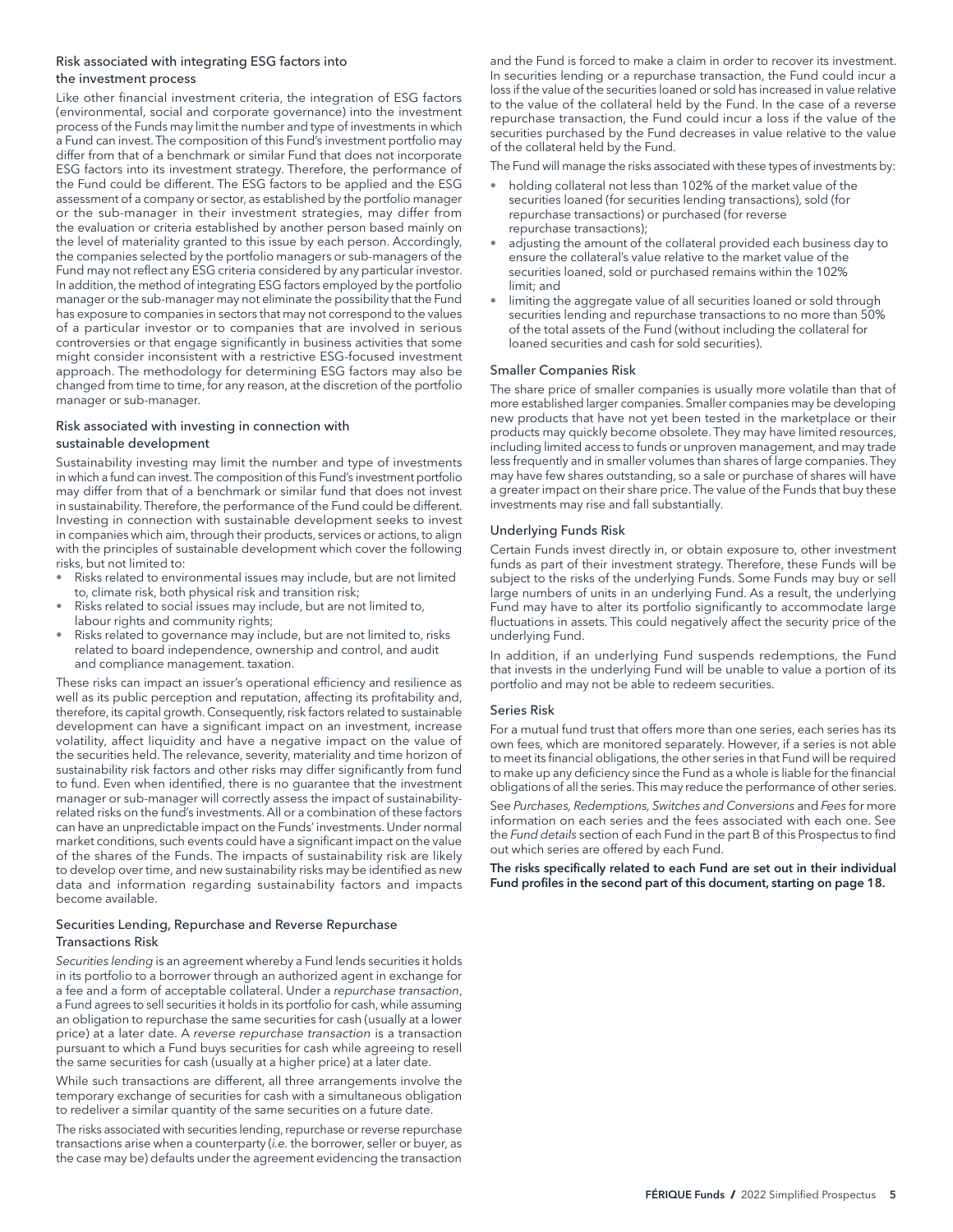# <span id="page-7-0"></span>Organization and Management of the FÉRIQUE Funds

The following table presents the companies participating in the management of FÉRIQUE Funds and their service providers.

| Role                                                             | Name                                                                                                                                                                       | <b>Responsibilities</b>                                                                                                                                                                                                                                                                                                                                                                                                                                                                                                        |
|------------------------------------------------------------------|----------------------------------------------------------------------------------------------------------------------------------------------------------------------------|--------------------------------------------------------------------------------------------------------------------------------------------------------------------------------------------------------------------------------------------------------------------------------------------------------------------------------------------------------------------------------------------------------------------------------------------------------------------------------------------------------------------------------|
| Manager                                                          | <b>Gestion FÉRIQUE</b><br>Place du Canada<br>1010 de La Gauchetière Street West<br>Suite 1400<br>Montréal (Québec)<br><b>H3B 2N2</b>                                       | Gestion FÉRIQUE, a not-for-profit organization constituted under Part II of<br>the Canada Corporations Act, and extended under the Canada Not-for-profit<br>Corporations Act has managed the daily administrative and operational<br>business of the FÉRIQUE Funds since January 1, 2000.                                                                                                                                                                                                                                      |
| <b>Principal Distributor</b>                                     | Services d'investissement FÉRIQUE<br>Montréal (Québec)                                                                                                                     | The Principal Distributor of the Funds' units is responsible for marketing<br>the securities and selling them through its own representatives.                                                                                                                                                                                                                                                                                                                                                                                 |
|                                                                  |                                                                                                                                                                            | The principal distributor is a not-for-profit organization and its sole voting<br>member is Gestion FÉRIQUE.                                                                                                                                                                                                                                                                                                                                                                                                                   |
| Trustee, Custodian,<br>Registrar and<br>Securities lending agent | National Bank Trust Inc.<br>Montréal (Québec)                                                                                                                              | The Funds are investment trusts. When you invest in one of the Funds,<br>you are actually buying units of a trust. The trustee holds the security in<br>respect of the Fund's property (for example, its cash and securities) on<br>behalf of the unitholders. The trustee is responsible for the administration<br>of the Funds, the accounting and evaluation of the Funds.                                                                                                                                                  |
|                                                                  |                                                                                                                                                                            | The Custodian ensures the safekeeping of the securities comprising<br>the Funds.                                                                                                                                                                                                                                                                                                                                                                                                                                               |
|                                                                  |                                                                                                                                                                            | The Registrar keeps a register of all the Fund units purchased.                                                                                                                                                                                                                                                                                                                                                                                                                                                                |
|                                                                  |                                                                                                                                                                            | The securities lending agent acts as agent for securities lending transactions<br>for those funds that engage in securities lending.                                                                                                                                                                                                                                                                                                                                                                                           |
|                                                                  |                                                                                                                                                                            | National Bank Trust Inc. is independent of Gestion FÉRIQUE.                                                                                                                                                                                                                                                                                                                                                                                                                                                                    |
| <b>Auditors</b>                                                  | PricewaterhouseCoopers LLP<br>Montréal (Québec)*                                                                                                                           | The auditors conduct the statutory audit of the Funds' annual<br>financial statements.                                                                                                                                                                                                                                                                                                                                                                                                                                         |
|                                                                  |                                                                                                                                                                            | The auditors are independent of Gestion FÉRIQUE and the Funds.                                                                                                                                                                                                                                                                                                                                                                                                                                                                 |
| <b>Portfolio Managers</b>                                        | <b>Gestion FÉRIQUE</b><br>Montréal (Québec)<br>Addenda Capital Inc.<br>Montréal (Québec)<br>AlphaFixe Capital Inc.<br>Montréal (Québec)<br>Baker Gilmore & Associates Inc. | Gestion FÉRIQUE is the portfolio manager of all the FÉRIQUE Funds, except<br>the FÉRIQUE Canadian Bond Fund, the FÉRIQUE Globally Diversified Income<br>Fund and the FÉRIQUE Global Sustainable Development Bond Fund, which<br>are managed respectively by Addenda Capital Inc., Baker Gilmore &<br>Associates Inc., AlphaFixe Capital Inc. and BMO Asset Management Inc.<br>As portfolio manager, Gestion FÉRIQUE sets out the objectives and<br>investment policies of the Funds and performs surveillance on the portfolio |
|                                                                  | Montréal (Québec)<br>BMO Asset Management Inc.<br>Toronto (Ontario)                                                                                                        | managers and portfolio submanagers retained for their investment services.<br>For the Portfolios and the FÉRIQUE Emerging Markets Equity Fund, Gestion<br>FÉRIQUE makes decisions about the underlying funds in which the Funds<br>invest. For all other Funds, Gestion FÉRIQUE has delegated responsibility for<br>investment decisions to portfolio managers or sub-managers.                                                                                                                                                |
|                                                                  |                                                                                                                                                                            | As portfolio managers, Addenda Capital Inc., Baker Gilmore & Associates Inc.,<br>AlphaFixe Capital Inc. and BMO Asset Management Inc. research, select, buy<br>and sell securities for the Fund portfolios that they manage.                                                                                                                                                                                                                                                                                                   |
|                                                                  |                                                                                                                                                                            | Each of Addenda Capital Inc., Baker Gilmore & Associates Inc., AlphaFixe<br>Capital Inc. and BMO Asset Management Inc. is independent from<br>Gestion FÉRIQUE.                                                                                                                                                                                                                                                                                                                                                                 |
|                                                                  |                                                                                                                                                                            | The portfolio managers are presented in the section entitled "Fund Details" of<br>each Fund in Part B of this simplified prospectus, starting on page 18.                                                                                                                                                                                                                                                                                                                                                                      |

\* Raymond Chabot Grant Thornton LLP will replace Pricewaterhouse Coopers LLP as auditors of the FÉRIQUE Funds starting September 30, 2022 for the fiscal year that will end December 31, 2022. The auditors Raymond Chabot Grant Thornton LLP are independent of Gestion FÉRIQUE and the Funds. Although the approval of the unitholders has not and will not be sought in connection with this change, unitholders will be sent a notice at least 60 days before.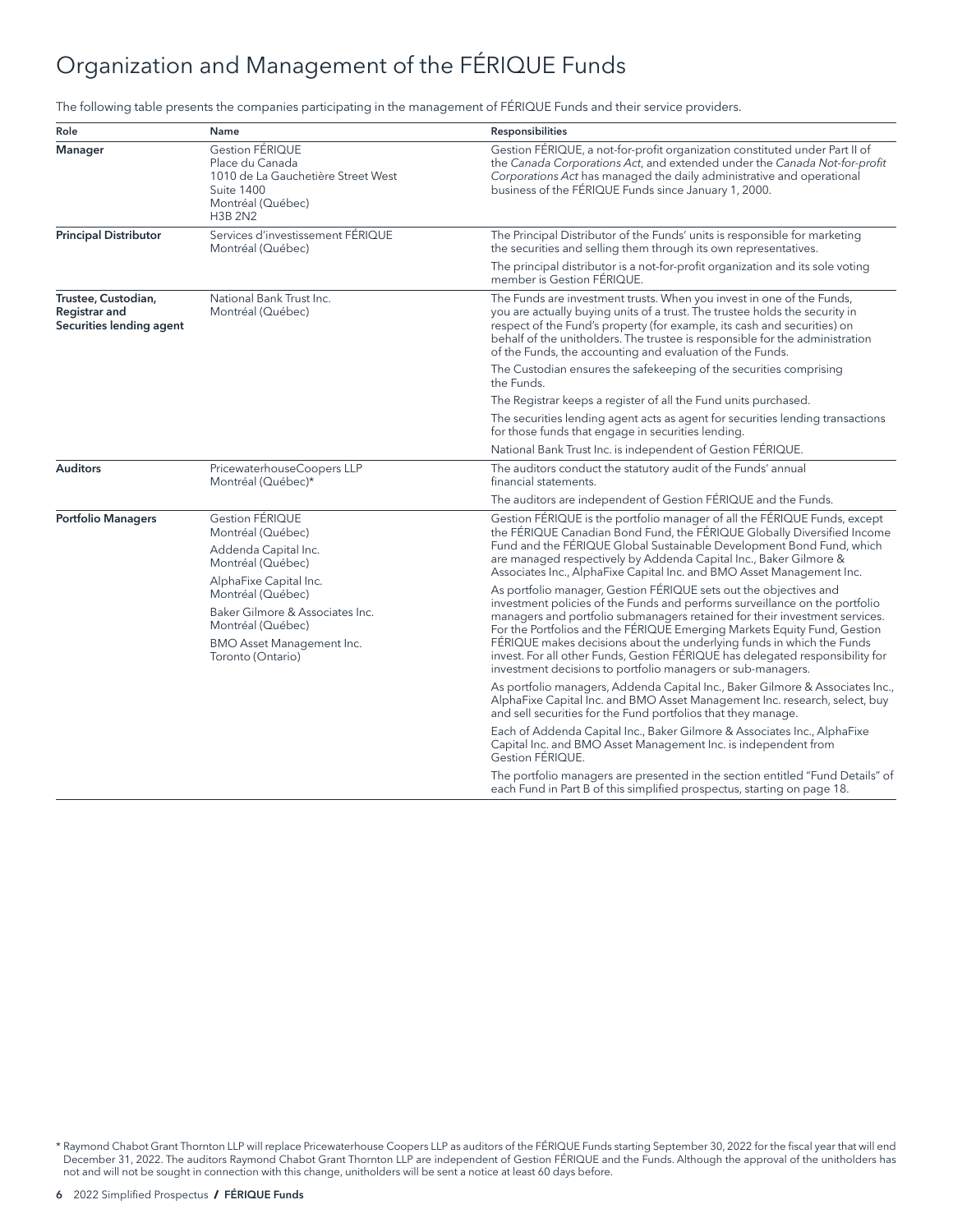| Role                                   | Name                                                                                              | <b>Responsibilities</b>                                                                                                                                                                                                                                                                                                                                                                                             |
|----------------------------------------|---------------------------------------------------------------------------------------------------|---------------------------------------------------------------------------------------------------------------------------------------------------------------------------------------------------------------------------------------------------------------------------------------------------------------------------------------------------------------------------------------------------------------------|
| Portfolio sub-managers                 | Addenda Capital Inc.<br>Montréal (Québec)                                                         | Gestion FÉRIQUE and certain portfolio managers retain the services of<br>portfolio sub-managers to provide investment advice with respect to certain<br>Funds. The portfolio sub-managers select, buy and sell securities within each                                                                                                                                                                               |
|                                        | Baker Gilmore & Associates Inc.<br>Montréal (Québec)                                              | Fund portfolio they manage. The portfolio sub-managers are presented in the<br>section entitled "Fund Details" of each Fund in Part B of this simplified                                                                                                                                                                                                                                                            |
|                                        | Columbia Management Investment Advisers LLC<br>Boston (Massachusetts)                             | prospectus, starting on page 18.                                                                                                                                                                                                                                                                                                                                                                                    |
|                                        | Connor, Clark & Lunn Investment<br>Management Limited                                             | As certain portfolio sub-managers and their assets are located outside of<br>Canada, it may be difficult to enforce legal rights against them.                                                                                                                                                                                                                                                                      |
|                                        | Vancouver (British Columbia)<br>CIBC Asset Management Inc.                                        | All portfolio sub-managers are independent from Gestion FÉRIQUE.                                                                                                                                                                                                                                                                                                                                                    |
|                                        | Montréal (Québec)<br>Franklin Templeton Investments Corp.<br>Toronto (Ontario)                    |                                                                                                                                                                                                                                                                                                                                                                                                                     |
|                                        | Lazard Asset Management (Canada) Inc.<br>New York (New York)                                      |                                                                                                                                                                                                                                                                                                                                                                                                                     |
|                                        | Walter Scott & Partners Limited<br>Edinburgh (Scotland)                                           |                                                                                                                                                                                                                                                                                                                                                                                                                     |
|                                        | Nomura Asset Management U.S.A. Inc.<br>New York (New York)                                        |                                                                                                                                                                                                                                                                                                                                                                                                                     |
|                                        | Lincluden Investment Management Limited<br>Mississauga (Ontario)                                  |                                                                                                                                                                                                                                                                                                                                                                                                                     |
|                                        | River Road Asset Management LLC<br>Louisville (Kentucky)                                          |                                                                                                                                                                                                                                                                                                                                                                                                                     |
|                                        | Allianz Global Investors U.S. LLC<br>London (United Kingdom)                                      |                                                                                                                                                                                                                                                                                                                                                                                                                     |
|                                        | Wellington Management Canada ULC<br>Toronto (Ontario)                                             |                                                                                                                                                                                                                                                                                                                                                                                                                     |
|                                        | Impax Asset Management Limited<br>London (United Kingdom)                                         |                                                                                                                                                                                                                                                                                                                                                                                                                     |
| Independent<br><b>Review Committee</b> |                                                                                                   | The role of the Independent Review Committee of FÉRIQUE Funds (the "IRC") is to offer an authorization or a recommendation<br>concerning conflicts of interest designated as such by Gestion FÉRIQUE in its role as the Manager of the Funds.                                                                                                                                                                       |
|                                        | the measures proposed by the Manager will produce equitable and reasonable results for the Funds. | The Manager is responsible for informing the IRC of any situation in which a reasonable person is likely to believe that the Manager<br>is in a conflict of interest regarding its ability to act in good faith and in the real interest of the Funds. The IRC reviews the cases<br>submitted to it and provides the Manager with its authorization or its recommendation in this regard, after determining whether |
|                                        | of the Funds, the Manager and the other companies related to the Manager.                         | The IRC is composed of three members, who together have vast experience in various sectors, including financial institution<br>regulation, investment fund management and supervision, accounting, and general business. Each IRC member is independent                                                                                                                                                             |
|                                        | 291-0337 (outside Montréal) or by writing at client@ ferique.com.                                 | Annually, the IRC prepares a report of its activities for unitholders, which is available free of charge on Gestion FÉRIQUE's website at<br>ferique.com, on SEDAR at sedar.com or by contacting the Principal Distributor at 514-788-6485 (Montréal area), toll free at 1-800-                                                                                                                                      |
|                                        |                                                                                                   | More information on the IRC, including the names of its members, can be found in the Annual Information Form.                                                                                                                                                                                                                                                                                                       |

#### Fund of funds

Subject to applicable securities legislation, some of the Funds have, pursuant to their investment objectives or investment strategies, the ability to invest in other funds, including funds managed by Gestion FÉRIQUE. Unitholders of such Funds have no right of ownership in the securities of the underlying fund. Where Gestion FÉRIQUE is the Manager of both the Fund and the underlying fund in which the Fund has invested, Gestion FÉRIQUE will not vote the securities of the underlying fund. If applicable, Gestion FÉRIQUE may arrange for the beneficial owner of such securities to vote the securities of the underlying fund. Unless it is specified that Gestion FÉRIQUE is acting as a portfolio manager, it is understood that when referring to Gestion FÉRIQUE in the simplified prospectus, it is generally acting as an investment fund manager.

# Purchases, Redemptions, Switches and Conversions

The units of series of FÉRIQUE Funds covered by this document may be purchased, redeemed (liquidated), switched (transferred) from one FÉRIQUE Fund to another and converted from one series to another series of the same Fund through the principal distributor or other dealers. There are no fees when trading FÉRIQUE Funds through the principal distributor, Services d'investissement FÉRIQUE, a mutual fund dealer in Québec. You may have to pay certain fees if you deal with another broker.

The principal distributor distributes units of FÉRIQUE Funds in Québec through the following customer service outlets:

- via telephone at 514-788-6485 (Montréal area) or at 1-800-291-0337 (outside Montréal);
- online at [ferique.com;](http://ferique.com) and
- meeting with one of Services d'investissement FÉRIQUE's mobile representatives.

# Conditions of Eligibility

The eligibility conditions for membership in FÉRIQUE Funds are as follows:

- 1. You are a natural or legal person who can freely dispose of his/ her property.
- 2. The following may acquire units of the FÉRIQUE Funds:
	- 2.1 any person who is a member or used to be a member of the *Ordre des ingénieurs du Québec* or of the *Ordre des ingénieurs forestiers du Québec* ("*Ordre*");
	- 2.2 any person who has a University Degree in Engineering;
	- 2.3 any student enrolled in an Engineering degree having completed a study year at a recognized University;
	- 2.4 any permanent employee of the Ordre, Gestion FÉRIQUE and Services d'investissement FÉRIQUE;
	- 2.5 any other person or organization acceptable to Gestion FÉRIQUE.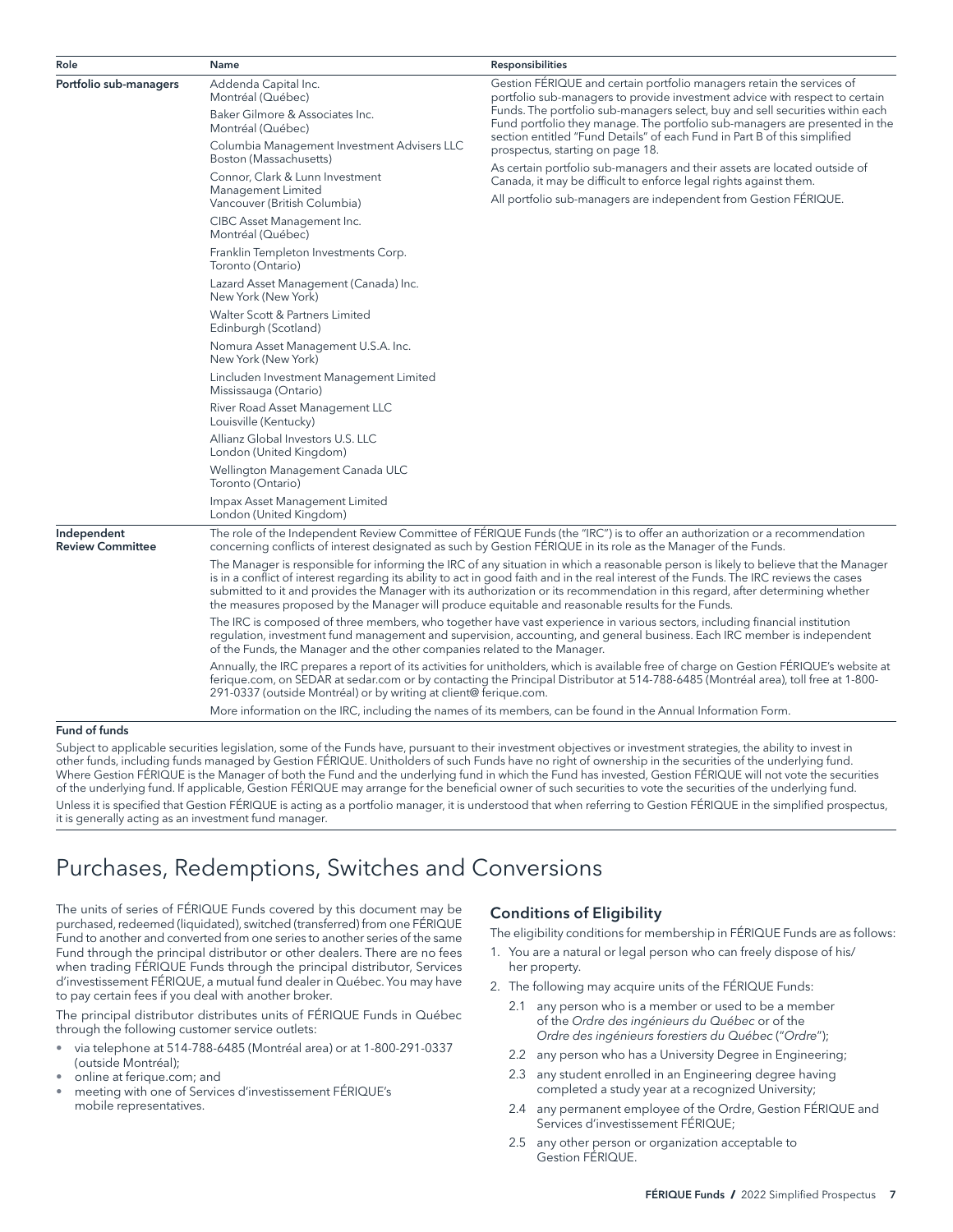- <span id="page-9-0"></span>3. The following may also acquire units of the FÉRIQUE Funds: any employee of a company in which a group RRSP is established, it being understood that a group RRSP may be established in a company where engineers constitute the majority of the shareholders or of the management.
- 4. The following may also acquire units of the FÉRIQUE Funds:
	- 4.1 spouse(s) of the individuals listed in (2) and (3);
	- 4.2 children, parents, grandparents, grandchildren, brothers and sisters of the individuals listed in (2), (3) and (4.1);
	- 4.3 spouse(s) of the individuals listed in (4.2)
	- 4.4 companies of the individuals listed in (2), (4.1), (4.2) and (4.3) under their control.
- 5. At any time after their initial subscription to a FÉRIQUE Fund, investors have the option of subscribing for additional Fund units.

The aforementioned eligibility conditions apply to any person residing in the provinces of Québec or Ontario.

# About the Series Offered

Each Fund may issue an unlimited number of units and these units may be issued in one or multiple series. As of this simplified prospectus, the FÉRIQUE Funds offer one series of units.

We may offer additional series in the future. The main difference between the series will be related to the type of investor, the management fees that are payable to the Fund manager and the other fees paid by the series of a Fund. Due to the difference of fees between the series, the net asset value will differ for each series.

## Net Asset Value Calculation

Whether you are buying, redeeming, converting or switching fund units, the trustee bases the transaction on the value of a Fund unit of the relevant series ("net asset value per unit"). The net asset value per unit is established on each day that the Toronto Stock Exchange is open for trading (a "valuation day") and is effective at time of market close on the valuation day.

The net asset value per unit is calculated as follows: the trustee calculates the fair value of the total assets attributable to the units of the series of the Fund to which it subtracts the total liabilities attributable to the units of the series of the Fund then, divides the resulting net assets by the total number of outstanding units of the series for the Fund.

## Purchase of Units

The units may be purchased free of charge through either occasional or periodic payments.

The units must be purchased on each valuation day, namely each day that the Toronto Stock Exchange is open for trading. To be entitled to the net asset value per unit of a valuation day, the application to purchase must be received by the trustee before 4:00 p.m. Eastern Time, on the same day. Any application received by the trustee after 4:00 p.m. Eastern Time will be processed on the next valuation day. Please note that the principal distributor of the Fund must receive the application to purchase earlier in order to transmit it to the trustee before 4:00 p.m. Eastern Time. The Trustee may determine that the net asset value per unit will be calculated at a different time than the usual closing time. Different conditions may apply if the purchase is made by an intermediary, such as a dealer or discount broker. Please consult your intermediary for more information.

The trustee converts your deposit into units in a number equal to the amount of the deposit, divided by the net asset value per unit calculated as at the applicable valuation day.

The trustee determines the net income of the Funds and the net realized capital gains of the Funds, as at the last valuation day of the Funds' fiscal year. It divides these amounts by the number of units outstanding to determine each investor's proportional share. The distribution of the net income and the net realized capital gain for each investor is credited between December 15 and 31 according to the number of units recorded in the investor's account, as at the valuation day immediately preceding the applicable determination date. The trustee may determine more frequent distributions of the net income of the Funds. At such distributions, the net income payable to each investor is calculated according to the number of units recorded in the investor's account as at the previous valuation day. The net income and the net realized capital gain are credited in the form of additional units, or are paid if the investor has so chosen and the investment is not registered as a registered retirement savings plan (RRSP), registered retirement income fund (RRIF), registered education savings plan

(RESP), deferred profit sharing plan (DPSP), tax-free savings account (TFSA), locked-in retirement account (LIRA), life income fund (LIF) or restricted life income fund (RLIF).

As the case may be, the broker, the trustee or other financial institution authorized by the broker will cancel a subscription placed by any investor who, after giving his/her subscription, fails in his obligation to pay the issue price, thus causing the redemption of the units allotted to him/her upon subscription. The broker, the trustee or other financial institution authorized by the broker reserves the right to require the investor to pay any difference if the redemption price is lower than the issue price for these units.

Restrictions could apply to clients of FÉRIQUE Funds who would like to trade from outside Québec and Ontario. Before leaving, please consult your representative to obtain more information.

The trustee issues to each investor, at the time of each purchase of units, a transaction notice indicating the amount of the subscription and the number of units recorded in his/her name in the Funds' registrar.

#### Cash Purchase and Minimum Balance

The initial minimum payment must be \$500 per Fund. After investing \$500 in a Fund, investors may invest additional amounts in that Fund, provided that the amount of any subsequent transaction represents a minimum of \$500 per Fund. This initial payment and/or subsequent transaction of \$500 is not necessary if the pre-authorized contribution plan described on page 10 is used.

Given the high cost of managing small accounts, investors must maintain a minimum balance of \$500 in their account in respect of each Fund they hold. If the value of the respective investment falls below the minimum amount required, Gestion FÉRIQUE reserves the right to redeem the units of the Fund and deliver the proceeds to the investor. Before doing so, Gestion FÉRIQUE will provide a notice of 30 days to the investor in order to allow the investor the opportunity to purchase additional units and thus raise the balance of such Fund above the minimum amount required.

## Redemption and Switch of Units

You can liquidate your series units of a Fund by selling them back to the Fund. It is called a redemption. The Fund then buys them back at their net asset value.

You can also liquidate units of series of a FÉRIQUE Fund to purchase units of the same series of another FÉRIQUE Fund. It is a switch. When we receive your switch order, we buy back your units of the original Fund and use the proceeds to purchase units of the new Fund.

Units are redeemed on each valuation day, namely on each day that the Toronto Stock Exchange is open for trading. To be entitled to the net asset value per unit established on the valuation day, the application for redemption or transfer must be received by the Trustee before 4:00 p.m. Eastern Time, on the valuation day. Any application received by the Trustee after 4:00 p.m. Eastern Time will be processed on the next valuation day. Please note that the principal distributor of the Fund must receive the application for redemption or transfer earlier in order to transmit it to the trustee before 4:00 p.m. Eastern Time. The Trustee may determine that the net asset value will be calculated at a different time than the usual closing time. Different conditions may apply if the redemption or transfer is made by an intermediary, such as a dealer or discount broker. Please consult your intermediary for more information.

The redemption or transfer amount is equal to the number of series units held by the investor, multiplied by the net asset value per unit established at the valuation day for which the investor is entitled to payment. Reimbursements or transfers are made free of charge or without penalty within three (3) business days after the valuation day.

You may request a redemption of units by telephone at 514-788-6485 or toll-free at 1-800-291-0337 or via the Internet. You may need to provide some documents. Under some circumstances, we may purchase back on your behalf the units you redeemed before we pay you for the units. This will happen if we do not receive the instructions necessary to complete the transaction within ten business days of the redemption (as per securities legislation). If the purchase price is less than the redemption price, the Fund will keep the difference. If the amount of the purchase price exceeds the original redemption, we will pay the difference to the Fund and may collect that amount, plus any costs and interest, from the dealer who placed the order, who may seek reimbursement from you.

Restrictions could apply to clients of FÉRIQUE Funds who would like to trade from outside Québec and Ontario. Before leaving, please consult your representative to obtain more information.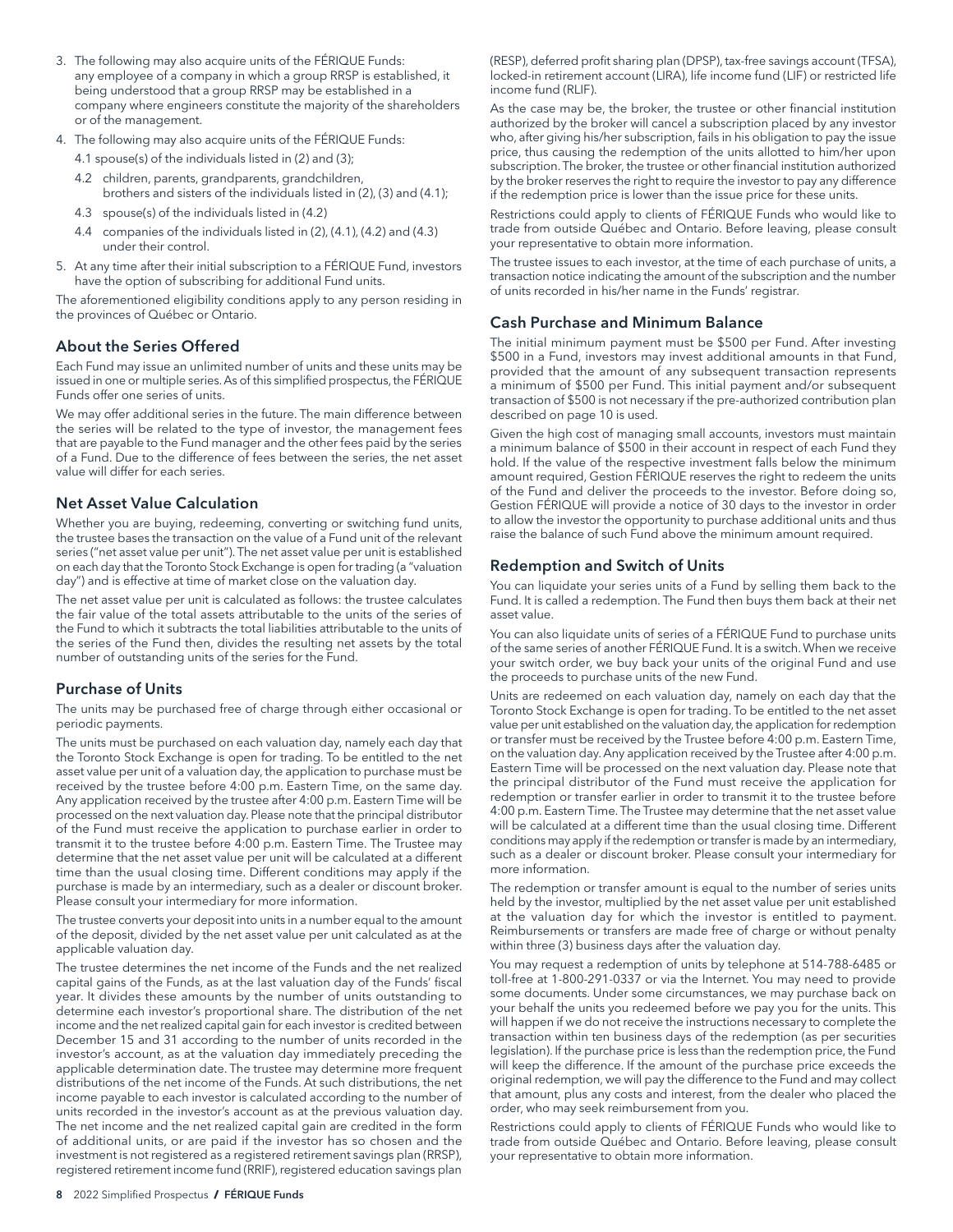#### <span id="page-10-0"></span>Conversion to Another Series of the Same Fund

You will have the right to convert units of series of a Fund into units of another series of the same Fund that may be offered in the future provided you meet the conditions of eligibility for the purchase of units of the other series of the Fund. The value of your investment in the Fund will be the same after the conversion. You will, however, own a different number of series units because each series has a different net asset value per unit.

As of the date of this simplified prospectus, the FÉRIQUE Funds offer one series of units. We may offer additional series in the future.

#### Short-Term Trading

Funds are typically long-term investments. As such, we discourage investors from redeeming or switching units frequently. Investors may try to predict the ups and downs of the markets by short-term or excessive trading or trades which take advantage of certain Funds with securities priced in other time zones (market timing). Short-term trading can harm a fund's performance and the value of other investors' holdings in a fund because such trading can increase brokerage and other administrative costs of a fund and interfere with the long-term investment decisions of the portfolio managers and portfolio sub-managers.

To establish if the level of activity is inappropriate, Gestion FÉRIQUE, at its discretion, reviews the value and frequency of every transaction to assess its potential impact on the Fund's securities and other Fund securityholders. We believe that a short-term transaction is inappropriate when it is made within thirty (30) days following the purchase or redemption of a Fund.

If inappropriate trading activity is detected, Gestion FÉRIQUE will take the necessary measures to end such activity. Subject to compliance with any applicable regulatory requirements and compliance with the terms of, fulfillment of any formalities under, or the amendment of, the declaration of trust, Gestion FÉRIQUE may employ preventive and detective measures to discourage and identify excessive short-term trading in the Funds, including:

- Verbal communication with the investor;
- Delivery of a written notice;
- Monitoring of trading activity;
- Imposition of short-term trading fees up to 2% of the value of the units redeemed. The short-term trading fees are paid to the Fund, not to Gestion FÉRIQUE and are added to the other fees to which you would otherwise be subject to under this simplified prospectus;
- Refusal of subsequent trades if the investor continues to perform such operations (see "Right to Refuse a Purchase of a Fund's Units" below);
- Account closure.

The Funds have policies and procedures designed to monitor, detect and deter short-term or excessive trading or trades which take advantage of certain Funds with securities priced in other time zones. In this last case,

# Optional Services

# FÉRIQUE Fund Plans

#### FÉRIQUE Registered Retirement Savings Plan (FÉRIQUE RRSP)

Those who have opted for the FÉRIQUE RRSP, may enjoy tax benefits associated with such plans. Investors may make contributions to FÉRIQUE RRSPs to be invested in the Funds and then deduct them from their taxable income in the proportions prescribed by the *Income Tax Act* (Canada). A monthly penalty of one percent (1%) will be imposed on any excess contributions. Specific anti-avoidance rules penalize, inter alia, deliberate over-contributions, acquisition of prohibited investments and those using RRSPs in certain tax-planning schemes.

#### FÉRIQUE Locked-In Retirement Account (FÉRIQUE LIRA)

The FÉRIQUE LIRA is a special RRSP that is established by the transfer of locked-in pension fund assets from a registered pension plan "RPP" or another locked-in retirement savings or income plan such as a LIF or another LIRA. Eligible investors who have opted for the FÉRIQUE LIRA may enjoy the tax benefits associated with RRSPs. However, unlike a regular RRSP, the amounts in a LIRA are locked in and can only be used for retirement income. Amounts cannot be withdrawn from a LIRA, except under certain circumstances in which a refund is allowed. A person can hold a LIRA until December 31 of the year in which he or she reaches age 71. The holder must transfer the LIRA into a LIF (or purchase a life annuity) before the end of the year in which he or she reaches age 71.

the trustee has a procedure in place to fair value foreign securities traded in countries outside North America daily, to avoid stale prices and to take into account, among other things, any significant events occurring after the close of a foreign market. This procedure is designed to minimize the potential for market timing strategies, which are largely focused on Funds with significant holdings of foreign securities.

For more information, see "Fees and Expenses" in this document, as well as "Valuation of Portfolios Securities" and "Fund Governance-Policies and Procedures Related to Excessive or Short-Term Trading" in the Fund's Annual Information Form.

While these restrictions and our monitoring are aimed to deter inappropriate short-term trading, we cannot ensure that such trading will be completely eliminated. We may reassess what is inappropriate short-term trading in the Funds at any time and may charge short-term trading fees, or exempt transactions from such fees, in our discretion.

#### Suspension of Redemption of Units

Under exceptional circumstances, the trustee, on behalf of the Manager, may suspend redemption of the units under either of the following circumstances:

- during any period when normal trading is suspended on a stock market in Canada or abroad, where securities are listed that represent over 50% of the total asset value of a Fund, regardless of its liabilities; and
- if the *Autorité des marchés financiers* and the Ontario Securities Commission permit or require it.

The Fund must not accept any subscription during the redemption suspension period.

For more information on the valuation of units for subscription or redemption, see the Funds' Annual Information Form.

## Right to Refuse a Purchase of a Fund's Units

In certain circumstances, it may happen that a request to purchase is refused in whole or in part. The trustee will exercise this right to refuse any request to purchase within one business day of receiving the request. Any monies received will be immediately returned to the buyer. While we are not obliged to explain why your purchase was refused, the most frequent reason for refusal concerns short-term or excessive trading, such as moving in and out repeatedly of Funds. We also have the right to redeem all units that a unitholder owns in a Fund at any time if we determine, in our sole discretion, that such unitholder is engaging in short-term or excessive trading or trades which take advantage of certain Funds with securities priced in other time zones.

#### Investment Plan

Investors may purchase Fund units for their personal accounts.

#### FÉRIQUE Registered Retirement Income Fund (FÉRIQUE RRIF)

The FÉRIQUE RRIF enables eligible investors to continue deferring income on the amounts accumulated in an RRSP. A minimum amount must, pursuant to the *Income Tax Act* (Canada), be withdrawn every year by the beneficiary and such amount is taxable in the beneficiary's income. No income tax is levied at the source on the minimum withdrawal amount. However, source income will be charged on the portion of RRIF payments exceeding the minimum amount. The monies accumulated in a RRIF can be invested in the Funds. Specific anti-avoidance rules penalize, inter alia, deliberate overcontributions, acquisition of prohibited investments and those using RRIFs in certain tax-planning schemes.

#### FÉRIQUE Life Income Fund (FÉRIQUE LIF)

FÉRIQUE LIF allows those eligible for such plans to benefit from a temporary or regular income funded by a LIRA, a registered pension plan (RPP) or another LIF. A minimum amount must, pursuant to the *Income Tax Act* (Canada), be withdrawn every year by the beneficiary and such amount is taxable in the beneficiary's income. No income tax is levied at the source on the minimum withdrawal amount. However, source income will be charged on the portion of LIF payments exceeding the minimum amount.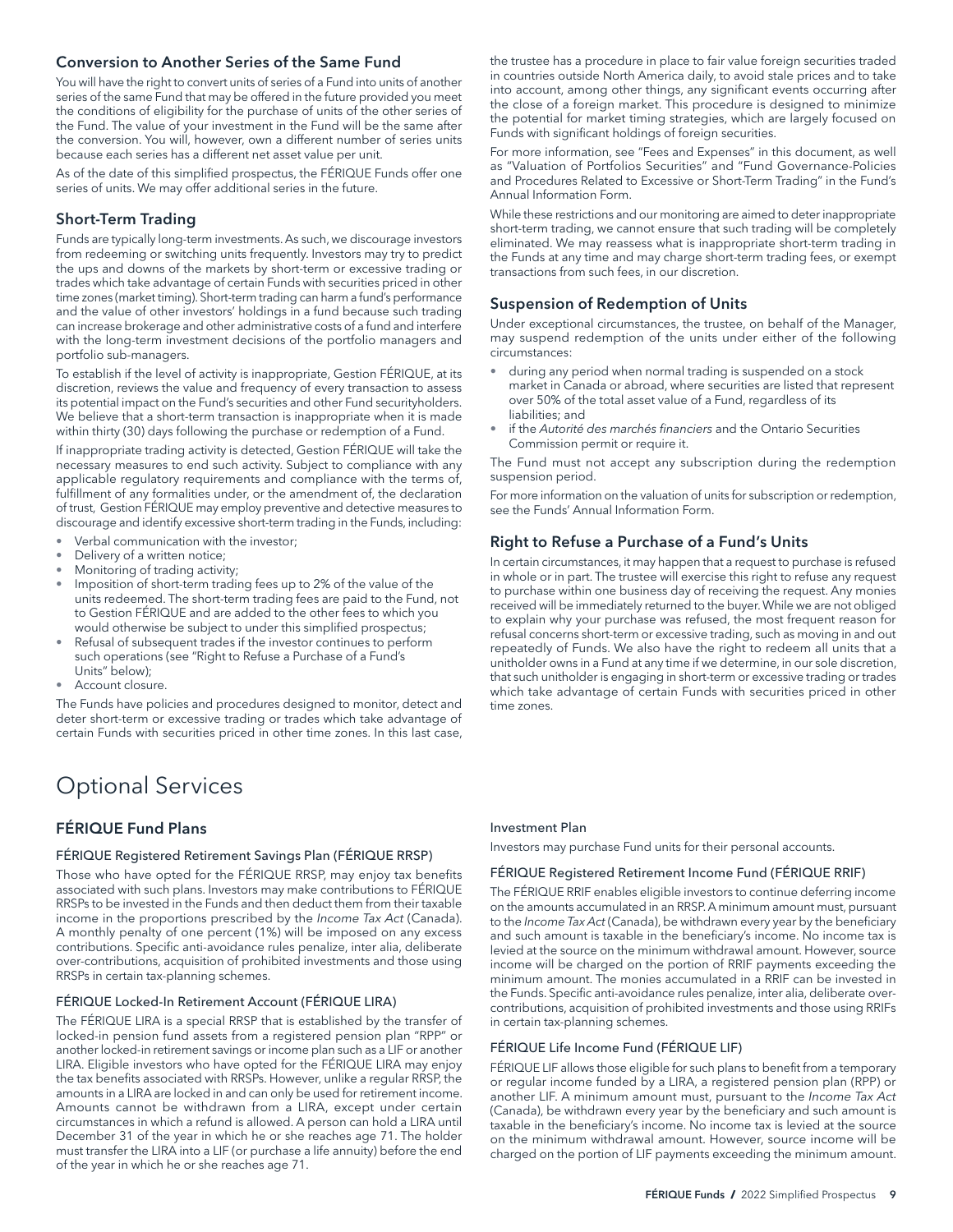#### FÉRIQUE Restricted Life Income Fund (FÉRIQUE RLIF)

An RLIF is a locked-in investment fund that permits individuals aged 55 or older to transfer, in certain circumstances, up to fifty percent of the RLIF's value into a tax-deferred plan with no maximum annual withdrawal limit (that is, either an RRSP or an RRIF), as long as this transfer happens within sixty (60) days of the creation of the RLIF. After this point, the RLIF may be subject to the same limits of withdrawals as a LIF.

#### FÉRIQUE Registered Education Savings Plan (FÉRIQUE RESP)

RESP contributions are not tax deductible but may be withdrawn tax free. The maximum contribution by any investor for the same beneficiary is \$50,000. A monthly penalty of one percent (1%) will be imposed on any excess contributions. The contributions made to a RESP may give entitlement to the Canada Education Savings Grant "CESG" and the Quebec Education Savings Incentive "QESI" which are payable directly to the RESP, subject to certain ceilings. The maximum annual amount of CESG that can be paid in any year is \$500 (or \$1,000 if there is unused grant room from previous years). However, low and middle-income families are eligible for an increased (i) CESG percentage on the first \$500 of contributions up to forty percent (40%), and (ii) maximum yearly CESG ceiling up to \$600. The lifetime CESG limit for each beneficiary is \$7,200. The maximum annual basic amount of QESI that can be paid in any year is \$250 (in addition, any benefits accrued during previous years can be added to the basic amount, up to a maximum of \$250). An increase of up to \$50 a year may be added to the basic amount for low and middle-income families. The lifetime QESI limit for each beneficiary is \$3,600. Specific anti-avoidance rules penalize, *inter alia*, deliberate over-contributions, acquisitions of prohibited investments and those using RESPs in certain tax-planning schemes.

#### FÉRIQUE Tax-Free Savings Account (FÉRIQUE TFSA)

Eligible investors can contribute up to \$5,000 every year for years 2009 to 2012 and up to \$5,500 for years 2013 and 2014 in a TFSA. In 2015, the annual contribution limit increased to \$10,000 and decreased back to \$5,500 for years 2016 to 2018. For years 2019 to 2022, the limit is set at \$6,000. A monthly penalty of one percent (1%) will be imposed on any excess contributions. Specific anti-avoidance rules penalize, inter alia, deliberate over-contributions, acquisition of prohibited investments and those using TFSAs in certain tax-planning schemes. Contributions to a TFSA are not deductible for income tax purposes but investment income, including interests, dividends and capital gains, earned in a TFSA are not taxed, even when withdrawn. Unused TFSA contribution room can be carried forward to future years indefinitely. Investors can withdraw funds from the TFSA at any time for any purpose.

#### Pre-Authorized Contributions (PAC)

This plan lets you subscribe to Fund units by periodic withdrawal of a fixed amount from your account held at a financial institution. To benefit from pre-authorized contributions, you must sign a proxy form, by which you authorize the trustee to withdraw from your bank account, at a desired frequency, amounts you have designated, as long as they are at least \$50 per Fund.

#### Systematic Withdrawal Plan (SWP)

This plan lets you withdraw a fixed amount from your non-registered accounts as well as your RRIF, your LIF or your RLIF, as long as you have at least \$10,000 in your account when you start the withdrawal plan and the individual withdrawal is at least \$50 per Fund. Payment will be deposited directly into your bank account monthly, quarterly, semiannually or annually. You can cancel the withdrawal plan by providing written instructions to the trustee.

It is important to keep in mind that if your regular withdrawals are worth more than what your Fund is earning, you will eventually use up your investment.

# Fees and Expenses

Fees and Expenses Payable by the Funds Management Fees The management fees to be paid by the Funds to Gestion FÉRIQUE are paid in consideration for providing, or arranging for the provision of the daily management and for liaising with companies involved in the management of the Funds. Marketing and distribution expenses, office overhead expenses, indirect costs related to the manager's activities and the fees of the portfolio advisors are paid by Gestion FÉRIQUE out of the management fees received from the funds. The management fees are a percentage of the net asset value of each series of a Fund, calculated on a daily basis and paid monthly. Each Fund is required to pay the applicable taxes, including GST and QST on the management fees paid to Gestion FÉRIQUE. Because the manager is a not-for-profit organization, the management fees to be paid by the Funds to Gestion FÉRIQUE are variable. The management fees consist of the expenses actually incurred by the manager plus an amount which allows Gestion FÉRIQUE to establish and maintain a reasonable reserve for its operations. The manager adjusts, as required, the management fees based on the Funds' actual operating expenses so that the management expense ratio remains generally fixed throughout the year. The management expense ratio (MER) is the total of the management fees and the operational expenses. Management fees vary by Fund and series and are a percentage of the daily average net asset value of each series. Gestion FÉRIQUE may, in some cases, waive all or a portion of a Fund's management fee and/or absorb all or a portion of a Fund's operating fees. The decision to absorb fees is determined by Gestion FÉRIQUE, without notice to unitholders. In some cases, Gestion FÉRIQUE may reduce the management fee for certain unitholders. See section "Management Fee Reduction" for more details. The MER that may be assumed by each Fund is subject to a cap. Gestion FÉRIQUE is entitled to modify the management fees provided that such modifications shall not result in the MER of a Fund exceeding the cap for such Fund (see table hereafter). Operating Expenses **In return for an administration fee (the "Administration Fee")**, for each series of a Fund, the Manager assumes all operating expenses except those specific to the funds. The Administration Fee includes registrar fees, expenses relating to accounting and evaluation of the Funds, custodian fees, fees of the auditors, the legal advisers and other professionals, fees relating to the preparation and distribution of annual and biannual management reports and financial statements, prospectus and annual information form, statements and other information transmitted to unitholders. If a Fund offers more than one series of units, the Manager distributes the common operating expenses among its series on a pro rata basis. Any portion of the Administration Fee that is specific to a series is allocated to that series.

This table lists the fees and expenses that you may have to pay if you invest in FÉRIQUE Funds. You may have to pay some of these fees and expenses directly. The Fund may have to pay some of these fees and expenses, which will therefore reduce the value of your investment in the Funds.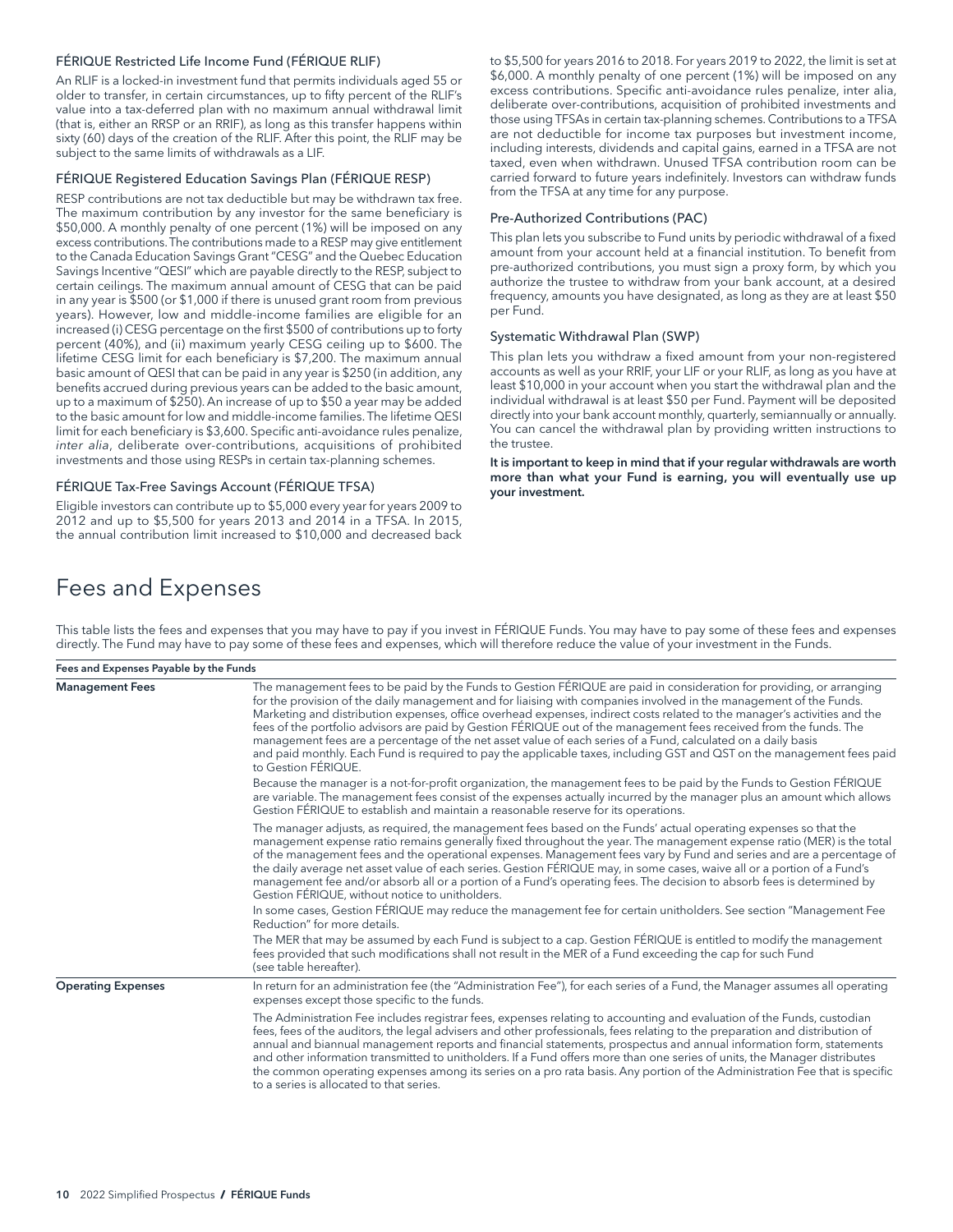<span id="page-12-0"></span>The Administration Fee, paid monthly to the Manager, is a percentage of the net asset value of each series of a Fund, calculated on a daily basis. The Administration Fee varies for each Fund and series of a Fund.

The Administration Fee paid to the Manager in respect of each series of a Fund may, in any particular period, be less than or exceed the operating expenses actually incurred for such series. Because the Manager is a not-for-profit organization, the Manager will adjust the Administration Fee from time to time based on the actual operating expenses incurred on behalf of a series of a Fund.

The Administration Fee is charged in addition to the management fees and is subject to taxes.

The Funds also pay the following charges (the 'Fund Expenses'):

- Taxes and duties;
- Regulatory filing fees;
- Costs related to National Instrument 81-107 with regards to the Independent Review Committee for Investment Funds; and
- Any costs that may be imposed on the Funds to comply with securities regulations.

Gestion FÉRIQUE may, in some cases, waive all or a portion of a Fund's management fee and/or absorb all or a portion of a Fund's operating fees. The decision to absorb fees is determined by Gestion FÉRIQUE, without notice to unitholders. Costs related to compliance with National Instrument 81-107 with regards to the Independent Review Committee for Investment Funds may include annual fees, meeting fees, insurance premiums, continuing education, expense reimbursement for members of the Independent Review Committee ("IRC"), and any other expenses related to the operation of the IRC.

Currently, each member of the IRC receives a \$3,600 compensation (\$4,800 for the President) plus expenses for each meeting of the IRC that the member attends. All of the fees associated with the IRC are allocated among all of the FÉRIQUE Funds in a manner that is considered to be fair and reasonable to the Funds.

Each Fund is also responsible for brokerage fees and other trading expenses of their respective portfolios, including but not limited to forward contracts and foreign exchange transactions, as applicable. These fees and expenses are not considered operating expenses and are not included in the MER.

The following table shows the management fee, the Administration Fee, the total MER as well as the MER cap applicable to each Fund as of January 1, 2022, in each case subject to applicable taxes. The total MER below includes the management fee and the operational expenses. The operational expenses include the Administration Fee and the Fund Expenses. Although not listed in the table below, the Fund Expenses are included in the total MER.

|                                        | <b>Fund Name</b>                            | <b>Administration Fee</b> | <b>Management Fee</b> | <b>Total MER</b> | <b>MER Cap</b> |
|----------------------------------------|---------------------------------------------|---------------------------|-----------------------|------------------|----------------|
|                                        | Short-Term Income                           | 0.13%                     | 0.00%                 | 0.13%            | 0.65%          |
|                                        | Canadian Bond                               | 0.06%                     | 0.56%                 | 0.63%            | 0.87%          |
|                                        | Global Sustainable<br>Development Bond      | 0.08%                     | 0.65%                 | 0.74%            | 1.13%          |
|                                        | Globally Diversified Income                 | 0.10%                     | 0.66%                 | 0.77%            | 1.48%          |
|                                        | Conservative Portfolio                      | 0.12%                     | 0.53%                 | 0.68%            | 1.09%          |
|                                        | Moderate Portfolio                          | 0.09%                     | 0.65%                 | 0.76%            | 1.09%          |
|                                        | <b>Balanced Portfolio</b>                   | 0.08%                     | 0.81%                 | 0.90%            | 1.30%          |
|                                        | Growth Portfolio                            | 0.09%                     | 0.87%                 | 0.97%            | 1.74%          |
|                                        | Aggressive Growth Portfolio                 | 0.10%                     | 0.90%                 | 1.02%            | 1.74%          |
|                                        | Canadian Dividend Equity                    | 0.07%                     | 0.75%                 | 0.83%            | 1.30%          |
|                                        | Canadian Equity                             | 0.07%                     | 0.84%                 | 0.91%            | 1.30%          |
|                                        | American Equity                             | 0.08%                     | 0.92%                 | 1.00%            | 1.44%          |
|                                        | European Equity                             | 0.13%                     | 0.95%                 | 1.09%            | 1.52%          |
|                                        | Asian Equity                                | 0.12%                     | 0.96%                 | 1.09%            | 1.52%          |
|                                        | <b>Emerging Markets Equity</b>              | 0.21%                     | 1.08%                 | 1.30%            | 1.87%          |
|                                        | World Dividend Equity                       | 0.12%                     | 1.05%                 | 1.17%            | 1.52%          |
|                                        | Global Sustainable<br>Development Equity    | 0.11%                     | 1.14%                 | 1.26%            | 1.87%          |
|                                        | Global Innovation Equity                    | 0.11%                     | 1.14%                 | 1.26%            | 1.87%          |
| <b>Investing in Other Mutual Funds</b> | If a Fund holds securities of another Fund: |                           |                       |                  |                |

fees payable by that other Fund are added to the fees payable by the Fund;

• no management fees or incentive fees are payable by the Fund that, to a reasonable person, would duplicate a fee payable by the other Fund for the same service;

• no sales fees or redemption fees are payable by the Fund in relation to its purchases or redemptions of the securities of the other Fund, if the other Fund is managed by Gestion FÉRIQUE, or an affiliate or associate of Gestion FÉRIQUE;

• no sales fees or redemption fees are payable by the Fund in relation to its purchases or redemptions of the securities of the other Fund that, to a reasonable person, would duplicate a fee payable by an investor in the Fund.

| Fees and expenses payable directly by you |                                                                                                            |  |  |  |
|-------------------------------------------|------------------------------------------------------------------------------------------------------------|--|--|--|
| Sales charges                             | None, if you trade by Services d'investissement FÉRIQUE, which is the Principal Distributor of the Funds   |  |  |  |
| <b>Transfer fees</b>                      | \$150.00 plus applicable taxes for all full transfers of registered plans to another financial institution |  |  |  |
| <b>Redemption fees</b>                    | None, if you trade by Services d'investissement FÉRIQUE, which is the Principal Distributor of the Funds   |  |  |  |
| Registered plan fees                      | None, if you trade by Services d'investissement FÉRIQUE, which is the Principal Distributor of the Funds   |  |  |  |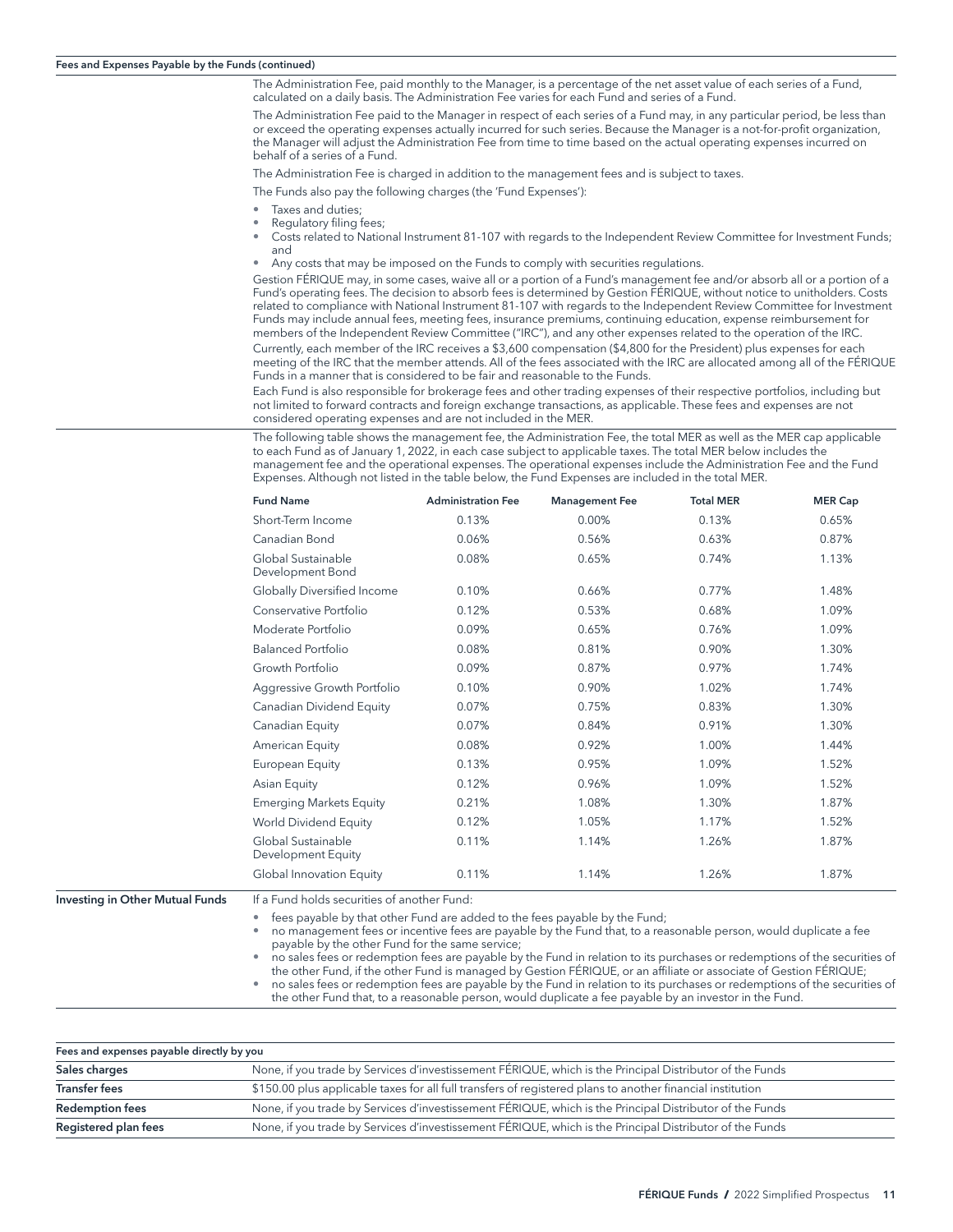<span id="page-13-0"></span>

| Fees and expenses payable directly by you (continued) |                                                                                                                                                                                                                                                                                                                                                                                                                                                                          |  |  |  |  |
|-------------------------------------------------------|--------------------------------------------------------------------------------------------------------------------------------------------------------------------------------------------------------------------------------------------------------------------------------------------------------------------------------------------------------------------------------------------------------------------------------------------------------------------------|--|--|--|--|
| <b>Short-Term Trading Fees</b>                        | If you redeem or switch units of the Funds, within thirty (30) days of purchase, Gestion FERIQUE may charge you short-term<br>trading fees up to 2% of the value of the units redeemed.                                                                                                                                                                                                                                                                                  |  |  |  |  |
|                                                       | This fee is designed to protect unitholders from other investors moving quickly in and out of the Funds. We may impose or<br>waive the fee in other appropriate circumstances at our discretion. For the purpose of determining whether the fee applies,<br>we will consider the units that were held the longest to be the units that are redeemed first. In determining whether a short-<br>term trade is inappropriate, we will consider relevant factors, including: |  |  |  |  |
|                                                       | bona fide changes in investor circumstances or intentions;<br>unanticipated financial emergencies;<br>the nature of the Fund;<br>past trading patterns.                                                                                                                                                                                                                                                                                                                  |  |  |  |  |
|                                                       | Short-term trading fees are paid to the Fund. The fees are deducted from the amount you redeem or switch, or are charged<br>to your account, and are retained by the Fund. For more information, see "Fund Governance - Policies and Procedures<br>Related to Excessive or Short-Term Trading" in the Funds' Annual Information Form.                                                                                                                                    |  |  |  |  |
| <b>Brokerage fees</b>                                 | You may be required to pay brokerage or transaction fees if you buy, redeem, transfer or convert Fund units through a<br>representative's firm other than the principal distributor. Such fees would be negotiated between you and your<br>representative and would be payable directly by you.                                                                                                                                                                          |  |  |  |  |
| <b>Fees for any Optional Service</b>                  | None, if you trade by Services d'investissement FÉRIQUE, which is the principal distributor of the Funds                                                                                                                                                                                                                                                                                                                                                                 |  |  |  |  |
| Other fees                                            | None, if you trade by Services d'investissement FÉRIQUE, which is the principal distributor of the Funds                                                                                                                                                                                                                                                                                                                                                                 |  |  |  |  |

## Management Fee Reductions

In certain circumstances, Gestion FÉRIQUE may reduce the management fees payable by certain investors. The reduction of management fees depends on a number of factors, including the size of the investment the investor has with Gestion FÉRIQUE, as described further in this document. In fact, these eligible investors receive a rebate for the management fees that apply to their units. This rebate on management fees is financed by Gestion FÉRIQUE and not by the Funds. Gestion FÉRIQUE may increase or decrease the amount of the rebates applicable to certain investors from time to time. Such rebates do not have tax consequences on the Fund; the amount of each rebate consists in additional income for investor.

#### Management Fee Reduction Program and Eligibility Criteria

Investors who meet the following eligibility criteria can benefit from a management fee rebate of ten basis points (10 bps) on all FÉRIQUE Funds, with the exception of the FÉRIQUE Short-Term Income Fund (the "eligible securities"):

- 1- The market value of the securities that a single investor beneficially owns, controls or directs, directly or indirectly, in the eligible securities is at least \$1,000,000; and
- 2- The market value of eligible securities held by a household of investors is at least \$3,000,000 (''household of investors'').

Starting July 1, 2022, investors who meet the following eligibility criteria can benefit from an additional management fee rebate, which is discretionary, applicable on all FÉRIQUE Funds, with the exception of the FÉRIQUE Short-Term Income Fund (the "eligible securities"):

- 1- The market value of the securities that a single investor beneficially owns, controls or directs, directly or indirectly, in the eligible securities is at least \$1,000,000; and
- 2- The market value of eligible securities held by a household of investors is at least \$10,000,000 (''household of investors'').

A household of investors is a grouping of accounts that allows the investor to match his or her own accounts with the accounts of his or her spouse residing at the same address. All types of accounts (individual or corporate) may be grouped, to the extent that they are held with one and the same dealer. You must advise your dealer of all accounts you wish to group into a household of investors.

We may, at our sole discretion, make changes to the terms and conditions of the reduction program, such as increasing or decreasing the management fee reduction percentages or changing the applicable levels or eligibility criteria. However, we will send you a thirty (30) days written notice prior to a change should we cease to offer the reduction program, should the eligibility criteria be raised so that you no longer qualify for the reduction plan, or should the reduction percentages that apply to your investments in a FÉRIQUE Fund be lowered. You will not receive any prior written notice in respect of any other change, for example, if you cease to qualify for the Reduction Program due to a redemption request.

#### Terms of payment

The management fee reduction amount will be calculated based on the daily market value of your investments in the FÉRIQUE Funds, with the exception of the FÉRIQUE Short-Term Income Fund. The rebate on management fees will be made once per calendar quarter. It will be automatically reinvested in additional units of the same series of the applicable FÉRIQUE Funds.

For more information about the tax treatment of these management fee rebates, please refer to the "Income Tax Considerations for Canadian Investors" section of the Annual Information Form or consult your tax advisor.

#### Impact of Sales Charges

The Funds do not charge any sales charges. This means that you do not pay fees when you buy, redeem or transfer Fund units. If you buy units of FÉRIQUE Funds through a broker other than the principal distributor, you could pay fees that would be negotiated between you and this broker.

#### Changes in Fees or Expenses

Securities legislation provides that the approval of the unitholders of the Funds shall be obtained when the basis of the calculation of a fee or expense that is charged to the Fund or directly to its unitholders by the Fund, or its manager in connection with the holding of securities of the Fund, is changed in a way that could result in an increase in charges to the Fund or its unitholders. However, such approval is not required when:

- the Fund is at arm's length with the person or company charging the fee or expense subject to the change;
- the simplified prospectus of the Fund discloses that, although the approval of the unitholders will not be obtained before making the changes, unitholders will be sent a written notice at least sixty (60) days before the effective date of the change that could result in an increase in charges to the Fund; and
- such notice is actually sent sixty (60) days before the effective date of the change.

The Funds will provide such notice when there will be a change in the basis of the calculation of a fee or expense subject to such provisions of securities legislation.

The Funds cannot raise the maximum caps of the management expense ratios (MER: total of the management fees and operating expenses) assumed by each Fund, as described at "Fees and Expenses – Fees and Expenses Payable by the Funds – Management Fees", without the approval of unitholders, even if these increases were caused by an increase in third-party fees or expenses imposed on the Funds.

#### Dealer Compensation

Gestion FÉRIQUE distributes the FÉRIQUE Funds through the sales force of Services d'investissement FÉRIQUE, a not-for-profit organization where Gestion FÉRIQUE is the sole voting member. Gestion FÉRIQUE pays a fee to Services d'investissement FÉRIQUE, the principal distributor of the FÉRIQUE Funds, which is entirely paid from the management fees of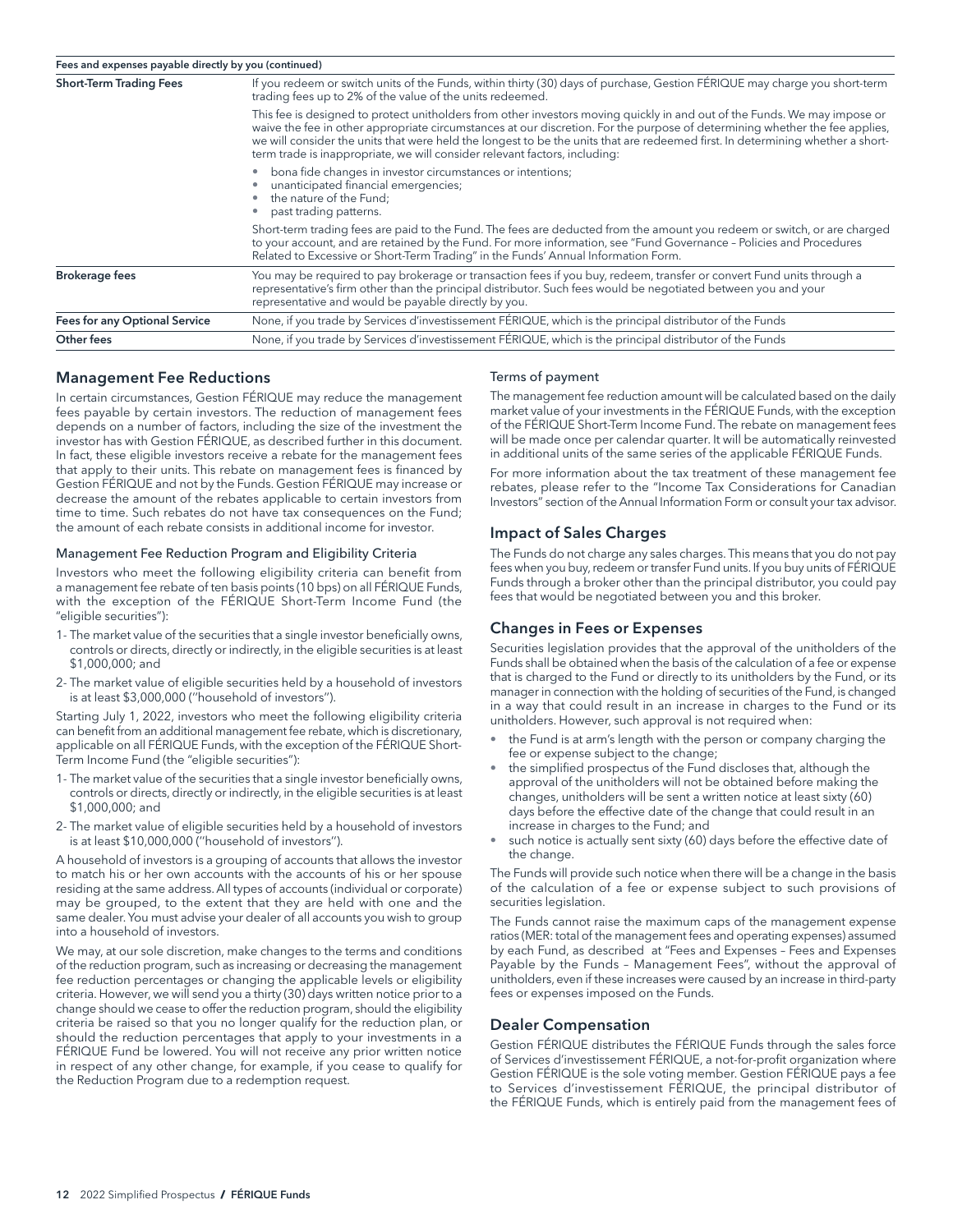the Funds, so that you assume no direct cost. This compensation is provided for in a distribution agreement between Gestion FÉRIQUE and Services d'investissement FÉRIQUE and it enables Services d'investissement FÉRIQUE to cover its operations expenses (salaries, rent, insurance, etc.) and to maintain an excess working capital compliant with regulations.

The FÉRIQUE Funds do not charge any sales charges, redemption, conversion fees, or transfer fees when investors trade through the principal distributor. There are no trailing commissions payable with respect to the FÉRIQUE Funds.

Services d'investissement FÉRIQUE, an entity established by letters patent on October 24, 2006 pursuant to the *Canada Corporations Act* and extended under the *Canada Not-for-profit Corporations Act*, on July 24, 2014 is registered in Québec with the Autorité des marchés financiers as a Mutual Fund Dealer and financial planning firm since April 24, 2007.

# Income Tax Considerations for Investors

This summary assumes that you are an individual (other than a trust) and that, for the purposes of the *Income Tax Act* (Canada) (the "Tax Act"), you are resident in Canada, have not entered into a "derivative forward agreement" within the meaning of the Tax Act in respect of units of a Fund and hold units of a Fund as capital property or in a registered plan. This is a general overview only. For a more detailed discussion of tax-related information, see "Income Tax Considerations for Investors" in the Funds' Annual Information Form. This summary is based on the current provisions of the Tax Act and the regulations thereunder (the "Regulations"), specific proposals to amend the Tax Act and the Regulations that have been publicly announced by the Minister of Finance (Canada) prior to the date hereof, the current published administrative practices and assessing policies of the CRA. This summary is not exhaustive of all tax considerations and is not intended to constitute legal or tax advice to an investor. Investors should seek independent advice regarding the tax consequences of investing in units of a Fund, based on the investors' own particular circumstances.

#### For Units Held in a Registered Plan

If you hold units of a Fund in a RRSP, LIRA, RRIF, LIF, RLIF, Deferred Profit Sharing Plan (DPSP), RESP or TFSA, distributions from the Fund and capital gains from a disposition of the units (including on a switch between Funds) are generally not subject to tax under the Tax Act. However, withdrawals from these registered plans (other than contributions to RESPs and contributions and earnings of TFSAs) are generally subject to tax. Specific anti-avoidance rules penalize, inter alia, deliberate over-contributions, acquisition of prohibited investments and those using RRSPs, RRIFs, RESPs and TFSAs in certain tax-planning schemes.

You should consult your tax advisor about the special rules that apply to each particular registered plan.

#### For Units Not Held in a Registered Plan

If you hold units of a Fund outside of a RRSP, LIRA, RRIF, LIF, RLIF, DPSP, RESP or TFSA, you will be required to include in computing your income for tax purposes the amount of the net income and the taxable portion of the net realized capital gains paid or that becomes payable to you by the Fund in the year, even though the amount paid or payable is reinvested in additional units. To the extent that the Funds so designate under the Tax Act, distributions of net taxable realized capital gains, taxable dividends on shares of taxable Canadian corporations and foreign source income of a Fund (as well as foreign tax eligible for foreign tax credit) paid or payable to you by the Fund will effectively retain their character in your hands and be subject to the special tax treatment applicable to income of that character. The nature of the distributions you may receive from a Fund during the year will not be established with certainty before the end of the taxation year.

# What are Your Legal Rights?

Securities legislation in Québec and Ontario give you the right to withdraw from an agreement to buy Fund units within two (2) business days of receiving the simplified prospectus or the Fund Facts, or to cancel your purchase within 48 hours of receiving confirmation of your order.

Securities legislation in Québec and Ontario also allows you to cancel an agreement to buy Fund units and get your money back, or to make a claim for damages, if the simplified prospectus, annual information form, Fund



#### Dealer Compensation from Management Fees

For the calendar year ended December 31, 2021, Gestion FÉRIQUE paid to Services d'investissement FÉRIQUE an aggregate cash amount (dealer compensation and marketing support) representing approximately 24% of the management fees paid by all of the FÉRIQUE Funds to Gestion FÉRIQUE.

You will be taxed on distributions of income and net capital gains, even if the income and capital gains accrued to the Fund or were realized by the Fund before you acquired the units and were reflected in the purchase price of the units. If you invest in a Fund before a distribution date, you will have to pay tax on that distribution, even though the Fund earned the amount before you owned it. For example, many of the Funds make their only, or most significant, distribution of income and capital gains in December. If you invest in a Fund late in the year, you may have to pay tax on its earnings for the whole year.

You do not have to pay tax on capital distributions (generally, distributions in excess of the net income of the Fund and of the taxable portion of net realized capital gains of the Fund), but such distributions will reduce the adjusted cost base of your units in the Fund, except to the extent that they constitute the non-taxable portion of net realized capital gains of the Fund. However, a capital distribution received by you and that is in excess of the adjusted cost base of your units in the Fund will be treated as capital gains realized by you. The non-taxable portion distributed to you will not be included in your income nor will it reduce the adjusted cost base of your units.

If you dispose of your units, whether by switch (transfer), redemption or otherwise, you will realize a capital gain (or a capital loss) to the extent that the proceeds of disposition, less any costs of disposition, are greater (or less) than the adjusted cost base of the units. One-half of any capital gain (called a "taxable capital gain") is generally included in determining your income, and one-half of any capital loss can be deducted from your taxable capital gains. If the proceeds of a disposition is paid in U.S. dollars, conversion to Canadian dollars at the date of disposition will be required in order to calculate the distribution proceeds for the purposes of the Tax Act.

In general, the aggregate adjusted cost base of your units in a Fund equals:

- (a) your initial investment in the Fund;
- (b) plus the cost of any additional investments in the Fund;
- (c) plus reinvested distributions;
- (d) minus the capital returned in any distributions; and
- (e) minus the adjusted cost base of any previous redemptions.

The adjusted cost base of a unit is simply the adjusted cost base of all your units of a Fund divided by the total number of such units of the Fund held by you. If the cost of a unit of a Fund is paid in U.S. dollars, the purchase cost needs to be converted in Canadian dollars at time of purchase in order to calculate the adjusted cost base of the units.

Capital gains (including distributions of realized capital gains) may result in a liability for alternative minimum tax.

Facts or financial statements misrepresent any facts about the Fund. These rights must usually be exercised within certain time limits.

For more information, refer to the securities legislation of your province or consult your legal advisor.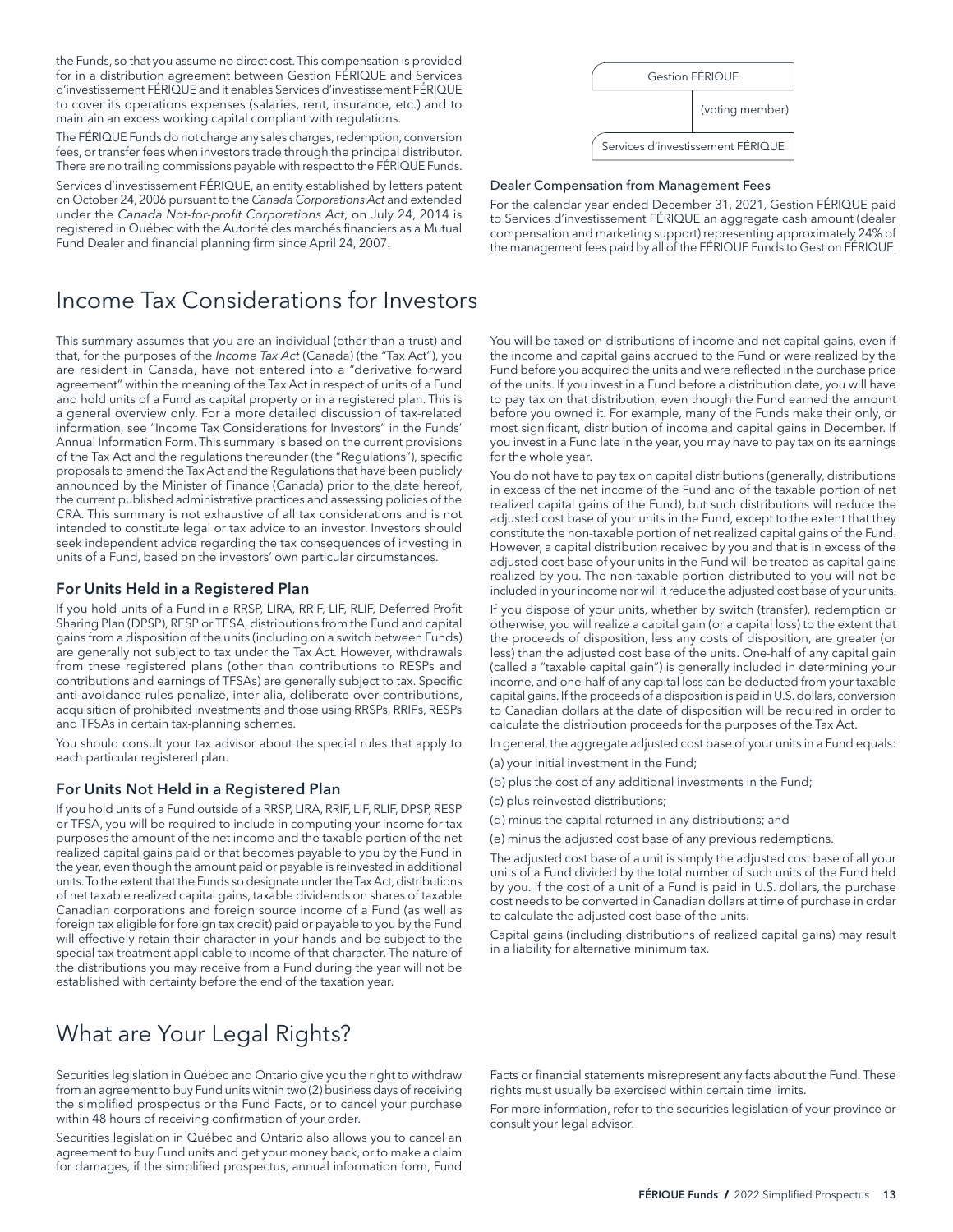# Additional Information

#### Customer Service

For our customer services, visit our website ([ferique.com](http://ferique.com)), call 514-788-6485 (Montréal area), call our toll-free line (1-800-291-0337) (outside Montréal) or contact Services d'investissement FÉRIQUE's mobile representatives. To make an appointment, call 514-788-6485 (Montréal area) or call 1-800-291-0337 (outside Montréal).

#### Investment Restrictions

#### Restrictions Applicable to Dealer Managed Mutual Funds

Because FÉRIQUE Short-Term Income Fund, FÉRIQUE European Equity Fund, FÉRIQUE Asian Equity Fund and FÉRIQUE Global Sustainable Development Bond Fund are dealer-managed Funds, they are subject to certain restrictions. A dealer-managed Fund is a mutual fund of which the portfolio manager or portfolio sub-manager is a dealer manager.

Given that the FÉRIQUE Short-Term Income Fund's portfolio sub-manager, CIBC Asset Management Inc., is a wholly-owned subsidiary of an entity which is the principal shareholder of a dealer, FÉRIQUE Short-Term Income Fund is a dealer-managed Fund. Given that the portfolio sub-managers of FÉRIQUE European Equity Fund, Lazard Asset Management (Canada) Inc. and Walter Scott & Partners Limited are wholly-owned subsidiaries of entities which are the principal shareholders of dealers, FÉRIQUE European Equity Fund is a dealer-managed Fund. Given that the portfolio sub-manager of FÉRIQUE Asian Equity Fund, Nomura Asset Management U.S.A. Inc., is a wholly-owned subsidiary of an entity which is the principal shareholder of a dealer, FÉRIQUE Asian Equity Fund is a dealer-managed Fund. Given that one of FÉRIQUE Global Sustainable Development Bond Fund's portfolio sub-managers, BMO Asset Management Inc., is a wholly-owned subsidiary of an entity which is the principal shareholder of a dealer, FÉRIQUE Global Sustainable Development Bond Fund is a dealer-managed Fund.

CIBC Asset Management Inc., Lazard Asset Management (Canada) Inc., Nomura Asset Management U.S.A. Inc., Walter Scott & Partners Limited and BMO Asset Management Inc. have adopted policies and procedures in order to ensure compliance with the requirements of subsections 4.1 and 4.2 of National Instrument 81-102 respecting Investment Funds by the FÉRIQUE Funds for which they are acting as portfolio managers.

## International information reporting

#### Foreign Account Tax Compliance Act ("FATCA")

Under the US *Foreign Account Tax Compliance Act* ("FATCA") under the *Canada-United States Enhanced Tax Information Exchange Agreement*  and Part XVIII of the *Income Tax Act* (Canada), the Funds and the manager are required to provide the Canada Revenue Agency ("CRA") with certain information with respect to unitholders who are U.S. residents and U.S. citizens (including U.S. citizens who are residents or citizens of Canada) and certain other "United States persons" as they are as defined in the *Canada-United States Enhanced tax information exchange agreement* (excluding some registered plans such as RRSPs). As a result, certain unitholders may be required to provide information to the Fund or to their dealer about their citizenship, residence and, if applicable, their U.S. federal tax identification number. The CRA must then disclose the mandatory information (such as account balance) to the US Internal Revenue Service ("IRS").

#### Common reporting standard ("CRS")

In addition, due diligence and disclosure requirements similar to FATCA have been enacted in the *Income Tax Act* (Canada) in order to implement the Multilateral Agreement between the Competent Authorities and the Common reporting standard ("CRS") of the OECD. This standard provides for the implementation of a tax information exchange for residents of certain countries other than Canada or the United States. Under the CRS, unitholders will be required to disclose certain information, including their Tax identification number, for the purpose of this information exchange requirement, unless their investments are held under some registered plans. The CRA will have to provide this information to countries committed to the CRS.

For more information about the international disclosure requirements and their possible consequences for you and your investments, please consult your tax advisor.

#### Independent Review Committee

The Manager has established the Independent Review Committee as required by National Instrument 81-107 – Independent Review Committee for Investment Funds (NI 81-107). The Charter of the Independent Review Committee sets out its mandate, responsibilities, and functions. Under the Charter, the Independent Review Committee will review conflict of interest matters referred to it by the Manager and will provide to the Manager a recommendation or, where required under in 81-107 or elsewhere in securities legislation, an approval relating to the matter. Approvals may also be given in the form of standing instructions. The Independent Review Committee and the Manager may agree that the Independent Review Committee will perform additional functions. The Charter provides that the Independent Review Committee has no obligation to identify conflict of interest matters that the Manager should bring before it.

Although your prior approval will not be sought, you will be given at least a sixty (60) days written notice before any changes are made to the Funds' auditors or before any reorganization with, or transfers of assets to, another mutual fund managed by Gestion FÉRIQUE are made by a Fund provided the Independent Review Committee of the Fund operating under NI 81-107 has approved such changes and, in the latter case, the reorganizations or transfers comply with certain criteria described in the applicable securities legislation.

For more information on the Independent Review Committee, please refer to the section under *Fund Governance* in the Annual Information Form.

#### Investment Monitoring Committee

The role of the Investment Monitoring Committee is to oversee the efficient management of the FÉRIQUE Funds, particularly with regards to monitoring the portfolio managers' and the portfolio sub-managers' performance.

Below are the names and municipality of residence of the Investment Monitoring Committee members:

| Name                   | Residence      |
|------------------------|----------------|
| Mr. Luc Sarrazin       | Saint-Constant |
| Mr. Sylvain Choquette  | Montréal       |
| Mr. René Delsanne      | Longueuil      |
| Mrs. Fabienne Lacoste  | Montréal       |
| Mr. Louis Lizotte      | <b>Bromont</b> |
| Mrs. Manuelle Croft    | Montréal       |
| Mr. Benjamin Desmarais | Montréal       |
| Mr. Gervais Soucy      | Sherbrooke     |

## Responsible investing

"Responsible investing" refers to investment approaches that consider environmental, social and good governance (ESG) factors in the selection and management of investments. Gestion FÉRIQUE believes that such an approach contributes, over long periods, to achieve better risk adjusted returns. Therefore, by embracing such an approach, Gestion FÉRIQUE intends to make a credible, and effective contribution to improving the social balance sheets of businesses, all the while striving to achieve the return and risk objectives of its Funds

#### Responsible investing Approach

Gestion FÉRIQUE's approach to responsible investment is based on the following components:

- 1. Exercise our voting rights as shareholders;
- 2. Make shareholder engagement;
- 3. Hire managers and sub-managers who integrate ESG factors (environmental, social and corporate governance factors) into their investment analysis and decision-making process;
- 4. Align with the Paris Agreement<sup>1</sup> by aiming for carbon neutrality for the FÉRIQUE Funds family; and
- 5. Offer thematic funds related to sustainable development.

<sup>1</sup> The Paris Agreement is a legally binding international treaty on climate change. It was adopted by 196 parties at COP 21 in Paris on December 12, 2015 and entered into force on November 4, 2016. Its goal is to limit global warming to well below 2, preferably 1.5 degrees Celsius, above pre-industrial levels.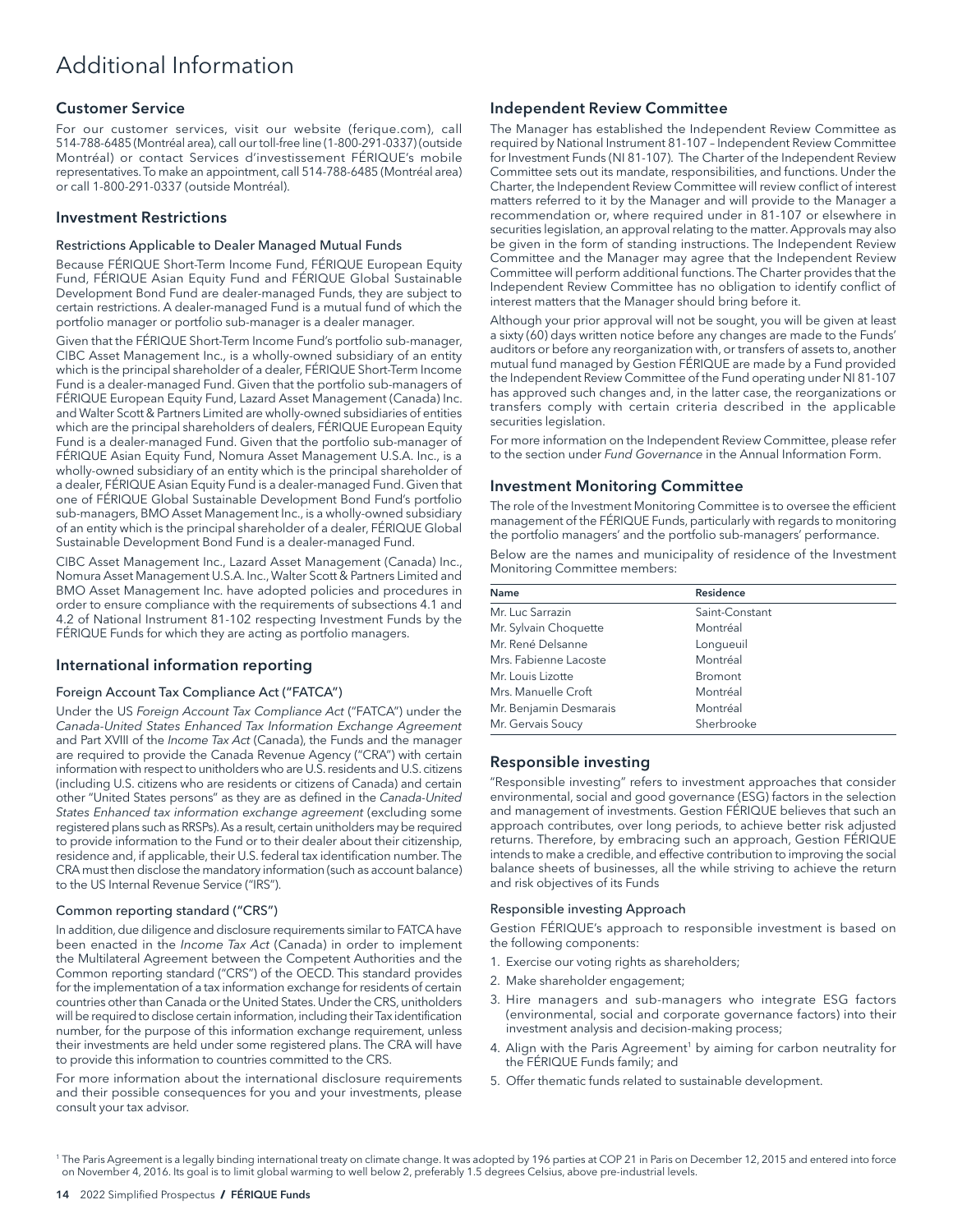The following activities generally apply to the entire family of FÉRIQUE Funds and vary according to the characteristics of each Fund (for example, Funds that hold exclusively investments that do not confer voting rights such as money market securities, fixed income securities, and third-party mutual fund units are not subject to our proxy voting activities). In addition, money market securities and third-party mutual fund units are not subject to commitment efforts and the objective of aligning with the Paris agreement at this time.

#### 1. Exercising our voting rights as shareholders

Use voting rights to promote best practices in terms of ESG, including issues related to the environmental impact (e.g. assessment, disclosure and management of environmental impacts), social issues (e.g. labour standards, community relations) and governance issues (e.g. independence of directors, diversity of board members), to foster economic sustainability. Gestion FÉRIQUE defines and applies a voting rights policy governing the exercise of proxy voting rights.

Our Policy is based on three general principles:

• *Long-term profitability*

The purpose of proxy voting is to contribute to the management of a business so as to promote its long-term profitability, rather than short-term share-price appreciation.

• *Accountability*

Given the impact on costs and on the reputation of companies that can result from poor ethical, social and environmental practices, Gestion FÉRIQUE believes that the principles of good corporate governance must include social responsibility. The board of directors of a business is accountable to its shareholders, just as management is accountable to the directors. Corporate rules and practices must be conducive to such accountability.

• *Transparency*

Information on businesses must be accessible to permit an evaluation of them. Businesses must also have sound audit practices.

This Policy therefore enables Gestion FÉRIQUE to reconcile two fundamental objectives: to actively encourage businesses to adopt more responsible behaviour and to protect the assets of its clients over the long-term. The Proxy Voting Policy and reports are available on Gestion FÉRIQUE's website.

#### 2. Make shareholder engagement

Use, when possible and relevant, shareholder engagement to improve companies' behaviour related to ESG.

Shareholder engagement is based on a responsible investment strategy with the objective of actively influence portfolio companies so that they improve their ESG practices.

It involves several types of initiatives, the main ones being:

- Communicate with leaders of the targeted company (calls, letters);
- Register a shareholder proposal.

Such initiatives can be carried out individually or in cooperation with other stakeholders.

In order to effectively manage its engagement efforts, Gestion FÉRIQUE defines and applies a shareholder engagement procedure to frame its approach and its objectives by considering the materiality of the engagement, the horizon, the efforts to be made, the chances of success and the risks of the types of intervention. Engagement efforts are made on ESG related issues (e.g. environmental impact (e.g. assessment, disclosure and management of environmental impacts), social issues (e.g. labour standards, community relations) and governance issues (e.g. independence of directors, diversity of board members).

In terms of shareholder engagement, the approaches favoured by Gestion FÉRIQUE are:

- Use the services of an external specialized firm to carry out targeted commitments according to objectives and priorities established on an annual basis;
- Conduct collaborative engagements with other stakeholders on an ad hoc basis based on objectives, available resources and required effort.

3. Hire managers and sub-managers who integrate ESG factors (environmental, social and corporate governance factors) into their investment analysis and decision-making process

Gestion FÉRIQUE, as manager of the FÉRIQUE Funds, hires portfolio managers and sub-managers who integrate ESG factors according to their own method and investment philosophy. Gestion FÉRIQUE believes that this practice enables managers to develop a fuller picture of a business and to consider a more complete range of investment risks as well as all the opportunities associated with such factors.

The evaluation of the integration of ESG factors by managers and sub-managers is an integral part of the process of selecting and monitoring managers and sub-managers of Gestion FÉRIQUE. Gestion FÉRIQUE:

- In the process of selecting managers and sub-managers:
- Questions and assesses managers and sub-managers on their process for integrating ESG factors by asking them, among other things, how they integrate ESG factors into the investment analysis and decision-making process and asking them to provide examples of securities analysis and investment decisions that have been significantly influenced by ESG factors.
- In the process of monitoring managers and sub-managers:
	- Uses quantitative and qualitative third-party ESG ratings as tools to help independently assess and question managers and sub-managers on their ESG integration process. For example, Gestion FÉRIQUE may use certain titles to specifically validate how the manager or sub-manager integrates ESG issues into its investment process;
	- Monitors and reviews the progress of the ESG factor integration process for managers and sub-managers through an annual questionnaire and as part of due diligence reviews to find out, for example, whether additional human resources have been added to the team or new data is available to improve the process.

The methods used to integrate ESG factors into the investment analysis and decision-making process of each portfolio managers and sub-managers in their respective strategies are described in Part B of this document.

#### 4. Align with the Paris Agreement by aiming for carbon neutrality for the FÉRIQUE Funds family

Gestion FÉRIQUE made a commitment, in June 2021, to align the FÉRIQUE Funds family with the Paris Agreement. This agreement currently aims to achieve carbon neutrality by 2050, in line with global efforts to limit warming to below 2, preferably 1.5°C ("net zero emissions by 2050 or before"). To do this, Gestion FÉRIQUE has adopted a plan and intends to publish the progress of the carbon emissions of the family of FÉRIQUE Funds on an annual basis.

For an investor, carbon neutrality means that the greenhouse gas emissions of entities (companies or countries) related to all investments in an investment fund, in proportion to the amount invested ( $CO<sub>2</sub>/M$$  invested), will be reduced or offset, so that the remaining emissions in the atmosphere can be naturally absorbed.

## 5. Offer thematic funds related to sustainable development

The FÉRIQUE Global Sustainable Equity Fund and the FÉRIQUE Global Sustainable Bond Fund have thematic investment strategies that focus on specific themes related to structural changes and long-term trends related to sustainable development.

Sustainable development, as defined by the United Nations, refers to developments that meet the needs of the present without compromising the ability of future generations to meet their own needs. In the context of investing, this means seeking to make a positive contribution to sustainable development while obtaining a return on investment. The FÉRIQUE Global Sustainable Development Bond Fund and the FÉRIQUE Global Sustainable Development Equity Fund employ investment strategies that focus on specific sustainability themes such as, but not limited to, the 17 sustainable development goals of the United Nations (which include Good Health and Well-being, Quality Education, Affordable and Clean Energy, Decent Work and Economic Growth, etc.). Further information on sustainable development goals of the United Nations can be found on their website [\(https://sdgs.un.org\)](https://sdgs.un.org).

The FÉRIQUE Global Sustainable Equity Fund and the FÉRIQUE Global Sustainable Bond Fund intend to exclude securities that do not respect the principles of the United Nations Global Compact.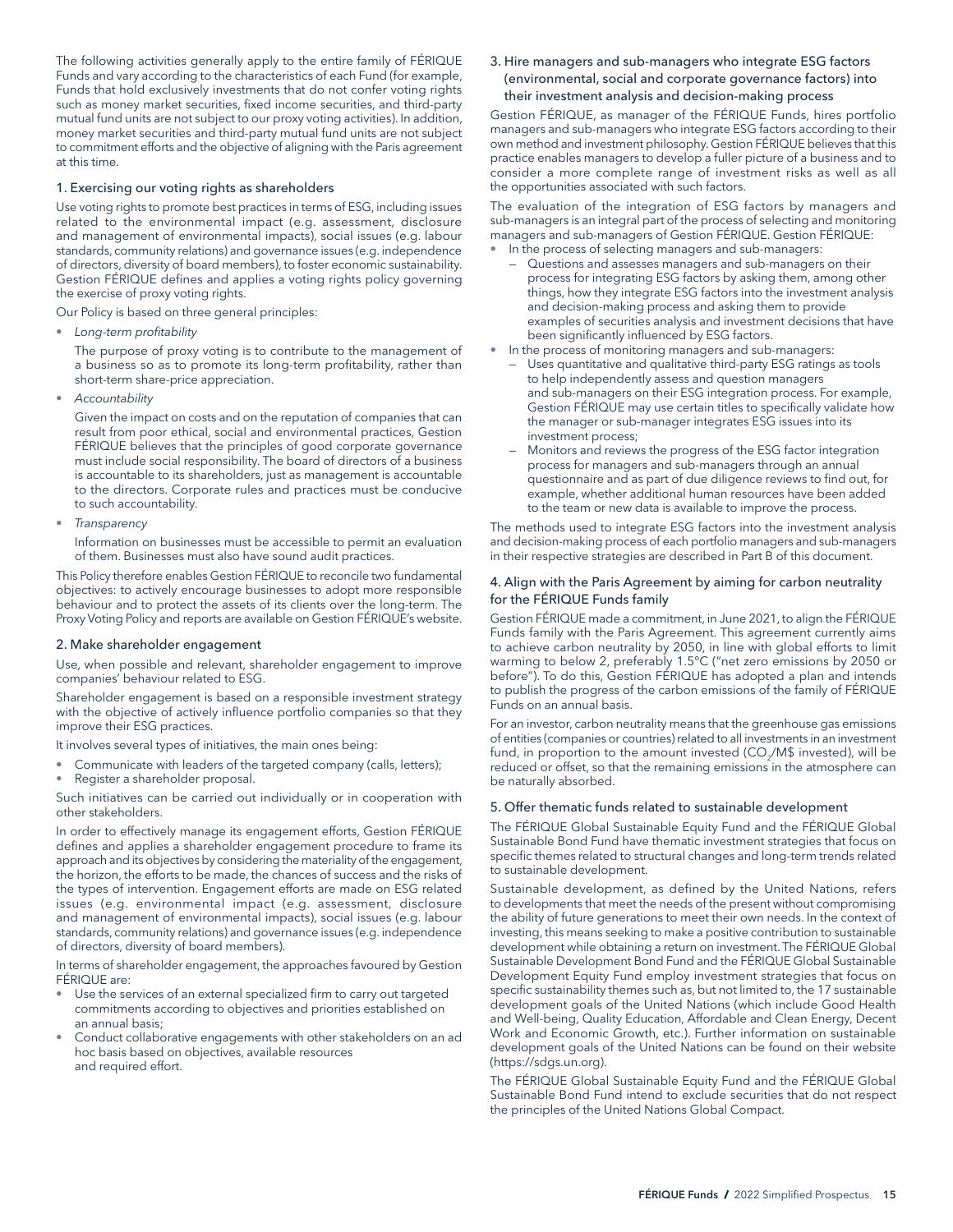The United Nations Global Compact is an initiative of the United Nations aiming for companies to align strategies and operations with 10 universal principles on human rights, labour, environment and anti-corruption, and take actions that advance societal goals in a commitment for sustainability. Further information on the UN Global Compact can be found on their website [\(https://www.unglobalcompact.org/what-is-gc/mission/principles](https://www.unglobalcompact.org/what-is-gc/mission/principles)).

The investment strategies of the FÉRIQUE Global Sustainability Bond Fund notably use the principles of green and social bonds and the guidelines on sustainable bonds defined by the International Capital Market Association (ICMA) in their process to identify green, social or sustainability bonds.

The ICMA, a not-for-profit membership association serving the needs of a wide range of member firms in global capital markets, established principles and guidelines to create a framework for the issuance of green and sustainable bonds, which are based mainly on the assessment of the following four components by the firms:

- 1. Use of the product (linked to a green project (e.g. renewable energy, pollution prevention, etc.) or a social project (affordable housing, access to essential services, etc.) or a combination of both;
- 2. Evaluation and selection process (clear social or
- environmental objectives);
- 3. Product management (independent of regular operations);
- 4. Reports (regular reports on the use of the product related to the issue and the objectives).

Further information on the ICMA's principles and guidelines can be found on their website ([https://www.icmagroup.org/sustainable-finance/the](https://www.icmagroup.org/sustainable-finance/the-principlesguidelines-and-handbooks)[principlesguidelines-and-handbooks\)](https://www.icmagroup.org/sustainable-finance/the-principlesguidelines-and-handbooks).

For more information on the responsible investment approach, please refer to Gestion FÉRIQUE's Responsible Investment Policy, the Voting Rights Policy and the Responsible Investment Activity Report, which are all accessible on the Gestion FÉRIQUE's website.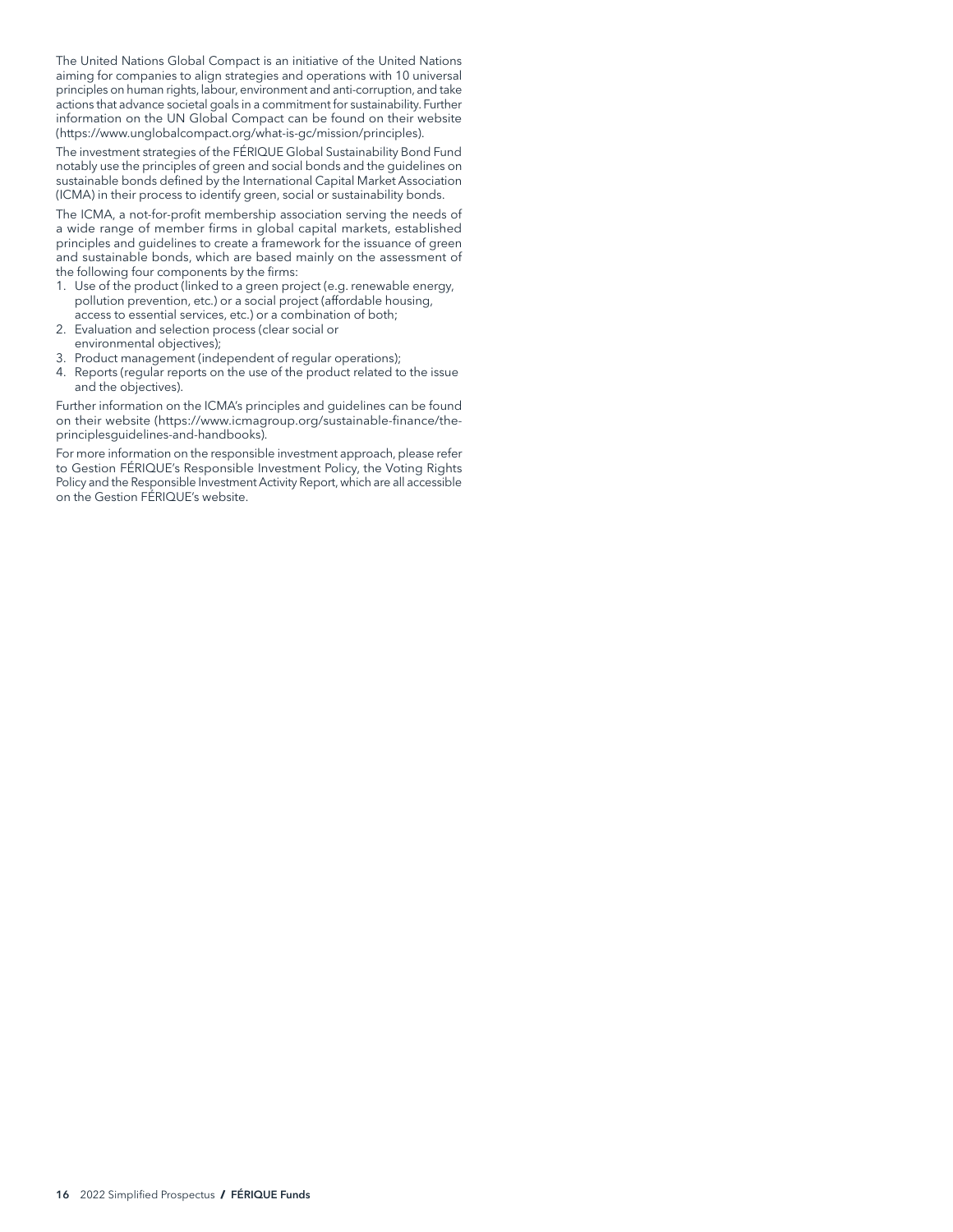# <span id="page-18-0"></span>B SPECIFIC INFORMATION ABOUT EACH OF THE FÉRIQUE FUNDS DESCRIBED IN THIS DOCUMENT

# Introduction

The following section describes in more detail each Fund in this simplified prospectus in order to help you make an investment decision. Information that is common to most of the Funds is described here. You should refer back to this section when reading the Fund to make sure you have complete information about a particular Fund.

# Eligibility for Registered Plans

All FÉRIQUE Funds are eligible as investments for the following registered plans: RRSPs, RRIFs, RESPs, LIRAs, DPSPs, LIFs, RLIFs and TFSAs.

# Securities Lending, Repurchase and Reverse Repurchase Transactions

The Funds may enter into securities lending transactions, repurchase transactions and reverse repurchase transactions in order to earn additional income, as described in the section titled "What are the Risks of Investing in a Mutual Fund?" of this prospectus.

Securities lending involves lending securities held by a Fund to qualified borrowers who have posted collateral. The Fund retains its exposure to changes in the value of the borrowed securities while earning additional fees.

A repurchase transaction involves a Fund selling a security at one price and agreeing to buy it back from the same party at a fixed price. While the Fund retains its exposure to changes in the value of the portfolio securities, it also earns fees for participating in the repurchase transaction.

A reverse repurchase transaction involves a Fund buying a security at one price and agreeing to sell it back to the same party at a higher price. The difference between the Fund's purchase price for the security and the resale price provides the Fund with additional income.

# Investment Risk Classification Methodology

The section "Who Should Invest in This Fund?" of each FÉRIQUE Fund describes the type of investor or portfolio the Fund is most suitable for, depending on the risk tolerance and investment horizon. Each Fund is assigned an investment risk rating in one of the following categories: low, low-to-medium, medium, medium-to-high, or high risk. This section is meant as a general guide only.

The Canadian Securities Administrators have developed a standardized and mandatory risk classification methodology that establishes the historical volatility, measured by the 10-year standard deviation of the returns of the Fund, as the only indicator of the level of investment risk of a mutual fund.

As such, as required by NI 81-101 respecting Mutual Fund Prospectus Disclosure and NI 81-102 respecting Investment Funds ("NI 81-102"), the Manager measures the risk associated with a Fund using the standard deviation of monthly returns over the past 10 years. For Funds with a return history of less than 10 years, the Manager measures the risk associated with each such Funds using a benchmark index to fill past performance information that is missing to calculate the standard deviation on 10 years. The section "Reference Index Description" describes the benchmark used to assess the level of risk of each such Funds and if another mutual fund's past performance is used to fill in performance information, a brief description of the other mutual fund is provided. The Manager checks at least annually whether the benchmark used for each Fund remains reasonable.

The investment risk rating for each Fund is reviewed at least annually by the Manager, as well as if there is a material change in a Fund's investment objective and strategy.

You may obtain a copy, at no cost, of the detailed methodology used by the Manager by calling 514-840-9206 (Montréal area) or toll free at 1-888-259-7969 (outside Montréal) or by writing to Gestion FÉRIQUE at 1010, de La Gauchetière Street West, suite 1400, Montréal (Québec) H3B 2N2 or by e-mail at [info@ferique.com](mailto:info%40ferique.com?subject=) or by fax at 514-840-9216.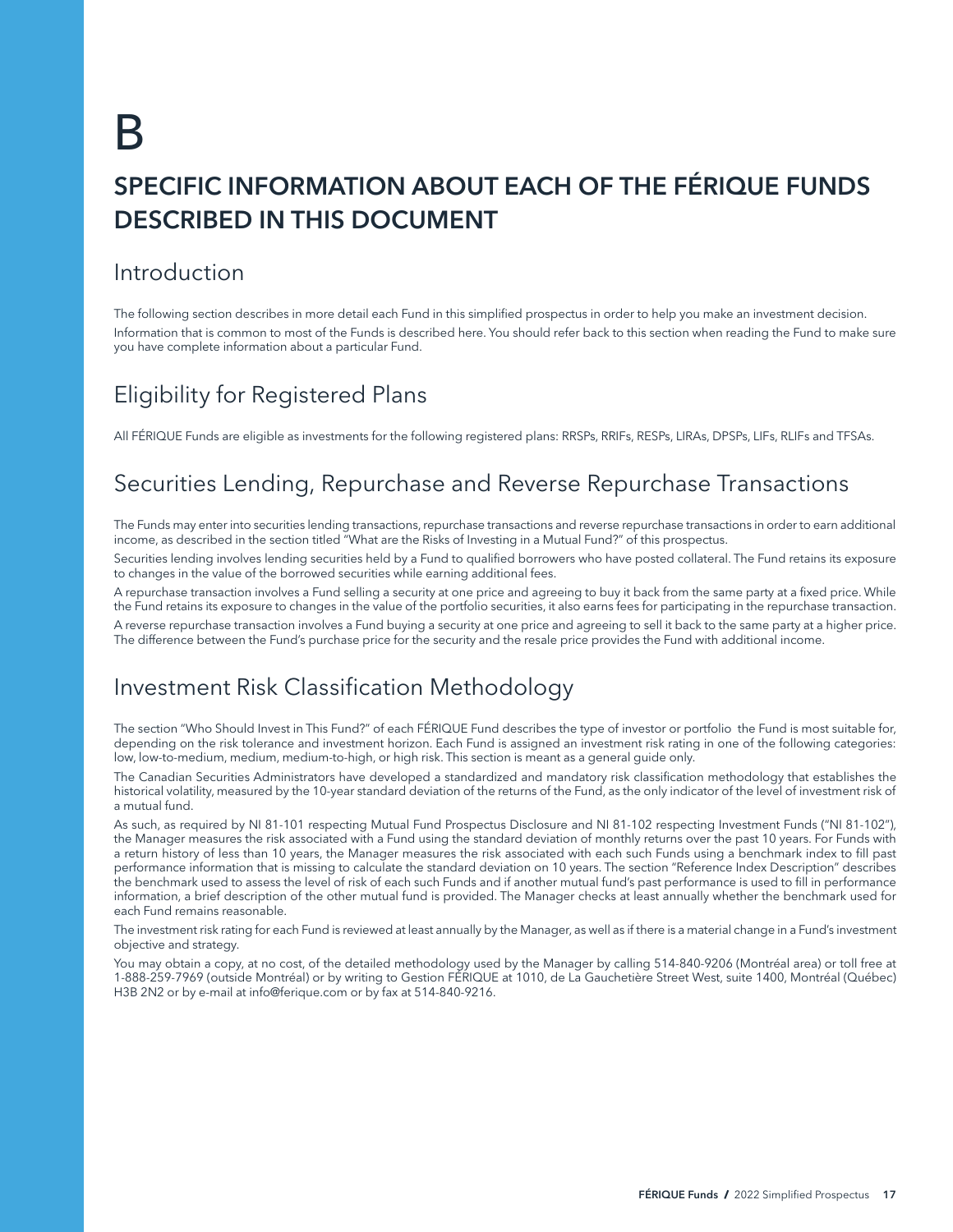# <span id="page-19-0"></span>SIMPLIFIED PROSPECTUS FÉRIQUE Short-Term Income Fund

# Fund Details

| Type of fund                               | Canadian Money Market                                                                     |
|--------------------------------------------|-------------------------------------------------------------------------------------------|
| Date established                           | Series A: August 16, 1974                                                                 |
| Nature of securities offered               | Series A mutual fund trust units                                                          |
| <b>Eligibility for</b><br>registered plans | Completely eligible as investment for RRSP,<br>RRIF, RESP, LIRA, DPSP, LIF, RLIF and TFSA |
| Portfolio manager                          | Gestion FÉRIQUE                                                                           |
| Portfolio sub-manager                      | CIBC Asset Management Inc.                                                                |

## What Does the Fund Invest In?

#### Investment Objectives

The FÉRIQUE Short-Term Income Fund seeks to preserve capital and maximize income. The Fund mainly invests in money market securities, including commercial paper, bank acceptances and government Treasury bills.

The Fund's investment objectives will only be changed with the consent of the majority of the Fund's unitholders who are entitled to vote.

#### Investment Strategies

The Fund is managed by the portfolio sub-manager CIBC Asset Management Inc. The portfolio sub-manager considers economic conditions and their effects on interest rates in selecting investments. If it forecasts that interest rates will rise, it will choose short-term securities. However, if it believes that interest rates will decline, it will select longer-term securities. All fixed-rate investments mature in at most 12 months. Floating rate investments have a maximum term of 5 years. To determine the issuers in which it can invest, the sub-manager analyses, among other things, the financial risks and those linked to ESG factors to deepen its understanding of the issuers. The sub-manager uses sector-specific ESG ratings, as the materiality of these factors, as defined by the manager's analyses, differs from one sector to another.

The Fund follows the responsible approach to investing, which is described in items 1 to 4 of the subsection on "Responsible Investing" of the section "Additional Information" in Part A of this document. This approach is one of the multiple components of the investment strategies used to help reach the objective of the Fund. ESG factors are not part of the Fund's investment objective and, consequently, ESG factors do not constitute the principal strategy of the Fund.

Money is mainly invested and reinvested in commercial paper, including asset-backed commercial paper sponsored by Canadian chartered banks, and bank acceptances denominated in Canadian dollars and issued and guaranteed by major Canadian and foreign corporations. Money may also be invested in Treasury bills issued by the Government of Canada and provincial governments. Moreover, short-term debt securities of municipalities and school boards may be purchased. Also, money may be invested in the bond market in securities denominated in Canadian dollars issued by governments, agencies or Canadian or foreign corporations and in investment certificates issued by financial institutions such as banks, trust companies and credit unions. The FÉRIQUE Short-Term Income Fund may invest in securities of foreign issuers to an extent that will vary from time to time but is not generally expected to exceed 30% of the net asset value of the Fund.

The authorized short-term securities must have received a minimum credit ratings of R-1 Low from DBRS\* or its equivalent. Securities of the Government of Canada, provincial governments,agencies with a principal and interest guarantee from one of these governments, as well as those of Québec municipalities, are not subject to this qualitative limit.

To increase its returns, the Fund may enter into securities lending, repurchase and reverse repurchase agreements consistent with its investment objective and as permitted by the Canadian securities administrators. The Fund will invest no more than 50% of its net assets in such transactions and must receive collateral worth 102% of the assets invested in such transactions.

The investment strategies can be modified without notice to the unitholders and without their approval.

# What are the Risks of Investing in the Fund?

The specific risks associated with this Fund are listed below:

- general market risk;
- fixed income risk;
- mortgage-backed and asset-backed securities risk;
- large investor risk;
- portfolio manager risk;
- lower-rated bond risk;
- liquidity risk;
- risk associated with integrating ESG factors into the investment process;
- securities lending, repurchase and reverse repurchase transactions risk;
- legal, tax and regulatory risk;
- series risk;
- cybersecurity risk.

As of May 31, 2022, one unitholder held 13.09% of the outstanding units of the FÉRIQUE Short-Term Income Fund and a second unitholder held 10.36% of the outstanding units of the FÉRIQUE Short-Term Income Fund. For a full discussion of the foregoing risks, see "What are the Risks of Investing in a Mutual Fund?".

# Who Should Invest in this Fund?

Generally, this Fund is intended for investors with a low risk tolerance who want to invest in the short-term. It can also be used as the cash plus equivalent portion of a diversified investment portfolio.

We wish to remind you that the risk level involved in a particular investment depends largely on your personal situation. Before deciding if this Fund is suitable for you, you should consider your investment profile, consult your representative and read the description of the risks in "What are the Risks of Investing in a Mutual Fund?".

Additionally, please refer to the "Investment Risk Classification Methodology" on page 17 for details on how we establish the classification of risk associated with investing in this Fund.

# Distribution Policy

This Fund distributes any net income quarterly, at the end of March, June, September and December. The Fund distributes any net income for the last quarter and any net realized capital gains for the year between December 15 and December 31 of each year. If the calculated net revenue is nil or negative, there will not be a distribution. Distributions will be automatically reinvested in additional units of the Fund at their current net asset value. For non-registered accounts, distributions can be made in cash if you advise us in writing in advance of the distribution.

# Fund Expenses Indirectly Borne by Investors

The Fund pays certain expenses from its assets, which means that the Fund's investors indirectly pay these expenses through lower returns. The purpose of the following table is to help you compare the cumulative cost of an investment in this Fund with the cost of investing in another fund. This example assumes that (i) you invest \$1,000 in units of the Fund for the indicated periods and then sell all of your units at the end of these periods; (ii) your investment obtains an annual return of 5% and the management expense ratio remained the same as in its last financial year for the complete 10 years. Although your actual costs may be higher or lower, based on the above assumptions, your costs would have been:

| Period       |        | One year Three years Five years Ten years |         |         |
|--------------|--------|-------------------------------------------|---------|---------|
| Fees Payable | \$2.46 | \$7.76                                    | \$13.59 | \$30.94 |
|              |        |                                           |         |         |

As at December 31, 2021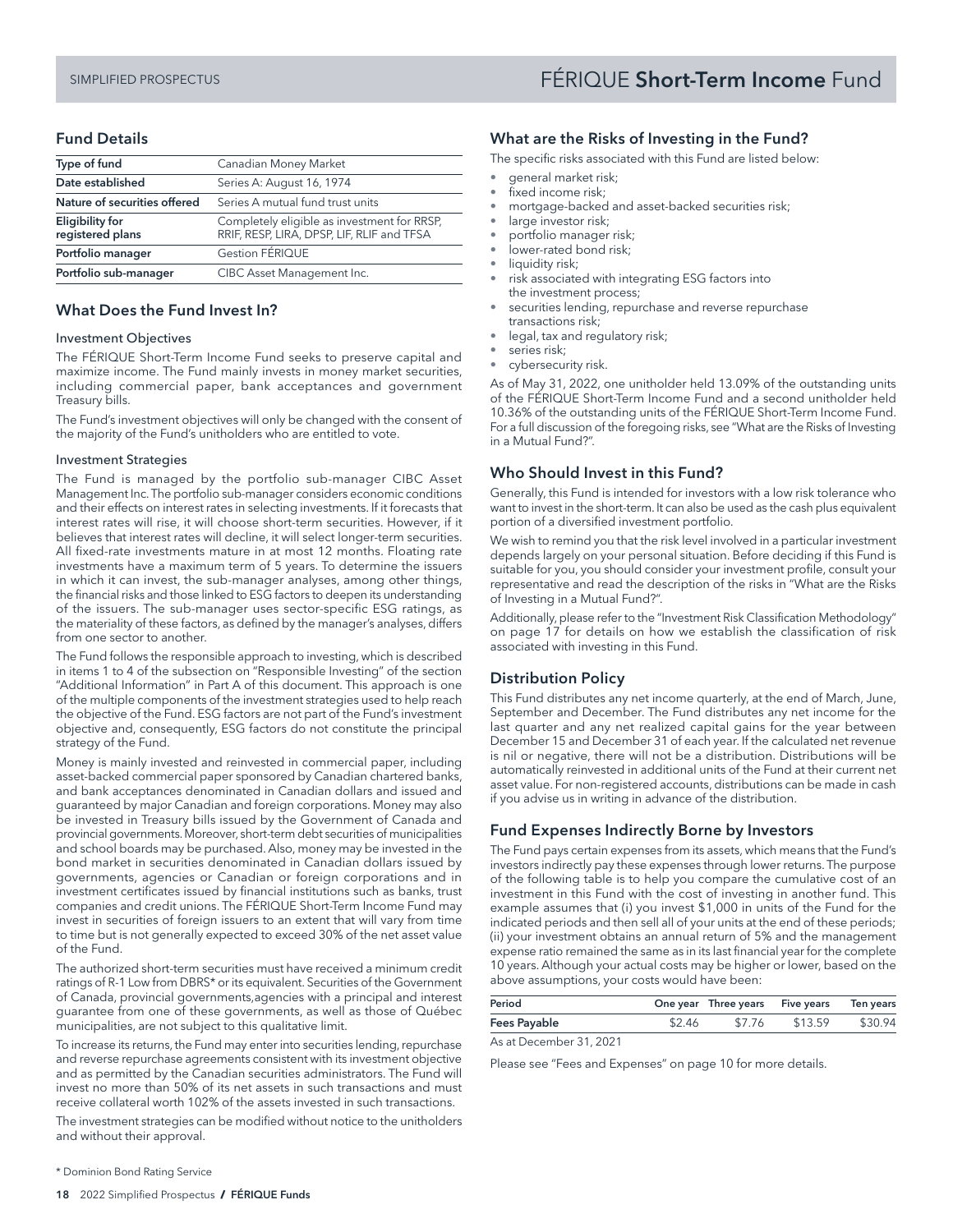# <span id="page-20-0"></span>SIMPLIFIED PROSPECTUS FÉRIQUE Canadian Bond Fund

# Fund Details

| Type of fund                        | Canadian Fixed Income                                                                     |
|-------------------------------------|-------------------------------------------------------------------------------------------|
| Date established                    | Series A: August 16, 1974                                                                 |
| Nature of securities offered        | Series A mutual fund trust units                                                          |
| Eligibility for<br>registered plans | Completely eligible as investment for RRSP,<br>RRIF, RESP, LIRA, DPSP, LIF, RLIF and TFSA |
| Portfolio managers                  | Addenda Capital Inc.<br>Baker Gilmore & Associates Inc.                                   |

#### What Does the Fund Invest In?

#### Investment Objectives

The FÉRIQUE Canadian Bond Fund seeks to maximize the total return by a combination of high revenues and capital appreciation. The money is thus mainly invested and reinvested in fixed income securities issued by governments and corporations.

The Fund's investment objectives will only be changed with the consent of the majority of the Fund's unitholders who are entitled to vote.

#### Investment Strategies

The Fund is managed by two portfolio managers who use different styles, namely Addenda Capital Inc. (Addenda), which manages 50% of the portfolio, and Baker Gilmore & Associates Inc. (Baker Gilmore), which manages 50% of the portfolio (all percentages expressed in the investment strategy are presented as a percentage of the Fund's net asset value).

These weightings may vary according to market fluctuations and investors' transactions in the Fund.

Addenda's strategy consists in actively positioning the portfolio according to economic conditions through the following factors: the management of the portfolio's duration with respect to the FTSE TMX Canada Universe Bond Index, the security allocation and the selection among bond market sector (Canadian, provincial, municipal governments, supranational institutions and corporate bonds). The portfolio manager may also invest in foreign bonds. The portfolio manager integrates ESG factors into its investment process and considers that their materiality varies according to companies, regions, asset classes and time horizons.

Baker Gilmore's strategy consists in positioning the portfolio with respect to economic conditions according to the following factors: the security allocation and the selection within bond market sectors (Canadian government bonds, provincial bonds, municipal bonds, supranational institutions and corporate bonds) and the management of the portfolio's duration with respect to the index.

The portfolio manager considers ESG factors as an integral part of its analysis process:

- Top-down (economic) analysis: ESG factors such as demographics, geopolitical conflicts, regulation and technological innovation are integrated into macroeconomic forecasts;
- Bottom-up analysis (assessment of issuers): the fundamental approach focuses on determining default risk. The risk factors that are analyzed include, among others: quality of management, business model, cash flows, as well as ESG factors deemed material specific to securities or business sectors.

The Fund follows the responsible approach to investing, which is described in items 1 to 4 of the subsection on "Responsible Investing" of the section "Additional Information" in Part A of this document. This approach is one of the multiple components of the investment strategies used to help reach the objective of the Fund. ESG factors are not part of the Fund's investment objective and, consequently, ESG factors do not constitute the principal strategy of the Fund.

The portfolio manager may also invest in foreign bonds.

The Fund mainly invests and reinvests in bonds, debentures, notes and other securities issued and guaranteed as to principal and interest by the Government of Canada, provincial and municipal governments, or by supranational institutions or any other Canadian School board, Canadian company or cooperative, asset-backed securities and mortgage-backed securities, strip coupons, investment certificates, bank acceptances,

exchange-traded funds and other equivalent securities. Bonds and debentures issued or guaranteed by governments or corporations (including asset-backed securities and commercial mortgage) from developed countries denominated in currencies of these countries are also allowed. The Fund may invest in securities of foreign issuers to an extent that will vary from time to time but is not generally expected to exceed 10% of the net asset value of the Fund.

The bonds and debentures must have at least a BBB- rating at time of purchase, as defined by the credit rating agency Dominion Bond Rating Service Limited (DBRS) or its equivalent. The bonds and debentures of the Government of Canada and from developed countries, with a principal and interest guarantee from one of these governments, and of municipalities, are not subject to this qualitative limit. The Fund may also invest in money market securities.

Money market securities must have a minimum rating of R-1 Low, as defined by DBRS or its equivalent. Securities of the Government of Canada, provincial governments, agencies with a principal and interest guarantee from one of these governments, and municipalities are not subject to this qualitative limit.

The Fund's investment strategy allows the use of derivatives only for hedging purposes of the foreign currency risk in the domestic currency and interest rate risk. Only forward contracts and futures are permitted to hedge against the currency risk and interest rate risk. All other derivative instruments are prohibited. The Fund will only use derivative instruments that are consistent with its investment objectives and in accordance with the requirements of the securities regulations. See "Derivatives Risk" on page 3 for more information.

To increase its returns, the Fund may enter into securities lending, repurchase and reverse repurchase agreements consistent with its investment objective and as permitted by the Canadian securities administrators. The Fund will invest no more than 50% of its net assets in such transactions and must receive collateral worth 102% of the assets invested in such transactions.

It is expected that the Fund enters into frequent securities trading to achieve its investment objectives so the turnover rate of the portfolio securities may exceed 70% during a year. A high turnover rate can affect the performance of the Fund, as the higher the turnover rate, the greater the trading costs payable by the Fund throughout the year, and the more likely an investor is to receive a taxable distribution in the same year.

The investment strategies can be modified without notice to the unitholders and without their approval.

# What are the Risks of Investing in the Fund?

The specific risks associated with this Fund are listed below:

- general market risk;
- fixed income risk;
- portfolio manager risk;
- mortgage-backed and asset-backed securities risk;
- large investor risk;
- lower-rated bond risk;
- liquidity risk;
- foreign market risk;
- foreign currency risk;
- derivatives risk;
- exchange-traded fund risk;
- risk associated with integrating ESG factors into the investment process;
- securities lending, repurchase and reverse repurchase transactions risk;
- legal, tax and regulatory risk;
- series risk;
- cybersecurity risk.

As of May 31, 2022, the FÉRIQUE Balanced Portfolio held 40.92% of the outstanding units of the FÉRIQUE Canadian Bond Fund and the FÉRIQUE Growth Portfolio held 14.46% of the outstanding units of the FÉRIQUE Canadian Bond Fund.

For a full discussion of the foregoing risks, see "What are the Risks of Investing in a Mutual Fund?".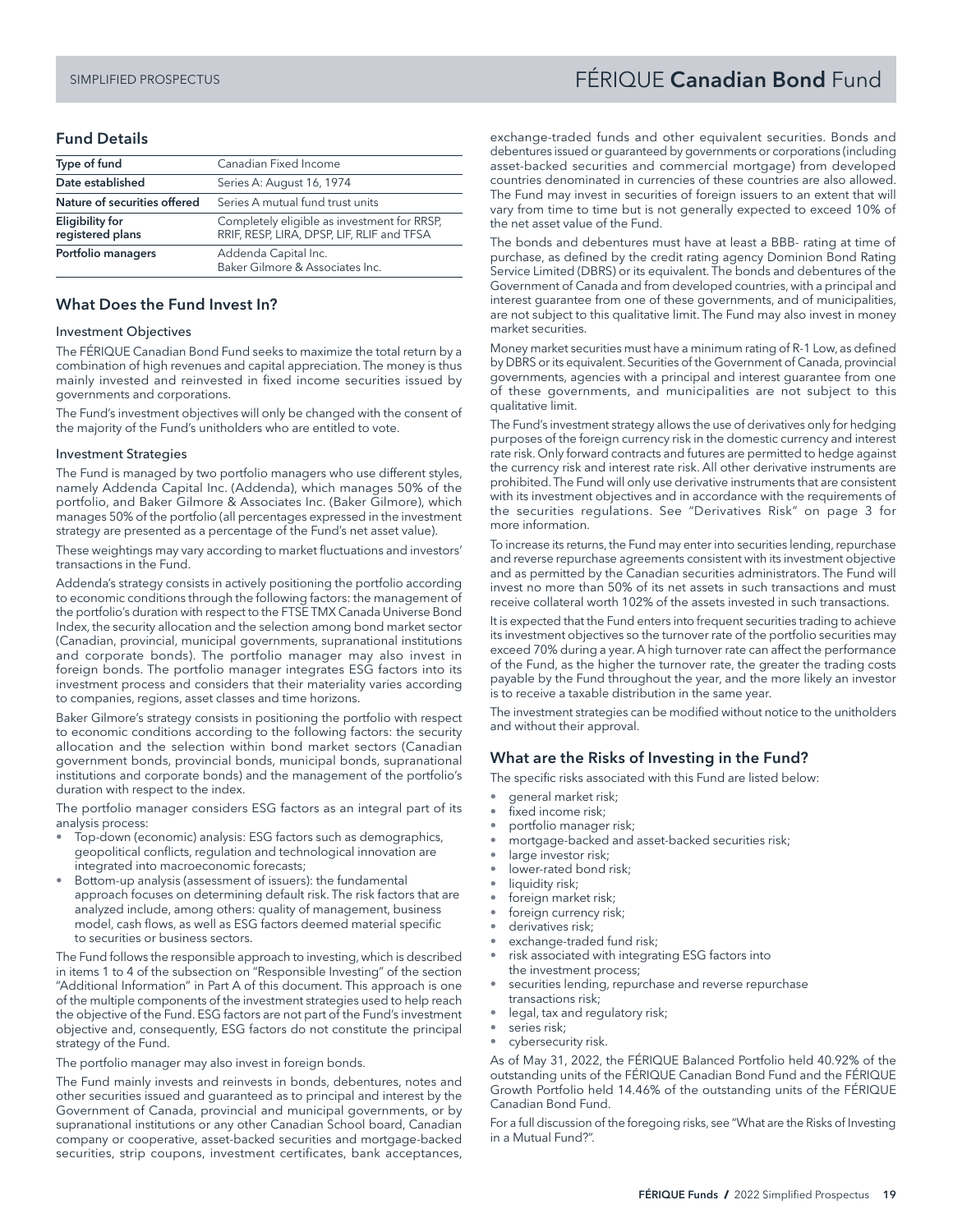## Who Should Invest in this Fund?

Generally, this Fund is intended for investors with a low risk tolerance who want to invest in the medium term. It can also be used as the core part of the Canadian fixed income portion of a diversified investment portfolio.

We wish to remind you that the risk level involved in a particular investment depends largely on your personal situation. Before deciding if this Fund is suitable for you, you should consider your investment profile, consult your representative and read the description of the risks in "What are the Risks of Investing in a Mutual Fund? ".

Additionally, please refer to the "Investment Risk Classification Methodology" on page 17 for details on how we establish the classification of risk associated with investing in this Fund.

# Distribution Policy

This Fund distributes any net income quarterly, at the end of March, June, September and December. The Fund distributes any net realized capital gains for the year between December 15 and December 31 of each year. If the calculated net revenue is nil or negative, there will not be a distribution. Distributions will be automatically reinvested in additional units of the Fund at their current net asset value. For non-registered accounts, distributions can be made in cash if you advise us in writing in advance of the distribution.

# Fund Expenses Indirectly Borne by Investors

The Fund pays certain expenses from its assets, which means that the Fund's investors indirectly pay these expenses through lower returns. The purpose of the following table is to help you compare the cumulative cost of an investment in this Fund with the cost of investing in another fund. This example assumes that (i) you invest \$1,000 in units of the Fund for the indicated periods and then sell all of your units at the end of these periods; (ii) your investment obtains an annual return of 5% and the management expense ratio remained the same as in its last financial year for the complete 10 years. Although your actual costs may be higher or lower, based on the above assumptions, your costs would have been:

|                                              | One year Three years Five years Ten years |
|----------------------------------------------|-------------------------------------------|
| \$7.89<br>Fees Payable<br>\$24.88<br>\$43.61 | \$99.27                                   |

As at December 31, 2021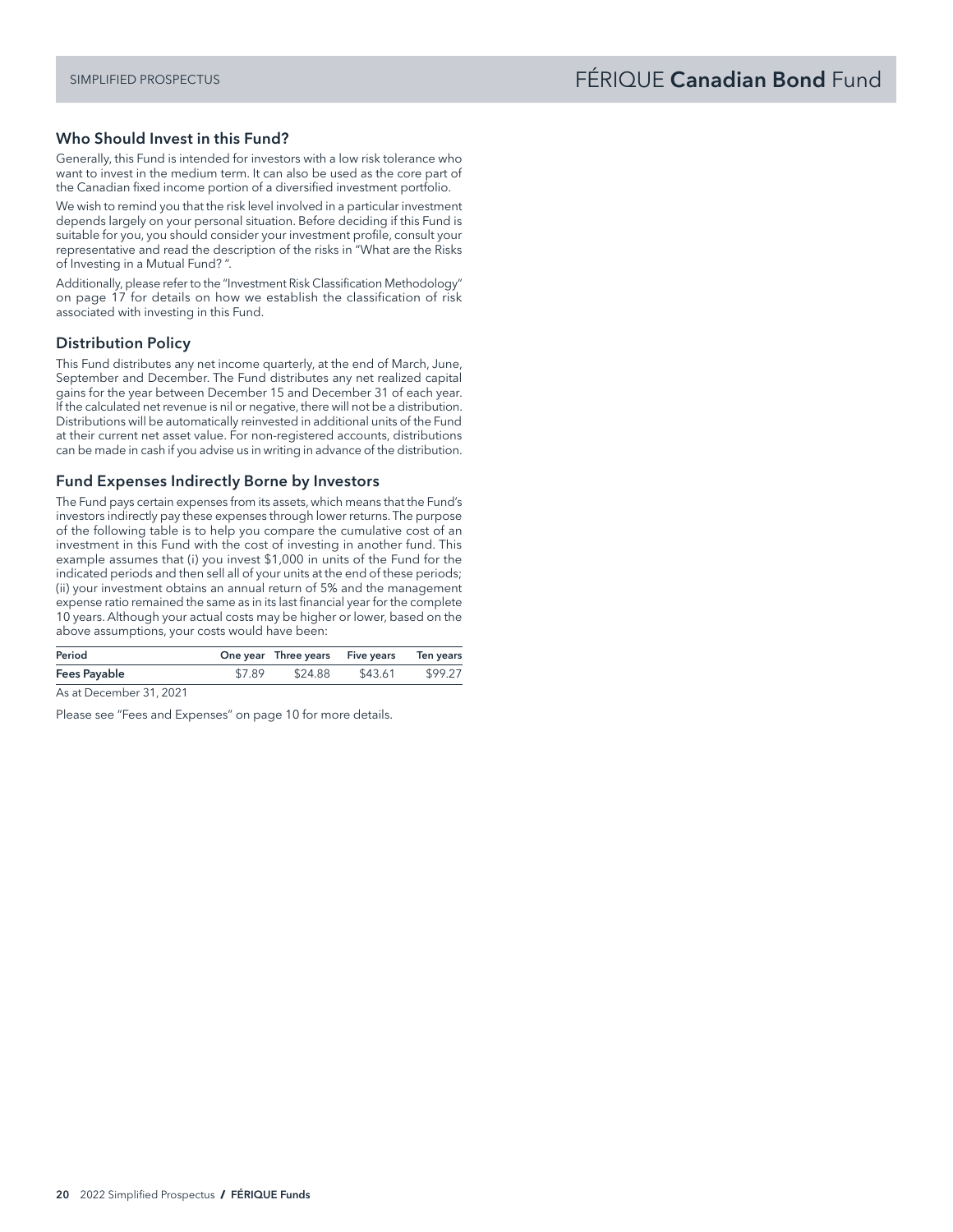# SIMPLIFIED PROSPECTUS **FÉRIQUE Global Sustainable Development Bond** Fund

#### Fund Details

| Type of fund                               | Global Fixed Income                                                                       |
|--------------------------------------------|-------------------------------------------------------------------------------------------|
| Date established                           | Series A: January 8, 2021                                                                 |
| Nature of securities offered               | Series A mutual fund trust units                                                          |
| <b>Eligibility for</b><br>registered plans | Completely eligible as investment for RRSP,<br>RRIF, RESP, LIRA, DPSP, LIF, RLIF and TFSA |
| Portfolio managers                         | AlphaFixe Capital Inc.<br>BMO Asset Management Inc.                                       |
| Portfolio sub-manager                      | Columbia Management Investment Advisers<br>11C                                            |

# What Does the Fund Invest In?

#### Investment Objectives

The FÉRIQUE Global Sustainable Development Bond Fund aims to provide income and, to a lesser extent, long-term capital appreciation. The Fund invests, directly or indirectly (including through investments in ETFs or other mutual funds), in a globally diversified portfolio, composed mainly of fixed income securities of governments and corporations which are used to finance projects or businesses that aim to align with the principles of sustainable development. The Fund follows a sustainable development approach to investing, as described in the section titled "Sustainable development" in Part A of this prospectus.

The Fund's investment objectives will only be changed with the consent of the majority of the Fund's unitholders who are entitled to vote.

#### Investment Strategies

The Fund is managed by two portfolio managers who cover different geographic regions, namely AlphaFixe Capital Inc. (AlphaFixe), which manages a Canadian mandate for 50% of the portfolio, and BMO Asset Management Inc. (BMO), which manages a global mandate for 50% of the portfolio (all percentages expressed in the investment strategy are presented as a percentage of the Fund's net asset value).

These weightings may vary according to market fluctuations and investors' transactions in the Fund.

AlphaFixe's strategy first consists in identifying securities eligible for the Fund. The selected investments must comply with the selection criteria for sustainable bonds established by AlphaFixe. These securities include selflabelled sustainable bonds and those aligned with AlphaFixe's internal criteria which are based on the Green and Social Bond Principles and Sustainability Bond Guidelines established by the International Capital Market Association (ICMA), as described in the section titled "Sustainability-Themed Investing" in Part A of this prospectus.

The portfolio manager then applies a top-down approach to portfolio risk management. To do this, it takes into account the economic outlook and performs an analysis of the risks associated with the various assets in the portfolio. When selecting securities, the portfolio manager takes a bottom-up approach, that is, it selects eligible securities based on fundamental analysis. In this context, the portfolio manager also performs for each of the securities, the credit risk analysis of securities and the impact of the ESG factors on those securities. The assessment of the impact of ESG factors is made by the manager and is based on a relative approach where issuers within the same industry are assessed against their peers. This is done based on factors that vary by each industry taking into account the materiality and context specific to each industry. The internal ESG ratings assigned to issuers are integrated into their overall rating.

The strategy of BMO Asset Management Inc., acting through Columbia Management Investment Advisers LLC, the portfolio sub-manager, comprises three stages:

Screen, Invest and Engage.

#### Screen

The portfolio manager invests in green, social and sustainability bonds that have been approved by its internal Responsible Investment team. BMO's Responsible Investment team screens every eligible bond on two dimensions:

• Issuer analysis: Environmental, social and governance (ESG) analysis at the issuer-level. This analyzes broader ESG risk exposure, management practices, controversies and norms breaches at

the issuer. For this, the portfolio manager uses the ESG risk ratings of the issuer and its ranking in the industry using third-party ratings and rankings. In this way, the portfolio manager can focus on the number and nature of the controversies it faces to determine where the issues and incidents identified are relevant to the issuer's credibility.

• Issuance analysis: In-depth assessment of sustainable bond issuances in line with the Green and Social Bond Principles and Sustainability Bond Guidelines established by the International Capital Market Association (ICMA), as described in the section titled "Sustainability-Themed Investing" in Part A of this prospectus.

#### Invest

After the screening process, to generate investment opportunities the portfolio manager's research process explores fundamental macroeconomic and credit analysis, valuation analysis and technical drivers. Based on the research output of internal market specialists, the portfolio manager aims to incorporate a high level of diversification at the issuer level.

#### Engage

The portfolio manager, through its internal Responsible Investment Team, uses its influence to encourage best corporate practice through ongoing engagement with the issuers held in the portfolio.

Securities of issuers in violation of the UN Global Compact, as described in the section titled "Sustainability-Themed Investing" in Part A of this prospectus, should be excluded from investment by the portfolio managers.

The maximum exposure to foreign securities is 70%.

The maximum exposure to emerging markets securities is 10%.

The Fund is primarily invested and reinvested in securities having a rating higher than BBB- (as defined by Standard & Poor's or equivalent), including the following Canadian and foreign asset classes or investment strategies (including emerging countries): government bonds, corporate bonds, municipal bonds, asset-backed securities or mortgage backed securities, high yield and real return bonds, convertible bonds, exchange traded funds and mutual fund units:

- designed to raise funds to finance projects or businesses with a positive environmental or social impact;
- from entities whose products and services contribute to the transition to a sustainable global economy, as assessed by the portfolio managers.

The maximum exposure to high yield bonds (with a credit rating lower than BBB- (as defined by Standard & Poor's or equivalent)) is 10%. The Fund may also invest in money market securities.

Money market securities must have a minimum rating of "R-1 Low," as defined by DBRS or equivalent. Securities of the government of Canada, provincial governments, agencies with a principal and interest guarantee from one of these governments, and municipalities are not subject to this qualitative limit.

If the portfolio managers decide to invest in ETFs or mutual funds, they must invest in ETFs or mutual funds which comply with applicable securities regulations. They will only invest in ETFs or mutual funds that provide exposure to securities that are consistent with the investment objectives and strategies of the Fund. The portfolio managers may change the ETFs or mutual funds in which the Fund invests at all times and up to 100% of the Fund's net asset value may be invested in ETFs or mutual funds. The ETFs or mutual funds may not be managed by the portfolio manager or their respective affiliates or associates. There will be no duplication of fees between the Fund and any underlying funds.

The Fund's investment strategy allows the use of derivatives only for hedging purposes of the foreign currency risk in the domestic currency and interest rate risk. Only forward contracts and futures are permitted. All other derivative instruments are prohibited. The Fund will only use derivative instruments that are consistent with its investment objectives and in accordance with the requirements of the securities regulations. See "Derivatives Risk" on page 3 for more information.

The underlying funds or ETFs are managed by portfolio managers that apply proprietary strategies in their security selection. The underlying funds or ETFs in which the Fund is investing allow the use of standardized derivatives such as futures on stock or bond indices or futures currency contracts for hedging purposes or for purposes other than hedging.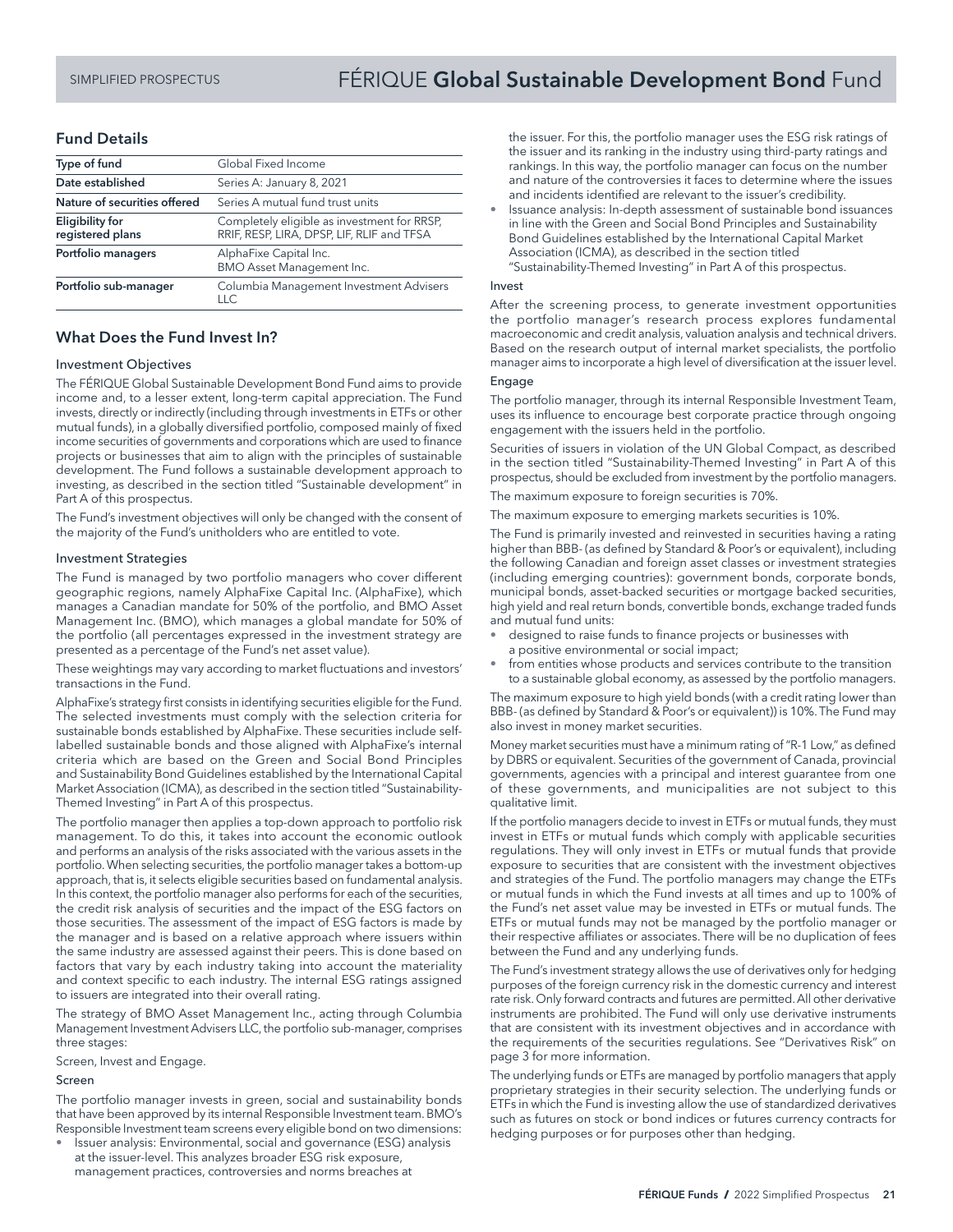To increase its returns, the Fund may enter into securities lending, repurchase and reverse repurchase agreements consistent with its investment objective and as permitted by the Canadian securities administrators. The Fund will invest no more than 50% of its net assets in such transactions and must receive collateral worth 102% of the assets invested in such transactions.

The investment strategies can be modified without notice to the unitholders and without their approval.

The Fund follows the responsible approach to investing, as described in the subsection on "Responsible Investing" of the section "Additional Information" in Part A of this document.

# What are the Risks of Investing in the Fund?

The specific risks associated with this Fund are listed below:

- general market risk;
- fixed income risk;
- foreign market risk;
- foreign currency risk;
- portfolio manager risk;
- exchange-traded fund risk;
- underlying funds risk; emerging markets risk;
- 
- derivatives risk; lower-rated bond risk;
- mortgage-backed and asset-backed securities risk;
- large investor risk;
- concentration risk;
- liquidity risk;
- risk associated with integrating ESG factors into the investment process;
- risk associated with investing in connection with
- sustainable development; securities lending, repurchase and reverse repurchase transactions risk;
- legal, tax and regulatory risk;
- series risk;
- cybersecurity risk.

As of May 31, 2022, the FÉRIQUE Balanced Portfolio held 47.40% of the outstanding units of the FÉRIQUE Global Sustainable Development Bond Fund, the FÉRIQUE Growth Portfolio held 14.01% of the outstanding units of the FÉRIQUE Global Sustainable Development Bond Fund, the FÉRIQUE Moderate Portfolio held 21.33% of the outstanding units of the FÉRIQUE Global Sustainable Development Bond Fund and the FÉRIQUE Conservative Portfolio held 11.24% of the outstanding units of the FÉRIQUE Global Sustainable Development Bond Fund. For a full discussion of the foregoing risks, see "What are the Risks of Investing in a Mutual Fund?".

## Who Should Invest in this Fund?

Generally, this Fund is intended for investors with a low risk tolerance who want to invest in the medium term. This Fund is particularly suitable for investors wishing to adopt a responsible investment approach. It can also be used as a basis for the fixed income portion of a diversified investment portfolio. We wish to remind you that the risk level involved in a particular investment depends largely on your personal situation. Before deciding if this Fund is suitable for you, you should consider your investment profile, consult your representative and read the description of the risks in "What are the Risks of Investing in a Mutual Fund? ". Additionally, please refer to the "Investment Risk Classification Methodology" on page 17 for details on how we establish the classification of risk associated with investing in this Fund.

## Reference Index Description

Gestion FÉRIQUE has rated the volatility of the FÉRIQUE Global Sustainable Development Bond Fund as low. The method used to determine this investment risk rating is the standardized method based on the standard deviation over the last 10 years. Since the Fund has a performance history of less than 10 years, the manager has used the performance of the Fund's benchmark index as past performance information. The Fund's benchmark used to establish the Fund's level of risk is the 50% (50% FTSE Canada Short Term Bond Index and 50% FTSE Canada Mid Term Bond Index) and 50%

ICE Global Non-Sovereign Index (hedged in Canadian dollars). Additionally, please refer to the "Investment Risk Classification Methodology" on page 17 for details on how we establish the classification of risk associated with investing in this Fund.

# Distribution Policy

This Fund distributes any net income quarterly, at the end of March, June, September and December. The Fund distributes any net realized capital gains for the year between December 15 and December 31 of each year. If the calculated net revenue is nil or negative, there will not be a distribution. Distributions will be automatically reinvested in additional units of the Fund at their current net asset value. For non-registered accounts, distributions can be made in cash if you advise us in writing in advance of the distribution.

## Fund Expenses Indirectly Borne by Investors

The Fund pays certain expenses from its assets, which means that the Fund's investors indirectly pay these expenses through lower returns. The purpose of the following table is to help you compare the cumulative cost of an investment in this Fund with the cost of investing in another fund. This example assumes that (i) you invest \$1,000 in units of the Fund for the indicated periods and then sell all of your units at the end of these periods; (ii) your investment obtains an annual return of 5% and the management expense ratio remained the same as in its last financial year for the complete 10 years. Although your actual costs may be higher or lower, based on the above assumptions, your costs would have been:

| Period              |      | One year Three years Five years Ten years |       |        |
|---------------------|------|-------------------------------------------|-------|--------|
| <b>Fees Payable</b> | 9.23 | 29.08                                     | 50.97 | 116.03 |
|                     |      |                                           |       |        |

As at December 31, 2021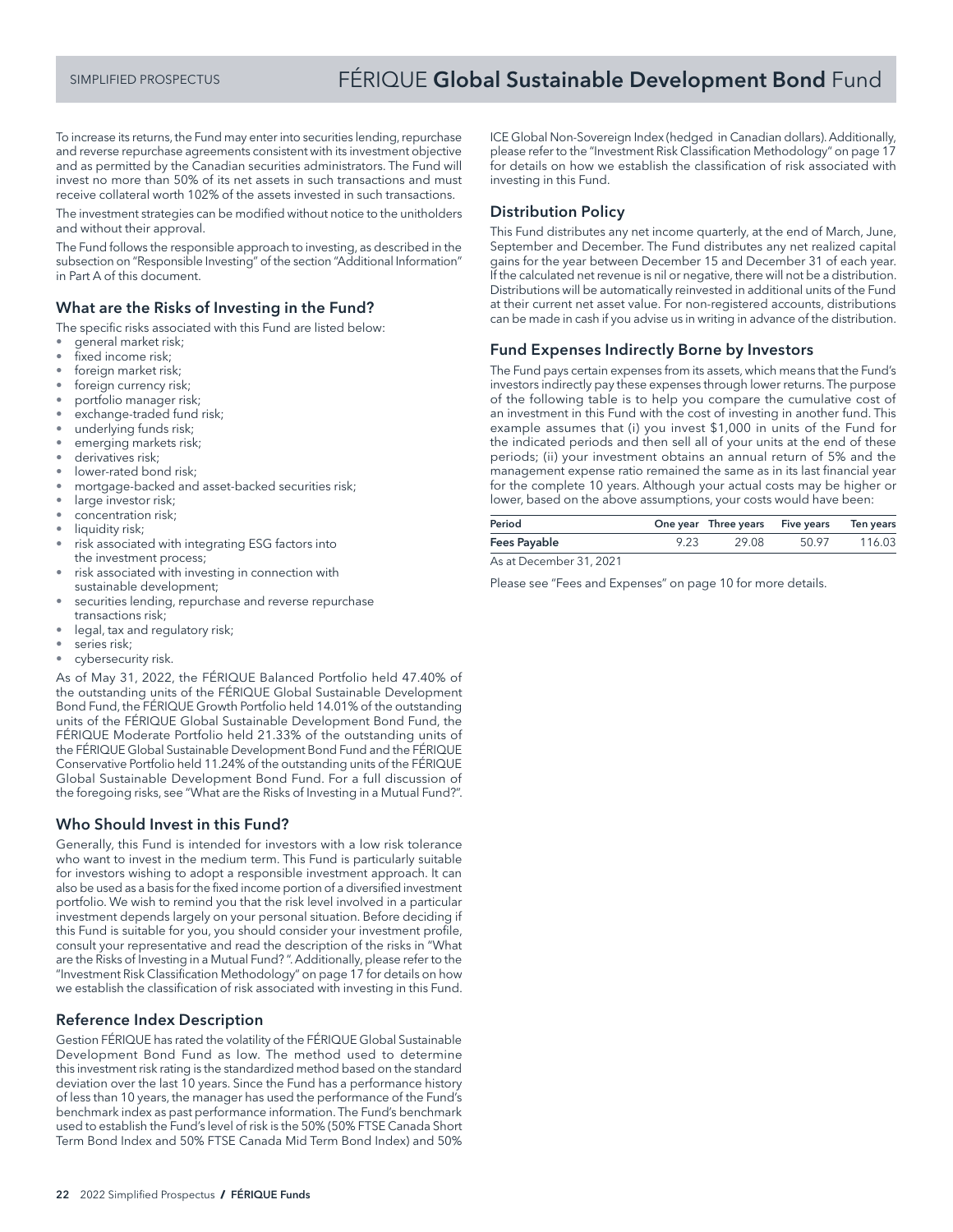# SIMPLIFIED PROSPECTUS **FÉRIQUE Globally Diversifed Income** Fund

# Fund Details

| Type of fund                               | Global fixed income balanced                                                              |
|--------------------------------------------|-------------------------------------------------------------------------------------------|
| Date established                           | Series A: May 2, 2016                                                                     |
| Nature of<br>securities offered            | Series A mutual fund trust units                                                          |
| <b>Eligibility for</b><br>registered plans | Completely eligible as investment for RRSP,<br>RRIF, RESP, LIRA, DPSP, LIF, RLIF and TFSA |
| Portfolio manager                          | Addenda Capital Inc.                                                                      |
| Portfolio sub-manager                      | Allianz Global Investors U.S. LLC                                                         |
|                                            |                                                                                           |

# What Does the Fund Invest In?

#### Investment Objectives

The FÉRIQUE Globally Diversified Income Fund seeks to provide income and, to a lesser extent, long-term capital appreciation. The Fund invests primarily in a globally diversified portfolio of fixed income securities and equity securities. The Fund can also invest in exchange-traded funds (ETFs).

The Fund's investment objectives will only be changed with the consent of the majority of the Fund's unitholders who are entitled to vote.

#### Investment Strategy

The Fund is managed by the portfolio manager Addenda Capital inc. (Addenda).\* The FÉRIQUE Globally Diversified Income Fund aims to hold a well diversified portfolio composed primarily of Canadian and foreign fixed income and, to a lesser extent, equity securities.

The Fund's current investment policy specifies a long-term target portfolio broken down as follows (all percentages expressed in the investment strategy

- are presented as a percentage of the Fund's net asset value): • Canadian and foreign fixed income securities
- and money market securities (or equivalent ETFs): 85% to 95% • Canadian and foreign equity securities
- (or equivalent ETFs): 5% to 15%

Furthermore, the Fund can be invested in Canadian securities in an amount ranging from 0% to 70%. There is no limit to the Fund's foreign content.

This weighting may vary according to the market fluctuations, economic views of the portfolio manager and investors' transactions in the Fund.

The strategy of Addenda is based on the following key elements:

- A comprehensive top-down analysis of global macroeconomic and capital markets that serves to identify general investment themes and changes to critical market factors. The forecasts based on a horizon of 18 to 24 months reflect the expectations of risk and return as well as relative valuation;
- Changes to the asset allocation, when they are made, seek to take advantage of dynamic changes in market conditions and/or assessments while remaining aware of the risks;
- Fixed income investment strategies take advantage of the extensive capabilities of fundamental research by the portfolio manager. The dynamic approach to fixed income management encompasses diversified sources of value added including interest rate forecasts and relative fundamental analysis of all issuers to detect best investment opportunities;
- Equity securities strategies focus on in-depth analysis and on assessments of different industries, favouring stocks with steady growth of income and cash flows;
- The investment process for fixed income and equity strategies integrates ESG factors. Their materiality varies across companies, regions, asset classes and time horizons.

The Fund follows the responsible approach to investing, which is described in items 1 to 4 of the subsection on "Responsible Investing" of the section "Additional Information" in Part A of this document. This approach is one of the multiple components of the investment strategies used to help reach the objective of the Fund. ESG factors are not part of the Fund's investment objective and, consequently, ESG factors do not constitute the principal strategy of the Fund.

The Fund is mainly invested and reinvested in securities with a credit rating above BBB- (as defined by Standard & Poor's or equivalent), including the following Canadian and foreign asset classes or investment strategies (including emerging countries): government bonds, corporate bonds, asset-backed securities, mortgage-backed securities, high yield bonds and real return bonds, preferred shares, convertible bonds and equity securities including common shares and income trust units. The Fund may also invest in money market securities.

Money market securities must have a minimum rating of R-1 Low, as defined by DBRS or equivalent. Securities of the government of Canada securities, provincial governments, agencies with a principal and interest guarantee from one of these governments, and municipalities are not subject to this qualitative limit.

The maximum exposure to high yield bonds (with a credit rating lower than BBB- (as defined by Standard & Poor's or equivalent)) is 15%. The maximum exposure to emerging markets securities is 10%.

If the portfolio manager or sub-manager decide to invest in ETFs or mutual funds, they must invest in ETFs or mutual funds which comply with applicable securities regulations. They will only invest in ETFs or mutual funds that provide exposure to securities that are consistent with the investment objectives and strategies of the Fund. The portfolio manager or sub-manager may change the ETFs or mutual funds in which the Fund invests at all times and up to 75% of the Fund's net asset value may be invested in ETFs or mutual funds. The ETFs or mutual funds may not be managed by the portfolio manager or sub-manager or their respective affiliates or associates. There will be no duplication of fees between the Fund and any underlying funds.

The underlying funds or ETFs are managed by portfolio managers that apply proprietary strategies in their security selection. The underlying funds or ETFs in which the Fund is investing allow the use of standardized derivatives such as futures on stock or bond indices or futures currency contracts for hedging purposes or for purposes other than hedging.

The Fund's investment strategy allows the use of derivatives only for hedging purposes of the foreign currency risk in the domestic currency and interest rate risk. Only forward contracts and futures are permitted to hedge against the currency risk and interest rate risk. All other derivative instruments are prohibited. The Fund will only use derivative instruments that are consistent with its investment objectives and in accordance with the requirements of the securities regulations. See "Derivatives Risk" on page 3 for more information.

To increase its returns, the Fund may enter into securities lending, repurchase and reverse repurchase agreements consistent with its investment objective and as permitted by the Canadian securities administrators. The Fund will invest no more than 50% of its net assets in such transactions and must receive collateral worth 102% of the assets invested in such transactions. These transactions will be used in combination with the Fund's other investment strategies in the most appropriate manner to allow the Fund to meet its investment objective and improve its performance. See "Securities lending, repurchase and reverse repurchase transactions risk" on page 5 for a description of these transactions and the strategies to be used by the Fund to reduce the risks related to these transactions.

It is expected that the Fund enters into frequent securities trading to achieve its investment objectives so the turnover rate of the portfolio securities may exceed 70% during a year. A high turnover rate can affect the performance of the Fund, as the higher the turnover rate, the greater the trading costs payable by the Fund throughout the year, and the more likely an investor is to receive a taxable distribution in the same year.

The investment strategies can be modified without notice to the unitholders and without their approval.

# What are the Risks of Investing in the Fund?

The specific risks associated with this Fund are listed below:

- general market risk;
- fixed income risk;
- equity risk;
- foreign market risk;
- foreign currency risk;
- portfolio manager risk;

\* With the portfolio sub-manager Allianz Global Investors U.S. LLC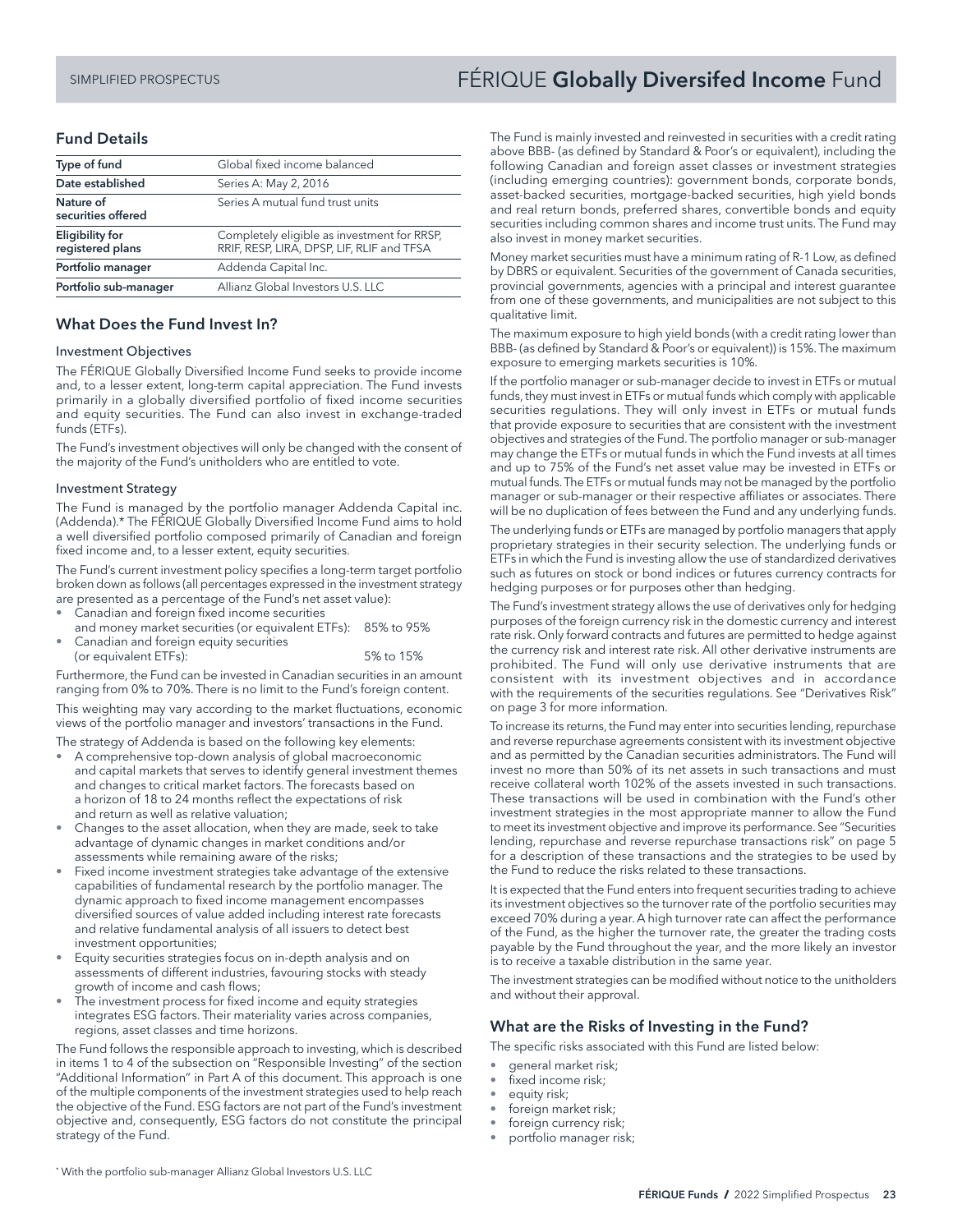# SIMPLIFIED PROSPECTUS **FÉRIQUE Globally Diversifed Income** Fund

- asset allocation risk;
- depository securities and receipts risk;
- exchange-traded fund risk;
- income trusts risk;
- smaller companies risk;
- emerging markets risk;
- derivatives risk;
- lower-rated bond risk;
- mortgage-backed and asset-backed securities risk;
- large investor risk;
- concentration risk;
- liquidity risk;
- risk associated with integrating ESG factors into the investment process;
- securities lending, repurchase and reverse repurchase transactions risk;
- legal, tax and regulatory risk;
- series risk;
- cybersecurity risk.

As of May 31, 2022, the FÉRIQUE Balanced Portfolio held 53.16% of the outstanding units of the FÉRIQUE Globally Diversified Income Fund and the FÉRIQUE Growth Portfolio held 16.32% of the outstanding units of the FÉRIQUE Globally Diversified Income Fund.

For a full discussion of the foregoing risks, see "What are the Risks of Investing in a Mutual Fund?".

# Who Should Invest in this Fund?

Generally, this Fund is intended for investors with a low to medium risk tolerance who want to invest in the medium or long-term. It can also be used as a basis for the fixed income portion of a diversified investment portfolio.

We wish to remind you that the risk level involved in a particular investment depends largely on your personal situation. Before deciding if this Fund is suitable for you, you should consider your investment profile, consult your representative and read the description of the risks in "What are the Risks of Investing in a Mutual Fund?".

#### Reference Index Description

Gestion FÉRIQUE has rated the volatility of the Globally Diversified Income Fund as low to medium. The method used to determine this investment risk rating is the standardized method based on the standard deviation over the last 10 years. Since the Fund has a performance history of less than 10 years, the manager has used the performance of the Fund's benchmark index to fill past performance information. The Fund's benchmark used to determine the Fund's level of risk reflects the performance of a target portfolio comprised of the FTSE Canada Short Term Overall Bond Index (30%), the Bloomberg Barclays Global Aggregate Index – CAD Hedged (60%) and the Dow Jones Canada Select Dividend Index (10%).

Additionally, please refer to the "Investment Risk Classification Methodology" on page 17 for details on how we establish the classification of risk associated with investing in this Fund.

## Distribution Policy

This Fund distributes any net income quarterly, at the end of March, June, September and December. The Fund distributes any net income for the last quarter and any net realized capital gains for the year between December 15 and December 31 of each year. If the calculated net revenue is nil or negative, there will not be a distribution. Distributions will be automatically reinvested in additional units of the Fund at their current net asset value. For non-registered accounts, distributions can be made in cash if you advise us in writing in advance of the distribution.

## Fund Expenses Indirectly Borne by Investors

The Fund pays certain expenses from its assets, which means that the Fund's investors indirectly pay these expenses through lower returns. The purpose of the following table is to help you compare the cumulative cost of an investment in this Fund with the cost of investing in another fund. This example assumes that (i) you invest \$1,000 in units of the Fund for the indicated periods and then sell all of your units at the end of these periods; (ii) your investment obtains an annual return of 5% and the management

expense ratio remained the same as in its last financial year for the complete 10 years. Although your actual costs may be higher or lower, based on the above assumptions, your costs would have been:

| Period              |  |                                 | One year Three years Five years Ten years |  |
|---------------------|--|---------------------------------|-------------------------------------------|--|
| <b>Fees Payable</b> |  | \$9.94 \$31.34 \$54.94 \$125.06 |                                           |  |
|                     |  | .                               |                                           |  |

As at December 31, 2021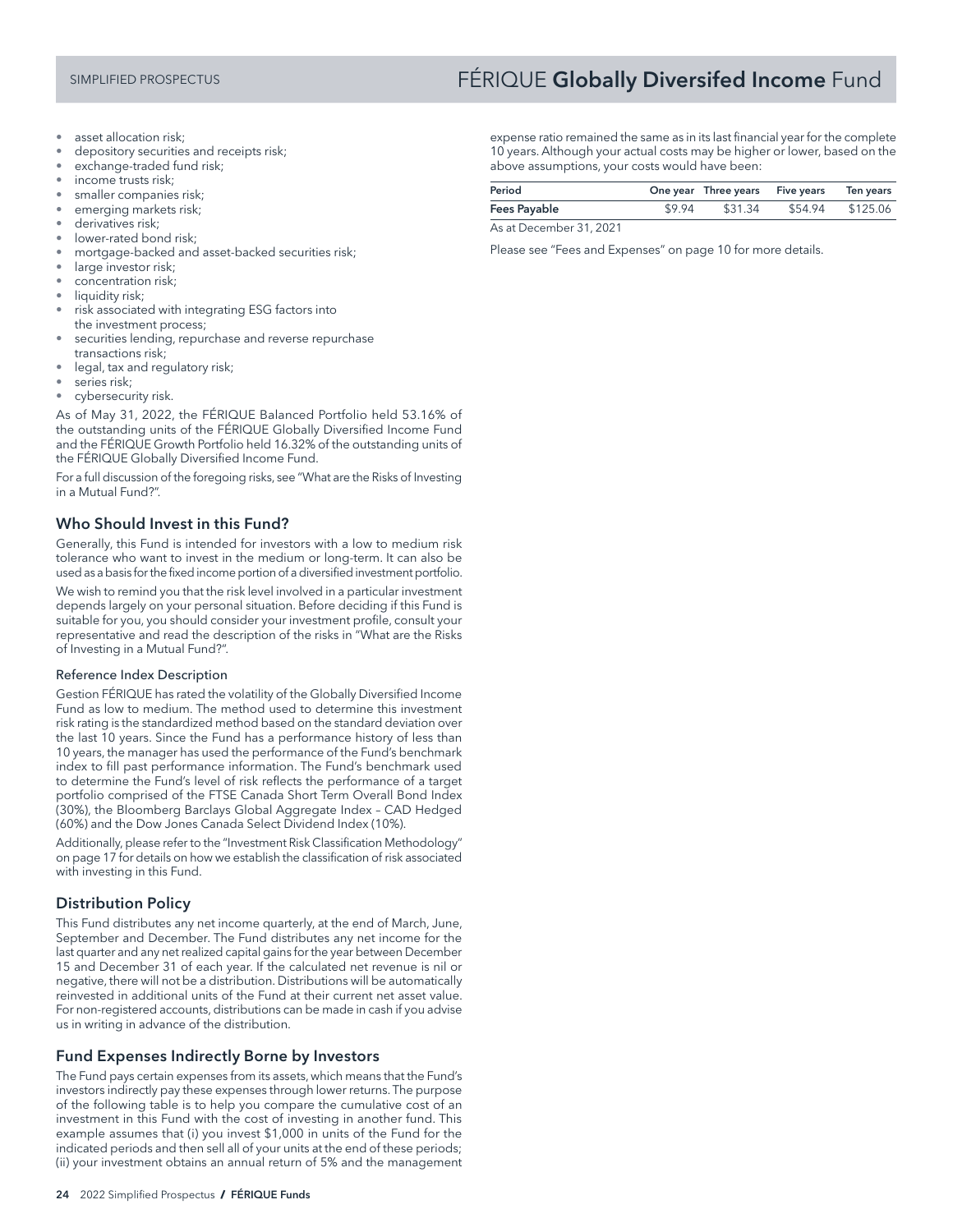# SIMPLIFIED PROSPECTUS FÉRIQUE Conservative Portfolio

# Fund Details

| Type of fund                               | Canadian fixed income balanced                                                            |  |
|--------------------------------------------|-------------------------------------------------------------------------------------------|--|
| Date established                           | Series A: June 20, 2017                                                                   |  |
| Nature of securities offered               | Series A mutual fund trust units                                                          |  |
| <b>Eligibility for</b><br>registered plans | Completely eligible as investment for RRSP,<br>RRIF, RESP, LIRA, DPSP, LIF, RLIF and TFSA |  |
| Portfolio manager                          | <b>Gestion FÉRIQUE</b>                                                                    |  |
| Portfolio sub-manager                      | Addenda Capital Inc.<br>(for money market mandates)                                       |  |

#### What Does the Fund Invest In?

#### Investment Objectives

The FÉRIQUE Conservative Portfolio (the Fund) seeks to provide investment income and, to a lesser extent, a capital appreciation by a policy of diversification among different types of investments. The Fund mainly invests in mutual funds that are exposed to bond securities, money market securities and, to a lesser extent, Canadian and foreign equities.

The Fund's investment objectives will only be changed with the consent of the majority of the Fund's unitholders who are entitled to vote.

#### Investment Strategies

The Fund aims to hold a well-diversified portfolio composed mainly of Canadian and foreign fixed income securities and, to a lesser extent, Canadian and foreign equity securities.

The Fund's current investment policy specifies a long-term target portfolio broken down into asset categories as follows (all percentages expressed in the investment strategy are presented as a percentage of the Fund's net asset value):

- Fixed income funds and money market securities 85%
- Equity funds 15%

The maximum exposure to foreign securities is 35%.

This weighting may vary according to the market fluctuations and investors' transactions in the Fund. Asset category weights are verified monthly. The Fund is rebalanced when the predetermined limits by the Fund's portfolio manager are exceeded.

The Fund invests mainly in units of underlying funds administered by the manager or by third parties in order to obtain the expected exposure to the different asset classes.

The portfolio manager of the Fund, Gestion FÉRIQUE, is responsible for the assets' allocation among the asset classes. The portfolio manager may, at its sole discretion and, to maximize the potential of achieving the Fund's objectives, select the underlying funds for the different asset classes, change the percentage holding of any underlying fund, remove any underlying fund or add other underlying funds.

The following criteria are taken into account when allocating the assets of the Fund among the underlying funds: the exposure level to the asset class tolerated in the investment policy, the returns and expected level of risk and the fees. There will be no duplication of fees between the Portfolio and the underlying funds.

The underlying funds, as well as the money market, are managed by portfolio managers or portfolio sub-managers that apply proprietary strategies in their security selection.

The investment strategy of certain underlying funds in which the Fund is investing allows the use of standardized derivatives such as futures on stock or bond indices or currency futures contracts for hedging or for purpose other than hedging, provided that the use of such derivatives is consistent with the investment objectives of the underlying funds and is consistent with the requirements of securities regulations. See "Derivative Risk" on page 3 for more information.

To increase its returns, the underlying funds may enter into securities lending, repurchase and reverse repurchase agreements consistent with its investment objective and as permitted by the Canadian securities administrators. The underlying funds will invest no more than 50% of their net assets in such

transactions and must receive collateral worth 102% of the assets invested in such transactions.

The investment strategies can be modified without notice to the unitholders and without their approval.

The Fund follows the responsible approach to investing, which is described in items 1 to 4 of the subsection on "Responsible Investing" of the section "Additional Information" in Part A of this document and through the underlying funds it invests in. This approach is one of the multiple components of the investment strategies used to help reach the objective of the Fund. ESG factors are not part of the Fund's investment objective and, consequently, ESG factors do not constitute the principal strategy of the Fund.

#### What are the Risks of Investing in the Fund?

The specific risks associated with this Fund are listed below:

- general market risk;
- equity risk;
- foreign market risk;
- foreign currency risk;
- depository securities and receipts risk;
- fixed income risk;
- underlying funds risk;
- asset allocation risk;
- income trusts risk;
- portfolio manager risk;
- smaller companies risk;
- emerging markets risk; exchange-traded fund risk;
- derivatives risk;
- lower-rated bond risk;
- mortgage-backed and asset-backed securities risk;
- large investor risk;
- concentration risk;
- liquidity risk;
- risk associated with integrating ESG factors into the investment process;
- securities lending, repurchase and reverse repurchase transactions risk;
- legal, tax and regulatory risk;
- series risk;
- cybersecurity risk.

For a full discussion of the foregoing risks, see "What are the Risks of Investing in a Mutual Fund?".

Over the last 12 months, the Fund invested as much as 44.53% of its net assets in the FÉRIQUE Canadian Bond Fund, as much as 10.05% in the FÉRIQUE Globally Diversified Income Fund, as much as 10.47% in the FÉRIQUE Canadian Dividend Equity Fund and as much as 35.17% in the FÉRIQUE Global Sustainable Development Bond Fund. See page 2 for a description of concentration risk.

## Who Should Invest in this Fund?

Generally, this Fund is intended for investors with a low risk tolerance who want to invest in the medium or long-term. It can also be used by investors looking for diversification within a single portfolio.

We wish to remind you that the risk level involved in a particular investment depends largely on your personal situation. Before deciding if this Fund is suitable for you, you should consider your investment profile, consult your representative and read the description of the risks in "What are the Risks of Investing in a Mutual Fund?".

#### Reference Index Description

Gestion FÉRIQUE has rated the volatility of the FÉRIQUE Conservative Portfolio as low. The method used to determine this investment risk rating is the standardized method based on the standard deviation over the last 10 years.

Since the Fund has a performance history of less than 10 years, the manager has used the performance of the Fund's benchmark index to fill past performance information. The Fund's benchmark used to establish the Fund's level of risk reflects the performance of a target portfolio comprised of the FTSE Canada 91-day Treasury Bill Index (15%), the FTSE Canada Universe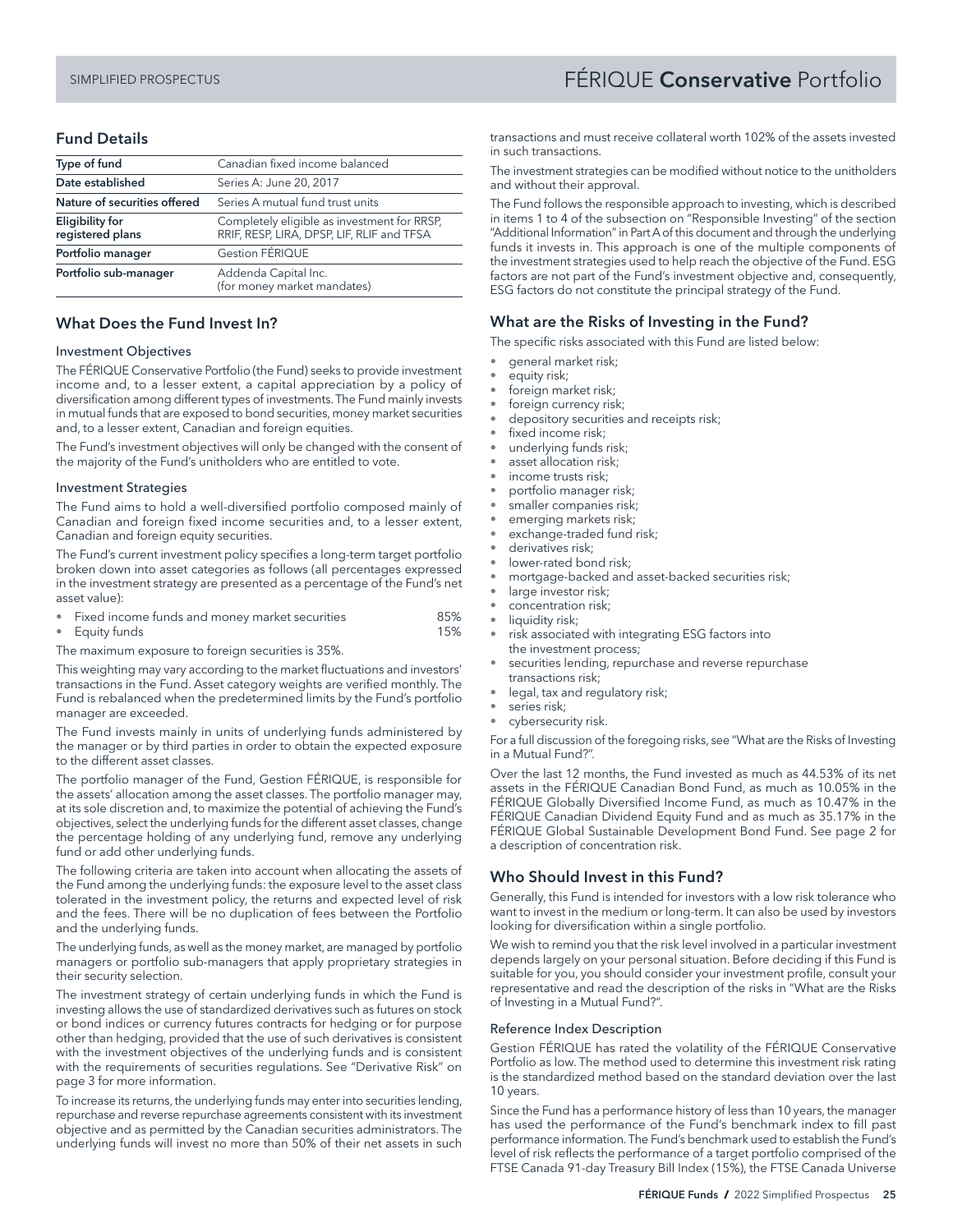Bond Index (60%), the S&P/TSX Composite Dividend Index (10%), the MSCI World Ex-Canada Index (in Canadian dollars) (5%) and the customized benchmark (10%) comprised of the FTSE Canada Short Term Overall Bond Index (30%), the Bloomberg Barclays Global Aggregate Index – CAD Hedged (60%) and the Dow Jones Canada Select Dividend Index (10%).

Additionally, please refer to the "Investment Risk Classification Methodology" on page 17 for details on how we establish the classification of risk associated with investing in this Fund.

# Distribution Policy

This Fund distributes any net income quarterly, at the end of March, June, September and December. The Fund distributes any net realized capital gains for the year between December 15 and December 31 of each year. If the calculated net revenue is nil or negative, there will not be a distribution. Distributions will be automatically reinvested in additional units of the Fund at their current net asset value. For non-registered accounts, distributions can be made in cash if you advise us in writing in advance of the distribution.

#### Fund Expenses Indirectly Borne by Investors

The Fund pays certain expenses from its assets, which means that the Fund's investors indirectly pay these expenses through lower returns. The purpose of the following table is to help you compare the cumulative cost of an investment in this Fund with the cost of investing in another fund. This example assumes that (i) you invest \$1,000 in units of the Fund for the indicated periods and then sell all of your units at the end of these periods; (ii) your investment obtains an annual return of 5% and the management expense ratio remained the same as in its last financial year for the complete 10 years. Although your actual costs may be higher or lower, based on the above assumptions, your costs would have been:

| Period              |        | One year Three years Five years Ten years |                          |  |
|---------------------|--------|-------------------------------------------|--------------------------|--|
| <b>Fees Payable</b> | \$8.41 |                                           | \$26.50 \$46.44 \$105.72 |  |

As at December 31, 2021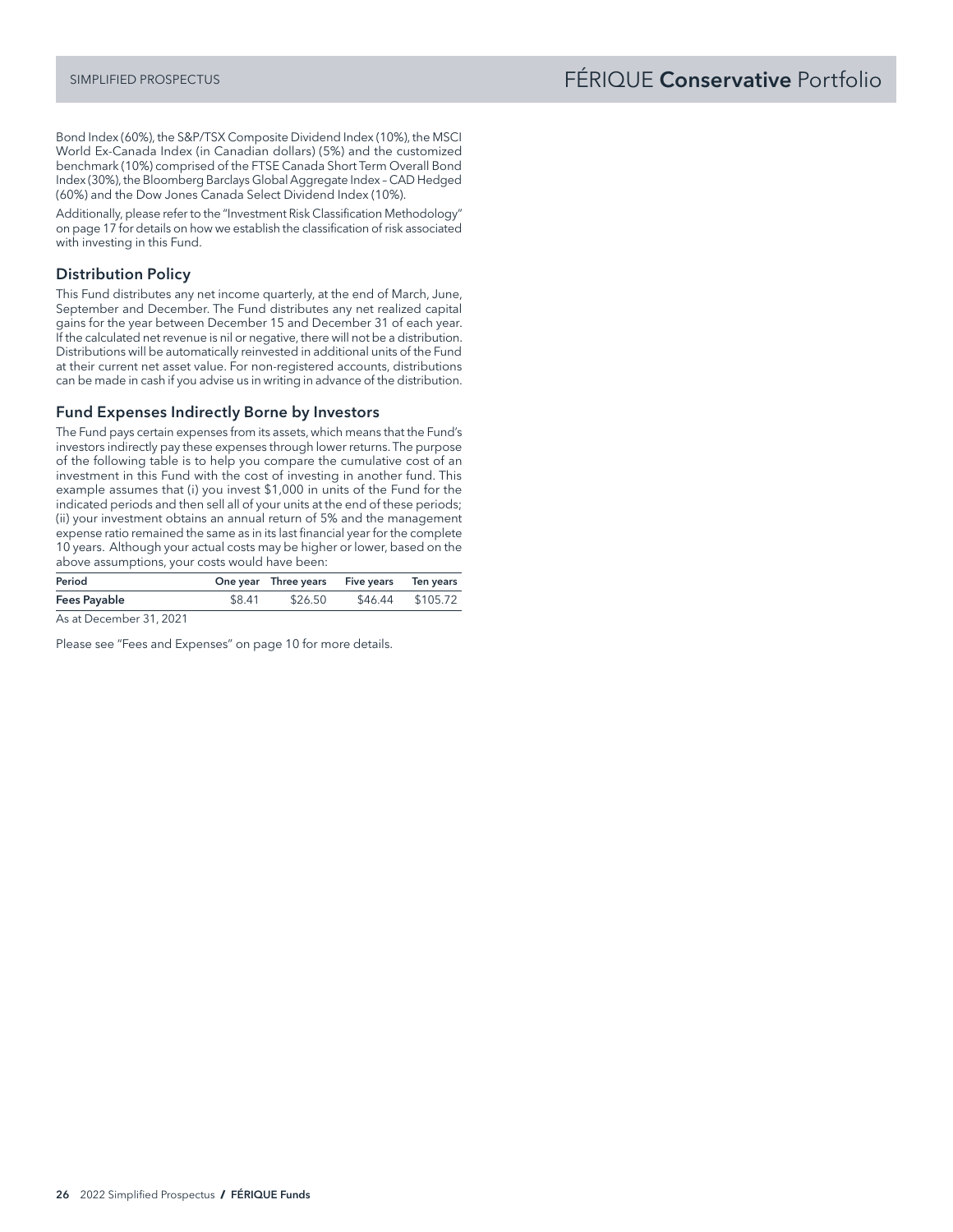# <span id="page-28-0"></span>SIMPLIFIED PROSPECTUS FÉRIQUE Moderate Portfolio

# Fund Details

| Type of fund                               | Canadian fixed income balanced                                                            |
|--------------------------------------------|-------------------------------------------------------------------------------------------|
| Date established                           | Series A: October 1, 2009                                                                 |
| Nature of securities offered               | Series A mutual fund trust units                                                          |
| <b>Eligibility for</b><br>registered plans | Completely eligible as investment for RRSP,<br>RRIF, RESP, LIRA, DPSP, LIF, RLIF and TFSA |
| Portfolio manager                          | <b>Gestion FÉRIQUE</b>                                                                    |
| Portfolio sub-manager                      | Baker Gilmore & Associates Inc.<br>(for money market mandates)                            |

#### What Does the Fund Invest In?

#### Investment Objectives

The FÉRIQUE Moderate Portfolio (the Fund) seeks to maximize investment income and, to a lesser extent, provide long-term capital appreciation by a policy of diversification among different types of investments. The Fund mainly invests in mutual funds that are exposed to bond securities, Canadian and foreign equities, as well as money market securities.

The Fund's investment objectives will only be changed with the consent of the majority of the Fund's unitholders who are entitled to vote.

#### Investment Strategies

The Fund aims to hold a well-diversified portfolio composed mainly of Canadian and foreign fixed income securities and of Canadian and foreign equity securities.

The Fund's current investment policy specifies a long-term target portfolio broken down into asset categories as follows (all percentages expressed in the investment strategy are presented as a percentage of the Fund's net asset value):

- Fixed income funds and money market securities 70%
- Equity funds 30%

The maximum exposure to foreign securities is 40%.

This weighting may vary according to the market fluctuations and investors' transactions in the Fund. Asset category weights are verified monthly. The Fund is rebalanced when the predetermined limits by the Fund's portfolio manager are exceeded.

The Fund invests mainly in units of underlying funds administered by the manager or by third parties in order to obtain the expected exposure to the different asset classes.

The portfolio manager of the Fund, Gestion FÉRIQUE, is responsible for the assets' allocation among the asset classes. The portfolio manager may, at its sole discretion and, to maximize the potential of achieving the Fund's objectives, select the underlying funds for the different asset classes, change the percentage holding of any underlying fund, remove any underlying fund or add other underlying funds.

The following criteria are taken into account when allocating the assets of the Fund among the underlying funds: the exposure level to the asset class tolerated in the investment policy, the returns and expected level of risk and the fees. There will be no duplication of fees between the Portfolio and the underlying funds.

The underlying funds, as well as the money market, are managed by portfolio managers or portfolio sub-managers that apply proprietary strategies in their security selection.

The investment strategy of certain underlying funds in which the Fund is investing allows the use of standardized derivatives such as futures on stock or bond indices or currency futures contracts for hedging or for purpose other than hedging, provided that the use of such derivatives is consistent with the investment objectives of the underlying funds and is consistent with the requirements of securities regulations. See "Derivative Risk" on page 3 for more information.

To increase their returns, the underlying funds may enter into securities lending, repurchase and reverse repurchase agreements consistent with its investment objective and as permitted by the Canadian securities administrators. The underlying funds will invest no more than 50% of their

net assets in such transactions and must receive collateral worth 102% of the assets invested in such transactions.

The investment strategies can be modified without notice to the unitholders and without their approval.

The Fund follows the responsible approach to investing, which is described in items 1 to 4 of the subsection on "Responsible Investing" of the section "Additional Information" in Part A of this document and through the underlying funds it invests in. This approach is one of the multiple components of the investment strategies used to help reach the objective of the Fund. ESG factors are not part of the Fund's investment objective and, consequently, ESG factors do not constitute the principal strategy of the Fund.

## What are the Risks of Investing in the Fund?

The specific risks associated with this Fund are listed below:

- general market risk;
- equity risk;
- foreign market risk;
- foreign currency risk;
- depository securities and receipts risk;
- fixed income risk;
- underlying funds risk;
- asset allocation risk;
- income trusts risk;
- portfolio manager risk;
- smaller companies risk;
- emerging markets risk; exchange-traded fund risk;
- derivatives risk;
- lower-rated bond risk;
- mortgage-backed and asset-backed securities risk;
- large investor risk;
- concentration risk;
- liquidity risk;
- risk associated with integrating ESG factors into the investment process;
- securities lending, repurchase and reverse repurchase transactions risk;
- legal, tax and regulatory risk;
- series risk;
- cybersecurity risk.

For a full discussion of the foregoing risks, see "What are the Risks of Investing in a Mutual Fund?".

Over the last 12 months, the Fund invested as much as 35.23% of its net assets in the FÉRIQUE Canadian Bond Fund, as much as 10.21% in the FÉRIQUE World Dividend Equity Fund, as much as 11.01% in the FÉRIQUE Canadian Dividend Equity Fund, as much as 10.97% in the FÉRIQUE Canadian Equity Fund and as much as 24.70% in the FÉRIQUE Global Sustainable Development Bond Fund. See page 2 for a description of concentration risk.

#### Who Should Invest in this Fund?

Generally, this Fund is intended for investors with a low risk tolerance who want to invest in the medium or long-term. It can also be used by investors looking for diversification within a single portfolio.

We wish to remind you that the risk level involved in a particular investment depends largely on your personal situation. Before deciding if this Fund is suitable for you, you should consider your investment profile, consult your representative and read the description of the risks in "What are the Risks of Investing in a Mutual Fund?".

Additionally, please refer to the "Investment Risk Classification Methodology" on page 17 for details on how we establish the classification of risk associated with investing in this Fund.

## Distribution Policy

This Fund distributes any net income quarterly, at the end of March, June, September and December. The Fund distributes any net realized capital gains for the year between December 15 and December 31 of each year. If the calculated net revenue is nil or negative, there will not be a distribution.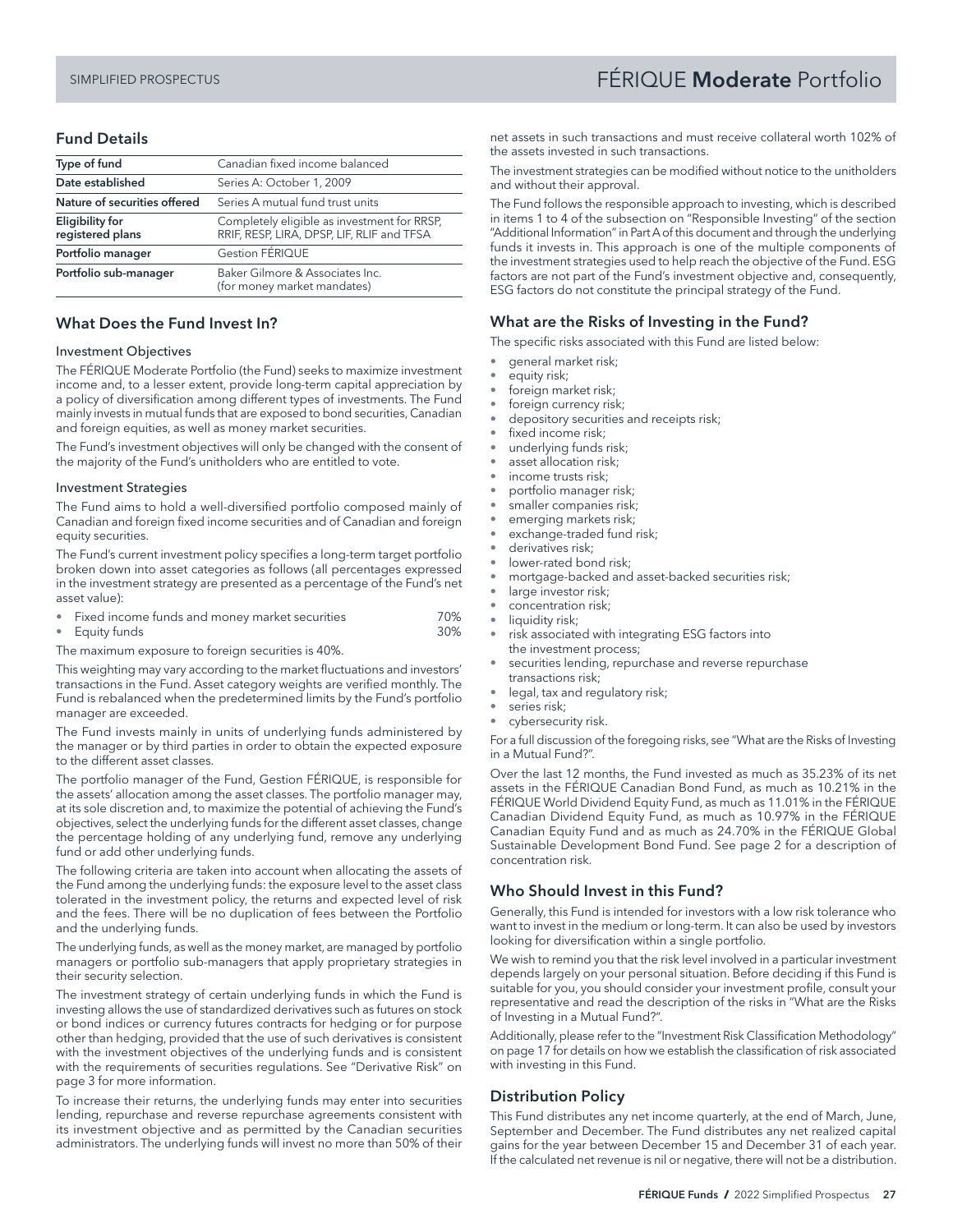Distributions will be automatically reinvested in additional units of the Fund at their current net asset value. For non-registered accounts, distributions can be made in cash if you advise us in writing in advance of the distribution.

## Fund Expenses Indirectly Borne by Investors

The Fund pays certain expenses from its assets, which means that the Fund's investors indirectly pay these expenses through lower returns. The purpose of the following table is to help you compare the cumulative cost of an investment in this Fund with the cost of investing in another fund. This example assumes that (i) you invest \$1,000 in units of the Fund for the indicated periods and then sell all of your units at the end of these periods; (ii) your investment obtains an annual return of 5% and the management expense ratio remained the same as in its last financial year for the complete 10 years. Although your actual costs may be higher or lower, based on the above assumptions, your costs would have been:

| Period        | One year Three years Five years Ten years |  |
|---------------|-------------------------------------------|--|
| Fees Payable  | \$9.53 \$30.05 \$52.67 \$119.90           |  |
| $\sim$ $\sim$ |                                           |  |

As at December 31, 2021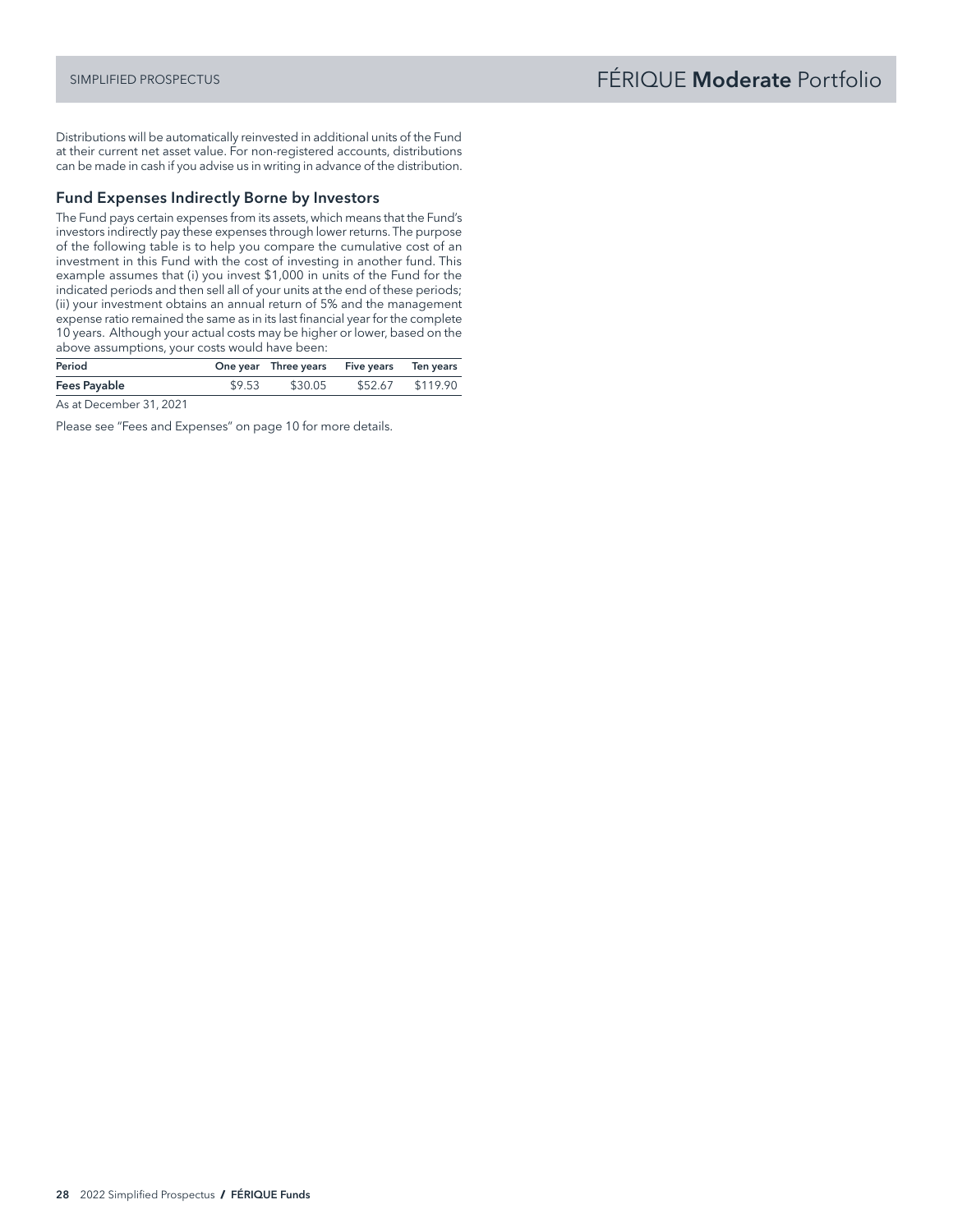# <span id="page-30-0"></span>SIMPLIFIED PROSPECTUS FÉRIQUE Balanced Portfolio

# Fund Details

| Type of fund                               | Global Neutral Balanced                                                                   |
|--------------------------------------------|-------------------------------------------------------------------------------------------|
| Date established                           | Series A: August 29, 1980                                                                 |
| Nature of securities offered               | Series A mutual fund trust units                                                          |
| <b>Eligibility for</b><br>registered plans | Completely eligible as investment for RRSP,<br>RRIF, RESP, LIRA, DPSP, LIF, RLIF and TFSA |
| Portfolio manager                          | <b>Gestion FÉRIQUE</b>                                                                    |
| Portfolio sub-manager                      | Addenda Capital Inc.<br>(for money market mandates)                                       |

#### What Does the Fund Invest In?

#### Investment Objectives

The FÉRIQUE Balanced Portfolio (the Fund) seeks to maximize long-term capital gains by a policy of diversification among different types of investments. The Fund mainly invests in mutual funds that are exposed to bond securities, Canadian and foreign equities, as well as money market securities.

The Fund's investment objectives will only be changed with the consent of the majority of the Fund's unitholders who are entitled to vote.

#### Investment Strategies

The Fund aims to hold a well-diversified portfolio composed mainly of Canadian and foreign fixed income securities and of Canadian and global equity securities.

The Fund's current investment policy specifies a long-term target portfolio broken down into asset categories as follows (all percentages expressed in the investment strategy are presented as a percentage of the Fund's net asset value):

- Fixed income funds and money market securities 40%
- Equity funds 60%

The maximum exposure to foreign securities is 55%.

This weighting may vary according to the market fluctuations and investors' transactions in the Fund. Asset category weights are verified monthly. The Fund is rebalanced when the predetermined limits by the Fund's portfolio manager are exceeded.

The Fund invests mainly in units of underlying funds administered by the manager or by third parties in order to obtain the expected exposure to the different asset classes.

The portfolio manager of the Fund, Gestion FÉRIQUE, is responsible for the assets' allocation among the asset classes. The portfolio manager may, at its sole discretion and, to maximize the potential of achieving the Fund's objectives, select the underlying funds for the different asset classes, change the percentage holding of any underlying fund, remove any underlying fund or add other underlying funds.

The following criteria are taken into account when allocating the assets of the Fund among the underlying funds: the exposure level to the asset class tolerated in the investment policy, the returns and expected level of risk, and the fees. There will be no duplication of fees between the Portfolio and the underlying funds.

The underlying funds, as well as the money market, are managed by portfolio managers or portfolio sub-managers that apply proprietary strategies in their security selection.

The investment strategy of certain underlying funds in which the Fund is investing allows the use of standardized derivatives such as futures on stock or bond indices or currency futures contracts for hedging or for purpose other than hedging, provided that the use of such derivatives is consistent with the investment objectives of the underlying funds and is consistent with the requirements of securities regulations. See "Derivative Risk" on page 3 for more information.

To increase its returns, the underlying funds may enter into securities lending, repurchase and reverse repurchase agreements consistent with its investment objective and as permitted by the Canadian securities administrators. The underlying funds will invest no more than 50% of their net assets in such

transactions and must receive collateral worth 102% of the assets invested in such transactions.

The investment strategies can be modified without notice to the unitholders and without their approval.

The Fund follows the responsible approach to investing, which is described in items 1 to 4 of the subsection on "Responsible Investing" of the section "Additional Information" in Part A of this document and through the underlying funds it invests in. This approach is one of the multiple components of the investment strategies used to help reach the objective of the Fund. ESG factors are not part of the Fund's investment objective and, consequently, ESG factors do not constitute the principal strategy of the Fund.

#### What are the Risks of Investing in the Fund?

The specific risks associated with this Fund are listed below:

- general market risk;
- equity risk;
- foreign market risk;
- foreign currency risk;
- depository securities and receipts risk;
- fixed income risk;
- underlying funds risk;
- asset allocation risk;
- income trusts risk;
- portfolio manager risk;
- smaller companies risk;
- emerging markets risk; exchange-traded fund risk;
- derivatives risk;
- lower-rated bond risk;
- mortgage-backed and asset-backed securities risk;
- large investor risk;
- concentration risk;
- liquidity risk;
- risk associated with integrating ESG factors into the investment process;
- securities lending, repurchase and reverse repurchase transactions risk;
- legal, tax and regulatory risk;
- series risk;
- cybersecurity risk.

For a full discussion of the foregoing risks, see "What are the Risks of Investing in a Mutual Fund?".

Over the last 12 months, the Fund invested as much as 22.71% of its net assets in the FÉRIQUE Canadian Bond Fund, as much as 17.31% of its net assets in the FÉRIQUE Canadian Dividend Equity Fund, as much as 11.67% of its net assets in the FÉRIQUE Canadian Equity Fund and as much as 10.38% of its net assets in the FÉRIQUE American Equity Fund. See page 2 for a description of concentration risk.

## Who Should Invest in this Fund?

Generally, this Fund is intended for investors with a low to medium risk tolerance who want to invest in the medium or long-term. It can also be used by investors looking for diversification within a single portfolio.

We wish to remind you that the risk level involved in a particular investment depends largely on your personal situation. Before deciding if this Fund is suitable for you, you should consider your investment profile, consult your representative and read the description of the risks in "What are the Risks of Investing in a Mutual Fund?".

Additionally, please refer to the "Investment Risk Classification Methodology" on page 17 for details on how we establish the classification of risk associated with investing in this Fund.

## Distribution Policy

This Fund distributes any net income quarterly, at the end of March, June, September and December. The Fund distributes any net realized capital gains for the year between December 15 and December 31 of each year. If the calculated net revenue is nil or negative, there will not be a distribution. Distributions will be automatically reinvested in additional units of the Fund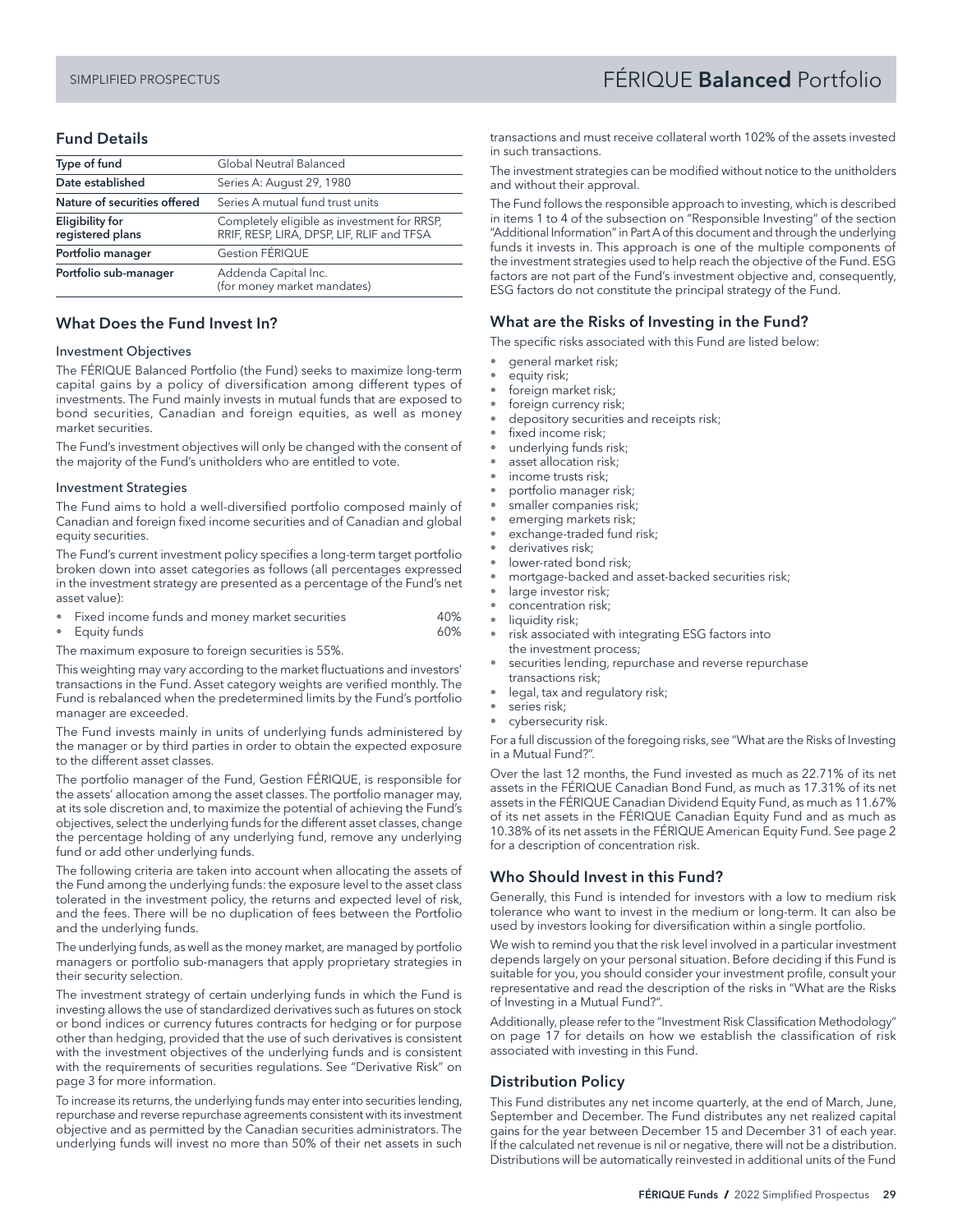at their current net asset value. For non-registered accounts, distributions can be made in cash if you advise us in writing in advance of the distribution.

## Fund Expenses Indirectly Borne by Investors

The Fund pays certain expenses from its assets, which means that the Fund's investors indirectly pay these expenses through lower returns. The purpose of the following table is to help you compare the cumulative cost of an investment in this Fund with the cost of investing in another fund. This example assumes that (i) you invest \$1,000 in units of the Fund for the indicated periods and then sell all of your units at the end of these periods; (ii) your investment obtains an annual return of 5% and the management expense ratio remained the same as in its last financial year for the complete 10 years. Although your actual costs may be higher or lower, based on the above assumptions, your costs would have been:

| Period              |         | One year Three years Five years Ten years |                  |
|---------------------|---------|-------------------------------------------|------------------|
| <b>Fees Payable</b> | \$11.48 | \$36.19                                   | \$63.43 \$144.39 |

As at December 31, 2021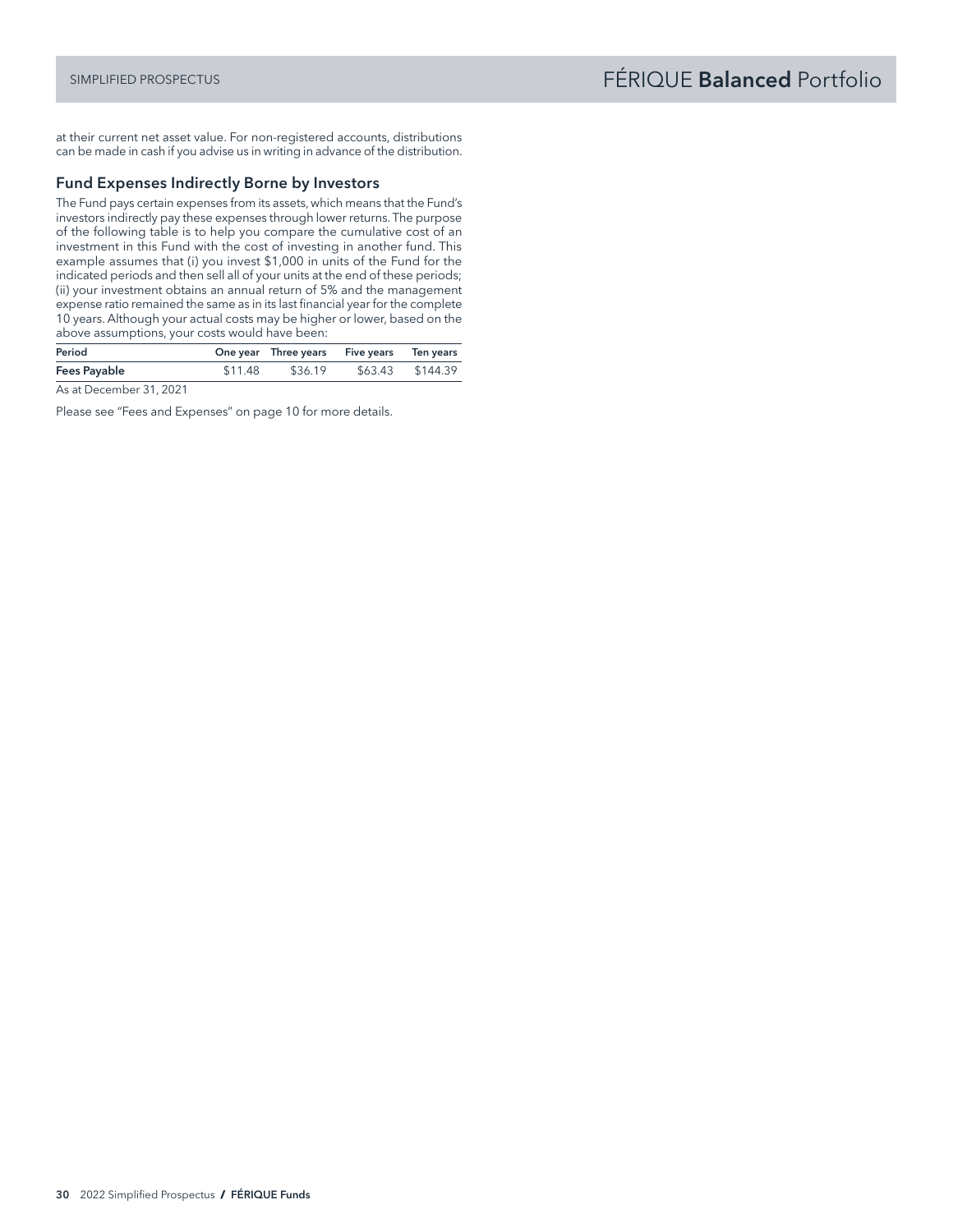# SIMPLIFIED PROSPECTUS FÉRIQUE Growth Portfolio

# Fund Details

| Type of fund                                                                                                                 | Global Equity Balanced                                         |
|------------------------------------------------------------------------------------------------------------------------------|----------------------------------------------------------------|
| Date established<br>Series A: February 20, 2014                                                                              |                                                                |
| Nature of securities offered                                                                                                 | Series A mutual fund trust units                               |
| Eligible as investment for RRSP, RRIF, RESP,<br><b>Eligibility for</b><br>registered plans<br>LIRA, DPSP, LIF, RLIF and TFSA |                                                                |
| Portfolio manager                                                                                                            | <b>Gestion FÉRIQUE</b>                                         |
| Portfolio sub-manager                                                                                                        | Baker Gilmore & Associates Inc.<br>(for money market mandates) |

## What Does the Fund Invest In?

#### Investment Objectives

The FÉRIQUE Growth Portfolio (the Fund) seeks to maximize long-term capital growth by a policy of diversification among different types of investments. The Fund mainly invests in mutual funds that are exposed to Canadian and foreign equities, bond securities, as well as money market securities.

The Fund's investment objectives will only be changed with the consent of the majority of the Fund's unitholders who are entitled to vote.

#### Investment Strategies

The Fund aims to hold a well-diversified portfolio composed mainly of Canadian and foreign equity securities and fixed income securities.

The Fund's current investment policy specifies a long-term target portfolio broken down as follows (all percentages expressed in the investment strategy are presented as a percentage of the Fund's net asset value):

|  | Fixed income funds and money market securities | 30% |
|--|------------------------------------------------|-----|
|  |                                                |     |

• Equity funds 70%

The maximum exposure to foreign securities is 65%.

This weighting may vary according to the market fluctuations and investors' transactions in the Fund. Asset category weights are verified monthly. The Fund is rebalanced when the predetermined limits by the Fund's portfolio manager are exceeded.

The Fund invests mainly in units of underlying funds administered by the manager or by third parties in order to obtain the expected exposure to the different asset classes.

The portfolio manager of the Fund, Gestion FÉRIQUE, is responsible for the assets' allocation among the asset classes. The portfolio manager may, at its sole discretion and, to maximize the potential of achieving the Fund's objectives, select the underlying funds for the different asset classes, change the percentage holding of any underlying fund, remove any underlying fund or add other underlying funds.

The following criteria are taken into account when allocating the assets of the Fund among the underlying funds: the exposure level to the asset class tolerated in the investment policy, the returns and expected level of risk, and the fees. There will be no duplication of fees between the Portfolio and the underlying funds.

The underlying funds, as well as the money market, are managed by portfolio managers or portfolio sub-managers that apply proprietary strategies in their security selection.

The investment strategy of certain underlying funds in which the Fund is investing allows the use of standardized derivatives such as futures on stock or bond indices or currency futures contracts for hedging or for purpose other than hedging, provided that the use of such derivatives is consistent with the investment objectives of the underlying funds and is consistent with the requirements of securities regulations. See "Derivative Risk" on page 3 for more information.

To increase its returns, the underlying funds may enter into securities lending, repurchase and reverse repurchase agreements consistent with its investment objective and as permitted by the Canadian securities administrators. The underlying funds will invest no more than 50% of their net assets in such transactions and must receive collateral worth 102% of the assets invested in such transactions.

The investment strategies can be modified without notice to the unitholders and without their approval.

The Fund follows the responsible approach to investing, which is described in items 1 to 4 of the subsection on "Responsible Investing" of the section "Additional Information" in Part A of this document and through the underlying funds it invests in. This approach is one of the multiple components of the investment strategies used to help reach the objective of the Fund. ESG factors are not part of the Fund's investment objective and, consequently, ESG factors do not constitute the principal strategy of the Fund.

# What are the Risks of Investing in the Fund?

The specific risks associated with this Fund are listed below:

- general market risk;
- equity risk;
- foreign market risk;
- foreign currency risk;
- depository securities and receipts risk;
- fixed income risk:
- underlying funds risk;
- asset allocation risk:
- income trusts risk;
- portfolio manager risk;
- smaller companies risk; emerging markets risk;
- exchange-traded fund risk;
- derivatives risk;
- lower-rated bond risk;
- mortgage-backed and asset-backed securities risk;
- large investor risk;
- concentration risk:
- liquidity risk;
- risk associated with integrating ESG factors into the investment process;
- securities lending, repurchase and reverse repurchase transactions risk;
- legal, tax and regulatory risk;
- series risk;
- cybersecurity risk.

For a full discussion of the foregoing risks, see "What are the Risks of Investing in a Mutual Fund?".

Over the last 12 months, the Fund invested as much as 17.91% of its net assets in the FÉRIQUE Canadian Bond Fund, as much as 23.19% of its net assets in the FÉRIQUE Canadian Equity Fund, as much as 10.27% of its net assets in the FÉRIQUE American Equity Fund and as much as 10.10% of its net assets in the FÉRIQUE European Equity Fund. See page 2 for a description of concentration risk.

## Who Should Invest in this Fund?

Generally, this Fund is intended for investors with a low to medium risk tolerance who want to invest in the medium or long-term. It can also be used by investors looking for diversification within a single portfolio.

We wish to remind you that the risk level involved in a particular investment depends largely on your personal situation. Before deciding if this Fund is suitable for you, you should consider your investment profile, consult your advisor and read the description of the risks in "What are the Risks of Investing in a Mutual Fund?".

#### Reference Index Description

Gestion FÉRIQUE has rated the volatility of the FÉRIQUE Growth Portfolio as low to medium. The method used to determine this investment risk rating is the standardized method based on the standard deviation over the last 10 years. Since the Fund has a performance history of less than 10 years, the manager has used the performance of the Fund's benchmark index to fill past performance information. The Fund's benchmark used to establish the Fund's level of risk reflects the performance of a target portfolio comprised of the FTSE Canada 91-day Treasury Bill Index (1%), the FTSE Canada Universe Bond Index (24%), the S&P/TSX Composite Index (20%), the S&P 500 Index (in Canadian dollars) (20%), the MSCI Europe Index (in Canadian dollars) (15%), the MSCI Asia Pacific All Countries Index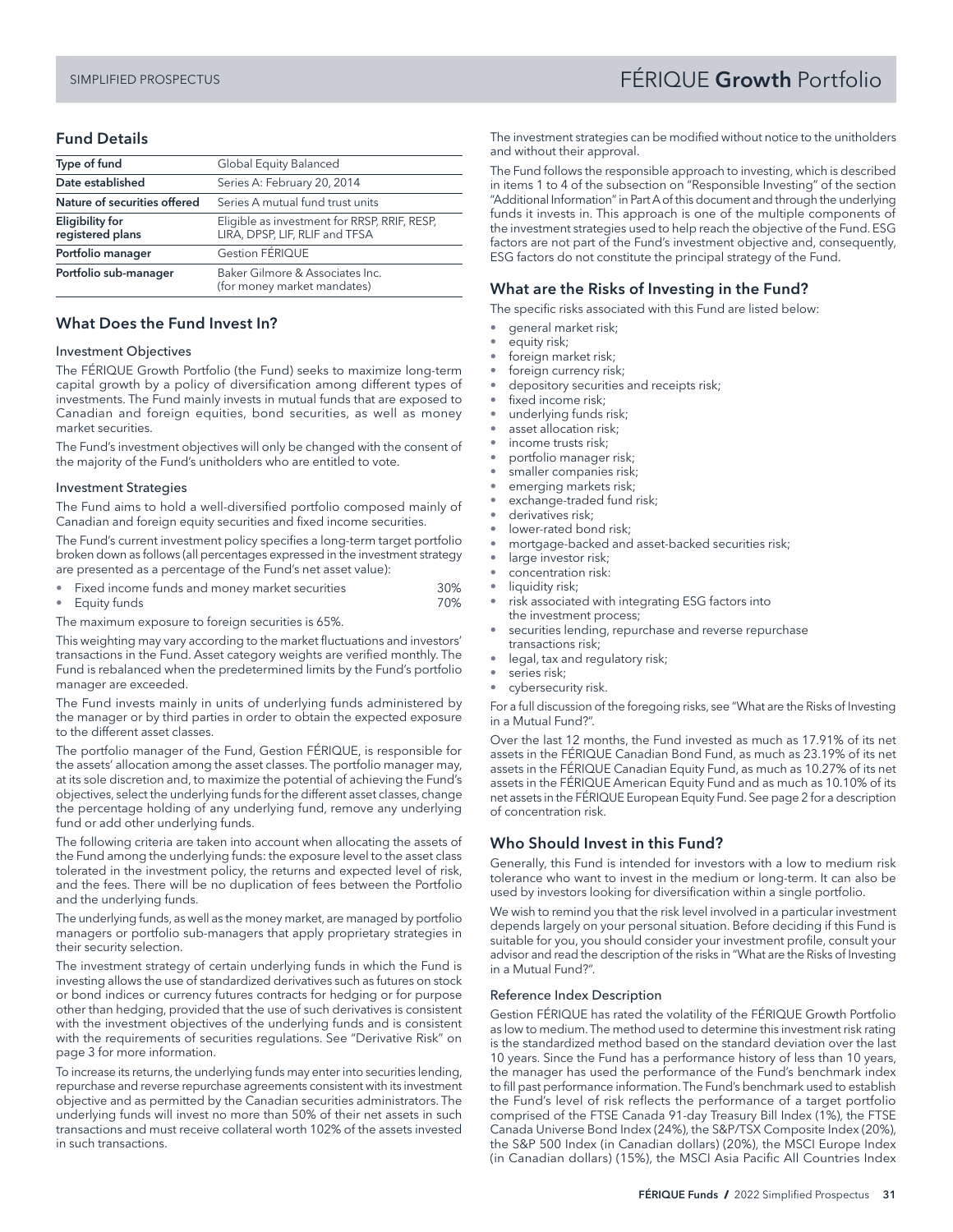(in Canadian dollars) (10%), the MSCI Emerging Markets Index (in Canadian dollars) (5%) and the customized benchmark (5%) comprised of the FTSE Canada Short Term Overall Bond Index (30%), the Bloomberg Barclays Global Aggregate Index – CAD Hedged (60%) and the Dow Jones Canada Select Dividend Index (10%).

Additionally, please refer to the "Investment Risk Classification Methodology" on page 17 for details on how we establish the classification of risk associated with investing in this Fund.

# Distribution Policy

This Fund distributes any net income quarterly, at the end of March, June, September and December. The Fund distributes any net income for the last quarter and any net realized capital gains for the year between December 15 and December 31 of each year. If the calculated net revenue is nil or negative, there will not be a distribution. Distributions will be automatically reinvested in additional units of the Fund at their current net asset value. For non-registered accounts, distributions can be made in cash if you advise us in writing in advance of the distribution.

## Fund Expenses Indirectly Borne by Investors

The Fund pays certain expenses from its assets, which means that the Fund's investors indirectly pay these expenses through lower returns. The purpose of the following table is to help you compare the cumulative cost of an investment in this Fund with the cost of investing in another fund. This example assumes that (i) you invest \$1,000 in units of the Fund for the indicated periods and then sell all of your units at the end of these periods; (ii) your investment obtains an annual return of 5% and the management expense ratio remained the same as in its last financial year for the complete 10 years. Although your actual costs may be higher or lower, based on the above assumptions, your costs would have been:

| Period       |  |         |         | One year Three years Five years Ten years |                  |
|--------------|--|---------|---------|-------------------------------------------|------------------|
| Fees Payable |  |         | \$12.30 | \$38.78                                   | \$67.97 \$154.71 |
| $\sim$       |  | 21.0001 |         |                                           |                  |

As at December 31, 2021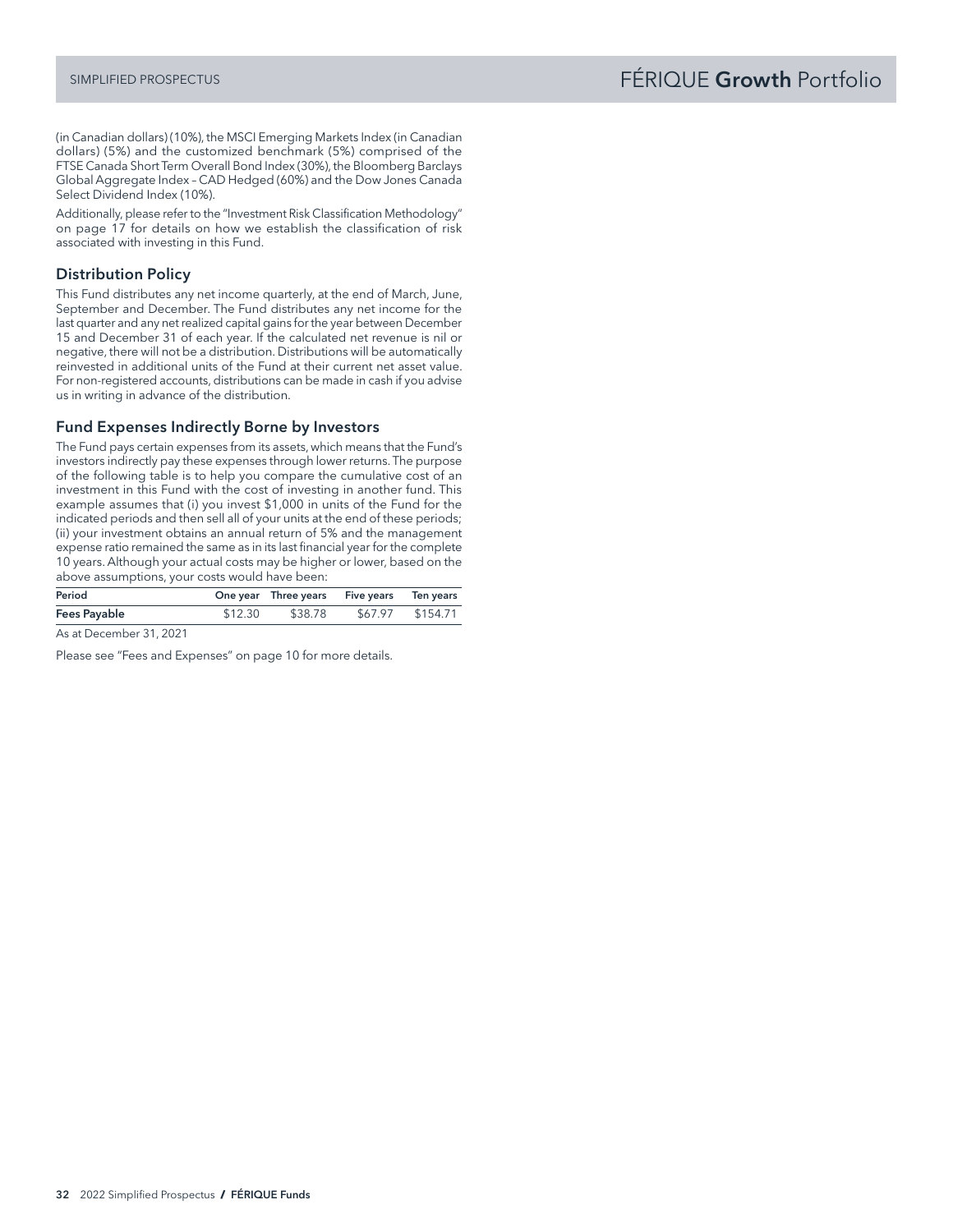#### Fund Details

| Type of fund                               | Global Equity Balanced                                                         |  |
|--------------------------------------------|--------------------------------------------------------------------------------|--|
| Date established                           | Series A: June 20, 2017                                                        |  |
| Nature of securities offered               | Series A mutual fund trust units                                               |  |
| <b>Eligibility for</b><br>registered plans | Eligible as investment for RRSP, RRIF, RESP,<br>LIRA, DPSP, LIF, RLIF and TFSA |  |
| Portfolio manager                          | Gestion FÉRIQUE                                                                |  |
| Portfolio sub-manager                      | Addenda Capital Inc.<br>(for money market mandates)                            |  |

#### What Does the Fund Invest In?

#### Investment Objectives

The FÉRIQUE Aggressive Growth Portfolio (the Fund) seeks to maximize long-term capital growth by a policy of diversification among different types of investments. The Fund mainly invests in mutual funds that are exposed to Canadian and foreign equities and, to a lesser extent, bond securities and money market securities.

The Fund's investment objectives will only be changed with the consent of the majority of the Fund's unitholders who are entitled to vote.

#### Investment Strategies

The Fund aims to hold a well-diversified portfolio composed mainly of Canadian and foreign equity securities and, to a lesser extent, Canadian and foreign fixed income securities.

The Fund's current investment policy specifies a long-term target portfolio broken down into asset categories as follows (all percentages expressed in the investment strategy are presented as a percentage of the Fund's net asset value):

- Fixed income funds and money market securities 15%
- Equity funds 85%

The maximum exposure to foreign securities is 75%.

This weighting may vary according to the market fluctuations and investors' transactions in the Fund. Asset category weights are verified monthly. The Fund is rebalanced when the predetermined limits by the Fund's portfolio manager are exceeded.

The Fund invests mainly in units of underlying funds administered by the manager or by third parties in order to obtain the expected exposure to the different asset classes.

The portfolio manager of the Fund, Gestion FÉRIQUE, is responsible for the assets' allocation among the asset classes. The portfolio manager may, at its sole discretion and, to maximize the potential of achieving the Fund's objectives, select the underlying funds for the different asset classes, change the percentage holding of any underlying fund, remove any underlying fund or add other underlying funds.

The following criteria are taken into account when allocating the assets of the Fund among the underlying funds: the exposure level to the asset class tolerated in the investment policy, the returns and expected level of risk and the fees. There will be no duplication of fees between the Portfolio and the underlying funds.

The underlying funds, as well as the money market, are managed by portfolio managers or portfolio sub-managers that apply proprietary strategies in their security selection.

The investment strategy of certain underlying funds in which the Fund is investing allows the use of standardized derivatives such as futures on stock or bond indices or currency futures contracts for hedging or for purpose other than hedging, provided that the use of such derivatives is consistent with the investment objectives of the underlying funds and is consistent with the requirements of securities regulations. See "Derivative Risk" on page 3 for more information.

To increase its returns, the underlying funds may enter into securities lending, repurchase and reverse repurchase agreements consistent with its investment objective and as permitted by the Canadian securities administrators. The underlying funds will invest no more than 50% of their net assets in such

# <span id="page-34-0"></span>SIMPLIFIED PROSPECTUS **FÉRIQUE Aggressive Growth** Portfolio

transactions and must receive collateral worth 102% of the assets invested in such transactions.

The investment strategies can be modified without notice to the unitholders and without their approval.

The Fund follows the responsible approach to investing, which is described in items 1 to 4 of the subsection on "Responsible Investing" of the section "Additional Information" in Part A of this document and through the underlying funds it invests in. This approach is one of the multiple components of the investment strategies used to help reach the objective of the Fund. ESG factors are not part of the Fund's investment objective and, consequently, ESG factors do not constitute the principal strategy of the Fund.

## What are the Risks of Investing in the Fund?

The specific risks associated with this Fund are listed below:

- general market risk;
- equity risk;
- foreign market risk;
- foreign currency risk;
- depository securities and receipts risk;
- fixed income risk;
- underlying funds risk;
- asset allocation risk;
- income trusts risk;
- portfolio manager risk;
- smaller companies risk;
- emerging markets risk; exchange-traded fund risk;
- derivatives risk;
- lower-rated bond risk;
- mortgage-backed and asset-backed securities risk;
- large investor risk;
- concentration risk:
- liquidity risk;
- risk associated with integrating ESG factors into the investment process;
- securities lending, repurchase and reverse repurchase transactions risk;
- legal, tax and regulatory risk;
- series risk;
- cybersecurity risk.

For a full discussion of the foregoing risks, see "What are the Risks of Investing in a Mutual Fund?".

Over the last 12 months, the Fund invested as much as 10.20% of its net assets in the FÉRIQUE Canadian Bond Fund, as much as 25.50% of its net assets in the FÉRIQUE Canadian Equity Fund, as much as 10.07% of its net assets in the FÉRIQUE American Equity Fund, as much as 10.08% of its net assets in the FÉRIQUE European Equity Fund, as much as 10.19% in the FÉRIQUE Global Sustainable Development Equity Fund and as much as 10.37% of its net assets in the FÉRIQUE Global Innovation Equity Fund. See page 2 for a description of concentration risk.

#### Who Should Invest in this Fund?

Generally, this Fund is intended for investors with a medium risk tolerance who want to invest in the long-term. It can also be used by investors looking for diversification within a single portfolio.

We wish to remind you that the risk level involved in a particular investment depends largely on your personal situation. Before deciding if this Fund is suitable for you, you should consider your investment profile, consult your advisor and read the description of the risks in "What are the Risks of Investing in a Mutual Fund?".

#### Reference Index Description

Gestion FÉRIQUE has rated the volatility of the FÉRIQUE Aggressive Growth Portfolio as medium. The method used to determine this investment risk rating is the standardized method based on the standard deviation over the last 10 years. Since the Fund has a performance history of less than 10 years, the manager has used the performance of the Fund's benchmark index to fill past performance information.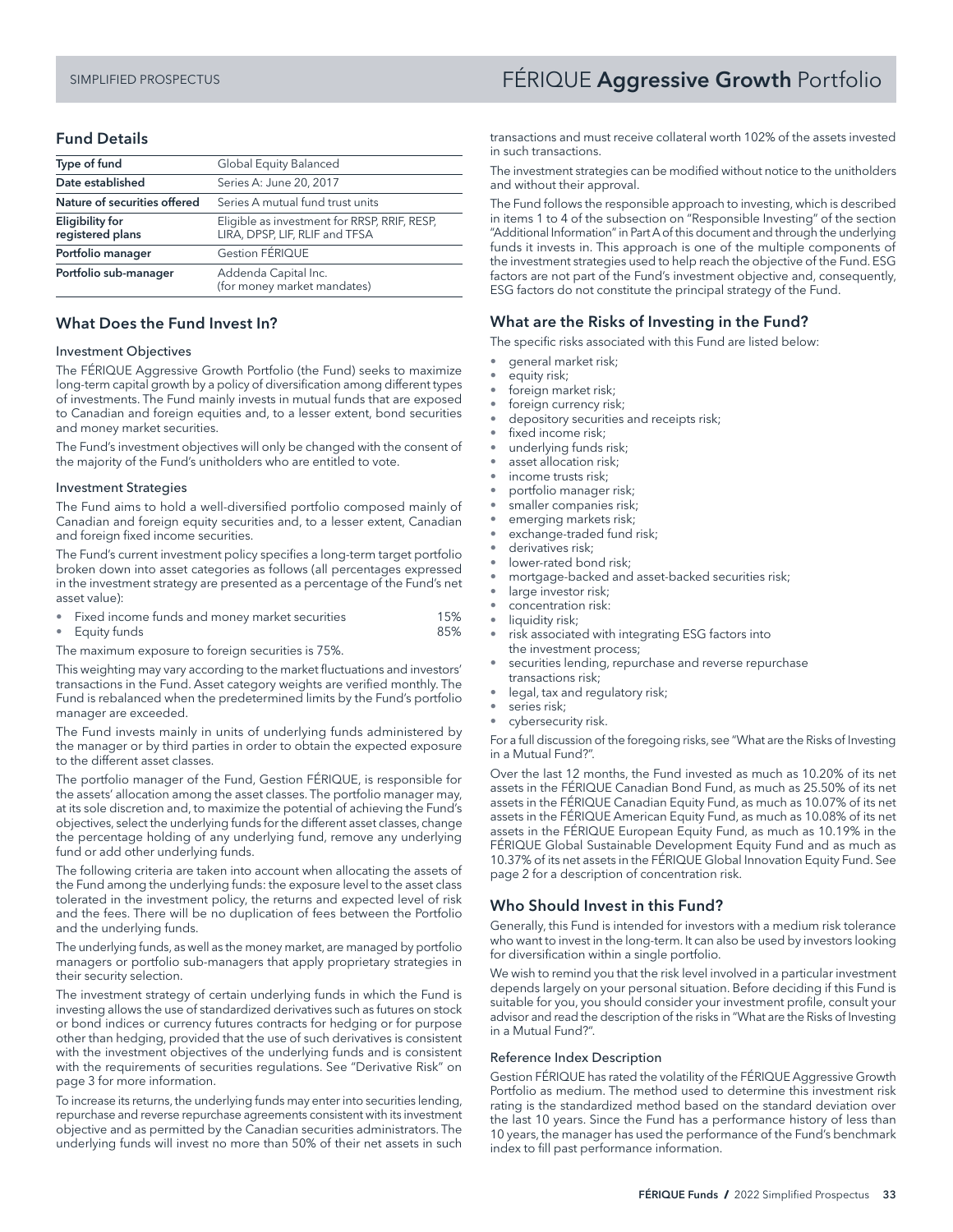The Fund's benchmark used to establish the Fund's level of risk reflects the performance of a target portfolio comprised of the FTSE Canada 91-day Treasury Bill Index (1%), the FTSE Canada Universe Bond Index (9%), the S&P/ TSX Composite Index (25%), the S&P 500 Index (in Canadian dollars) (25%), the MSCI Europe Index (in Canadian dollars) (15%), the MSCI Asia Pacific All Countries Index (in Canadian dollars) (10%), the MSCI Emerging Markets Index (in Canadian dollars) (10%) and the customized benchmark (5%) comprised of the FTSE Canada Short Term Overall Bond Index (30%), the Bloomberg Barclays Global Aggregate Index – CAD Hedged (60%) and the Dow Jones Canada Select Dividend Index (10%).

Additionally, please refer to the "Investment Risk Classification Methodology" on page 17 for details on how we establish the classification of risk associated with investing in this Fund.

# Distribution Policy

This Fund distributes any net income quarterly, at the end of March, June, September and December. The Fund distributes any net income for the last quarter and any net realized capital gains for the year between December 15 and December 31 of each year. If the calculated net revenue is nil or negative, there will not be a distribution. Distributions will be automatically reinvested in additional units of the Fund at their current net asset value. For non-registered accounts, distributions can be made in cash if you advise us in writing in advance of the distribution.

#### Fund Expenses Indirectly Borne by Investors

The Fund pays certain expenses from its assets, which means that the Fund's investors indirectly pay these expenses through lower returns. The purpose of the following table is to help you compare the cumulative cost of an investment in this Fund with the cost of investing in another fund. This example assumes that (i) you invest \$1,000 in units of the Fund for the indicated periods and then sell all of your units at the end of these periods; (ii) your investment obtains an annual return of 5% and the management expense ratio remained the same as in its last financial year for the complete 10 years. Although your actual costs may be higher or lower, based on the above assumptions, your costs would have been:

| Period       |         | One year Three years Five years Ten years |                  |
|--------------|---------|-------------------------------------------|------------------|
| Fees Payable | \$12.81 | \$40.39                                   | \$70.80 \$161.15 |

As at December 31, 2021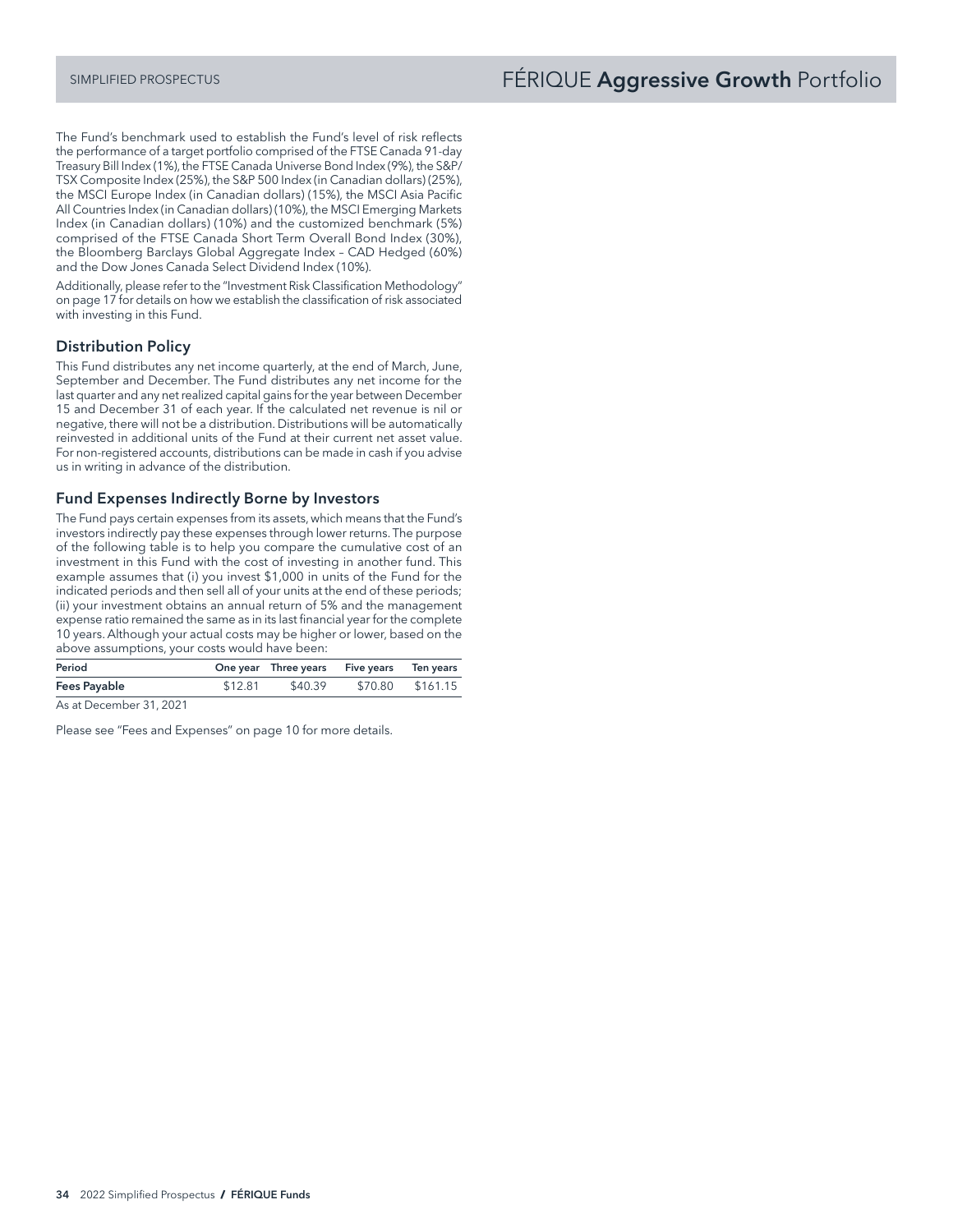# Fund Details

| Type of fund                               | Canadian Dividend and Income Equity                                                       |
|--------------------------------------------|-------------------------------------------------------------------------------------------|
| Date established                           | Series A: October 1, 2009                                                                 |
| Nature of securities offered               | Series A mutual fund trust units                                                          |
| <b>Eligibility for</b><br>registered plans | Completely eligible as investment for RRSP,<br>RRIF, RESP, LIRA, DPSP, LIF, RLIF and TFSA |
| Portfolio manager                          | Gestion FÉRIQUE                                                                           |
| Portfolio sub-manager                      | Lincluden Investment Management Limited                                                   |

#### What Does the Fund Invest In?

#### Investment Objectives

The FÉRIQUE Canadian Dividend Equity Fund seeks to achieve a balance between high dividend income and long-term capital growth. The Fund mainly invests in Canadian equity securities that produce dividend income.

The Fund's investment objectives will only be changed with the consent of the majority of the Fund's unitholders who are entitled to vote.

#### Investment Strategies

The Fund is managed by the portfolio sub-manager Lincluden Investment Management Limited. The investment philosophy of the portfolio submanager of the Fund is grounded in research for value.

The sub-manager believes that inefficiencies in the short-term and mediumterm are opportunities to discover undervalued companies. A rigorous combination of quantitative analysis and qualitative analysis enables the team to identify companies trading at significant discounts from their true values based on the results of the sub-manager's internal analysis model. The team believes that cash flows are an important factor in the growth of a company.

The sub-manager assesses companies based on various ESG factors that help identify risks and opportunities when the factors are deemed material. To do this, the sub-manager's internal analysis model is supplemented with selected quantitative ESG factors from external suppliers. The ESG score is one of the many components that is included in the internal analysis model. The result of this analysis influences the decision to include the security in the portfolio, the level of discount required for the purchase and the maximum size allowed for the position.

The Fund follows the responsible approach to investing, which is described in items 1 to 4 of the subsection on "Responsible Investing" of the section "Additional Information" in Part A of this document. This approach is one of the multiple components of the investment strategies used to help reach the objective of the Fund. ESG factors are not part of the Fund's investment objective and, consequently, ESG factors do not constitute the principal strategy of the Fund.

Money is mainly invested and reinvested in all classes of common shares of Canadian corporations listed on a stock exchange and in convertible bonds, preferred shares, rights, income trust, exchange-traded funds and warrants.

The Fund may invest in securities of foreign issuers to an extent that will vary from time to time but is not generally expected to exceed 10% of the net assets of the Fund.

A Canadian corporation is generally defined as a company that may be included in a benchmark in the Canadian market, has its headquarters or principal location of operations in Canada or whose primary listing is on a Canadian securities exchange or market.

The portfolio sub-manager may invest up to 10% of the net assets of the Fund in money market securities. For cash management, merger or other transaction purposes, the Fund may temporarily hold a percentage greater than 10% in money market securities.

Money market securities must have a minimum rating of R-1 Low, as defined by DBRS or its equivalent. Securities of the Government of Canada, provincial governments, agencies with a principal and interest guarantee from one of these governments, and municipalities are not subject to this qualitative limit.

# <span id="page-36-0"></span>SIMPLIFIED PROSPECTUS **FÉRIQUE Canadian Dividend Equity** Fund

The Fund's investment strategy allows the use of standardized derivatives such as futures on stock or bond indices or currency futures. If the Fund decides in the future to use derivative instruments, it may use these instruments for hedging purposes or for purposes other than hedging. Thus the Fund may use these instruments to hedge against certain investment risks, such as fluctuations in exchange rates and interest rates and stock market volatility. It may also invest in these instruments for other purposes, for example to participate in various financial markets or to facilitate portfolio transactions and reduce costs. It will only use derivatives that are consistent with its investment objectives and in accordance with the requirements of the securities regulations. Gestion FÉRIQUE will ensure that the portfolio sub-managers of the Fund are registered as derivatives portfolio managers when the Fund anticipates using, in the short-term, derivatives for the first time. See "Derivatives Risk" on page 3 for more information.

To increase its returns, the Fund may enter into securities lending, repurchase and reverse repurchase agreements consistent with its investment objective and as permitted by the Canadian securities administrators. The Fund will invest no more than 50% of its net assets is such transactions and must receive collateral worth 102% of the assets invested in such transactions.

The investment strategies can be modified without notice to the unitholders and without their approval.

# What are the Risks of Investing in the Fund?

The specific risks associated with this Fund are listed below:

- general market risk;
- equity risk;
- income trusts risk;
- portfolio manager risk;
- fixed income risks;
- smaller companies risk;
- large investor risk;
- foreign market risk; foreign currency risk;
- exchange-traded fund risk;
- derivatives risk;
- liquidity risk;
- risk associated with integrating ESG factors into the investment process;
- securities lending, repurchase and reverse repurchase transactions risk;
- legal, tax and regulatory risk;
- series risk;
- cybersecurity risk.

As of May 31, 2022, the FÉRIQUE Balanced Portfolio held 54.45% of the outstanding units of the FÉRIQUE Canadian Dividend Equity Fund.

For a full discussion of the foregoing risks, see "What are the Risks of Investing in a Mutual Fund?".

#### Who Should Invest in this Fund?

Generally, this Fund is intended for investors with a medium risk tolerance, who want to invest in the long-term. The Fund is also intended for investors seeking dividend income and the potential of capital appreciation. It can also be used as the equity component of a diversified investment portfolio.

We wish to remind you that the risk level involved in a particular investment depends largely on your personal situation. Before deciding if this Fund is suitable for you, you should consider your investment profile, consult your representative and read the description of the risks in "What are the Risks of Investing in a Mutual Fund?".

Additionally, please refer to the "Investment Risk Classification Methodology" on page 17 for details on how we establish the classification of risk associated with investing in this Fund.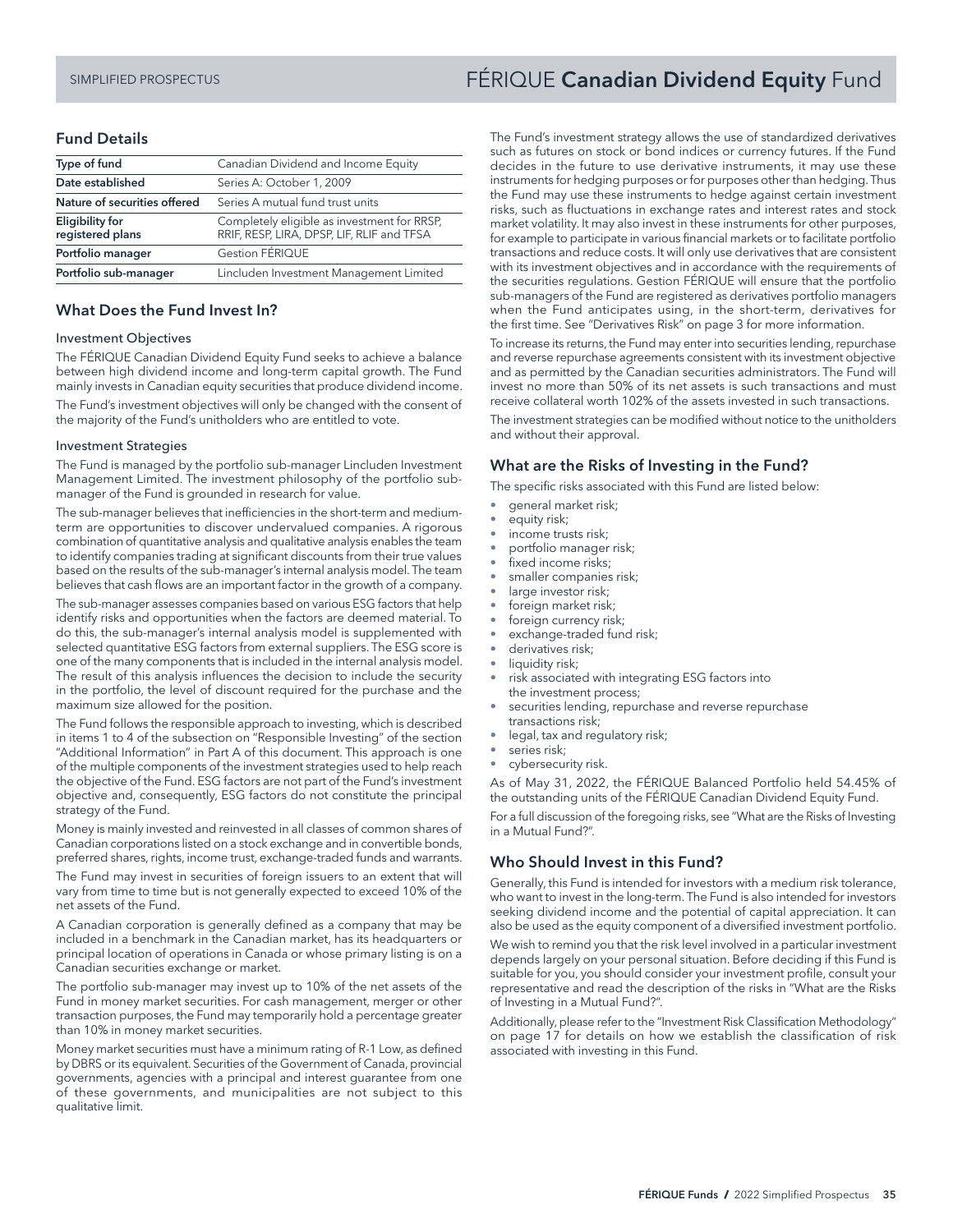### Distribution Policy

This Fund distributes any net income quarterly, at the end of March, June, September and December. The Fund distributes any net realized capital gains for the year between December 15 and December 31 of each year. If the calculated net revenue is nil or negative, there will not be a distribution. Distributions will be automatically reinvested in additional units of the Fund at their current net asset value. For non-registered accounts, distributions can be made in cash if you advise us in writing in advance of the distribution.

#### Fund Expenses Indirectly Borne by Investors

The Fund pays certain expenses from its assets, which means that the Fund's investors indirectly pay these expenses through lower returns. The purpose of the following table is to help you compare the cumulative cost of an investment in this Fund with the cost of investing in another fund. This example assumes that (i) you invest \$1,000 in units of the Fund for the indicated periods and then sell all of your units at the end of these periods; (ii) your investment obtains an annual return of 5% and the management expense ratio remained the same as in its last financial year for the complete 10 years. Although your actual costs may be higher or lower, based on the above assumptions, your costs would have been:

| Period       | One year Three years Five years Ten years |                  |  |
|--------------|-------------------------------------------|------------------|--|
| Fees Payable | \$10.25 \$32.31                           | \$56.64 \$128.92 |  |
|              |                                           |                  |  |

As at December 31, 2021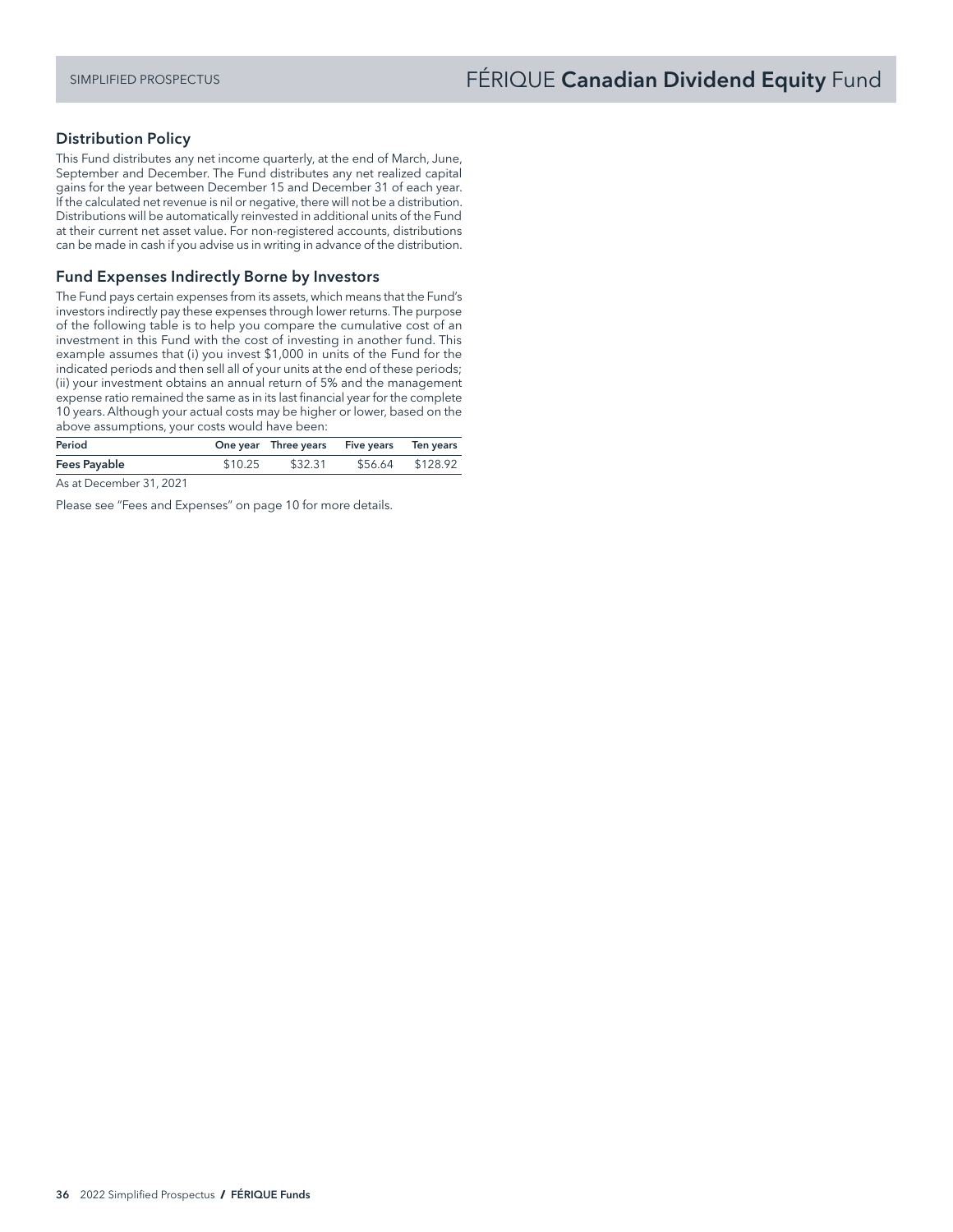# <span id="page-38-0"></span>SIMPLIFIED PROSPECTUS FERIQUE Canadian Equity Fund

# Fund Details

| Type of fund                               | Canadian Equity                                                                               |  |  |
|--------------------------------------------|-----------------------------------------------------------------------------------------------|--|--|
| Date established                           | Series A: August 16, 1974                                                                     |  |  |
| Nature of securities offered               | Series A mutual fund trust units                                                              |  |  |
| <b>Eligibility for</b><br>registered plans | Completely eligible as investment for RRSP,<br>RRIF, RESP, LIRA, DPSP, LIF, RLIF and TFSA     |  |  |
| Portfolio manager                          | Gestion FÉRIQUE                                                                               |  |  |
| Portfolio sub-managers                     | Connor, Clark & Lunn Investment<br>Management Limited<br>Franklin Templeton Investments Corp. |  |  |

#### What Does the Fund Invest In?

#### Investment Objectives

The FÉRIQUE Canadian Equity Fund seeks to maximize the total return by capital appreciation rather than income maximization. The value of the capital thus varies and the investment horizon is long-term. For this purpose, the portfolio is essentially composed of all classes and categories of common shares.

The Fund's investment objectives will only be changed with the consent of the majority of the Fund's unitholders who are entitled to vote.

#### Investment Strategies

The Fund is managed by two portfolio sub-managers who use different investment strategies, namely Connor, Clark & Lunn Investment Management Limited (CC&L) which manages 60% of the portfolio and Franklin Templeton Investments Corp. (Franklin Templeton) which manages 40% of the portfolio (all percentages expressed in the investment strategy are presented as a percentage of the Fund's net asset value).

These weightings may vary according to market fluctuations and investors' transactions in the Fund.

The portfolio sub-manager, Franklin Templeton, aims to discover wellmanaged companies with long-term success derived from their solid and sustainable business model. The team believes that these companies will provide stable earnings and dividend growth thereby contributing to an increase in the stocks' prices. The investment process is centred on research and focuses on superior return on equity and financial health, as well as steady and above-average income, earnings and cash flow growth throughout the cycle.

In the sub-manager's investment process, ESG factors are assessed and monitored on a qualitative and/or quantitative basis, incorporating independent analysis and any other information from relevant third parties. Consideration of the materiality of ESG factors is also informed by the work of various organizations such as the Sustainability Accounting Standards Board ("SASB").

The portfolio sub-manager CC&L's approach consists of identifying opportunities resulting from variations between the results of its fundamental analysis and current market expectations. Comprehensive macroeconomic and bottom-up analysis are used to adjust sector and capitalization positioning.

The sub-manager's research process takes into consideration the risk that companies will be affected by a material E, S or G issue over the investment time horizon. If deemed material, the team reflects this information in its financial forecast and target price analysis.

The Fund follows the responsible approach to investing, which is described in items 1 to 4 of the subsection on "Responsible Investing" of the section "Additional Information" in Part A of this document. This approach is one of the multiple components of the investment strategies used to help reach the objective of the Fund. ESG factors are not part of the Fund's investment objective and, consequently, ESG factors do not constitute the principal strategy of the Fund.

Money is mainly invested and reinvested in all classes of common shares of Canadian corporations listed on a stock exchange and in convertible bonds, preferred shares of Canadian corporations, rights, income trust, exchange-traded funds and warrants. The FÉRIQUE Canadian Equity Fund does not invest in securities of foreign corporations.

A Canadian corporation is generally defined as a company that may be included in a benchmark in the Canadian market, has its headquarters or principal location of operations in Canada or whose primary listing is on a Canadian securities exchange or market.

The portfolio sub-managers may invest up to 10% in money market securities. For cash management, merger or other transaction purposes, the Fund may temporarily hold a percentage greater than 10% in money market securities.

Money market securities must have a minimum rating of R-1 Low, as defined by DBRS or its equivalent. Securities of the Government of Canada, provincial governments, agencies with a principal and interest guarantee from one of these governments, and municipalities are not subject to this qualitative limit.

The Fund's investment strategy allows the use of standardized derivatives such as futures on stock or bond indices or currency futures. If the Fund decides in the future to use derivative instruments, it may use these instruments for hedging purposes or for purposes other than hedging. Thus the Fund may use these instruments to hedge against certain investment risks, such as fluctuations in exchange rates and interest rates and stock market volatility. It may also invest in these instruments for other purposes, for example to participate in various financial markets or to facilitate portfolio transactions and reduce costs. It will only use derivatives that are consistent with its investment objectives and in accordance with the requirements of the securities regulations. Gestion FÉRIQUE will ensure that the portfolio managers of the Fund are registered as derivatives portfolio managers when the Fund anticipates using, in the shortterm, derivatives for the first time. See "Derivatives Risk" on page 3 for more information. To increase its returns, the Fund may enter into securities lending, repurchase and reverse repurchase agreements consistent with its investment objective and as permitted by the Canadian securities administrators. The Fund will invest no more than 50% of its net assets is such transactions and must receive collateral worth 102% of the assets invested in such transactions.

The investment strategies can be modified without notice to the unitholders and without their approval.

#### What are the Risks of Investing in the Fund?

The specific risks associated with this Fund are listed below:

- general market risk;
- smaller companies risk.
- equity risk;
- portfolio manager risk;
- income trusts risk;
- exchange-traded fund risk;
- derivatives risk;
- large investor risk;
- liquidity risk;
- risk associated with integrating ESG factors into the investment process;
- securities lending, repurchase and reverse repurchase transactions risk;
- legal, tax and regulatory risk;
- series risk;
- cybersecurity risk.

As of May 31, 2022, the FÉRIQUE Balanced Portfolio held 17.10% of the outstanding units of the FÉRIQUE Canadian Equity Fund and the FÉRIQUE Growth Portfolio held 17.83% of the outstanding units of the FÉRIQUE Canadian Equity Fund.

For a full discussion of the foregoing risks, see "What are the Risks of Investing in a Mutual Fund?".

## Who Should Invest in this Fund?

Generally, this Fund is intended for investors with a medium risk tolerance, who want to invest in the long-term. It can also be used as the core equity component of a diversified investment portfolio.

We wish to remind you that the risk level involved in a particular investment depends largely on your personal situation. Before deciding if this Fund is suitable for you, you should consider your investment profile, consult your representative and read the description of the risks in "What are the Risks of Investing in a Mutual Fund?".

Additionally, please refer to the "Investment Risk Classification Methodology" on page 17 for details on how we establish the classification of risk associated with investing in this Fund.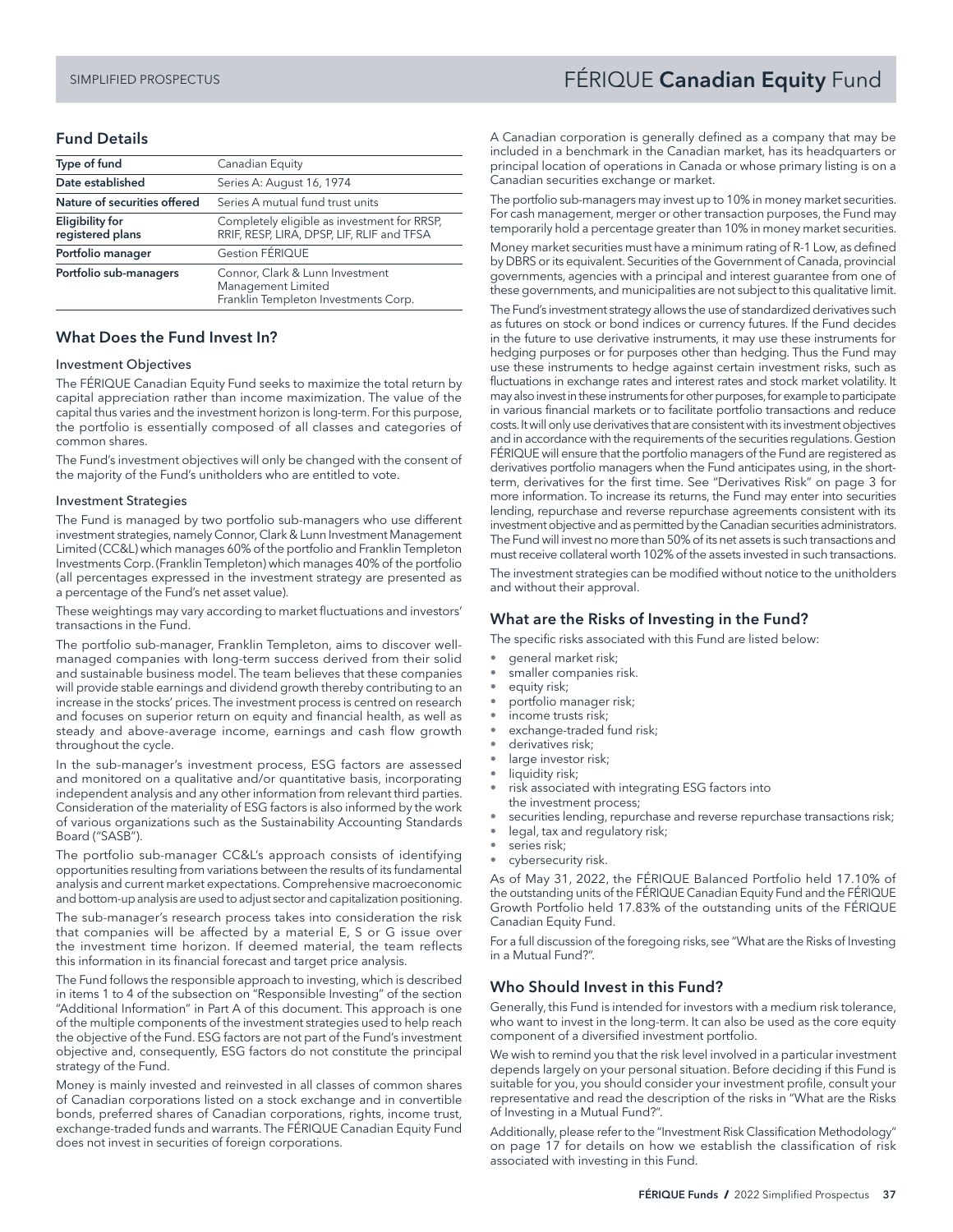# Distribution Policy

This Fund distributes any net income quarterly, at the end of March, June, September and December. The Fund distributes any net realized capital gains for the year between December 15 and December 31 of each year. Distributions will be automatically reinvested in additional units of the Fund at their current net asset value. For non-registered accounts, distributions can be made in cash if you advise us in writing in advance of the distribution.

#### Fund Expenses Indirectly Borne by Investors

The Fund pays certain expenses from its assets, which means that the Fund's investors indirectly pay these expenses through lower returns. The purpose of the following table is to help you compare the cumulative cost of an investment in this Fund with the cost of investing in another fund. This example assumes that (i) you invest \$1,000 in units of the Fund for the indicated periods and then sell all of your units at the end of these periods; (ii) your investment obtains an annual return of 5% and the management expense ratio remained the same as in its last financial year for the complete 10 years. Although your actual costs may be higher or lower, based on the above assumptions, your costs would have been:

| Period              |         | One year Three years Five years Ten years |                  |
|---------------------|---------|-------------------------------------------|------------------|
| <b>Fees Payable</b> | \$11.28 | \$35.54                                   | \$62.30 \$141.82 |

As at December 31, 2021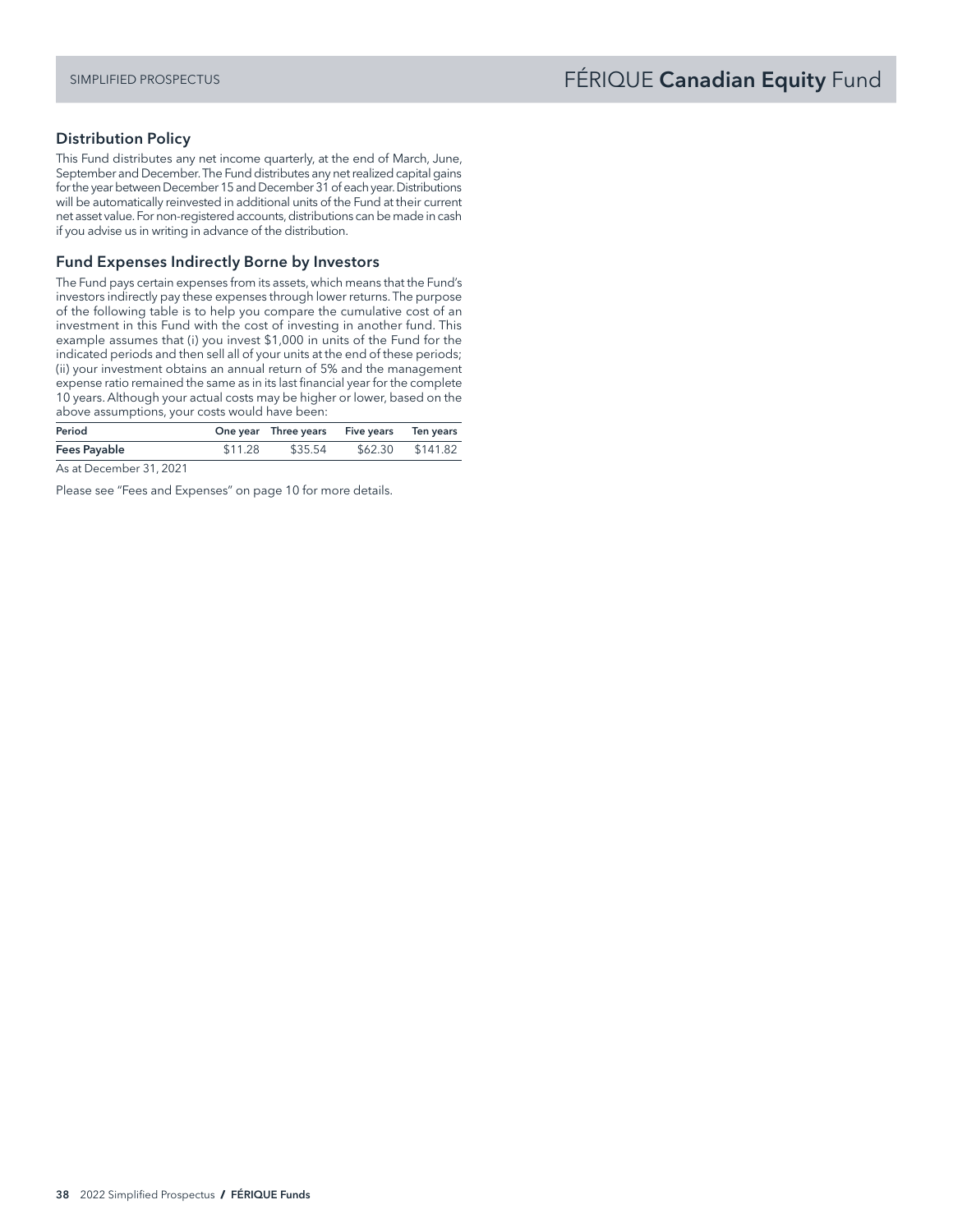# <span id="page-40-0"></span>SIMPLIFIED PROSPECTUS **FÉRIQUE American Equity** Fund

#### Fund Details

| Type of fund                               | U.S. Equity                                                                               |  |  |
|--------------------------------------------|-------------------------------------------------------------------------------------------|--|--|
| Date established                           | Series A: October 20, 1995                                                                |  |  |
| Nature of securities offered               | Series A mutual fund trust units                                                          |  |  |
| <b>Eligibility for</b><br>registered plans | Completely eligible as investment for RRSP,<br>RRIF, RESP, LIRA, DPSP, LIF, RLIF and TFSA |  |  |
| Portfolio manager                          | Gestion FÉRIQUE                                                                           |  |  |
| Portfolio sub-managers                     | Columbia Management Investment<br><b>Advisers LLC</b><br>River Road Asset Management LLC  |  |  |

#### What Does the Fund Invest In?

#### Investment Objectives

The FÉRIQUE American Equity Fund seeks to maximize long-term return by capital appreciation. The Fund mainly invests in all classes and categories of common shares on the US market.

The Fund's investment objectives will only be changed with the consent of the majority of the Fund's unitholders who are entitled to vote.

#### Investment Strategies

The Fund is managed by two portfolio sub-managers who use different styles, namely River Road Asset Management LLC (River Road) which manages between 20% and 35% of the portfolio and Columbia Management Investment Advisers LLC (Columbia), which manages between 65% and 80% of the portfolio (all percentages expressed in the investment strategy are presented as a percentage of the Fund's net asset value).

These weightings may vary according to market fluctuations and investors' transactions in the Fund.

Up to 100% of the net assets of the Fund will be invested in foreign equities.

The portfolio sub-manager, River Road, is invested in a diversified all capitalization portfolio of income-producing equity securities. The portfolio sub-manager employs a value-driven, bottom-up approach that seeks to identify companies that pay high and growing dividends, are financially strong, are trading below their absolute value as assessed by the portfolio sub-manager, have an attractive business model, and have shareholderoriented management. The sub-manager integrates into its internal fundamental process the analysis of ESG factors such as the ESG policy and practice updates that the sub-manager believes are not yet reflected in periodic third-party ratings.

The portfolio sub-manager, Columbia, uses a core investment strategy based on the selection of quality companies that are temporarily out of favor in the market. The strategy is based entirely on stocks selection. Sector and industry positioning is the result of this approach and the risk management process.

As part of its investment process, the sub-manager draws on Columbia's extensive ESG capabilities, which include internal ratings and dedicated ESG engagement efforts. For companies that are in the bottom two quintiles of the firm's ESG rating framework, the sub-manager looks at the factors behind the poor ratings. The sub-manager can raise these issues with companies in future engagements if necessary.

The Fund follows the responsible approach to investing, which is described in items 1 to 4 of the subsection on "Responsible Investing" of the section "Additional Information" in Part A of this document. This approach is one of the multiple components of the investment strategies used to help reach the objective of the Fund. ESG factors are not part of the Fund's investment objective and, consequently, ESG factors do not constitute the principal strategy of the Fund.

Money is mainly invested and reinvested in all classes of common shares of US corporations listed on a stock exchange and in convertible bonds, preferred shares, rights, income trust, exchange-traded funds, warrants, and in foreign depository receipt.

A US corporation is generally defined as a company that may be included in a benchmark in the US market, has its headquarters or principal location of operations in the US or whose primary listing is on a US securities exchange or market.

The portfolio sub-managers may invest up to 10% in money market securities. For cash management, merger or other transaction purposes, the Fund may temporarily hold a percentage greater than 10% in money market securities.

Money market securities must have a minimum rating of R-1 Low, as defined by DBRS or its equivalent. Securities of the Government of Canada, provincial governments, agencies with a principal and interest guarantee from one of these governments, and municipalities are not subject to this qualitative limit.

The Fund's investment strategy allows the use of standardized derivatives such as futures on stock or bond indices or currency futures. If the Fund decides in the future to use derivative instruments, it may use these instruments for hedging purposes or for purposes other than hedging. Thus the Fund may use these instruments to hedge against certain investment risks, such as fluctuations in exchange rates and interest rates and stock market volatility. It may also invest in these instruments for other purposes, for example to participate in various financial markets or to facilitate portfolio transactions and reduce costs. It will only use derivatives that are consistent with its investment objectives and in accordance with the requirements of the securities regulations. Gestion FÉRIQUE will ensure that the portfolio sub-managers of the Fund are registered as derivatives portfolio managers when the Fund anticipates using, in the short-term, derivatives for the first time.See "Derivatives Risk" on page 3 for more information.

To increase its returns, the Fund may enter into securities lending, repurchase and reverse repurchase agreements consistent with its investment objective and as permitted by the Canadian securities administrators. The Fund will invest no more than 50% of its net assets is such transactions and must receive collateral worth 102% of the assets invested in such transactions.

The investment strategies can be modified without notice to the unitholders and without their approval.

#### What are the Risks of Investing in the Fund?

- The specific risks associated with this Fund are listed below:
- general market risk;
- equity risk;
- foreign market risk;
- foreign currency risk; • portfolio manager risk;
- depository securities and receipts risk;
- smaller companies risk;
- income trusts risk;
- exchange-traded fund risk;
- derivatives risk;
- large investor risk;
- liquidity risk;
- risk associated with integrating ESG factors into the investment process;
- securities lending, repurchase and reverse repurchase transactions risk;
- legal, tax and regulatory risk;
- series risk;
- cybersecurity risk.

As of May 31, 2022, the FÉRIQUE Balanced Portfolio held 27.43% of the outstanding units of the FÉRIQUE American Equity Fund and the FÉRIQUE Growth Portfolio held 12.44% of the outstanding units of the FÉRIQUE American Equity Fund.

For a full discussion of the foregoing risks, see "What are the Risks of Investing in a Mutual Fund?".

## Who Should Invest in this Fund?

Generally, this Fund is intended for investors with a medium risk tolerance, who want to invest in the long-term. It can also be used as the US equity component of a diversified investment portfolio.

We wish to remind you that the risk level involved in a particular investment depends largely on your personal situation. Before deciding if this Fund is suitable for you, you should consider your investment profile, consult your representative and read the description of the risks in "What are the Risks of Investing in a Mutual Fund?".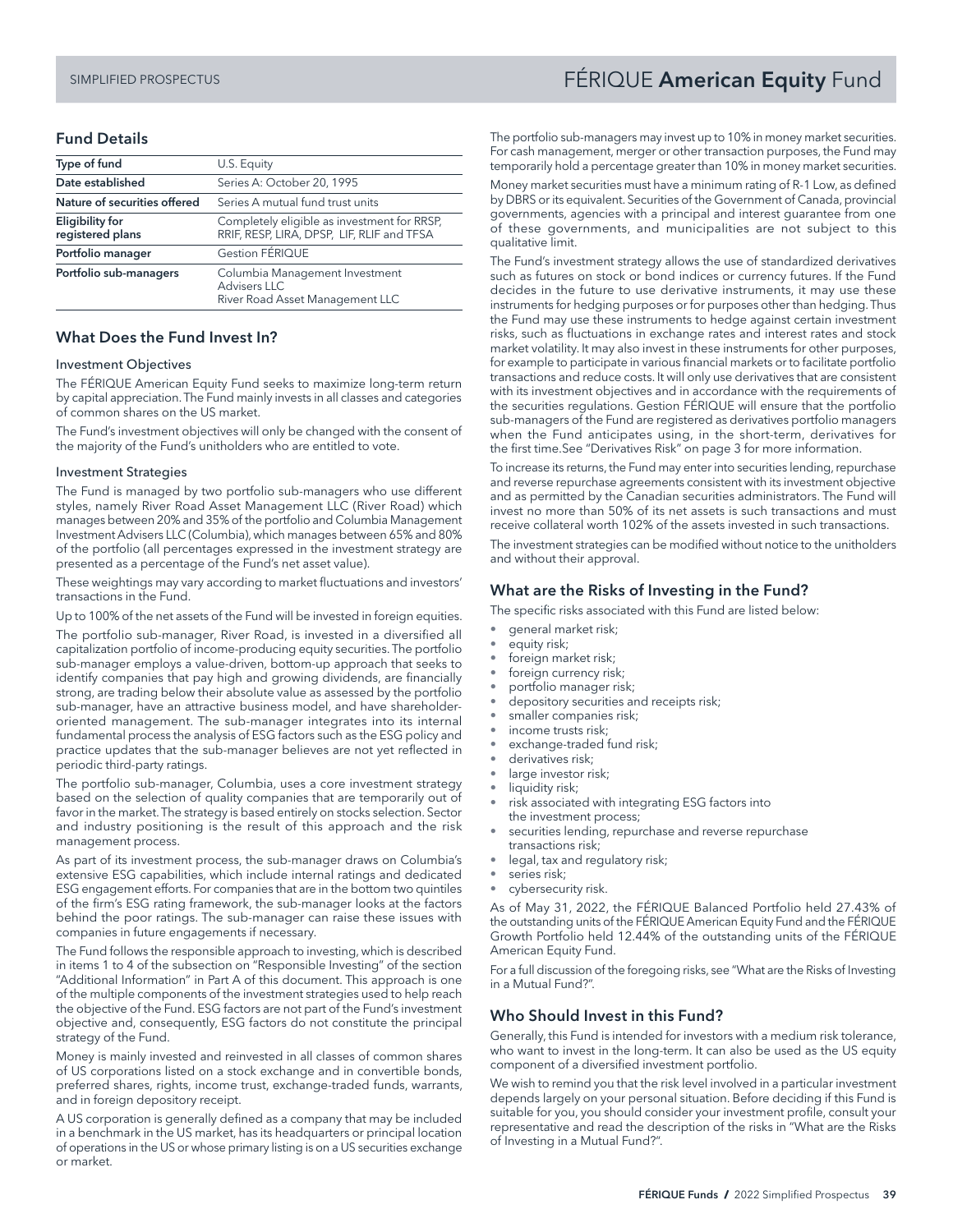Additionally, please refer to the "Investment Risk Classification Methodology" on page 17 for details on how we establish the classification of risk associated with investing in this Fund.

# Distribution Policy

The Fund distributes any net income and any net realized capital gains for the year between December 15 and December 31 of each year. If the calculated net revenue is nil or negative, there will not be a distribution. Distributions will be automatically reinvested in additional units of the Fund at their current net asset value. For non-registered accounts, distributions can be made in cash if you advise us in writing in advance of the distribution.

# Fund Expenses Indirectly Borne by Investors

The Fund pays certain expenses from its assets, which means that the Fund's investors indirectly pay these expenses through lower returns. The purpose of the following table is to help you compare the cumulative cost of an investment in this Fund with the cost of investing in another fund. This example assumes that (i) you invest \$1,000 in units of the Fund for the indicated periods and then sell all of your units at the end of these periods; (ii) your investment obtains an annual return of 5% and the management expense ratio remained the same as in its last financial year for the complete 10 years. Although your actual costs may be higher or lower, based on the above assumptions, your costs would have been:

| Period              |        |  |         | One year Three years Five years Ten years |                  |
|---------------------|--------|--|---------|-------------------------------------------|------------------|
| <b>Fees Payable</b> |        |  | \$12.30 | \$38.78                                   | \$67.97 \$154.71 |
|                     | $\sim$ |  |         |                                           |                  |

As at December 31, 2021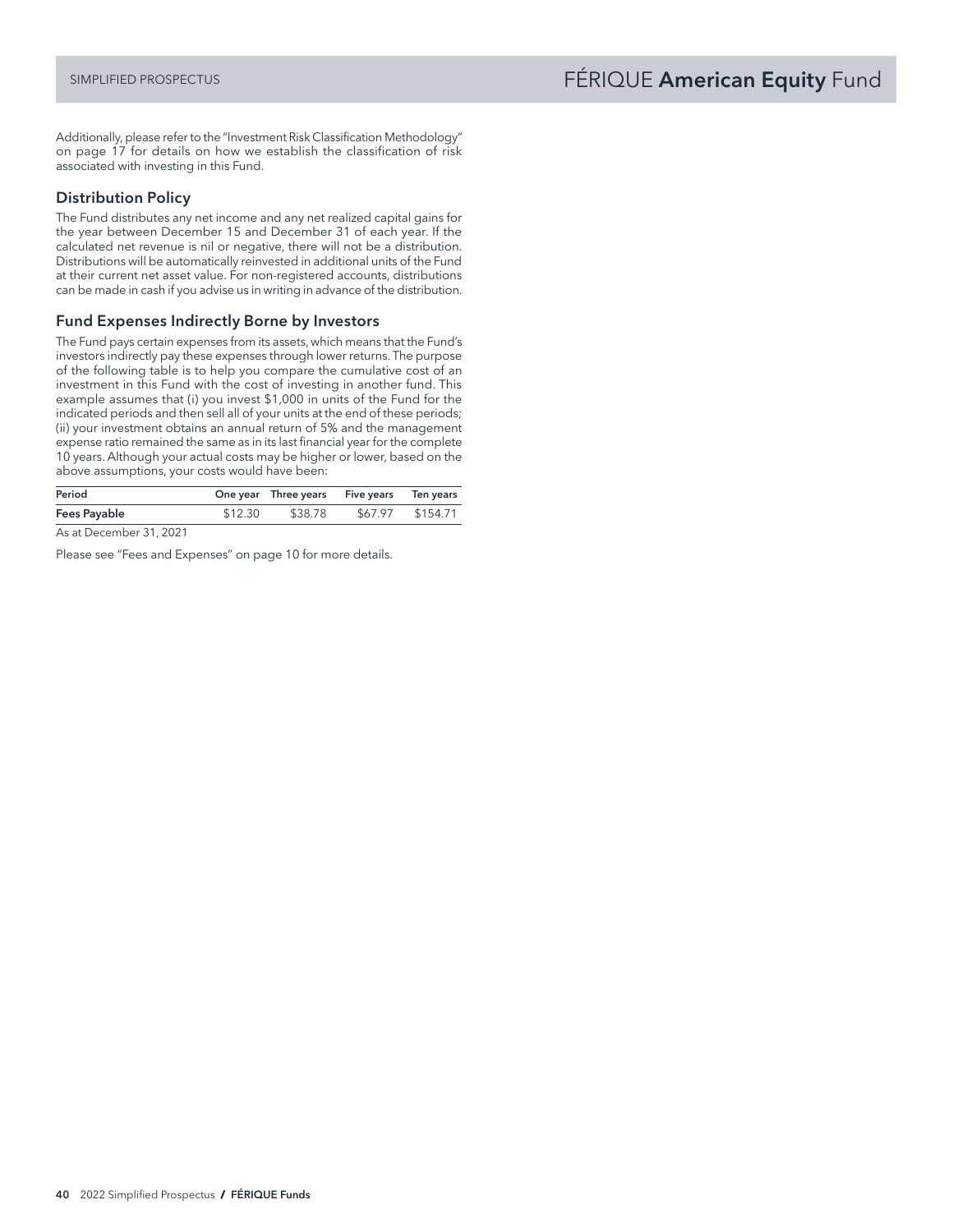# <span id="page-42-0"></span>SIMPLIFIED PROSPECTUS **FÉRIQUE European Equity** Fund

#### Fund Details

| Type of fund                               | European Equity                                                                           |
|--------------------------------------------|-------------------------------------------------------------------------------------------|
| Date established                           | Series A: June 23, 2003                                                                   |
| Nature of<br>securities offered            | Series A mutual fund trust units                                                          |
| <b>Eligibility for</b><br>registered plans | Completely eligible as investment for RRSP,<br>RRIF, RESP, LIRA, DPSP, LIF, RLIF and TFSA |
| Portfolio manager                          | Gestion FÉRIQUE                                                                           |
| Portfolio sub-managers                     | Lazard Asset Management (Canada) Inc.<br>Walter Scott & Partners Limited                  |

#### What Does the Fund Invest In?

#### Investment Objectives

The FÉRIQUE European Equity Fund seeks to maximize long-term return by capital appreciation. The Fund mainly invests in all classes and categories of common shares on the European market.

The Fund's investment objectives will only be changed with the consent of the majority of the Fund's unitholders who are entitled to vote.

#### Investment Strategies

The Fund is managed by two portfolio sub-managers who use different styles, namely Lazard Asset Management (Canada) Inc. which manages between 50% and 70% of the portfolio and Walter Scott and Partners Limited, which manages between 30% and 50% of the portfolio (all percentages expressed in the investment strategy are presented as a percentage of the Fund's net asset value).

These weightings may vary according to market fluctuations and investors' transactions in the Fund.

Up to 100% of the net assets of the Fund will be invested in foreign equities.

Money is mainly invested and reinvested in all classes of common shares of European corporations listed on a stock exchange and in convertible bonds, preferred shares, rights, income trust, exchange-traded funds warrants and in foreign depository receipt.

The portfolio sub-manager, Lazard Asset Management (Canada) Inc., uses a strategy with a core bias based on stock selection. It selects companies that have a sustainable high return on capital or that are improving, combined with an interesting valuation in relation to securities of other companies. Specifically, the sub-manager's proprietary research on each company considered for investment involves a holistic approach to financial and sustainability assessments. The analysis of scenarios of financial variables and ESG factors, considered material, allows the sub-manager to understand the asymmetry of an investment thesis, highlighting both the margin of safety and the potential return of an investment.

The portfolio sub-manager, Walter Scott and Partners Limited, has a low turnover bottom-up stock selection process, without reference to benchmarks, which aims to identify companies capable of sustaining and compounding high rates of internal wealth creation over the long term. The research team considers its own internal research on financial and non-financial elements (including ESG factors deemed material) to determine whether a company can be included in the strategy.

The Fund follows the responsible approach to investing, which is described in items 1 to 4 of the subsection on "Responsible Investing" of the section "Additional Information" in Part A of this document. This approach is one of the multiple components of the investment strategies used to help reach the objective of the Fund. ESG factors are not part of the Fund's investment objective and, consequently, ESG factors do not constitute the principal strategy of the Fund.

An European corporation is generally defined as a company that may be included in a benchmark in the European market, has its headquarters or principal location of operations in Europe or whose primary listing is on a European securities exchange or market. The portfolio sub-managers may also occasionally invest in emerging European markets. The maximum exposure to European emerging markets is 15% of the net assets of the Fund.The portfolio sub-managers may invest up to 10% of the net assets of the Fund in money market securities.For cash management, merger or

other transaction purposes, the Fund may temporarily hold a percentage greater than 10% in money market securities.

Money market securities must have a minimum rating of R-1 Low, as defined by DBRS or its equivalent. Securities of the Government of Canada, provincial governments, agencies with a principal and interest guarantee from one of these governments, and municipalities are not subject to this qualitative limit.

The Fund's investment strategy allows the use of standardized derivatives such as futures on stock or bond indices or currency futures. If the Fund decides in the future to use derivative instruments, it may use these instruments for hedging purposes or for purposes other than hedging. Thus the Fund may use these instruments to hedge against certain investment risks, such as fluctuations in exchange rates and interest rates and stock market volatility. It may also invest in these instruments for other purposes, for example to participate in various financial markets or to facilitate portfolio transactions and reduce costs. It will only use derivatives that are consistent with its investment objectives and in accordance with the requirements of the securities regulations. Gestion FÉRIQUE will ensure that the portfolio sub-manager of the Fund is registered as a derivatives portfolio manager when the Fund anticipates using, in the short-term, derivatives for the first time. See "Derivatives Risk" on page 3 for more information.

To increase its returns, the Fund may enter into securities lending, repurchase and reverse repurchase agreements consistent with its investment objective and as permitted by the Canadian securities administrators. The Fund will invest no more than 50% of its net assets is such transactions and must receive collateral worth 102% of the assets invested in such transactions.

The investment strategies can be modified without notice to the unitholders and without their approval.

#### What are the Risks of Investing in the Fund?

The specific risks associated with this Fund are listed below:

- general market risk;
- equity risk;
- foreign market risk;
- foreign currency risk;
- portfolio manager risk;
- depository securities and receipts risk; smaller companies risk;
- emerging markets risk;
- income trusts risk;
- exchange-traded fund risk;
- derivatives risk:
- large investor risk;
- liquidity risk;
- risk associated with integrating ESG factors into the investment process;
- securities lending, repurchase and reverse repurchase
- transactions risk;
- legal, tax and regulatory risk;
- series risk;
- cybersecurity risk.

As of May 31, 2022, the FÉRIQUE Balanced Portfolio held 29.03% of the outstanding units of the FÉRIQUE European Equity Fund, the FÉRIQUE Growth Portfolio held 26.10% of the outstanding units of the FÉRIQUE European Equity Fund and the FÉRIQUE Aggressive Growth Portfolio held 11.92% of the outstanding units of the FÉRIQUE European Equity Fund.

For a full discussion of the foregoing risks, see "What are the Risks of Investing in a Mutual Fund?".

#### Who Should Invest in this Fund?

Generally, this Fund is intended for investors with a medium risk tolerance, who want to invest in the long-term. It can also be used as an international equity component of a diversified investment portfolio.

We wish to remind you that the risk level involved in a particular investment depends largely on your personal situation. Before deciding if this Fund is suitable for you, you should consider your investment profile, consult your representative and read the description of the risks in "What are the Risks of Investing in a Mutual Fund?".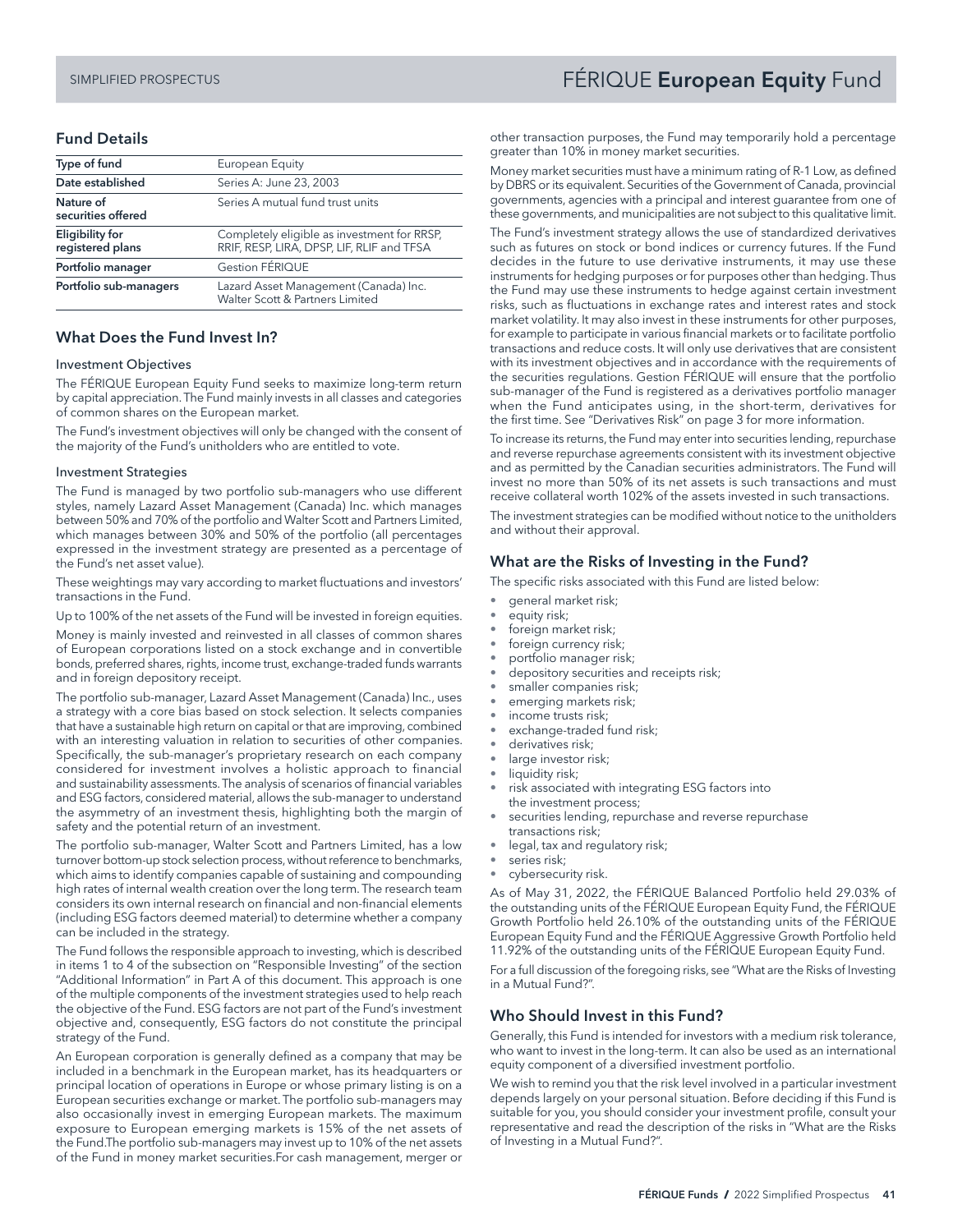Additionally, please refer to the "Investment Risk Classification Methodology" on page 17 for details on how we establish the classification of risk associated with investing in this Fund.

# Distribution Policy

The Fund distributes any net income and any net realized capital gains for the year between December 15 and December 31 of each year. If the calculated net revenue is nil or negative, there will not be a distribution. Distributions will be automatically reinvested in additional units of the Fund at their current net asset value. For non-registered accounts, distributions can be made in cash if you advise us in writing in advance of the distribution.

# Fund Expenses Indirectly Borne by Investors

The Fund pays certain expenses from its assets, which means that the Fund's investors indirectly pay these expenses through lower returns. The purpose of the following table is to help you compare the cumulative cost of an investment in this Fund with the cost of investing in another fund. This example assumes that (i) you invest \$1,000 in units of the Fund for the indicated periods and then sell all of your units at the end of these periods; (ii) your investment obtains an annual return of 5% and the management expense ratio remained the same as in its last financial year for the complete 10 years. Although your actual costs may be higher or lower, based on the above assumptions, your costs would have been:

| Period              |                                    |         |         | One year Three years Five years Ten years | \$73.63 \$167.60 |
|---------------------|------------------------------------|---------|---------|-------------------------------------------|------------------|
| <b>Fees Payable</b> |                                    | \$13.33 | \$42.01 |                                           |                  |
| $\sim$ $\sim$       | $\sim$ $\sim$ $\sim$ $\sim$ $\sim$ |         |         |                                           |                  |

As at December 31, 2021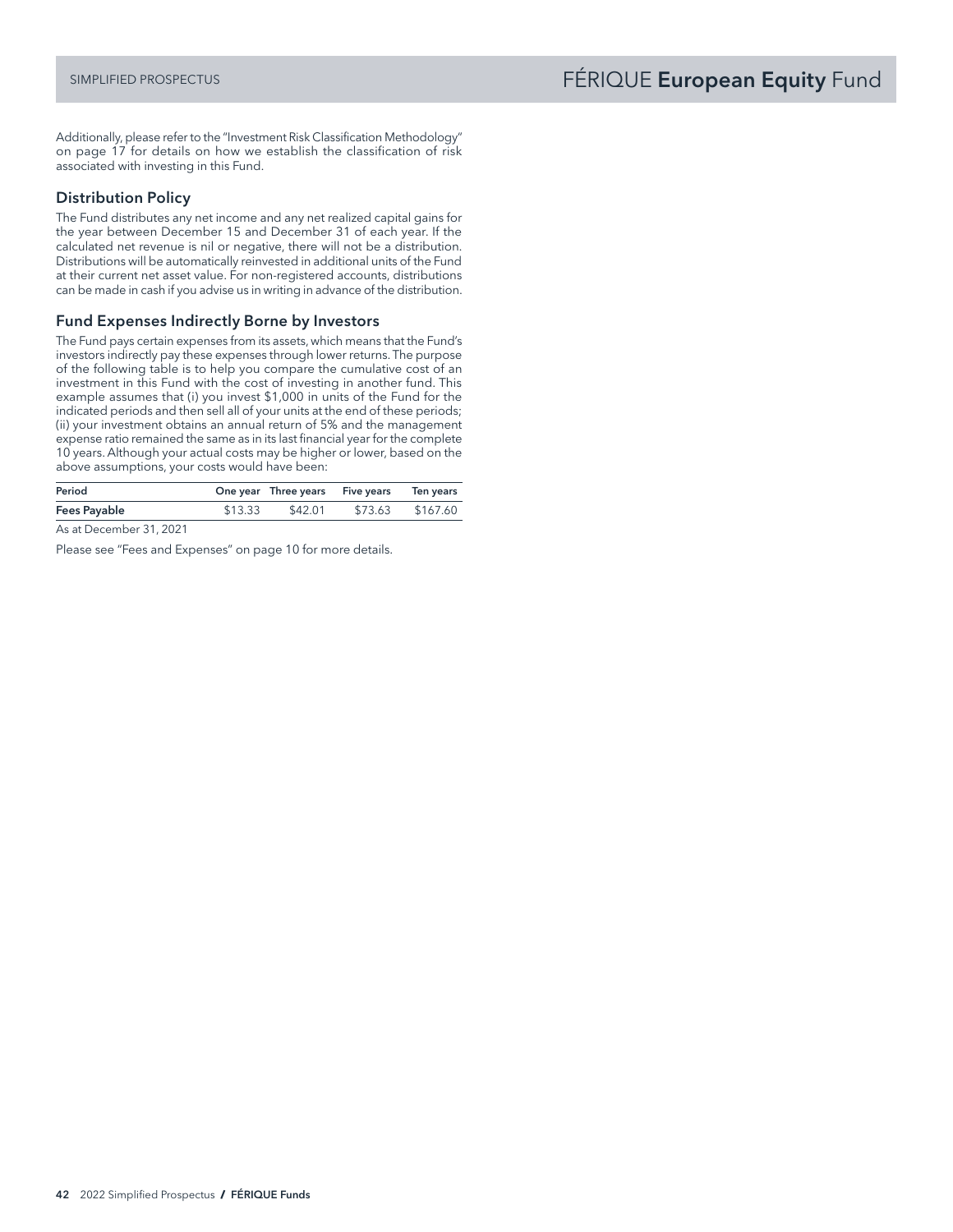# <span id="page-44-0"></span>SIMPLIFIED PROSPECTUS FERIQUE Asian Equity Fund

# Fund Details

| Type of fund                               | Asia-Pacific Equity                                                                       |
|--------------------------------------------|-------------------------------------------------------------------------------------------|
| Date established                           | Series A: June 23, 2003                                                                   |
| Nature of securities offered               | Series A mutual fund trust units                                                          |
| <b>Eligibility for</b><br>registered plans | Completely eligible as investment for RRSP,<br>RRIF, RESP, LIRA, DPSP, LIF, RLIF and TFSA |
| Portfolio manager                          | Gestion FÉRIQUE                                                                           |
| Portfolio sub-manager                      | Nomura Asset Management U.S.A. Inc.                                                       |

#### What Does the Fund Invest In?

#### Investment Objectives

The FÉRIQUE Asian Equity Fund seeks to maximize long-term return by capital appreciation. The Fund mainly invests in all classes and categories of common shares on the Asian market.

The Fund's investment objectives will only be changed with the consent of the majority of the Fund's unitholders who are entitled to vote.

#### Investment Strategies

The Fund is managed by the portfolio sub-manager Nomura Asset Management U.S.A. Inc. The portfolio sub-manager uses an investment process that combines the selection of countries and sectors with stock selection. The goal is to select undervalued companies with solid fundamentals. It also considers other factors that may have an impact on the price of the company, like ESG factors. Thus, each security analyzed as part of portfolio management has valuation elements linked to these factors according to their level of materiality. To do this, the sub-manager combines in-house research, including an ESG rating system, and third-party resources (on both qualitative and quantitative measures). The portfolio sub-manager may invest in companies located in developed countries and in developing countries (also called emerging countries). The maximum exposure to securities from emerging market countries is of 60% (all percentages expressed in the investment strategy are presented as a percentage of the Fund's net asset value).

The Fund follows the responsible approach to investing, which is described in items 1 to 4 of the subsection on "Responsible Investing" of the section "Additional Information" in Part A of this document. This approach is one of the multiple components of the investment strategies used to help reach the objective of the Fund. ESG factors are not part of the Fund's investment objective and, consequently, ESG factors do not constitute the principal strategy of the Fund.

Up to 100% of the net assets of the Fund will be invested in foreign equities.

Money is mainly invested and reinvested in all classes of common shares of Asian corporations listed on a stock exchange and in convertible bonds, preferred shares, rights, income trust, mutual funds, exchange-traded funds, warrants and in foreign depository receipt.

An Asian corporation is generally defined as a company that may be included in a benchmark in the Asian market, has its headquarters or principal location of operations in Asia or whose primary listing is on a Asian securities exchange or market.

The portfolio sub-manager may invest up to 10% of the net assets of the Fund in money market securities. For cash management, merger or other transaction purposes, the Fund may temporarily hold a percentage greater than 10% in money market securities.

Money market securities must have a minimum rating of R-1 Low, as defined by DBRS or its equivalent. Securities of the Government of Canada, provincial governments, agencies with a principal and interest guarantee from one of these governments, and municipalities are not subject to this qualitative limit.

The Fund's investment strategy allows the use of standardized derivatives such as futures on stock or bond indices or currency futures. If the Fund decides in the future to use derivative instruments, it may use these instruments for hedging purposes or for purposes other than hedging. Thus the Fund may use these instruments to hedge against certain investment risks, such as fluctuations in exchange rates and interest rates and stock market volatility. It may also invest in these instruments for other purposes, for example to participate in various financial markets or to facilitate portfolio transactions and reduce costs. It will only use derivatives that are consistent with its investment objectives and in accordance with the requirements of the securities regulations. Gestion FÉRIQUE will ensure that the portfolio sub-manager of the Fund is registered as a derivatives portfolio manager when the Fund anticipates using, in the short-term, derivatives for the first time. See "Derivatives Risk" on page 3 for more information.

To increase its returns, the Fund may enter into securities lending, repurchase and reverse repurchase agreements consistent with its investment objective and as permitted by the Canadian securities administrators. The Fund will invest no more than 50% of its net assets is such transactions and must receive collateral worth 102% of the assets invested in such transactions.

The investment strategies can be modified without notice to the unitholders and without their approval.

## What are the Risks of Investing in the Fund?

The specific risks associated with this Fund are listed below:

- general market risk;
- equity risk;
- foreign market risk;
- foreign currency risk;
- portfolio manager risk;
- depository securities and receipts risk;
- emerging markets risk;
- smaller companies risk;
- income trusts risk;
- exchange-traded fund risk;
- derivatives risk;
	- large investor risk;
	- liquidity risk;
	- risk associated with integrating ESG factors into the investment process;
	- securities lending, repurchase and reverse repurchase transactions risk;
	- legal, tax and regulatory risk;
	- series risk;
	- cybersecurity risk.

As of May 31, 2022, the FÉRIQUE Balanced Portfolio held 30.91% of the outstanding units of the FÉRIQUE Asian Equity Fund, the FÉRIQUE Growth Portfolio held 26.06% of the outstanding units of the FÉRIQUE Asian Equity Fund and the FÉRIQUE Aggressive Growth Portfolio held 12.76% of the outstanding units of the FÉRIQUE Asian Equity Fund.

For a full discussion of the foregoing risks, see "What are the Risks of Investing in a Mutual Fund?".

# Who Should Invest in this Fund?

Generally, this Fund is intended for investors with a medium to high risk tolerance, who want to invest in the long-term. It can also be used as an international equity component of a diversified investment portfolio.

We wish to remind you that the risk level involved in a particular investment depends largely on your personal situation. Before deciding if this Fund is suitable for you, you should consider your investment profile, consult your representative and read the description of the risks in "What are the Risks of Investing in a Mutual Fund?".

Additionally, please refer to the "Investment Risk Classification Methodology" on page 17 for details on how we establish the classification of risk associated with investing in this Fund.

## Distribution Policy

The Fund distributes any net income and any net realized capital gains for the year between December 15 and December 31 of each year. If the calculated net revenue is nil or negative, there will not be a distribution. Distributions will be automatically reinvested in additional units of the Fund at their current net asset value. For non-registered accounts, distributions can be made in cash if you advise us in writing in advance of the distribution.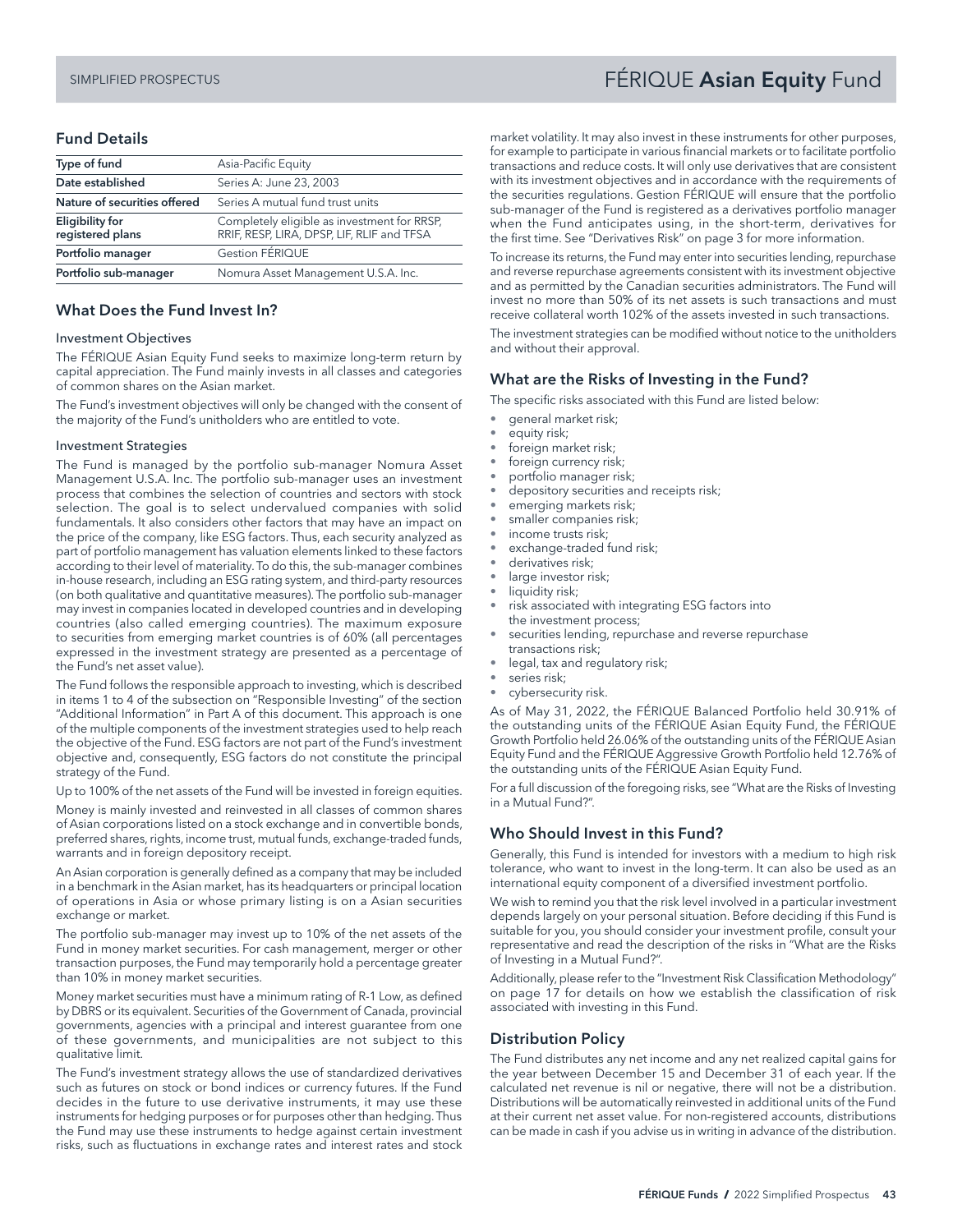# Fund Expenses Indirectly Borne by Investors

The Fund pays certain expenses from its assets, which means that the Fund's investors indirectly pay these expenses through lower returns. The purpose of the following table is to help you compare the cumulative cost of an investment in this Fund with the cost of investing in another fund. This example assumes that (i) you invest \$1,000 in units of the Fund for the indicated periods and then sell all of your units at the end of these periods; (ii) your investment obtains an annual return of 5% and the management expense ratio remained the same as in its last financial year for the complete 10 years. Although your actual costs may be higher or lower, based on the above assumptions, your costs would have been:

| Period       |         | One year Three years Five years | Ten years        |
|--------------|---------|---------------------------------|------------------|
| Fees Payable | \$13.33 | \$42.01                         | \$73.63 \$167.60 |

As at December 31, 2021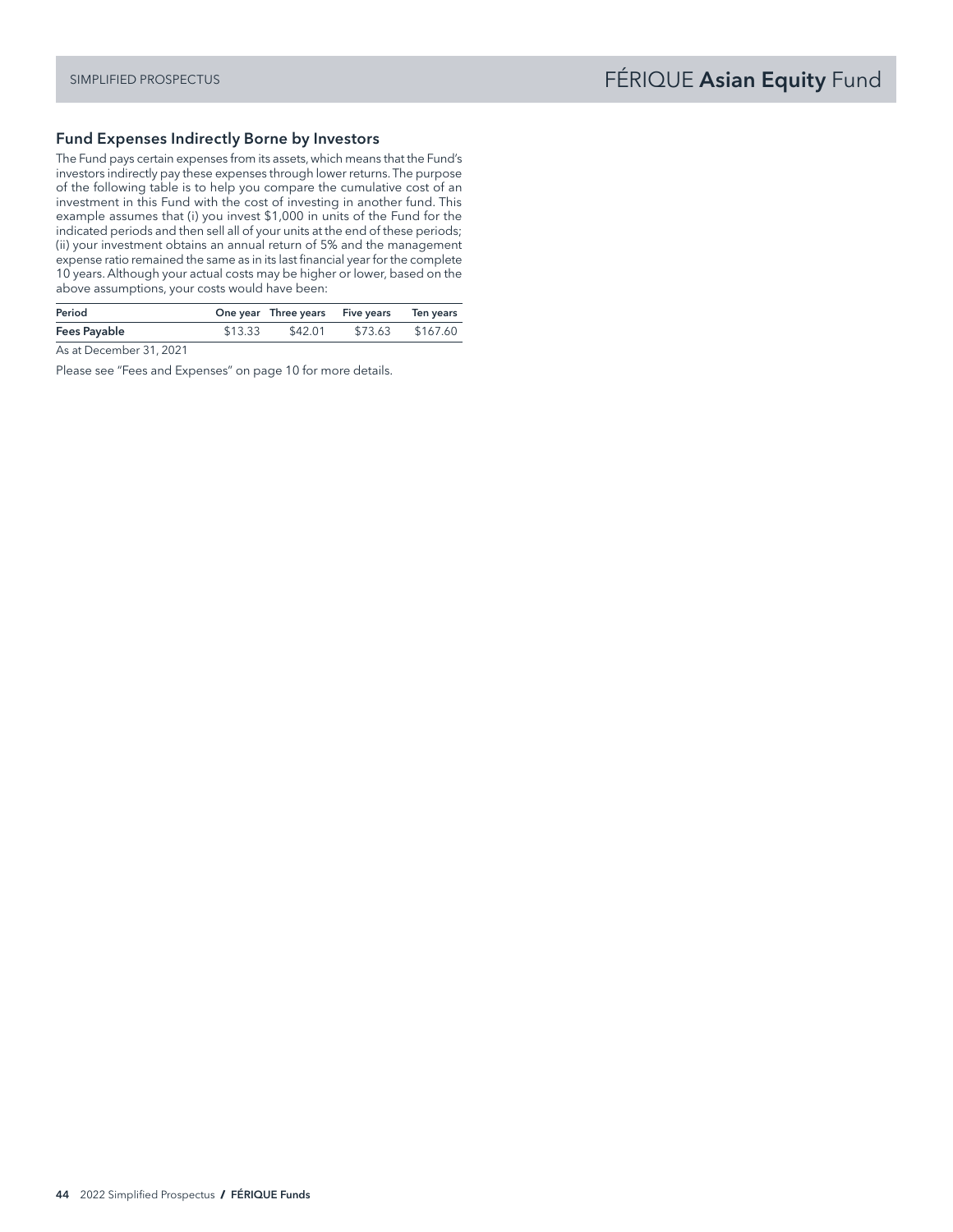# Fund Details

| Type of fund                               | <b>Emerging Markets Equity</b>                                                            |  |  |  |
|--------------------------------------------|-------------------------------------------------------------------------------------------|--|--|--|
| Date established                           | Series A: October 20, 2016                                                                |  |  |  |
| Nature of<br>securities offered            | Series A mutual fund trust units                                                          |  |  |  |
| <b>Eligibility for</b><br>registered plans | Completely eligible as investment for RRSP,<br>RRIF, RESP, LIRA, DPSP, LIF, RLIF and TFSA |  |  |  |
| Portfolio manager                          | Gestion FÉRIQUE                                                                           |  |  |  |
|                                            |                                                                                           |  |  |  |

#### What Does the Fund Invest In?

#### Investment Objectives

The FÉRIQUE Emerging Markets Equity Fund aims to maximize long-term return by capital appreciation by investing directly in equity securities located primarily in emerging markets or in securities of one or more mutual funds whose objective is to invest primarily in emerging countries.

The Fund's investment objectives will only be changed with the consent of the majority of the Fund's unitholders who are entitled to vote.

#### Investment Strategy

The FÉRIQUE Emerging Markets Equity Fund obtains exposure to the emerging markets by investing up to 100% of its net assets in equity securities or in underlying funds. As of the date of this simplified prospectus, the Fund invests substantially all of its net assets in one or more underlying funds managed by third parties. The Fund may invest up to 100% of its net assets in foreign securities.

The portfolio manager, Gestion FÉRIQUE, may, at its sole discretion, to maximize the potential of achieving the Fund's objectives, select the underlying funds, change the percentage holding of any underlying fund, remove any underlying fund or add other underlying funds, without notice to unitholders. When selecting an underlying fund in which to invest, the portfolio manager will consider the degree of exposure to emerging market countries that the underlying fund will provide to the portfolio, the market capitalization of the underlying fund, the responsible investment approach and the integration of ESG factors in the underlying fund, the performance of the underlying fund, and the fees (if any) payable by the portfolio which may be associated with the investment. There will be no duplication of fees between the Portfolio and the underlying funds.

The Fund follows the responsible approach to investing, which is described in items 1 to 4 of the subsection on "Responsible Investing" of the section "Additional Information" in Part A of this document. This approach is one of the multiple components of the investment strategies used to help reach the objective of the Fund. ESG factors are not part of the Fund's investment objective and, consequently, ESG factors do not constitute the principal strategy of the Fund.

The Fund may also invest up to 10% of its net assets in money market securities. For cash management, merger or other transaction purposes, the Fund may temporarily hold a percentage greater than 10% in money market securities. Permitted money market securities are cash and units of money market mutual funds. The allocation of assets among the underlying Funds and equity securities can change at the discretion of the manager and without notice to unitholders. This weighting may also vary according to market fluctuations and investors' transactions in the Fund.

The underlying funds are managed by portfolio managers that apply proprietary strategies in their security selection. The underlying Funds in which the Fund is investing allow the use of standardized derivatives such as futures on stock or bond indices or futures currency contracts for hedging purposes or for purposes other than hedging.

The investment strategy of the Fund allows the use of standardized derivatives such as futures on stock or bond indices or currency futures. If the Fund decides in the future to use derivative instruments, it may use these instruments for hedging purposes or for purposes other than hedging. Thus, the Fund may use these instruments to hedge against certain investment risks, such as fluctuations in exchange rates and interest rates and stock market volatility. It may also invest in these instruments to other purposes, for example to participate in various financial markets or to facilitate

# SIMPLIFIED PROSPECTUS **FÉRIQUE Emerging Markets Equity** Fund

portfolio transactions and reduce costs. It will only use derivatives that are consistent with its investment objectives and in accordance with the requirements of the securities regulations. Gestion FÉRIQUE will ensure that the portfolio manager of the Fund is registered as a derivatives portfolio manager when the Fund anticipates using, in the short-term, derivatives for the first time.

See "Derivatives Risk" on page 3 for more information.

To increase its returns, the Fund may enter into securities lending, repurchase and reverse repurchase agreements consistent with its investment objective and as permitted by the Canadian securities administrators. The Fund will invest no more than 50% of its net assets in such transactions and must receive collateral worth 102% of the assets invested in such transactions. These transactions will be used in combination with the Fund's other investment strategies in the most appropriate manner to allow the Fund to meet its investment objective and improve its performance. See "Securities lending, repurchase and reverse repurchase transactions risk" for a description of these transactions and the strategies to be used by the Fund to reduce the risks related to these transactions.

The investment strategies can be modified without notice to the unitholders and without their approval.

#### What are the Risks of Investing in the Fund?

The specific risks associated with this Fund are listed below:

- general market risk;
- equity risk;
- emerging market risk;
- foreign market risk;
- foreign currency risk;
- portfolio manager risk;
- asset allocation risk;
- underlying funds risk; exchange traded fund risk;
- smaller companies risk;
- fixed income risk;
- 
- derivatives risk;<br>• large investor ri large investor risk;
- concentration risk;
- liquidity risk;
- risk associated with integrating ESG factors into the investment process;
- securities lending, repurchase and reverse repurchase transactions risk;
- legal, tax and regulatory risk;
- series risk;
- cybersecurity risk.

For a full discussion of the foregoing risks, see "What are the Risks of Investing in a Mutual Fund?".

Over the last 12 months, the Fund invested as much as 33.67% of its net assets in the NEI Northwest Emerging Markets Fund, series I, as much as 35.49% in the TD Emerging Markets Fund, series O and as much as 33.56% of its net assets in the Templeton Emerging Markets Fund, series O.

## Who Should Invest in this Fund?

Generally, this Fund is intended for investors with a high risk tolerance who want to invest in the long-term. It can also be used as part of the international equities portion of a diversified investment portfolio.

We wish to remind you that the risk level involved in a particular investment depends largely on your personal situation. Before deciding if this Fund is suitable for you, you should consider your investment profile, consult your representative and read the description of the risks in "What are the Risks of Investing in a Mutual Fund?".

#### Reference Index Description

Gestion FÉRIQUE has rated the volatility of the FÉRIQUE Emerging Markets Equity Fund as high. The method used to determine this investment risk rating is the standardized method based on the standard deviation over the last 10 years. Since the Fund has a performance history of less than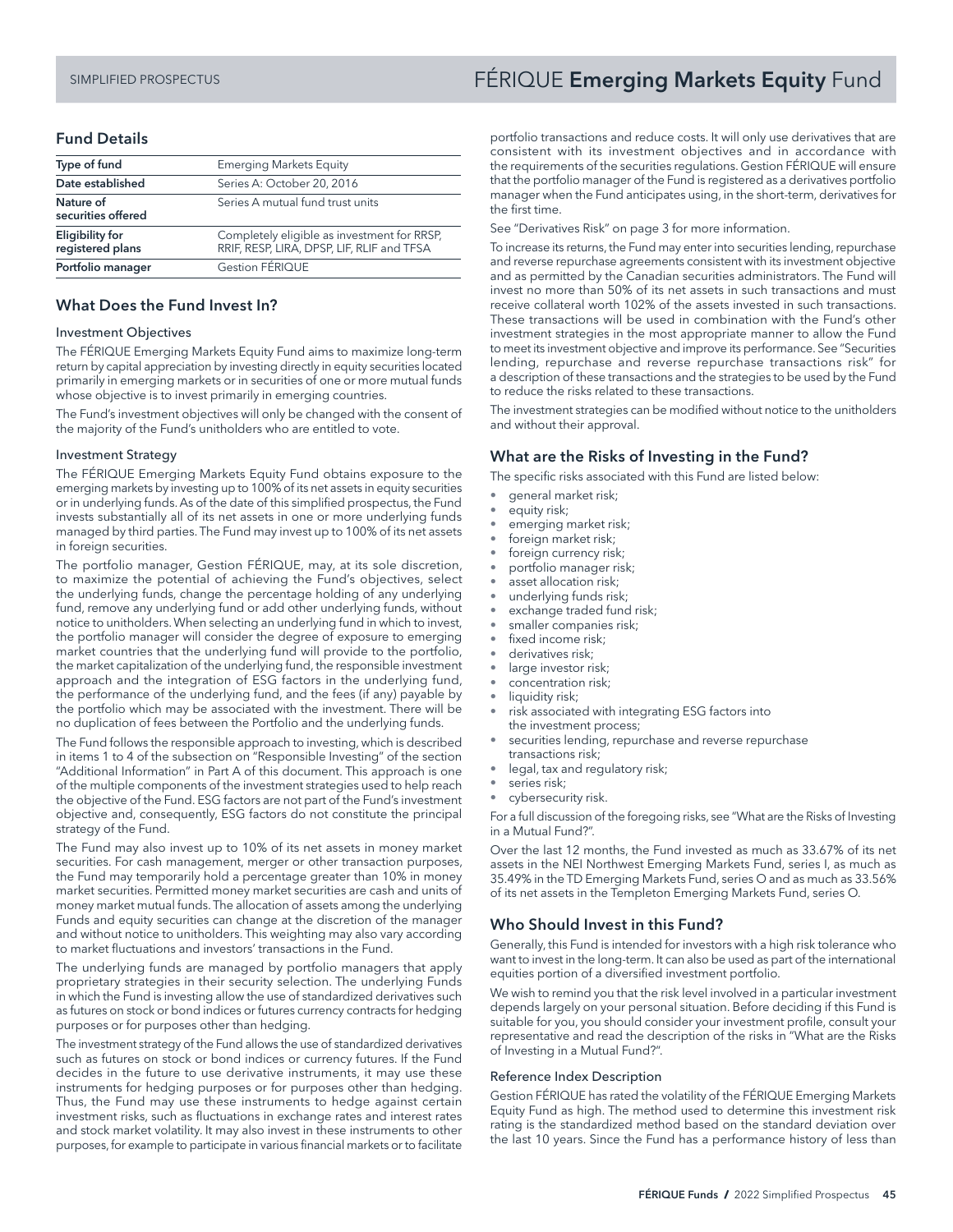10 years, the manager has used the performance of the Fund's benchmark index to fill past performance information. The Fund's benchmark used to establish the Fund's level of risk is the MSCI Emerging Markets Index (in Canadian dollars).

Additionally, please refer to the "Investment Risk Classification Methodology" on page 17 for details on how we establish the classification of risk associated with investing in this Fund.

## Distribution Policy

This Fund distributes any net income and any net realized capital gains for the year between December 15 and December 31 of each year. If the calculated net revenue is nil or negative, there will not be a distribution. Distributions will be automatically reinvested in additional units of the Fund at their current net asset value. For non-registered accounts, distributions can be made in cash if you advise us in writing in advance of the distribution.

# Fund Expenses Indirectly Borne by Investors

The Fund pays certain expenses from its assets, which means that the Fund's investors indirectly pay these expenses through lower returns. The purpose of the following table is to help you compare the cumulative cost of an investment in this Fund with the cost of investing in another fund. This example assumes that (i) you invest \$1,000 in units of the Fund for the indicated periods and then sell all of your units at the end of these periods; (ii) your investment obtains an annual return of 5% and the management expense ratio remained the same as in its last financial year for the complete 10 years. Although your actual costs may be higher or lower, based on the above assumptions, your costs would have been:

| Period              |         | One year Three years Five years Ten years |                  |
|---------------------|---------|-------------------------------------------|------------------|
| <b>Fees Payable</b> | \$16.40 | \$51.70                                   | \$90.62 \$206.28 |

As at December 31, 2021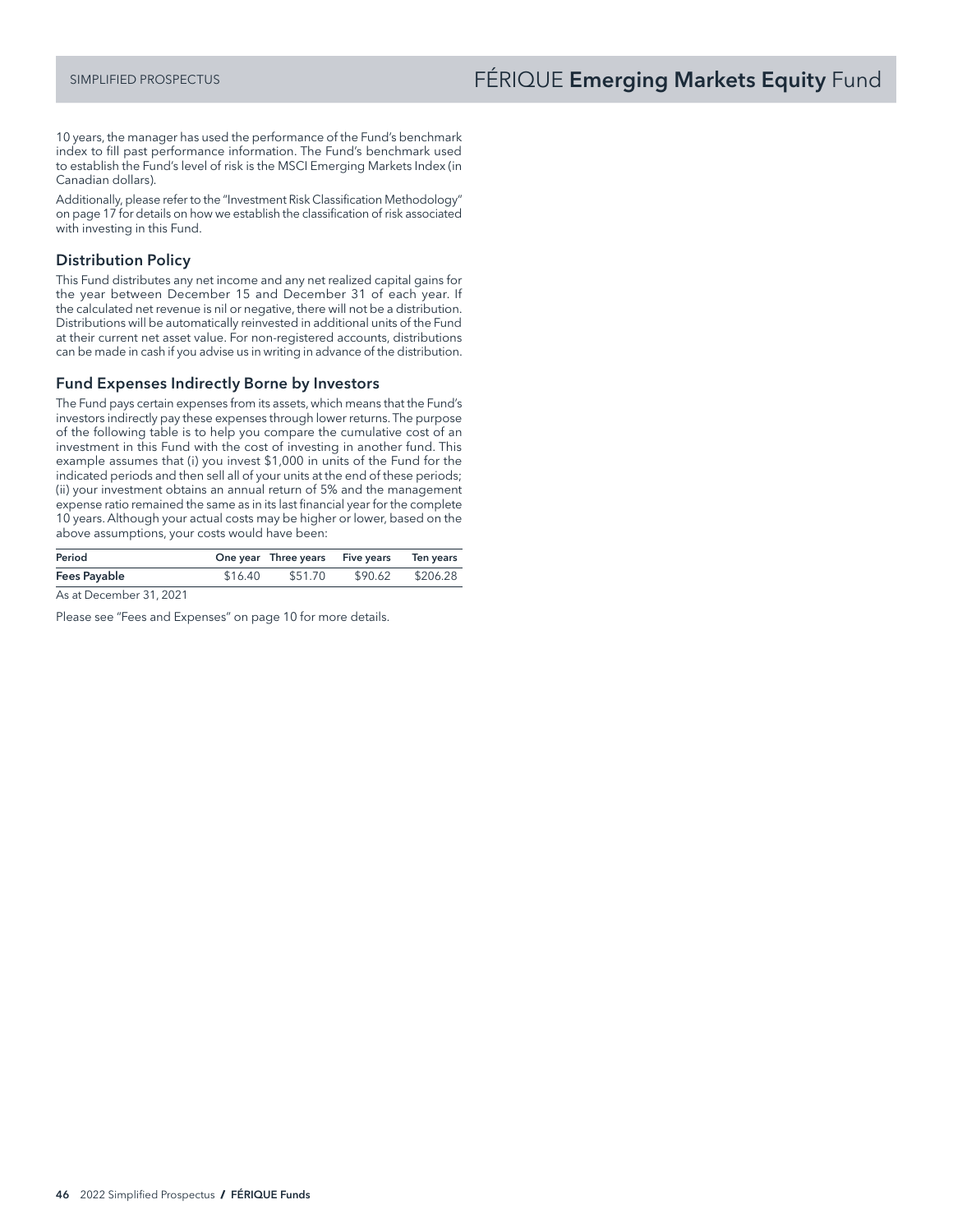# Fund Details

| Type of fund                        | Global Equity                                                                             |  |  |
|-------------------------------------|-------------------------------------------------------------------------------------------|--|--|
| Date established                    | Series A: December 22, 1993                                                               |  |  |
| Nature of securities offered        | Series A mutual fund trust units                                                          |  |  |
| Eligibility for<br>registered plans | Completely eligible as investment for RRSP,<br>RRIF, RESP, LIRA, DPSP, LIF, RLIF and TFSA |  |  |
| Portfolio manager                   | Gestion FÉRIQUE                                                                           |  |  |
| Portfolio sub-manager               | Wellington Management Canada ULC                                                          |  |  |

#### What Does the Fund Invest In?

#### Investment Objectives

The FÉRIQUE World Dividend Equity Fund seeks to provide income and long-term capital growth. The Fund mainly invests in dividend-paying stocks and other classes and categories of securities of companies throughout the world.

The Fund's investment objectives will only be changed with the consent of the majority of the Fund's unitholders who are entitled to vote.

#### Investment Strategies

The Fund is managed by the portfolio sub-manager Wellington Management Canada ULC. The portfolio sub-manager resorts to an investment strategy that uses an approach that seeks to provide long-term total returns, by investing in high-quality, undervalued companies in out-of-favor industries, and without taking greater-than-average risk. It focuses on the significance of dividends, positive capital stewardship, and franchise value. From a financial perspective, the portfolio sub-manager seeks to identify companies with a below-average debt/capital ratio relative to their industry, higher-than-average and improving return on capital, and market share leadership. From a qualitative perspective, the emphasis is on strength and depth of management and a sustainable cost, customer, or competitive advantage.

Among other things, the sub-manager uses assessments of significant environmental, social and governance strategies and risks of the companies in which it invests. Specifically, the sub-manager incorporates an assessment of good governance practices and the impact on shareholder value creation over its long-term investment horizon. It integrates these considerations quantitatively through exclusive ESG ratings and qualitatively through dialogue with company management.

The Fund follows the responsible approach to investing, which is described in items 1 to 4 of the subsection on "Responsible Investing" of the section "Additional Information" in Part A of this document. This approach is one of the multiple components of the investment strategies used to help reach the objective of the Fund. ESG factors are not part of the Fund's investment objective and, consequently, ESG factors do not constitute the principal strategy of the Fund.

Up to 100% of the net assets of the Fund will be invested in foreign equities (all percentages expressed in the investment strategy are presented as a percentage of the Fund's net asset value). The maximum exposure to emerging markets securities is 25%.

Money is mainly invested and reinvested in all classes of common shares of foreign corporations listed on a stock exchange and in convertible bonds, preferred shares, rights, income trust, warrants, exchange-traded funds and in foreign depository receipt.

The portfolio sub-manager may invest up to 10% of the net assets of the Fund in money market securities. For cash management, merger or other transaction purposes, the Fund may temporarily hold a percentage greater than 10% in money market securities.

Money market securities must have a minimum rating of R-1 Low, as defined by DBRS or its equivalent. Securities of the Government of Canada, provincial governments, agencies with a principal and interest guarantee from one of these governments, and municipalities are not subject to this qualitative limit.

The Fund's investment strategy allows the use of standardized derivatives such as futures on stock or bond indices or currency futures. If the Fund decides in the future to use derivative instruments, it may use these instruments for hedging purposes or for purposes other than hedging. Thus

# <span id="page-48-0"></span>SIMPLIFIED PROSPECTUS **FÉRIQUE World Dividend Equity** Fund

the Fund may use these instruments to hedge against certain investment risks, such as fluctuations in exchange rates and interest rates and stock market volatility. It may also invest in these instruments for other purposes, for example to participate in various financial markets or to facilitate portfolio transactions and reduce costs. It will only use derivatives that are consistent with its investment objectives and in accordance with the requirements of the securities regulations. Gestion FÉRIQUE will ensure that the portfolio sub-manager of the Fund is registered as a derivatives portfolio manager when the Fund anticipates using, in the short-term, derivatives for the first time. See "Derivatives Risk" on page 3 for more information.

To increase its returns, the Fund may enter into securities lending, repurchase and reverse repurchase agreements consistent with its investment objective and as permitted by the Canadian securities administrators. The Fund will invest no more than 50% of its net assets is such transactions and must receive collateral worth 102% of the assets invested in such transactions.

The investment strategies can be modified without notice to the unitholders and without their approval.

## What are the Risks of Investing in the Fund?

The specific risks associated with this Fund are listed below:

- general market risk;
- equity risk;
- foreign markets risk;
- foreign currency risk;
- portfolio manager risk; • depository securities and receipts risk;
- emerging markets risk;
- smaller companies risk;
- income trusts risk;
- exchange-traded fund risk;
- derivatives risk;
- large investor risk;
- liquidity risk;
- risk associated with integrating ESG factors into the investment process;
- securities lending, repurchase and reverse repurchase transactions risk;
- legal, tax and regulatory risk;
- series risk;
- cybersecurity risk.

As of May 31, 2022, the FÉRIQUE Moderate Portfolio held 12.87% of the outstanding units of the FÉRIQUE World Dividend Equity Fund.

For a full discussion of the foregoing risks, see "What are the Risks of Investing in a Mutual Fund?".

## Who Should Invest in this Fund?

Generally, this Fund is intended for investors with a medium risk tolerance, who want to invest in the long-term. It can also be used as the core global equity component of a diversified investment portfolio.

We wish to remind you that the risk level involved in a particular investment depends largely on your personal situation. Before deciding if this Fund is suitable for you, you should consider your investment profile, consult your representative and read the description of the risks in "What are the Risks of Investing in a Mutual Fund?".

Additionally, please refer to the "Investment Risk Classification Methodology" on page 17 for details on how we establish the classification of risk associated with investing in this Fund.

#### Distribution Policy

The Fund distributes any net income and any net realized capital gains for the year between December 15 and December 31 of each year. If the calculated net revenue is nil or negative, there will not be a distribution. Distributions will be automatically reinvested in additional units of the Fund at their current net asset value. For non-registered accounts, distributions can be made in cash if you advise us in writing in advance of the distribution.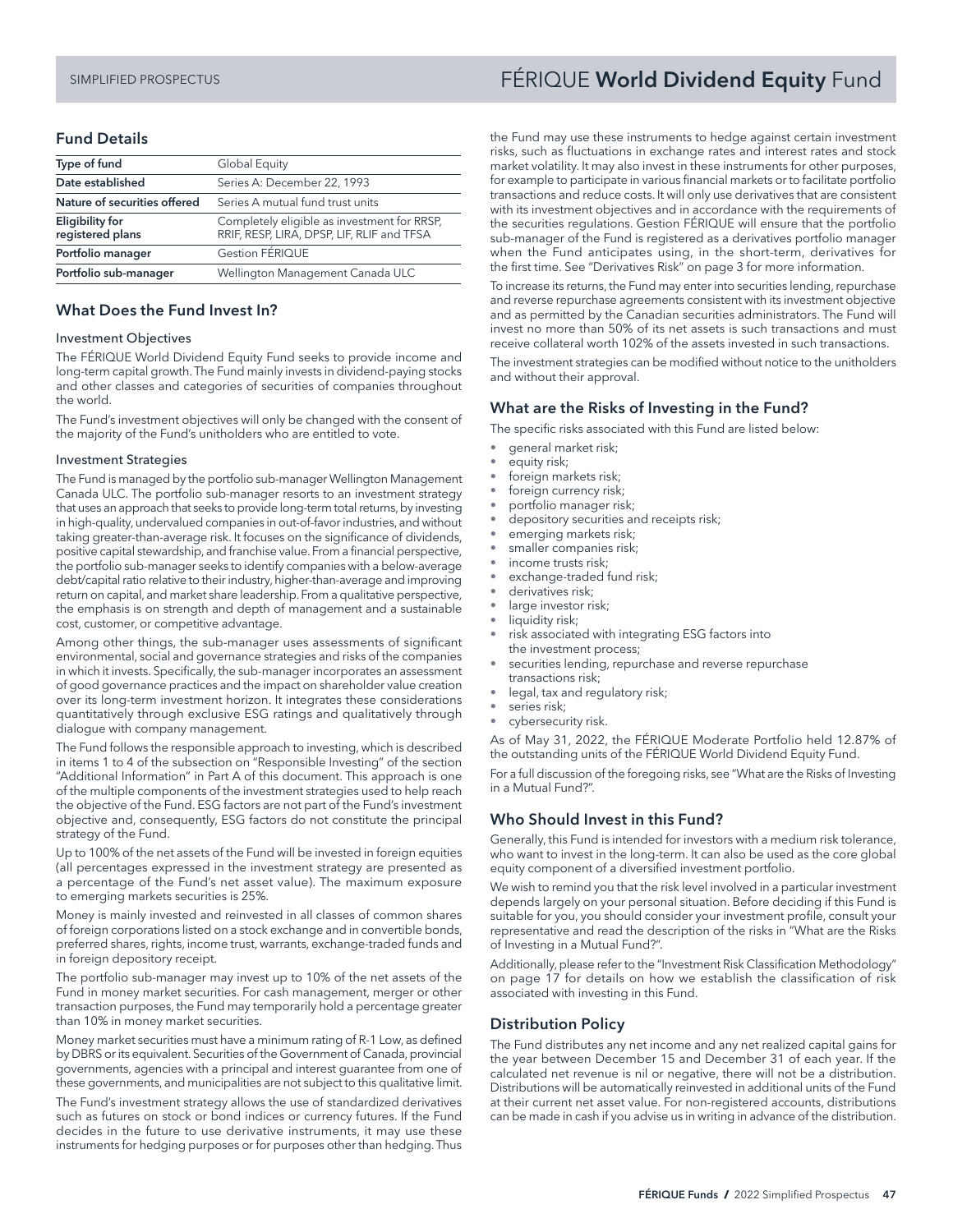### Fund Expenses Indirectly Borne by Investors

The Fund pays certain expenses from its assets, which means that the Fund's investors indirectly pay these expenses through lower returns. The purpose of the following table is to help you compare the cumulative cost of an investment in this Fund with the cost of investing in another fund. This example assumes that (i) you invest \$1,000 in units of the Fund for the indicated periods and then sell all of your units at the end of these periods; (ii) your investment obtains an annual return of 5% and the management expense ratio remained the same as in its last financial year for the complete 10 years. Although your actual costs may be higher or lower, based on the above assumptions, your costs would have been:

| Period              |         | One year Three years Five years Ten years |         |          |
|---------------------|---------|-------------------------------------------|---------|----------|
| <b>Fees Payable</b> | \$14.35 | \$45.24                                   | \$79.29 | \$180.49 |

As at December 31, 2021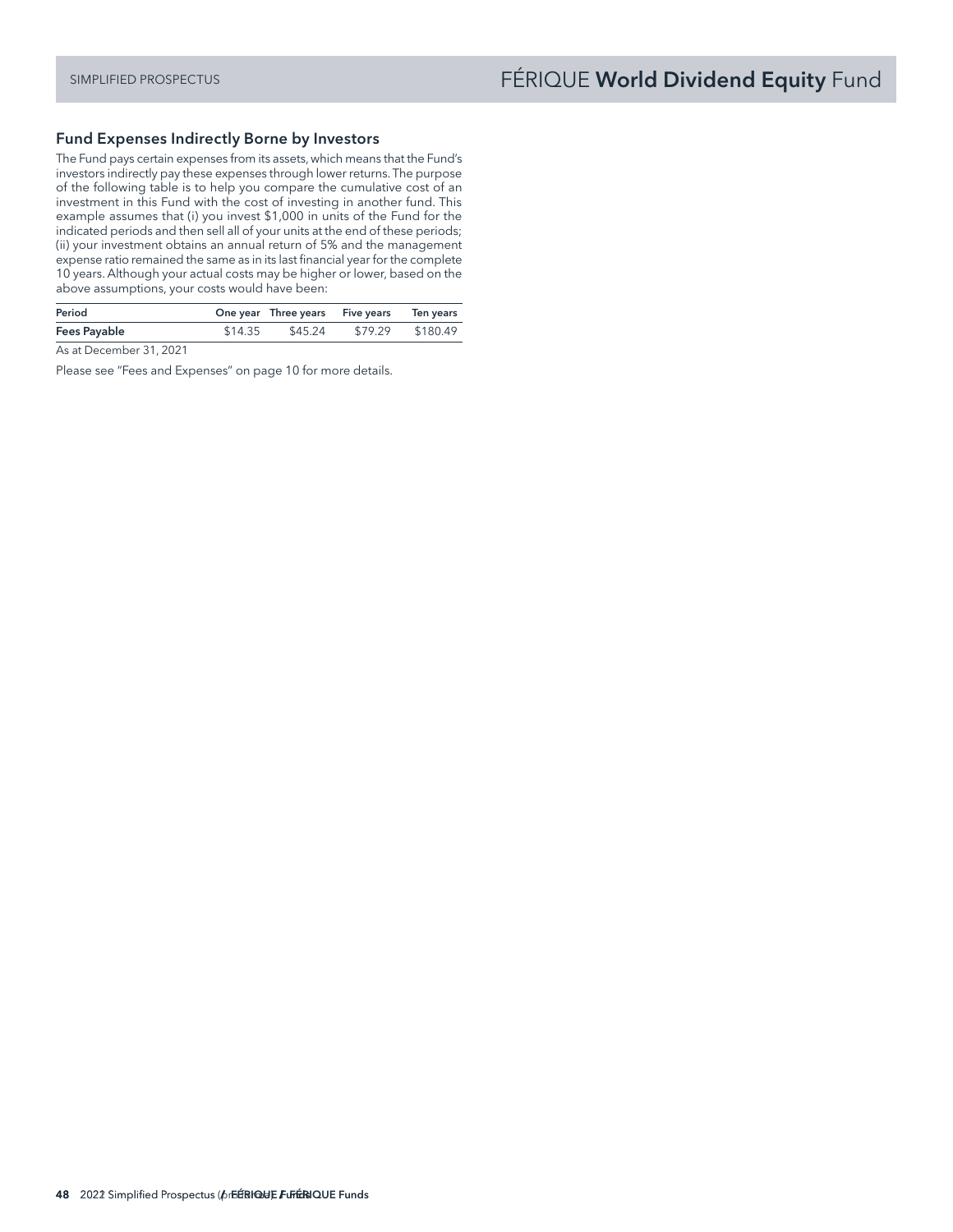# SIMPLIFIED PROSPECTUS **FÉRIQUE Global Sustainable Development Equity** Fund

# Fund Details

| Type of fund                               | Global Equity                                                                             |  |  |
|--------------------------------------------|-------------------------------------------------------------------------------------------|--|--|
| Date established                           | Series A: January 8, 2021                                                                 |  |  |
| Nature of securities offered               | Series A mutual fund trust units                                                          |  |  |
| <b>Eligibility for</b><br>registered plans | Completely eligible as investment for RRSP,<br>RRIF, RESP, LIRA, DPSP, LIF, RLIF and TFSA |  |  |
| Portfolio manager                          | Gestion FÉRIQUE                                                                           |  |  |
| Portfolio sub-manager                      | Impax Asset Management Limited                                                            |  |  |

#### What Does the Fund Invest In?

#### Investment Objectives

The FÉRIQUE Global Sustainable Development Equity Fund aims to maximize long-term returns through capital appreciation. The Fund invests, directly or indirectly (including through investments in ETFs or other mutual funds), in a globally diversified portfolio, composed mainly of equity securities of both developed and emerging market issuers, which aim, through their products, services or actions, to align with the principles of sustainable development. The Fund follows a sustainable development approach to investing, as described in the section titled "Sustainable development" in Part A of this prospectus.

The Fund's investment objectives will only be changed with the consent of the majority of the Fund's unitholders who are entitled to vote.

#### Investment Strategies

The Fund is managed by the portfolio sub-manager Impax Asset Management. The portfolio sub-manager uses a bottom-up fundamental investment process, incorporating ESG research systematically, to invest in issuers that contribute and/or are well positioned to benefit from the transition to a more sustainable global economy. This results in a conviction portfolio that is well diversified by sectors and regions.

The portfolio sub-manager uses an internally developed portfolio management model incorporating its ESG research to identify sustainable companies that are best positioned to benefit from the opportunities and mitigate the risks arising from the transition to a more sustainable global economy.

The portfolio sub-manager seeks to invest in companies with a track record of generating consistent earnings, that demonstrate predictable above average free cash flow, and where it believes a company's long-term opportunities are not reflected in today's share price.

The portfolio sub-manager's ESG research, from internal analysis and external data, examines the risk mitigation and insight of a company. ESG analysis is based on a materiality approach, focusing on corporate governance structures, the material environmental and/or social risks for a company, and any controversies that a company has faced.

The investment team seeks to identify companies that address risks deemed material by sector with robust management processes and systems, such as:

- Carbon emissions/energy efficiency: reduction targets;
- Labor relations: training, development, freedom of association;
- Corruption and bribery: fines, litigation, damage to reputation; avoided thanks to policies covering all subsidiaries.

Securities of issuers in violation of the UN Global Compact, as described in the section titled "Sustainability-Themed Investing" in Part A of this prospectus, should be excluded from investment by the portfolio managers.

Up to 100% of the net assets of the Fund will be invested in foreign securities (all percentages expressed in the investment strategy are presented as a percentage of the Fund's net asset value).

The maximum exposure to emerging markets securities is 40%.

Money is mainly invested and reinvested in all classes of common shares of foreign corporations listed on a stock exchange and in convertible bonds, preferred shares, rights, income trust, warrants, exchange-traded funds, mutual funds and in foreign depository receipt.

The portfolio sub-manager may invest up to 10% of the net assets of the Fund in money market securities. For cash management, merger or other transaction purposes, the Fund may temporarily hold a percentage greater than 10% in money market securities.

Money market securities must have a minimum rating of R-1 Low, as defined by DBRS or its equivalent. Securities of the Government of Canada, provincial governments, agencies with a principal and interest guarantee from one of these governments, and municipalities are not subject to this qualitative limit.

The portfolio manager, Gestion FÉRIQUE, may, at its sole discretion, also decide to invest in ETFs or mutual funds. In this case, it must invest in ETFs or mutual funds whose comply with applicable securities regulations. It will only invest in ETFs or mutual funds that provide exposure to securities that are consistent with the investment objectives and strategies of the Fund. The portfolio manager may change the ETFs or mutual funds in which the Fund invests at all times and up to 100% of the Fund's net asset value may be invested in ETFs or mutual funds. The ETFs or mutual funds may not be managed by the portfolio manager or an affiliate or associate of the manager of the mutual fund. There will be no duplication of fees between the Fund and any underlying funds.

The underlying funds or ETFs are managed by portfolio managers that apply proprietary strategies in their security selection. The underlying funds or ETFs in which the Fund is investing allow the use of standardized derivatives such as futures on stock or bond indices or futures currency contracts for hedging purposes or for purposes other than hedging.

The Fund's investment strategy allows the use of standardized derivatives such as futures on stock or bond indices or currency futures. If the Fund decides in the future to use derivative instruments, it may use these instruments for hedging purposes or for purposes other than hedging. Thus the Fund may use these instruments to hedge against certain investment risks, such as fluctuations in exchange rates and interest rates and stock market volatility. It may also invest in these instruments for other purposes, for example to participate in various financial markets or to facilitate portfolio transactions and reduce costs. It will only use derivatives that are consistent with its investment objectives and in accordance with the requirements of the securities regulations. Gestion FÉRIQUE will ensure that the portfolio sub-manager of the Fund is registered as a derivatives portfolio manager when the Fund anticipates using, in the short-term, derivatives for the first time. See "Derivatives Risk" on page 3 for more information.

To increase its returns, the Fund may enter into securities lending, repurchase and reverse repurchase agreements consistent with its investment objective and as permitted by the Canadian securities administrators. The Fund will invest no more than 50% of its net assets is such transactions and must receive collateral worth 102% of the assets invested in such transactions.

The investment strategies can be modified without notice to the unitholders and without their approval.

The Fund follows the responsible approach to investing, as described in the subsection on "Responsible Investing" of the section "Additional Information" in Part A of this document.

#### What are the Risks of Investing in the Fund?

The specific risks associated with this Fund are listed below:

- general market risk;
- equity risk;
- foreign markets risk;
- foreign currency risk;
- portfolio manager risk;
- depository securities and receipts risk;
- emerging markets risk;
- smaller companies risk;
- income trusts risk;
- exchange-traded fund risk;
- underlying funds risk;
- derivatives risk;
- large investor risk;
- liquidity risk;
- securities lending, repurchase and reverse repurchase transactions risk;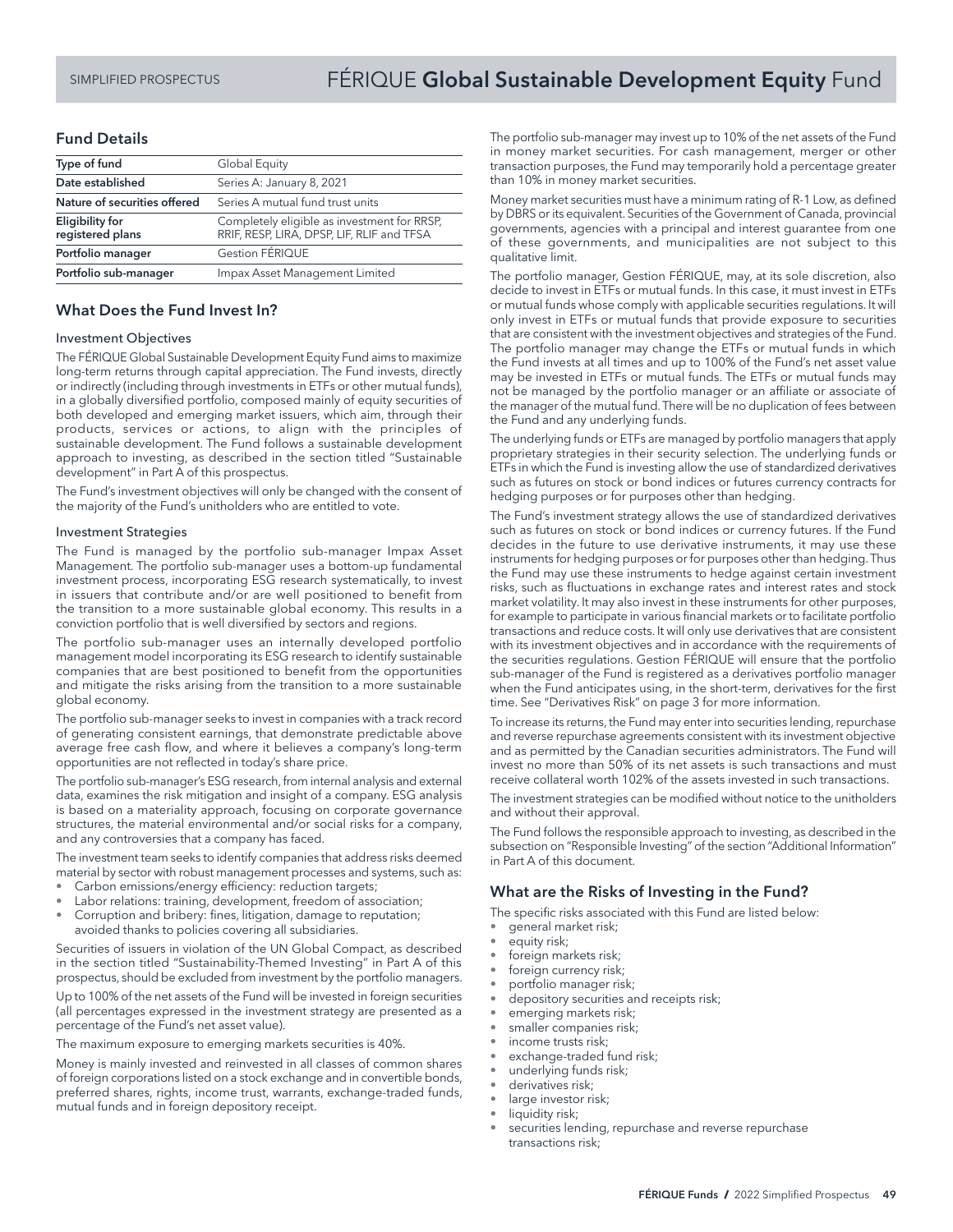- risk associated with integrating ESG factors into the investment process;
- risk associated with investing in connection with sustainable development;
- legal, tax and regulatory risk;
- series risk;
- cybersecurity risk.

As of May 31, 2022, the FÉRIQUE Balanced Portfolio held 43.23% of the outstanding units of the FÉRIQUE Global Sustainable Development Equity Fund, the FÉRIQUE Growth Portfolio held 30.27% of the outstanding units of the FÉRIQUE Global Sustainable Development Equity Fund and the FÉRIQUE Aggressive Growth Portfolio held 19.87% of the outstanding units of the FÉRIQUE Global Sustainable Development Equity Fund. For a full discussion of the foregoing risks, see "What are the Risks of Investing in a Mutual Fund?".

# Who Should Invest in this Fund?

Generally, this Fund is intended for investors with a medium risk tolerance, who want to invest in the long-term. This Fund is particularly suitable for investors wishing to adopt a responsible investment approach. It can also be used as the core global equity component of a diversified investment portfolio. We wish to remind you that the risk level involved in a particular investment depends largely on your personal situation. Before deciding if this Fund is suitable for you, you should consider your investment profile, consult your representative and read the description of the risks in "What are the Risks of Investing in a Mutual Fund?". Additionally, please refer to the "Investment Risk Classification Methodology" on page 17 for details on how we establish the classification of risk associated with investing in this Fund.

## Reference Index Description

Gestion FÉRIQUE has rated the volatility of the FÉRIQUE Global Sustainable Development Equity Fund as medium. The method used to determine this investment risk rating is the standardized method based on the standard deviation over the last 10 years. Since the Fund has a performance history of less than 10 years, the manager has used the performance of the Fund's benchmark index as past performance information. The Fund's benchmark used to establish the Fund's level of risk is the MSCI World ACWI Sustainable Impact Index (in Canadian dollars) (since November 2015) and the MSCI World ACWI Index (in Canadian dollars). Additionally, please refer to the "Investment Risk Classification Methodology" on page 17 for details on how we establish the classification of risk associated with investing in this Fund.

## Distribution Policy

The Fund distributes any net income and any net realized capital gains for the year between December 15 and December 31 of each year. If the calculated net revenue is nil or negative, there will not be a distribution. Distributions will be automatically reinvested in additional units of the Fund at their current net asset value. For non-registered accounts, distributions can be made in cash if you advise us in writing in advance of the distribution.

## Fund Expenses Indirectly Borne by Investors

The Fund pays certain expenses from its assets, which means that the Fund's investors indirectly pay these expenses through lower returns. The purpose of the following table is to help you compare the cumulative cost of an investment in this Fund with the cost of investing in another fund. This example assumes that (i) you invest \$1,000 in units of the Fund for the indicated periods and then sell all of your units at the end of these periods; (ii) your investment obtains an annual return of 5% and the management expense ratio remained the same as in its last financial year for the complete 10 years. Although your actual costs may be higher or lower, based on the above assumptions, your costs would have been:

| Period       | One year Three years Five years Ten years |                  |  |
|--------------|-------------------------------------------|------------------|--|
| Fees Payable | \$15.38 \$48.47                           | \$84.96 \$193.39 |  |
|              |                                           |                  |  |

As at December 31, 2021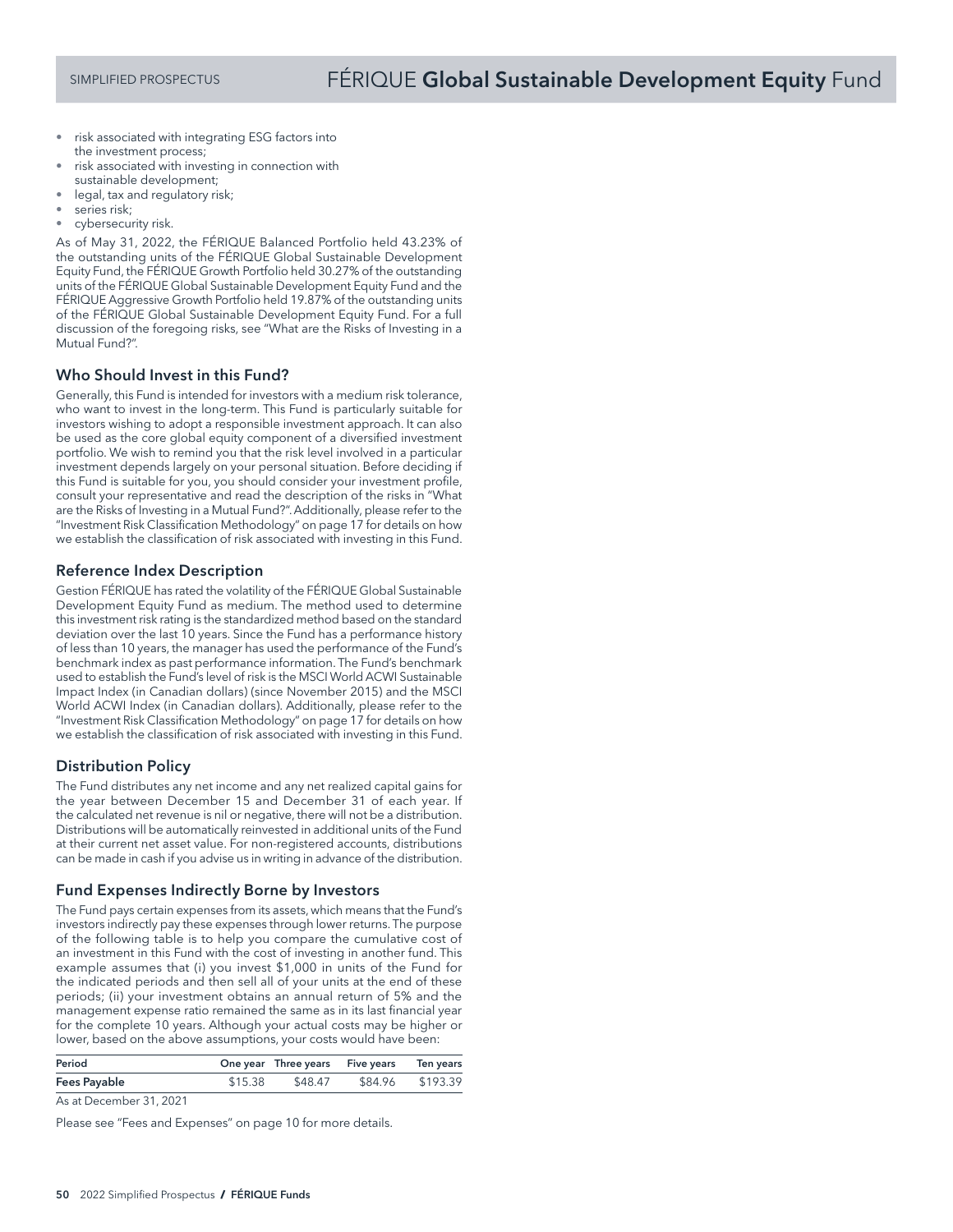# Fund Details

| Type of fund                               | Global Equity                                                                             |  |  |
|--------------------------------------------|-------------------------------------------------------------------------------------------|--|--|
| Date established                           | Series A: January 8, 2021                                                                 |  |  |
| Nature of securities offered               | Series A mutual fund trust units                                                          |  |  |
| <b>Eligibility for</b><br>registered plans | Completely eligible as investment for RRSP,<br>RRIF, RESP, LIRA, DPSP, LIF, RLIF and TFSA |  |  |
| Portfolio manager                          | Gestion FÉRIQUE                                                                           |  |  |
| Portfolio sub-manager                      | Wellington Management Canada ULC                                                          |  |  |

## What Does the Fund Invest In?

#### Investment Objectives

The FÉRIQUE Global Innovation Equity Fund aims to maximize long-term returns through capital appreciation. The Fund invests, directly or indirectly (including through investments in ETFs or other mutual funds), in a globally diversified portfolio, composed mainly of equity securities of both developed and emerging market issuers, which aim for innovation or benefit from innovation or trends related to innovation.

The Fund's investment objectives will only be changed with the consent of the majority of the Fund's unitholders who are entitled to vote.

#### Investment Strategies

The Fund is managed by the portfolio sub-manager Wellington Management Canada ULC. The portfolio sub-manager seeks to achieve long-term capital appreciation by investing in equity securities of issuers with high growth potential through innovation. While the approach is unconstrained / nonbenchmark-driven, it aims to achieve long-term returns that outperform the broader stock market. The bottom-up approach of the sub-manager is based on its vision that investment opportunities can be found regardless of global growth and the business cycle, by focusing on:

- i) innovative companies and
- ii) beneficiaries of innovation and trends related to innovation.

The portfolio construction process begins by ranking companies based on a fundamental and quantitative evaluation of different factors related to innovation, such as growth trends in the industry, the potential to rely on or benefit from the development of new products or services, technological improvements and advancements in scientific research, barriers of entry applicable to the market or technology which provide the company with a competitive edge, and the risks affecting the company (including ESG risk). The manager believes that the materiality of environmental, social and governance factors will propel or diminish the sustainability of a company's growth, and therefore its longevity. The portfolio sub-manager then assesses the attractiveness of the stock's valuation from a long-term perspective. Position sizes in the portfolio are based upon conviction in the company's fundamentals, relative attractiveness of valuation and the security's contribution to risk. The portfolio sub-manager also monitor the diversity of themes, industries, and countries within the portfolio.

The Fund follows the responsible approach to investing, which is described in items 1 to 4 of the subsection on "Responsible Investing" of the section "Additional Information" in Part A of this document. This approach is one of the multiple components of the investment strategies used to help reach the objective of the Fund. ESG factors are not part of the Fund's investment objective and, consequently, ESG factors do not constitute the principal strategy of the Fund.

Up to 100% of the net assets of the Fund will be invested in foreign securities (all percentages expressed in the investment strategy are presented as a percentage of the Fund's net asset value).

The maximum exposure to emerging markets securities is 40%.

Money is mainly invested and reinvested in all classes of common shares of foreign corporations listed on a stock exchange and in convertible bonds, preferred shares, rights, income trust, warrants, exchange-traded funds, mutual funds and in foreign depository receipt.

The portfolio sub-manager may invest up to 10% of the net assets of the Fund in money market securities. For cash management, merger or other transaction purposes, the Fund may temporarily hold a percentage greater than 10% in money market securities.

# SIMPLIFIED PROSPECTUS **FÉRIQUE <b>Global Innovation Equity** Fund

Money market securities must have a minimum rating of R-1 Low, as defined by DBRS or its equivalent. Securities of the Government of Canada, provincial governments, agencies with a principal and interest guarantee from one of these governments, and municipalities are not subject to this qualitative limit.

The portfolio manager, Gestion FÉRIQUE, may, at its sole discretion, also decide to invest in ETFs or mutual funds. In this case, it must invest in ETFs or mutual funds which comply with applicable securities regulations. It will only invest in ETFs or mutual funds that provide exposure to securities that are consistent with the investment objectives and strategies of the Fund. The portfolio manager may change the ETFs or mutual funds in which the Fund invests at all times and up to 100% of the Fund's net asset value may be invested in ETFs or mutual funds. The ETFs or mutual funds may not be managed by the portfolio manager or an affiliate or associate of the manager of the mutual fund. There will be no duplication of fees between the Fund and the underlying funds.

The underlying funds or ETFs are managed by portfolio managers that apply proprietary strategies in their security selection. The underlying funds or ETFs in which the Fund is investing allow the use of standardized derivatives such as futures on stock or bond indices or futures currency contracts for hedging purposes or for purposes other than hedging.

The Fund's investment strategy allows the use of standardized derivatives such as futures on stock or bond indices or currency futures. If the Fund decides in the future to use derivative instruments, it may use these instruments for hedging purposes or for purposes other than hedging. Thus the Fund may use these instruments to hedge against certain investment risks, such as fluctuations in exchange rates and interest rates and stock market volatility. It may also invest in these instruments for other purposes, for example to participate in various financial markets or to facilitate portfolio transactions and reduce costs. It will only use derivatives that are consistent with its investment objectives and in accordance with the requirements of the securities regulations. Gestion FÉRIQUE will ensure that the portfolio sub-manager of the Fund is registered as a derivatives portfolio manager when the Fund anticipates using, in the short-term, derivatives for the first time. See "Derivatives Risk" on page 3 for more information.

To increase its returns, the Fund may enter into securities lending, repurchase and reverse repurchase agreements consistent with its investment objective and as permitted by the Canadian securities administrators. The Fund will invest no more than 50% of its net assets is such transactions and must receive collateral worth 102% of the assets invested in such transactions.

The investment strategies can be modified without notice to the unitholders and without their approval.

## What are the Risks of Investing in the Fund?

The specific risks associated with this Fund are listed below:

- general market risk;
- concentration risk;
- equity risk;
- foreign markets risk;
- foreign currency risk;
- portfolio manager risk;
- depository securities and receipts risk;
- emerging markets risk;
- smaller companies risk;
- income trusts risk;
- exchange-traded fund risk;
- underlying funds risk;
- derivatives risk;
- large investor risk;
- liquidity risk;
- risk associated with integrating ESG factors into the investment process;
- securities lending, repurchase and reverse repurchase transactions risk;
- legal, tax and regulatory risk;
- series risk;
- cybersecurity risk.

As of May 31, 2022, the FÉRIQUE Balanced Portfolio held 43.84% of the outstanding units of the FÉRIQUE Global Innovation Equity Fund, the FÉRIQUE Growth Portfolio held 31.11% of the outstanding units of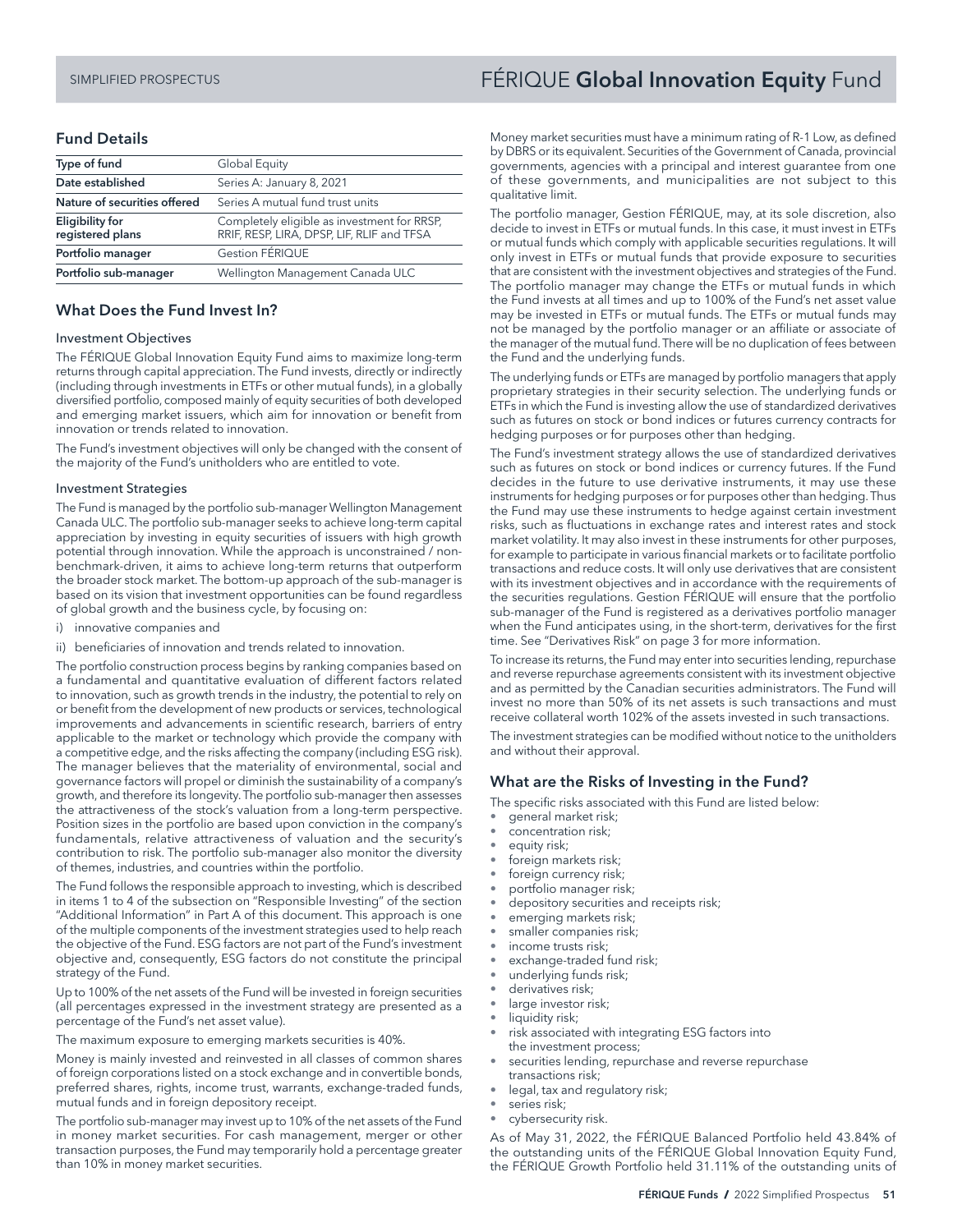the FÉRIQUE Global Innovation Equity Fund and the FÉRIQUE Aggressive Growth Portfolio held 18.81% of the outstanding units of the FÉRIQUE Global Innovation Equity Fund. For a full discussion of the foregoing risks, see "What are the Risks of Investing in a Mutual Fund?".

## Who Should Invest in this Fund?

Generally, this Fund is intended for investors with a medium to high risk tolerance, who want to invest in the long-term. It can also be used as the core global equity component of a diversified investment portfolio. We wish to remind you that the risk level involved in a particular investment depends largely on your personal situation. Before deciding if this Fund is suitable for you, you should consider your investment profile, consult your representative and read the description of the risks in "What are the Risks of Investing in a Mutual Fund?". Additionally, please refer to the "Investment Risk Classification Methodology" on page 17 for details on how we establish the classification of risk associated with investing in this Fund.

#### Reference Index Description

Gestion FÉRIQUE has rated the volatility of the FÉRIQUE Global Innovation Equity Fund as medium to high. The method used to determine this investment risk rating is the standardized method based on the standard deviation over the last 10 years. Since the Fund has a performance history of less than 10 years, the manager has used the performance of the Fund's benchmark index as past performance information. The Fund's benchmark used to establish the Fund's level of risk is the MSCI World ACWI Index (in Canadian dollars). Additionally, please refer to the "Investment Risk Classification Methodology" on page 17 for details on how we establish the classification of risk associated with investing in this Fund.

## Distribution Policy

The Fund distributes any net income and any net realized capital gains for the year between December 15 and December 31 of each year. If the calculated net revenue is nil or negative, there will not be a distribution. Distributions will be automatically reinvested in additional units of the Fund at their current net asset value. For non-registered accounts, distributions can be made in cash if you advise us in writing in advance of the distribution.

## Fund Expenses Indirectly Borne by Investors

The Fund pays certain expenses from its assets, which means that the Fund's investors indirectly pay these expenses through lower returns. The purpose of the following table is to help you compare the cumulative cost of an investment in this Fund with the cost of investing in another fund. This example assumes that (i) you invest \$1,000 in units of the Fund for the indicated periods and then sell all of your units at the end of these periods; (ii) your investment obtains an annual return of 5% and the management expense ratio remained the same as in its last financial year for the complete 10 years. Although your actual costs may be higher or lower, based on the above assumptions, your costs would have been:

| Period              |         | One year Three years Five years Ten years |                  |
|---------------------|---------|-------------------------------------------|------------------|
| <b>Fees Payable</b> | \$15.38 | \$48.47                                   | \$84.96 \$193.39 |

As at December 31, 2021